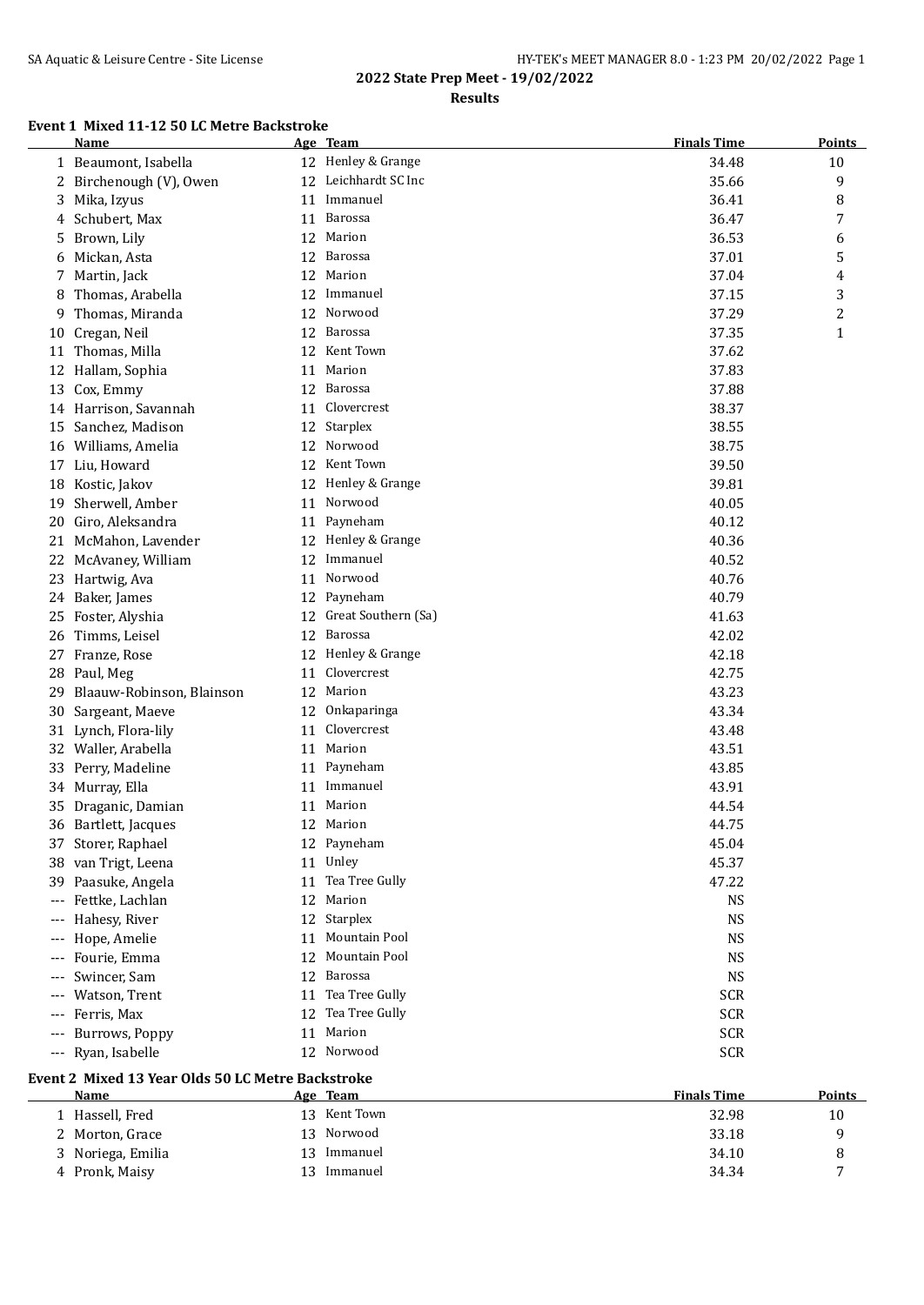## **(Event 2 Mixed 13 Year Olds 50 LC Metre Backstroke)**

|       | Name                    |    | Age Team    | <b>Finals Time</b> | <b>Points</b>  |
|-------|-------------------------|----|-------------|--------------------|----------------|
|       | 5 Joseph, Aditya        |    | 13 Norwood  | 35.47              | 6              |
|       | 6 Czechowicz, Katarina  | 13 | Kent Town   | 35.53              | 5              |
|       | 7 Barresi, Antony       | 13 | Norwood     | 35.55              | 4              |
| 8     | Kishinets, Isabella     | 13 | Immanuel    | 36.13              | 3              |
| 9     | Wright, Gabriella       | 13 | Norwood     | 36.53              | $\overline{2}$ |
| 10    | Finch, Tayah            | 13 | Barossa     | 36.64              | 1              |
| 11    | Schubert, Emma          | 13 | Barossa     | 36.90              |                |
| 12    | Smit, Viane             | 13 | Marion      | 37.40              |                |
| 13    | Laird-Britton, Charlize | 13 | Marion      | 37.70              |                |
| 14    | Evans, Charlotte        | 13 | Onkaparinga | 37.77              |                |
|       | 15 Hebart, Lily         |    | 13 Payneham | 38.74              |                |
| 16    | Williams, Eve           | 13 | Norwood     | 39.01              |                |
| 17    | Gibbs, Saskia           | 13 | Loxton      | 39.34              |                |
| 18    | Hearl, Zachary          | 13 | Clovercrest | 40.54              |                |
| $*19$ | Czechowicz, Gustaw      | 13 | Kent Town   | 40.59              |                |
| $*19$ | Fisher, Isabella        | 13 | Marion      | 40.59              |                |
| 21    | Lau, Cortez             | 13 | Clovercrest | 42.50              |                |
| 22    | Lamming, Savannah       | 13 | Marion      | 44.06              |                |
|       | --- Twelftree, Harriet  | 13 | Norwood     | <b>NS</b>          |                |

#### **Event 3 Girls 14 Year Olds 50 LC Metre Backstroke**

| Name                 | Age Team         | <b>Finals Time</b> | <b>Points</b> |
|----------------------|------------------|--------------------|---------------|
| 1 Mazur, Juliet      | 14 Norwood       | 33.44              | 10            |
| 2 Newham, Leni       | 14 Barossa       | 33.47              | 9             |
| 3 Dingwall, Alinta   | 14 Immanuel      | 34.04              | 8             |
| 4 Scarr, Elysia      | 14 Kent Town     | 35.52              | 7             |
| 5 Scarborough, Kara  | 14 Mountain Pool | 35.86              | 6             |
| 6 Le Roux, Anichia   | 14 Barossa       | 36.59              | 5             |
| 7 Starr, Annabelle   | 14 Mountain Pool | 36.62              | 4             |
| 8 Stenhouse, Skarlet | 14 Immanuel      | 38.34              | 3             |
| 9 Wheeler, Lani      | 14 Onkaparinga   | 40.38              | 2             |
| --- Burrows, Aleisha | 14 Kent Town     | <b>NS</b>          |               |
| --- Guth, Sophia     | 14 Kent Town     | <b>SCR</b>         |               |

#### **Event 3 Women 15 Year Olds 50 LC Metre Backstroke**

| Name                      |     | Age Team                | <b>Finals Time</b> | <b>Points</b> |
|---------------------------|-----|-------------------------|--------------------|---------------|
| 1 Jones, Ffion            | 15. | Immanuel                | 35.78              | 10            |
| 2 Ekins, Caitlyn          |     | 15 Kent Town            | 36.46              | q             |
| 3 Fuhrmann, Ella          |     | 15 Southern Performance | 38.06              | 8             |
| 4 Sargeant, Rachel        |     | 15 Onkaparinga          | 38.21              | 7             |
| 5 Inglis, Jessica         |     | 15 Loxton               | 39.13              | 6             |
| 6 Joseph, Hannah          |     | 15 Barossa              | 1:14.48            |               |
| --- Laird-Britton, Hunter |     | 15 Marion               | <b>SCR</b>         |               |

# **Event 3 Women 16 Year Olds 50 LC Metre Backstroke**

| Name                                       | Age Team              | <b>Finals Time</b> | <b>Points</b> |
|--------------------------------------------|-----------------------|--------------------|---------------|
| 1 Schubert, Nyah                           | 16 Barossa            | 33.52              | 10            |
| 2 Rashleigh, Indyanna                      | 16 Norwood            | 34.00              | 9             |
| 3 Bailey, Breanna                          | 16 Norwood            | 35.00              | 8             |
| --- Pruszinski, Lisa                       | Tea Tree Gully<br>16. | <b>SCR</b>         |               |
| Event 3 Women 17-18 50 LC Metre Backstroke |                       |                    |               |
| Name                                       | Age Team              | <b>Finals Time</b> | Points        |
| --- Hurrell, Kylie                         | West Coast (Sa)       | <b>SCR</b>         |               |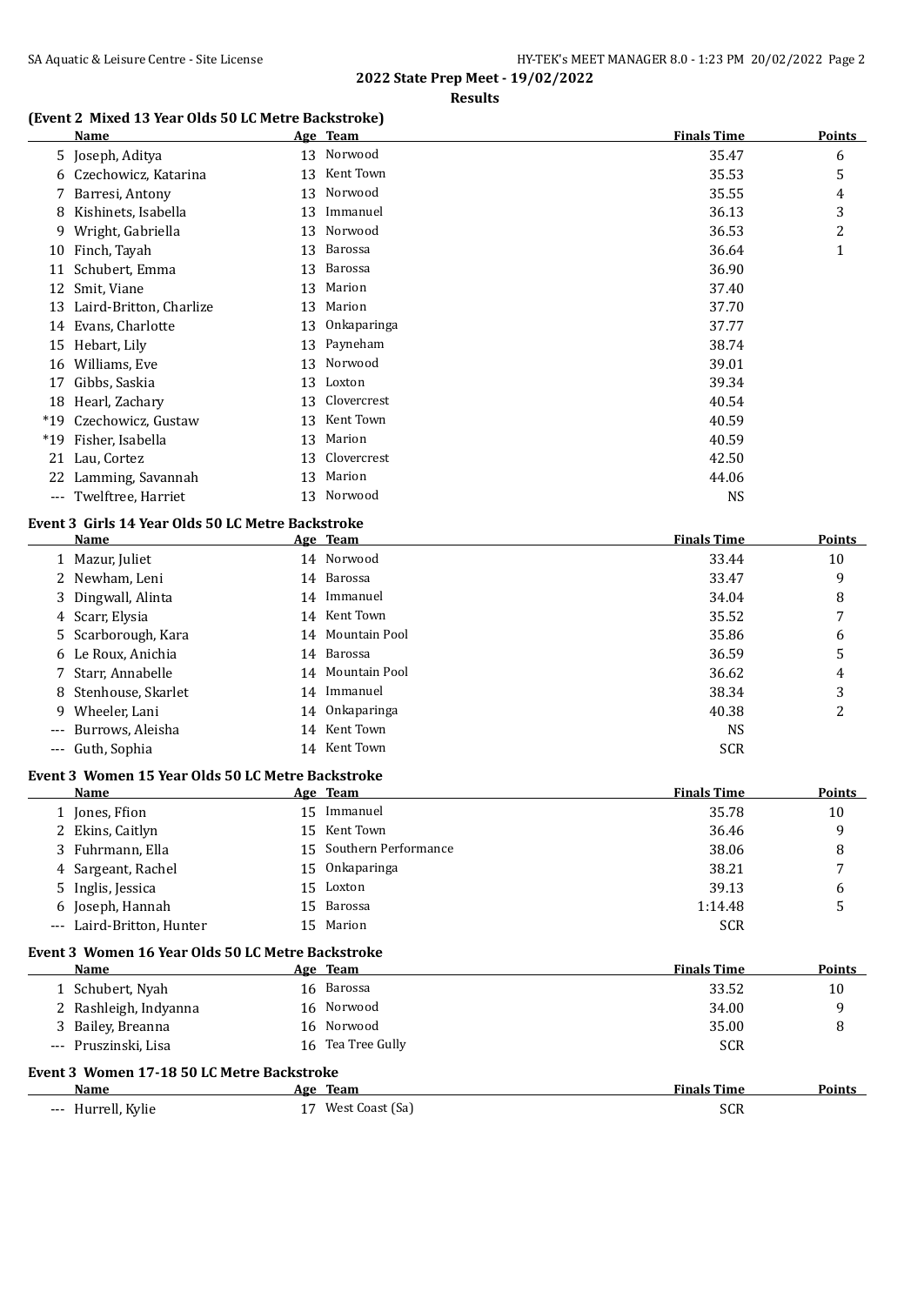**Results**

|   | Event 3 Women 19 & Over 50 LC Metre Backstroke<br><b>Name</b> |                 | Age Team                          |                 | <b>Finals Time</b> | Points        |
|---|---------------------------------------------------------------|-----------------|-----------------------------------|-----------------|--------------------|---------------|
|   | 1 Oldsen, Ellysia                                             |                 | 26 Marion                         |                 | 29.95              | 10            |
|   | 2 Jackson, Connie                                             |                 | 21 Tea Tree Gully                 |                 | 33.05              | 9             |
|   |                                                               |                 |                                   |                 |                    |               |
|   | Event 3 Boys 14 Year Olds 50 LC Metre Backstroke<br>Name      |                 | Age Team                          |                 | <b>Finals Time</b> | Points        |
|   |                                                               |                 | 14 Southern Performance           |                 |                    |               |
|   | 1 Walker, Jack                                                |                 | 14 Immanuel                       |                 | 30.91<br>33.41     | 10            |
|   | 2 Bell, Jack                                                  |                 | 14 Barossa                        |                 |                    | 9             |
| 3 | Collins, Charlie                                              |                 |                                   |                 | 37.09              | 8             |
|   | 4 Smith, Jarrad                                               |                 | 14 Starplex<br>14 Henley & Grange |                 | 37.27              | 7             |
|   | --- Martin, Elijah                                            |                 |                                   |                 | <b>SCR</b>         |               |
|   | Event 3 Men 15 Year Olds 50 LC Metre Backstroke               |                 |                                   |                 |                    |               |
|   | <b>Name</b>                                                   |                 | Age Team                          |                 | <b>Finals Time</b> | Points        |
|   | 1 Curthoys-Davies, Keian                                      |                 | 15 Barossa                        |                 | 29.23              | 10            |
|   | 2 Tran, Liem                                                  |                 | 15 Henley & Grange                |                 | 30.73              | 9             |
| 3 | Pettrey, Liam                                                 |                 | 15 Starplex                       |                 | 32.94              | 8             |
|   | *4 Cohen, Oscar                                               | 15              | Payneham                          |                 | 33.91              | 6.50          |
|   | *4 McCloud, Jarrad                                            | 15              | Payneham                          |                 | 33.91              | 6.50          |
|   | 6 Morley, Samuel                                              | 15              | Onkaparinga                       |                 | 34.64              | 5             |
|   | Event 3 Men 16 Year Olds 50 LC Metre Backstroke               |                 |                                   |                 |                    |               |
|   | Name                                                          |                 | Age Team                          |                 | <b>Finals Time</b> | Points        |
|   | 1 Webb-Vance, Henry                                           |                 | 16 Marion                         |                 | 34.19              | 10            |
|   | 2 Chan, Aidan                                                 |                 | 16 Henley & Grange                |                 | 34.62              | 9             |
|   | 3 Jude, Joseph                                                | 16              | Tea Tree Gully                    |                 | 34.87              | 8             |
|   | 4 Monteleone, Luca                                            | 16              | Clovercrest                       |                 | 35.94              | 7             |
|   | --- Guth, Zac                                                 | 16              | Kent Town                         |                 | <b>SCR</b>         |               |
|   | Event 3 Men 17-18 50 LC Metre Backstroke                      |                 |                                   |                 |                    |               |
|   | Name                                                          |                 | Age Team                          |                 | <b>Finals Time</b> | <b>Points</b> |
|   | 1 Macie, Patrick                                              |                 | 17 Barossa                        |                 | 27.53              | 10            |
|   | 2 Brown, Myles                                                |                 | 18 Barossa                        |                 | 31.11              | 9             |
|   | Event 4 Mixed 11-12 200 LC Metre Freestyle                    |                 |                                   |                 |                    |               |
|   | <b>Name</b>                                                   |                 | Age Team                          |                 | <b>Finals Time</b> | Points        |
|   | 1 Hewitt, Max                                                 |                 | 12 Payneham                       |                 | 2:13.44            | 10            |
|   | 30.82                                                         | 1:04.43 (33.61) | 1:39.24 (34.81)                   | 2:13.44 (34.20) |                    |               |
|   | 2 Linke, Jasmine                                              |                 | 11 Kent Town                      |                 | 2:23.28            | 9             |
|   | 32.32                                                         | 1:08.68 (36.36) | 1:46.54 (37.86)                   | 2:23.28 (36.74) |                    |               |
|   | 3 Mickan, Asta                                                |                 | 12 Barossa                        |                 | 2:25.55            | 8             |
|   | 33.66                                                         | 1:10.96 (37.30) | 1:48.83 (37.87)                   | 2:25.55 (36.72) |                    |               |
|   | 4 Crean, Allegra                                              |                 | 12 Marion                         |                 | 2:27.20            | 7             |
|   | 32.74                                                         | 1:09.95 (37.21) | 1:49.26 (39.31)                   | 2:27.20 (37.94) |                    |               |
|   | 5 Thomas, Arabella                                            |                 | 12 Immanuel                       |                 | 2:30.41            | 6             |
|   | 33.48                                                         | 1:11.29 (37.81) | 1:50.96 (39.67)                   | 2:30.41 (39.45) |                    |               |
|   | 6 Harrison, Savannah                                          |                 | 11 Clovercrest                    |                 | 2:31.53            | 5             |
|   | 34.61                                                         | 1:12.85(38.24)  | 1:52.52 (39.67)                   | 2:31.53 (39.01) |                    |               |
|   | 7 Amai, Layla                                                 |                 | 12 Southern Performance           |                 | 2:33.31            | 4             |
|   |                                                               | 1:14.50()       | 2:33.31 (1:18.81)                 |                 |                    |               |
|   | 8 Ewer, Sophie                                                |                 | 12 Kent Town                      |                 | 2:34.11            | 3             |
|   | 34.19                                                         | 1:13.55(39.36)  | 1:54.16 (40.61)                   | 2:34.11 (39.95) |                    |               |
|   | 9 Birchenough (V), Owen                                       |                 | 12 Leichhardt SC Inc              |                 | 2:34.21            | 2             |
|   | 34.22                                                         | 1:13.87 (39.65) | 1:54.60 (40.73)                   | 2:34.21 (39.61) |                    |               |
|   | 10 Norris, James                                              |                 | 12 Kent Town                      |                 | 2:38.48            | 1             |
|   |                                                               | 1:12.86()       | 2:38.48 (1:25.62)                 |                 |                    |               |
|   | 11 Thomas, Miranda<br>34.92                                   |                 | 12 Norwood                        |                 | 2:39.13            |               |
|   |                                                               | 1:15.53(40.61)  | 1:59.74 (44.21)                   | 2:39.13 (39.39) |                    |               |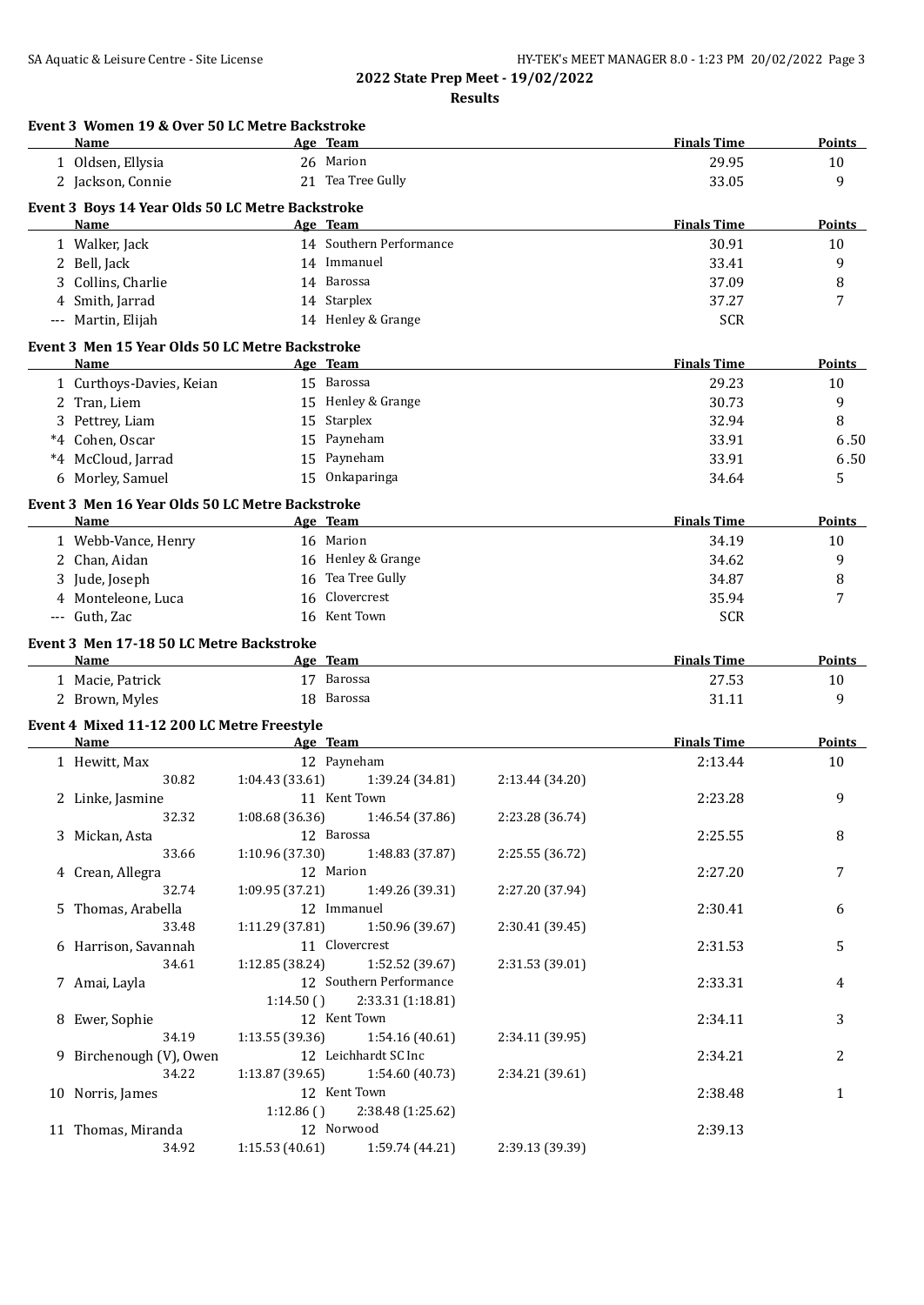## **(Event 4 Mixed 11-12 200 LC Metre Freestyle)**

| <b>Name</b> |                                                                                                                                                                                                                                                 |       |                                                                                                                                                                                                                                                                                                                                                                                                                                                                                                     | <b>Finals Time</b>                                                                                          | <b>Points</b> |
|-------------|-------------------------------------------------------------------------------------------------------------------------------------------------------------------------------------------------------------------------------------------------|-------|-----------------------------------------------------------------------------------------------------------------------------------------------------------------------------------------------------------------------------------------------------------------------------------------------------------------------------------------------------------------------------------------------------------------------------------------------------------------------------------------------------|-------------------------------------------------------------------------------------------------------------|---------------|
|             |                                                                                                                                                                                                                                                 |       |                                                                                                                                                                                                                                                                                                                                                                                                                                                                                                     | 2:40.98                                                                                                     |               |
| 35.24       |                                                                                                                                                                                                                                                 |       | 2:40.98(41.01)                                                                                                                                                                                                                                                                                                                                                                                                                                                                                      |                                                                                                             |               |
|             |                                                                                                                                                                                                                                                 |       |                                                                                                                                                                                                                                                                                                                                                                                                                                                                                                     | 2:42.82                                                                                                     |               |
| 37.16       |                                                                                                                                                                                                                                                 |       | 2:42.82 (40.17)                                                                                                                                                                                                                                                                                                                                                                                                                                                                                     |                                                                                                             |               |
|             |                                                                                                                                                                                                                                                 |       |                                                                                                                                                                                                                                                                                                                                                                                                                                                                                                     | 2:47.17                                                                                                     |               |
| 37.67       |                                                                                                                                                                                                                                                 |       | 2:47.17(42.75)                                                                                                                                                                                                                                                                                                                                                                                                                                                                                      |                                                                                                             |               |
|             |                                                                                                                                                                                                                                                 |       |                                                                                                                                                                                                                                                                                                                                                                                                                                                                                                     | 2:47.39                                                                                                     |               |
| 36.86       |                                                                                                                                                                                                                                                 |       | 2:47.39 (41.49)                                                                                                                                                                                                                                                                                                                                                                                                                                                                                     |                                                                                                             |               |
|             |                                                                                                                                                                                                                                                 |       |                                                                                                                                                                                                                                                                                                                                                                                                                                                                                                     | 2:48.19                                                                                                     |               |
| 38.35       |                                                                                                                                                                                                                                                 |       | 2:48.19(42.64)                                                                                                                                                                                                                                                                                                                                                                                                                                                                                      |                                                                                                             |               |
|             |                                                                                                                                                                                                                                                 |       |                                                                                                                                                                                                                                                                                                                                                                                                                                                                                                     | 2:48.47                                                                                                     |               |
|             |                                                                                                                                                                                                                                                 |       |                                                                                                                                                                                                                                                                                                                                                                                                                                                                                                     |                                                                                                             |               |
|             |                                                                                                                                                                                                                                                 |       |                                                                                                                                                                                                                                                                                                                                                                                                                                                                                                     | 2:52.14                                                                                                     |               |
|             |                                                                                                                                                                                                                                                 |       | 2:52.14(43.53)                                                                                                                                                                                                                                                                                                                                                                                                                                                                                      |                                                                                                             |               |
|             |                                                                                                                                                                                                                                                 |       |                                                                                                                                                                                                                                                                                                                                                                                                                                                                                                     | 3:01.10                                                                                                     |               |
| 36.64       |                                                                                                                                                                                                                                                 |       | 3:01.10(49.44)                                                                                                                                                                                                                                                                                                                                                                                                                                                                                      |                                                                                                             |               |
|             |                                                                                                                                                                                                                                                 |       |                                                                                                                                                                                                                                                                                                                                                                                                                                                                                                     | 3:03.78                                                                                                     |               |
|             |                                                                                                                                                                                                                                                 |       | 3:03.78 (46.96)                                                                                                                                                                                                                                                                                                                                                                                                                                                                                     |                                                                                                             |               |
|             |                                                                                                                                                                                                                                                 |       |                                                                                                                                                                                                                                                                                                                                                                                                                                                                                                     | 3:19.16                                                                                                     |               |
| 43.86       |                                                                                                                                                                                                                                                 |       |                                                                                                                                                                                                                                                                                                                                                                                                                                                                                                     |                                                                                                             |               |
|             |                                                                                                                                                                                                                                                 |       |                                                                                                                                                                                                                                                                                                                                                                                                                                                                                                     | <b>NS</b>                                                                                                   |               |
|             |                                                                                                                                                                                                                                                 |       |                                                                                                                                                                                                                                                                                                                                                                                                                                                                                                     | <b>SCR</b>                                                                                                  |               |
|             | 12 Lugg, Lucinda<br>13 Sargeant, Maeve<br>14 Le Roux, Mikayla<br>15 Williams, Amelia<br>16 Collings, Joshua<br>17 Giro, Aleksandra<br>18 Schulz, Nathan<br>20 Bartlett, Jacques<br>21 Murray, Ella<br>--- Harris, Lauren<br>--- Clavell, Willow | 40.61 | Age Team<br>12 Henley & Grange<br>$1:16.33(41.09)$ $1:59.97(43.64)$<br>12 Onkaparinga<br>$1:21.03(43.87)$ $2:02.65(41.62)$<br>12 Barossa<br>$1:21.07(43.40)$ $2:04.42(43.35)$<br>12 Norwood<br>$1:20.72(43.86)$ $2:05.90(45.18)$<br>11 Marion<br>11 Payneham<br>$1:21.31()$ $2:48.47(1:27.16)$<br>12 Mountain Pool<br>$1:23.98()$ $2:08.61(44.63)$<br>19 Blaauw-Robinson, Blainson 12 Marion<br>12 Marion<br>11 Immanuel<br>$1:35.19(51.33)$ $3:19.16(1:43.97)$<br>12 Payneham<br>12 Tea Tree Gully | $1:21.50(43.15)$ $2:05.55(44.05)$<br>$1:22.15(45.51)$ $2:11.66(49.51)$<br>$1:28.10(47.49)$ $2:16.82(48.72)$ |               |

## **Event 5 Girls 13 Year Olds 200 LC Metre Freestyle**

| <b>Name</b>                                                                                                                                                            | Age Team           |                                     |                 | <b>Finals Time</b> | <b>Points</b> |
|------------------------------------------------------------------------------------------------------------------------------------------------------------------------|--------------------|-------------------------------------|-----------------|--------------------|---------------|
| 1 Curthoys-Davies, Miella                                                                                                                                              | 13 Barossa         |                                     |                 | 2:17.77            | 10            |
|                                                                                                                                                                        |                    | $1:06.92$ () $2:17.77$ (1:10.85)    |                 |                    |               |
| 2 Jasko, Elka                                                                                                                                                          |                    | 13 Onkaparinga                      |                 | 2:22.92            | 9             |
| 33.40                                                                                                                                                                  |                    | $1:10.39(36.99)$ $1:48.09(37.70)$   | 2:22.92 (34.83) |                    |               |
| 3 Borgmeyer, Claire                                                                                                                                                    | 13 Immanuel        |                                     |                 | 2:24.13            | 8             |
| 32.94                                                                                                                                                                  |                    | $1:09.63(36.69)$ $1:47.21(37.58)$   | 2:24.13 (36.92) |                    |               |
| 4 Wright, Gabriella                                                                                                                                                    | 13 Norwood         |                                     |                 | 2:25.54            | 7             |
| 33.49                                                                                                                                                                  |                    | $1:11.09$ (37.60) $1:49.38$ (38.29) | 2:25.54(36.16)  |                    |               |
| 5 Gaganis, Maria                                                                                                                                                       | 13 Marion          |                                     |                 | 2:27.74            | 6             |
|                                                                                                                                                                        |                    | $1:12.54$ () $1:51.62$ (39.08)      | 2:27.74 (36.12) |                    |               |
| 6 Rositano, Svetlana                                                                                                                                                   | 13 Norwood         |                                     |                 | 2:28.48            | 5             |
| 33.08                                                                                                                                                                  |                    | $1:09.20(36.12)$ $1:49.54(40.34)$   | 2:28.48 (38.94) |                    |               |
| 7 Green, Charlise                                                                                                                                                      | 13 Immanuel        |                                     |                 | 2:28.68            | 4             |
| 33.86                                                                                                                                                                  |                    | $1:12.56(38.70)$ $1:52.26(39.70)$   | 2:28.68 (36.42) |                    |               |
| 8 Fanning, Holly                                                                                                                                                       | 13 Marion          |                                     |                 | 2:29.47            | 3             |
| 34.56                                                                                                                                                                  |                    | 1:12.42 (37.86) 1:51.26 (38.84)     | 2:29.47 (38.21) |                    |               |
| 9 Cox, Claire                                                                                                                                                          | 13 Marion          |                                     |                 | 2:33.76            | 2             |
| 35.79                                                                                                                                                                  |                    | $1:15.82$ (40.03) $1:56.03$ (40.21) | 2:33.76 (37.73) |                    |               |
| 10 Mann, Kayla                                                                                                                                                         | 13 Mountain Pool   |                                     |                 | 2:34.87            | $\mathbf{1}$  |
|                                                                                                                                                                        |                    | $1:13.61()$ $1:54.81(41.20)$        | 2:34.87 (40.06) |                    |               |
| 11 Langmead, India                                                                                                                                                     | 13 Henley & Grange |                                     |                 | 2:35.86            |               |
| 35.37                                                                                                                                                                  |                    | $1:15.37(40.00)$ $1:56.44(41.07)$   | 2:35.86 (39.42) |                    |               |
| 12 Andrew-Thring, Tayla                                                                                                                                                | 13 Henley & Grange |                                     |                 | 2:41.25            |               |
| 36.91                                                                                                                                                                  |                    | $1:17.46(40.55)$ $2:00.41(42.95)$   | 2:41.25 (40.84) |                    |               |
| --- Twelftree, Harriet                                                                                                                                                 | 13 Norwood         |                                     |                 | NS                 |               |
| --- Conroy, Charlotte                                                                                                                                                  | 13 Marion          |                                     |                 | <b>SCR</b>         |               |
| $\mathbf{r} = \mathbf{r} \cdot \mathbf{r} + \mathbf{r} \cdot \mathbf{r}$ and $\mathbf{r} = \mathbf{r} \cdot \mathbf{r}$ and $\mathbf{r} = \mathbf{r} \cdot \mathbf{r}$ |                    |                                     |                 |                    |               |

## **Event 5 Girls 14 Year Olds 200 LC Metre Freestyle**

| Name            |       | Age Team       |                 |                | <b>Finals Time</b> | <b>Points</b> |
|-----------------|-------|----------------|-----------------|----------------|--------------------|---------------|
| 1 Newham, Leni  |       | 14             | Barossa         |                | 2:12.19            | 10            |
|                 | 30.08 | 1:03.37(33.29) | 1:37.78 (34.41) | 2:12.19(34.41) |                    |               |
| 2 Everitt, Emma |       | 14             | Norwood         |                | 2:13.60            |               |
|                 | 31.12 | 1:05.31(34.19) | 1:39.99 (34.68) | 2:13.60(33.61) |                    |               |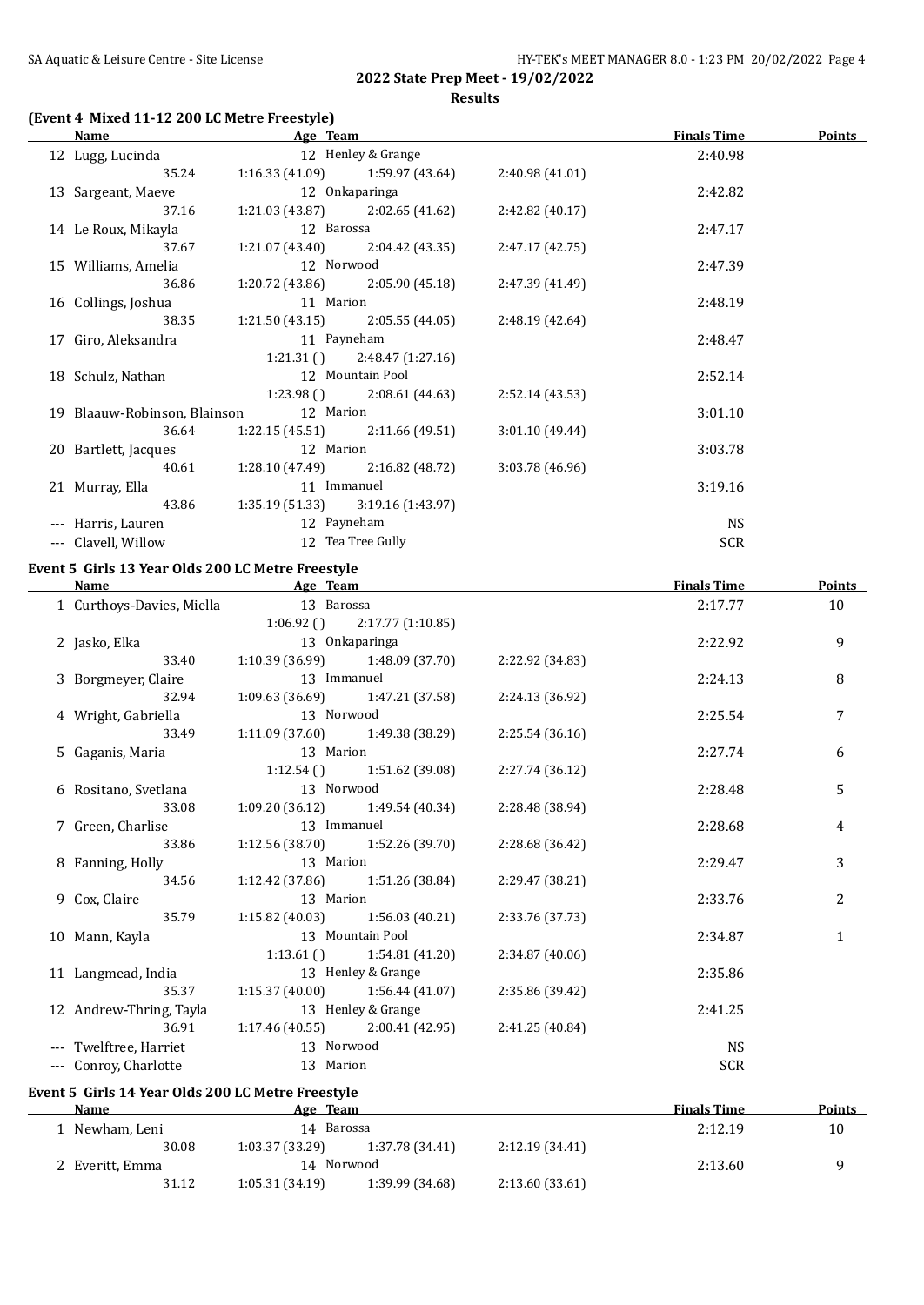**Results**

| <b>Name</b>                                              | (Event 5 Girls 14 Year Olds 200 LC Metre Freestyle)<br>Age Team |                 | <b>Finals Time</b> | <b>Points</b> |
|----------------------------------------------------------|-----------------------------------------------------------------|-----------------|--------------------|---------------|
| 3 Carroll, Jasmine                                       | 14 Barossa                                                      |                 | 2:22.55            | 8             |
| 32.85                                                    | 1:08.79 (35.94)<br>1:45.63 (36.84)                              | 2:22.55 (36.92) |                    |               |
| 4 Axon, Mya                                              | 14 Marion                                                       |                 | 2:32.26            | 7             |
| 34.43                                                    | 1:13.28 (38.85)<br>1:53.55 (40.27)                              | 2:32.26 (38.71) |                    |               |
| 5 Le Roux, Anichia                                       | 14 Barossa                                                      |                 | 2:32.59            | 6             |
| 33.66                                                    | 1:12.55 (38.89)<br>1:52.58(40.03)                               | 2:32.59 (40.01) |                    |               |
| --- Smith, Keeley                                        | 14 Murray Bridge                                                |                 | <b>SCR</b>         |               |
|                                                          |                                                                 |                 |                    |               |
| Event 5 Boys 13 Year Olds 200 LC Metre Freestyle<br>Name | <b>Example 2</b> Age Team                                       |                 | <b>Finals Time</b> | Points        |
| 1 Abdelaziz, Malek                                       | 13 Marion                                                       |                 | 2:21.36            | 10            |
|                                                          | 1:07.70()<br>2:21.36 (1:13.66)                                  |                 |                    |               |
| 2 Lindsay, Nicholas                                      | 13 Playford Aquatic                                             |                 | 2:31.94            | 9             |
| 35.23                                                    | 1:15.79(40.56)<br>2:31.94 (1:16.15)                             |                 |                    |               |
|                                                          |                                                                 |                 |                    |               |
| Event 5 Boys 14 Year Olds 200 LC Metre Freestyle         |                                                                 |                 |                    |               |
| Name                                                     | <b>Example 2</b> Age Team                                       |                 | <b>Finals Time</b> | Points        |
| 1 Caton, Hugh                                            | 14 Norwood                                                      |                 | 2:04.15            | 10            |
| 29.48                                                    | 1:01.86 (32.38)<br>1:33.52 (31.66)                              | 2:04.15(30.63)  |                    |               |
| 2 Atkins, Jaylen                                         | 14 Marion                                                       |                 | 2:06.10            | 9             |
| 29.06                                                    | 1:01.63(32.57)<br>1:33.92 (32.29)                               | 2:06.10 (32.18) |                    |               |
| 3 Brown, Matthew                                         | 14 Kent Town                                                    |                 | 2:07.87            | 8             |
| 29.40                                                    | $1:02.14(32.74)$ $1:35.35(33.21)$                               | 2:07.87 (32.52) |                    |               |
| 4 Turra, Logan                                           | 14 Marion                                                       |                 | 2:09.95            | 7             |
| 29.66                                                    | 1:36.28 (34.05)<br>1:02.23 (32.57)                              | 2:09.95 (33.67) |                    |               |
| 5 Smith, Connor                                          | 14 Marion                                                       |                 | 2:14.08            | 6             |
| 31.15                                                    | 1:39.81()                                                       | 2:14.08 (34.27) |                    |               |
| 6 Collings, Kieran                                       | 14 Marion                                                       |                 | 2:18.80            | 5             |
| 31.83                                                    | 1:44.67()                                                       | 2:18.80 (34.13) |                    |               |
| 7 Stubbings, Harrison                                    | 14 Starplex                                                     |                 | 2:19.74            | 4             |
| 30.80                                                    | $1:05.25(34.45)$ $1:42.02(36.77)$                               | 2:19.74 (37.72) |                    |               |
| 8 Pruszinski, Adam                                       | 14 Tea Tree Gully                                               |                 | 2:26.19            | 3             |
| 33.87                                                    | $1:12.17(38.30)$ $1:50.57(38.40)$                               | 2:26.19 (35.62) |                    |               |
| 9 Timms, Patrick                                         | 14 Barossa                                                      |                 | 2:26.52            | 2             |
|                                                          | 1:11.75()<br>1:50.59 (38.84)                                    | 2:26.52 (35.93) |                    |               |
| 10 Meaney, Anakin                                        | 14 Norwood                                                      |                 | 2:28.35            | 1             |
| 33.82                                                    | 1:12.47(38.65)<br>1:51.77 (39.30)                               | 2:28.35 (36.58) |                    |               |
| 11 Biddell, Blake                                        | 14 Norwood                                                      |                 | 2:30.92            |               |
|                                                          | 1:15.57()<br>2:30.92 (1:15.35)                                  |                 |                    |               |
| --- Martin, Elijah                                       | 14 Henley & Grange                                              |                 | <b>SCR</b>         |               |
|                                                          | Event 6 Women 15 Year Olds 200 LC Metre Freestyle               |                 |                    |               |
| <u>Name</u>                                              | Age Team                                                        |                 | <b>Finals Time</b> | <b>Points</b> |
| 1 Natt, Katie                                            | 15 Marion                                                       |                 | 2:11.80            | 10            |
| 30.53                                                    | 1:03.77 (33.24)<br>1:37.94 (34.17)                              | 2:11.80 (33.86) |                    |               |
| 2 McAvaney, Georgia                                      | 15 Immanuel                                                     |                 | 2:14.22            | 9             |
| 30.09                                                    | 1:39.90 (35.21)<br>1:04.69 (34.60)                              | 2:14.22 (34.32) |                    |               |
| 3 Reimann, Phoebe                                        | 15 Starplex                                                     |                 | 2:17.94            | 8             |
| 30.32                                                    | 1:05.01 (34.69)<br>1:41.17 (36.16)                              | 2:17.94 (36.77) |                    |               |
| 4 Doyle, Lily                                            | 15 Marion                                                       |                 | 2:24.16            | 7             |
| 33.33                                                    | 1:09.72 (36.39)<br>1:47.40 (37.68)                              | 2:24.16 (36.76) |                    |               |
| 5 Myers, Ella                                            | 15 Kent Town                                                    |                 | 2:25.67            | 6             |
| 34.29                                                    | 1:11.05 (36.76)<br>1:49.01 (37.96)                              | 2:25.67 (36.66) |                    |               |
| 6 Inglis, Jessica                                        | 15 Loxton                                                       |                 | 2:34.08            | 5             |
| 35.17                                                    | 1:14.19 (39.02)<br>1:54.58 (40.39)                              | 2:34.08 (39.50) |                    |               |
|                                                          |                                                                 |                 |                    |               |

35.17 1:14.19 (39.02) 1:54.58 (40.39)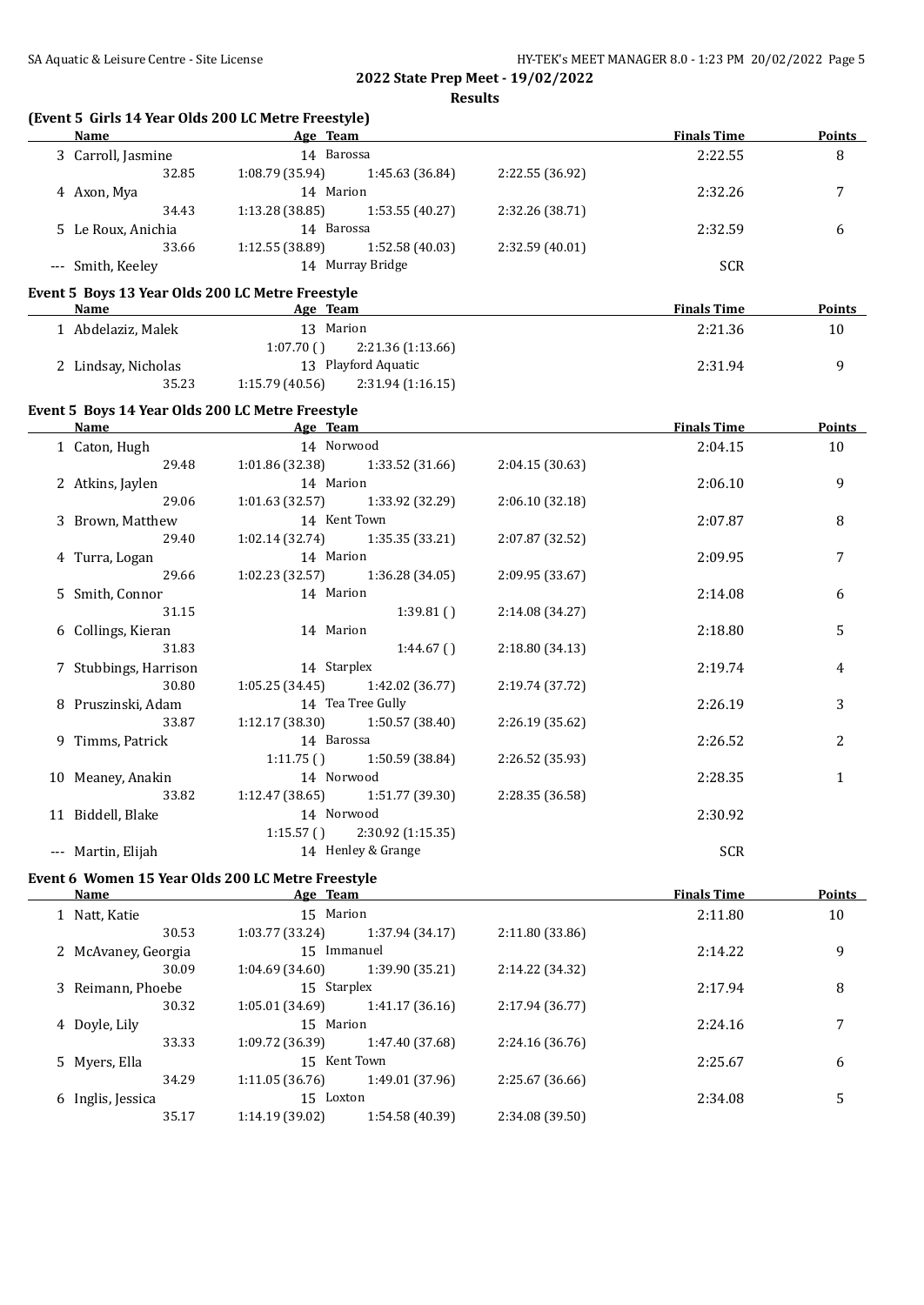| Name                                            | <b>Example 2018</b> Age Team        |                         |                 | <b>Finals Time</b> | Points                         |
|-------------------------------------------------|-------------------------------------|-------------------------|-----------------|--------------------|--------------------------------|
| 1 Walker, Molly                                 |                                     | 16 Southern Performance |                 | 2:05.61            | 10                             |
| 28.75                                           | $1:00.88$ (32.13) $1:32.90$ (32.02) |                         | 2:05.61 (32.71) |                    |                                |
| 2 Jasko, Mikaela                                | 16 Onkaparinga                      |                         |                 | 2:27.45            | 9                              |
|                                                 | $1:10.62$ () $2:27.45$ (1:16.83)    |                         |                 |                    |                                |
| 3 Schubert, Nyah                                | 16 Barossa                          |                         |                 | 2:28.01            | 8                              |
| 33.19                                           | $1:12.17$ (38.98) $1:50.80$ (38.63) |                         | 2:28.01 (37.21) |                    |                                |
| Event 6 Women 17-18 200 LC Metre Freestyle      |                                     |                         |                 |                    |                                |
| Name                                            | <b>Example 2018</b> Age Team        |                         |                 | <b>Finals Time</b> | <b>Points</b>                  |
| 1 Pearce, Kiana                                 | 18 Marion                           |                         |                 | 2:13.98            | 10                             |
| 30.74                                           | 1:05.36 (34.62)                     | 1:39.83 (34.47)         | 2:13.98 (34.15) |                    |                                |
| --- Hamilton, Lillee                            | 17 Norwood                          |                         |                 | <b>SCR</b>         |                                |
|                                                 |                                     |                         |                 |                    |                                |
| Event 6 Women 19 & Over 200 LC Metre Freestyle  |                                     |                         |                 |                    |                                |
| Name Age Team                                   |                                     |                         |                 | <b>Finals Time</b> | Points                         |
| 1 Sampson, Grace                                | 19 Tea Tree Gully                   |                         |                 | 2:22.89            | 10                             |
| 31.39                                           | $1:07.25(35.86)$ $1:45.07(37.82)$   |                         | 2:22.89 (37.82) |                    |                                |
| Event 6 Men 15 Year Olds 200 LC Metre Freestyle |                                     |                         |                 |                    |                                |
| Name Age Team                                   |                                     |                         |                 | <b>Finals Time</b> | Points                         |
| 1 Macdonald, Alexander                          | 15 Kent Town                        |                         |                 | 2:07.64            | 10                             |
| 29.41                                           | $1:02.06(32.65)$ $1:35.72(33.66)$   |                         | 2:07.64 (31.92) |                    |                                |
| 2 Hearl, Ethan                                  | 15 Clovercrest                      |                         |                 | 2:19.29            | 9                              |
| 31.49                                           | $1:06.98(35.49)$ $1:43.66(36.68)$   |                         | 2:19.29 (35.63) |                    |                                |
| 3 Morley, Samuel                                | 15 Onkaparinga                      |                         |                 | 2:27.48            | 8                              |
|                                                 | 1:10.79()                           | 2:27.48 (1:16.69)       |                 |                    |                                |
| --- Cregan, Gabriel                             | 15 Barossa                          |                         |                 | <b>NS</b>          |                                |
| --- Li, Runjie                                  | 15 Unley                            |                         |                 | <b>SCR</b>         |                                |
| Event 6 Men 16 Year Olds 200 LC Metre Freestyle |                                     |                         |                 |                    |                                |
| Name                                            | Age Team                            |                         |                 | <b>Finals Time</b> | Points                         |
| 1 Wiggett, Alexander                            |                                     | 16 Southern Performance |                 | 2:02.09            | 10                             |
| 28.12                                           | 59.47 (31.35)                       | 1:31.10 (31.63)         | 2:02.09 (30.99) |                    |                                |
|                                                 |                                     |                         |                 |                    |                                |
| 2 Langman, Aidan                                | 16 Norwood                          |                         |                 | 2:04.06            | 9                              |
| 28.37                                           | 59.59 (31.22)                       | 1:31.62 (32.03)         | 2:04.06 (32.44) |                    |                                |
| 3 Kuchel, Liam                                  |                                     | 16 Southern Performance |                 | 2:05.95            | 8                              |
| 28.70                                           | 1:00.39(31.69)                      | 1:32.87 (32.48)         | 2:05.95 (33.08) |                    |                                |
| --- Guth, Zac                                   | 16 Kent Town                        |                         |                 | <b>SCR</b>         |                                |
|                                                 |                                     |                         |                 |                    |                                |
| Event 6 Men 17-18 200 LC Metre Freestyle        |                                     |                         |                 |                    |                                |
| Name                                            | Age Team                            |                         |                 | <b>Finals Time</b> |                                |
| 1 Ormerod, Jack                                 | 18 Playford Aquatic                 |                         |                 | 2:11.32            | 10                             |
| 30.29                                           | 1:03.53 (33.24)                     | 2:11.32 (1:07.79)       |                 |                    |                                |
| 2 Mcglashan, Declan                             | 17 Tea Tree Gully                   |                         |                 | 2:19.08            | 9                              |
| 30.40                                           | 1:05.76 (35.36)                     | 1:42.74 (36.98)         | 2:19.08 (36.34) |                    |                                |
| --- Gohl, Jacob                                 | 18 Marion                           |                         |                 | <b>SCR</b>         |                                |
| Event 6 Men 19 & Over 200 LC Metre Freestyle    |                                     |                         |                 |                    |                                |
| Name                                            | Age Team                            |                         |                 | <b>Finals Time</b> |                                |
| 1 Myers, Jack                                   | 20 Kent Town                        |                         |                 | 2:09.44            | 10                             |
| 30.47                                           | 1:03.47(33.00)                      | 1:36.70 (33.23)         | 2:09.44 (32.74) |                    | <b>Points</b><br><b>Points</b> |
| Event 7 Girls 11-12 100 LC Metre Butterfly      |                                     |                         |                 |                    |                                |
| Name                                            | Age Team                            |                         |                 | <b>Finals Time</b> |                                |
| 1 Linke, Jasmine                                | 11 Kent Town                        |                         |                 | 1:18.10            | 10                             |
| 36.06                                           | 1:18.10 (42.04)                     |                         |                 |                    | <b>Points</b>                  |
| 2 Sturt, Chloe                                  | 11 Norwood                          |                         |                 | 1:23.97            | 9                              |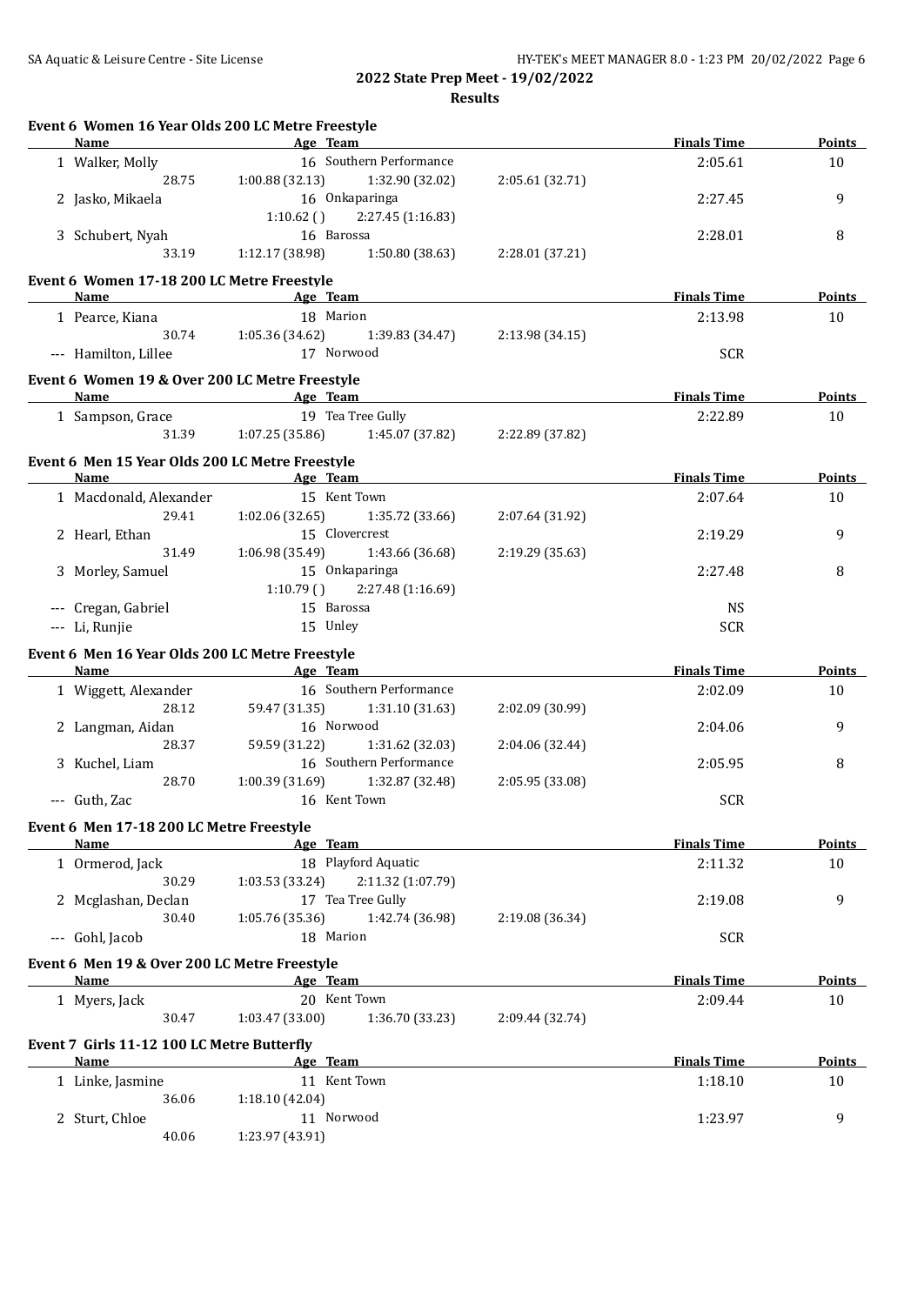**Results**

## **(Event 7 Girls 11-12 100 LC Metre Butterfly)**

| 12 Kent Town<br>3 Barton, Jeanie<br>1:33.86<br>39.39<br>1:33.86 (54.47)<br><b>NS</b><br>--- Cox, Emmy<br>12 Barossa<br>Event 7 Girls 13 Year Olds 100 LC Metre Butterfly<br><b>Finals Time</b><br>Name<br>Age Team<br>13 Norwood<br>1 Carrocci, Clara<br>1:06.60<br>1:06.60 (35.13)<br>31.47<br>13 Immanuel<br>2 Noriega, Emilia<br>1:12.51<br>33.12<br>1:12.51 (39.39)<br>13 Tea Tree Gully<br>3 Connelly, Hannah<br>1:17.37<br>1:17.37 (42.24)<br>35.13<br>13 Norwood<br>4 Tsiros, Jasmine<br>1:17.52<br>36.51<br>1:17.52 (41.01)<br>13 Clovercrest<br>5 Pentland, Ruby<br>1:19.90<br>1:19.90 (43.24)<br>36.66<br>13 Barossa<br>6 Schubert, Emma<br>1:20.46<br>38.90<br>1:20.46 (41.56)<br>7 Hebart, Lily<br>13 Payneham<br>1:21.49<br>36.77<br>1:21.49 (44.72)<br>13 Barossa<br>8 Finch, Tayah<br>1:21.68<br>38.50<br>1:21.68 (43.18)<br>13 Southern Performance<br>9 Romanowski, Georgia<br>1:21.75<br>37.73<br>1:21.75 (44.02)<br>13 Norwood<br>10 Rositano, Svetlana<br>1:22.87<br>38.42<br>1:22.87 (44.45)<br>13 Mountain Pool<br>11 Mann, Kayla<br>1:31.61<br>41.34<br>1:31.61 (50.27)<br>13 Southern Performance<br>12 Nenasheff, Tash<br>1:36.94<br>41.77<br>1:36.94 (55.17)<br>13 Loxton<br><b>NS</b><br>--- Gibbs, Saskia<br>Event 7 Boys 11-12 100 LC Metre Butterfly<br><b>Example 2</b> Age Team<br><b>Finals Time</b><br>Name<br>12 Payneham<br>1 Hewitt, Max<br>1:10.07<br>1:10.07 (37.18)<br>32.89<br>12 Immanuel<br>2 Dingwall, Oscar<br>1:16.57<br>1:16.57(41.52)<br>35.05 | 8<br>Points<br>10<br>9<br>8<br>7<br>6<br>5<br>4<br>3 |
|------------------------------------------------------------------------------------------------------------------------------------------------------------------------------------------------------------------------------------------------------------------------------------------------------------------------------------------------------------------------------------------------------------------------------------------------------------------------------------------------------------------------------------------------------------------------------------------------------------------------------------------------------------------------------------------------------------------------------------------------------------------------------------------------------------------------------------------------------------------------------------------------------------------------------------------------------------------------------------------------------------------------------------------------------------------------------------------------------------------------------------------------------------------------------------------------------------------------------------------------------------------------------------------------------------------------------------------------------------------------------------------------------------------------------------------------------------------------------------------------|------------------------------------------------------|
|                                                                                                                                                                                                                                                                                                                                                                                                                                                                                                                                                                                                                                                                                                                                                                                                                                                                                                                                                                                                                                                                                                                                                                                                                                                                                                                                                                                                                                                                                                |                                                      |
|                                                                                                                                                                                                                                                                                                                                                                                                                                                                                                                                                                                                                                                                                                                                                                                                                                                                                                                                                                                                                                                                                                                                                                                                                                                                                                                                                                                                                                                                                                |                                                      |
|                                                                                                                                                                                                                                                                                                                                                                                                                                                                                                                                                                                                                                                                                                                                                                                                                                                                                                                                                                                                                                                                                                                                                                                                                                                                                                                                                                                                                                                                                                |                                                      |
|                                                                                                                                                                                                                                                                                                                                                                                                                                                                                                                                                                                                                                                                                                                                                                                                                                                                                                                                                                                                                                                                                                                                                                                                                                                                                                                                                                                                                                                                                                |                                                      |
|                                                                                                                                                                                                                                                                                                                                                                                                                                                                                                                                                                                                                                                                                                                                                                                                                                                                                                                                                                                                                                                                                                                                                                                                                                                                                                                                                                                                                                                                                                |                                                      |
|                                                                                                                                                                                                                                                                                                                                                                                                                                                                                                                                                                                                                                                                                                                                                                                                                                                                                                                                                                                                                                                                                                                                                                                                                                                                                                                                                                                                                                                                                                |                                                      |
|                                                                                                                                                                                                                                                                                                                                                                                                                                                                                                                                                                                                                                                                                                                                                                                                                                                                                                                                                                                                                                                                                                                                                                                                                                                                                                                                                                                                                                                                                                |                                                      |
|                                                                                                                                                                                                                                                                                                                                                                                                                                                                                                                                                                                                                                                                                                                                                                                                                                                                                                                                                                                                                                                                                                                                                                                                                                                                                                                                                                                                                                                                                                |                                                      |
|                                                                                                                                                                                                                                                                                                                                                                                                                                                                                                                                                                                                                                                                                                                                                                                                                                                                                                                                                                                                                                                                                                                                                                                                                                                                                                                                                                                                                                                                                                |                                                      |
|                                                                                                                                                                                                                                                                                                                                                                                                                                                                                                                                                                                                                                                                                                                                                                                                                                                                                                                                                                                                                                                                                                                                                                                                                                                                                                                                                                                                                                                                                                |                                                      |
|                                                                                                                                                                                                                                                                                                                                                                                                                                                                                                                                                                                                                                                                                                                                                                                                                                                                                                                                                                                                                                                                                                                                                                                                                                                                                                                                                                                                                                                                                                |                                                      |
|                                                                                                                                                                                                                                                                                                                                                                                                                                                                                                                                                                                                                                                                                                                                                                                                                                                                                                                                                                                                                                                                                                                                                                                                                                                                                                                                                                                                                                                                                                |                                                      |
|                                                                                                                                                                                                                                                                                                                                                                                                                                                                                                                                                                                                                                                                                                                                                                                                                                                                                                                                                                                                                                                                                                                                                                                                                                                                                                                                                                                                                                                                                                |                                                      |
|                                                                                                                                                                                                                                                                                                                                                                                                                                                                                                                                                                                                                                                                                                                                                                                                                                                                                                                                                                                                                                                                                                                                                                                                                                                                                                                                                                                                                                                                                                |                                                      |
|                                                                                                                                                                                                                                                                                                                                                                                                                                                                                                                                                                                                                                                                                                                                                                                                                                                                                                                                                                                                                                                                                                                                                                                                                                                                                                                                                                                                                                                                                                |                                                      |
|                                                                                                                                                                                                                                                                                                                                                                                                                                                                                                                                                                                                                                                                                                                                                                                                                                                                                                                                                                                                                                                                                                                                                                                                                                                                                                                                                                                                                                                                                                |                                                      |
|                                                                                                                                                                                                                                                                                                                                                                                                                                                                                                                                                                                                                                                                                                                                                                                                                                                                                                                                                                                                                                                                                                                                                                                                                                                                                                                                                                                                                                                                                                |                                                      |
|                                                                                                                                                                                                                                                                                                                                                                                                                                                                                                                                                                                                                                                                                                                                                                                                                                                                                                                                                                                                                                                                                                                                                                                                                                                                                                                                                                                                                                                                                                |                                                      |
|                                                                                                                                                                                                                                                                                                                                                                                                                                                                                                                                                                                                                                                                                                                                                                                                                                                                                                                                                                                                                                                                                                                                                                                                                                                                                                                                                                                                                                                                                                |                                                      |
|                                                                                                                                                                                                                                                                                                                                                                                                                                                                                                                                                                                                                                                                                                                                                                                                                                                                                                                                                                                                                                                                                                                                                                                                                                                                                                                                                                                                                                                                                                |                                                      |
|                                                                                                                                                                                                                                                                                                                                                                                                                                                                                                                                                                                                                                                                                                                                                                                                                                                                                                                                                                                                                                                                                                                                                                                                                                                                                                                                                                                                                                                                                                |                                                      |
|                                                                                                                                                                                                                                                                                                                                                                                                                                                                                                                                                                                                                                                                                                                                                                                                                                                                                                                                                                                                                                                                                                                                                                                                                                                                                                                                                                                                                                                                                                | 2                                                    |
|                                                                                                                                                                                                                                                                                                                                                                                                                                                                                                                                                                                                                                                                                                                                                                                                                                                                                                                                                                                                                                                                                                                                                                                                                                                                                                                                                                                                                                                                                                |                                                      |
|                                                                                                                                                                                                                                                                                                                                                                                                                                                                                                                                                                                                                                                                                                                                                                                                                                                                                                                                                                                                                                                                                                                                                                                                                                                                                                                                                                                                                                                                                                | 1                                                    |
|                                                                                                                                                                                                                                                                                                                                                                                                                                                                                                                                                                                                                                                                                                                                                                                                                                                                                                                                                                                                                                                                                                                                                                                                                                                                                                                                                                                                                                                                                                |                                                      |
|                                                                                                                                                                                                                                                                                                                                                                                                                                                                                                                                                                                                                                                                                                                                                                                                                                                                                                                                                                                                                                                                                                                                                                                                                                                                                                                                                                                                                                                                                                |                                                      |
|                                                                                                                                                                                                                                                                                                                                                                                                                                                                                                                                                                                                                                                                                                                                                                                                                                                                                                                                                                                                                                                                                                                                                                                                                                                                                                                                                                                                                                                                                                |                                                      |
|                                                                                                                                                                                                                                                                                                                                                                                                                                                                                                                                                                                                                                                                                                                                                                                                                                                                                                                                                                                                                                                                                                                                                                                                                                                                                                                                                                                                                                                                                                |                                                      |
|                                                                                                                                                                                                                                                                                                                                                                                                                                                                                                                                                                                                                                                                                                                                                                                                                                                                                                                                                                                                                                                                                                                                                                                                                                                                                                                                                                                                                                                                                                |                                                      |
|                                                                                                                                                                                                                                                                                                                                                                                                                                                                                                                                                                                                                                                                                                                                                                                                                                                                                                                                                                                                                                                                                                                                                                                                                                                                                                                                                                                                                                                                                                |                                                      |
|                                                                                                                                                                                                                                                                                                                                                                                                                                                                                                                                                                                                                                                                                                                                                                                                                                                                                                                                                                                                                                                                                                                                                                                                                                                                                                                                                                                                                                                                                                |                                                      |
|                                                                                                                                                                                                                                                                                                                                                                                                                                                                                                                                                                                                                                                                                                                                                                                                                                                                                                                                                                                                                                                                                                                                                                                                                                                                                                                                                                                                                                                                                                | Points                                               |
|                                                                                                                                                                                                                                                                                                                                                                                                                                                                                                                                                                                                                                                                                                                                                                                                                                                                                                                                                                                                                                                                                                                                                                                                                                                                                                                                                                                                                                                                                                | 10                                                   |
|                                                                                                                                                                                                                                                                                                                                                                                                                                                                                                                                                                                                                                                                                                                                                                                                                                                                                                                                                                                                                                                                                                                                                                                                                                                                                                                                                                                                                                                                                                |                                                      |
|                                                                                                                                                                                                                                                                                                                                                                                                                                                                                                                                                                                                                                                                                                                                                                                                                                                                                                                                                                                                                                                                                                                                                                                                                                                                                                                                                                                                                                                                                                | 9                                                    |
|                                                                                                                                                                                                                                                                                                                                                                                                                                                                                                                                                                                                                                                                                                                                                                                                                                                                                                                                                                                                                                                                                                                                                                                                                                                                                                                                                                                                                                                                                                |                                                      |
| 12 Starplex<br>3 Herbst, Patrick<br>1:24.22                                                                                                                                                                                                                                                                                                                                                                                                                                                                                                                                                                                                                                                                                                                                                                                                                                                                                                                                                                                                                                                                                                                                                                                                                                                                                                                                                                                                                                                    | 8                                                    |
| 12 Barossa<br>1:27.33<br>4 Cregan, Neil                                                                                                                                                                                                                                                                                                                                                                                                                                                                                                                                                                                                                                                                                                                                                                                                                                                                                                                                                                                                                                                                                                                                                                                                                                                                                                                                                                                                                                                        | 7                                                    |
| 39.26<br>1:27.33 (48.07)                                                                                                                                                                                                                                                                                                                                                                                                                                                                                                                                                                                                                                                                                                                                                                                                                                                                                                                                                                                                                                                                                                                                                                                                                                                                                                                                                                                                                                                                       |                                                      |
| 12 Southern Performance<br>5 Ainsworth, Tom<br>1:29.90                                                                                                                                                                                                                                                                                                                                                                                                                                                                                                                                                                                                                                                                                                                                                                                                                                                                                                                                                                                                                                                                                                                                                                                                                                                                                                                                                                                                                                         | 6                                                    |
| 42.13<br>1:29.90 (47.77)                                                                                                                                                                                                                                                                                                                                                                                                                                                                                                                                                                                                                                                                                                                                                                                                                                                                                                                                                                                                                                                                                                                                                                                                                                                                                                                                                                                                                                                                       |                                                      |
|                                                                                                                                                                                                                                                                                                                                                                                                                                                                                                                                                                                                                                                                                                                                                                                                                                                                                                                                                                                                                                                                                                                                                                                                                                                                                                                                                                                                                                                                                                |                                                      |
| Event 7 Boys 13 Year Olds 100 LC Metre Butterfly                                                                                                                                                                                                                                                                                                                                                                                                                                                                                                                                                                                                                                                                                                                                                                                                                                                                                                                                                                                                                                                                                                                                                                                                                                                                                                                                                                                                                                               |                                                      |
| <b>Finals Time</b><br>Name<br>Age Team                                                                                                                                                                                                                                                                                                                                                                                                                                                                                                                                                                                                                                                                                                                                                                                                                                                                                                                                                                                                                                                                                                                                                                                                                                                                                                                                                                                                                                                         | <b>Points</b>                                        |
| 13 Norwood<br><b>SCR</b><br>--- Barresi, Antony                                                                                                                                                                                                                                                                                                                                                                                                                                                                                                                                                                                                                                                                                                                                                                                                                                                                                                                                                                                                                                                                                                                                                                                                                                                                                                                                                                                                                                                |                                                      |
| Event 8 Girls 14 Year Olds 100 LC Metre Butterfly                                                                                                                                                                                                                                                                                                                                                                                                                                                                                                                                                                                                                                                                                                                                                                                                                                                                                                                                                                                                                                                                                                                                                                                                                                                                                                                                                                                                                                              |                                                      |
| Age Team<br><b>Finals Time</b><br>Name                                                                                                                                                                                                                                                                                                                                                                                                                                                                                                                                                                                                                                                                                                                                                                                                                                                                                                                                                                                                                                                                                                                                                                                                                                                                                                                                                                                                                                                         | <b>Points</b>                                        |
| 14 Kent Town<br>1 Burrows, Aleisha<br>1:07.29                                                                                                                                                                                                                                                                                                                                                                                                                                                                                                                                                                                                                                                                                                                                                                                                                                                                                                                                                                                                                                                                                                                                                                                                                                                                                                                                                                                                                                                  | 10                                                   |
| 30.94<br>1:07.29 (36.35)                                                                                                                                                                                                                                                                                                                                                                                                                                                                                                                                                                                                                                                                                                                                                                                                                                                                                                                                                                                                                                                                                                                                                                                                                                                                                                                                                                                                                                                                       |                                                      |
| 14 Norwood<br>2 Mazur, Juliet<br>1:08.27                                                                                                                                                                                                                                                                                                                                                                                                                                                                                                                                                                                                                                                                                                                                                                                                                                                                                                                                                                                                                                                                                                                                                                                                                                                                                                                                                                                                                                                       | 9                                                    |
| 31.74<br>1:08.27 (36.53)                                                                                                                                                                                                                                                                                                                                                                                                                                                                                                                                                                                                                                                                                                                                                                                                                                                                                                                                                                                                                                                                                                                                                                                                                                                                                                                                                                                                                                                                       |                                                      |
| 14 Kent Town<br>1:10.64<br>3 Scarr, Elysia                                                                                                                                                                                                                                                                                                                                                                                                                                                                                                                                                                                                                                                                                                                                                                                                                                                                                                                                                                                                                                                                                                                                                                                                                                                                                                                                                                                                                                                     |                                                      |

4 Starr, Annabelle 14 Mountain Pool 1:14.67 7 7 1:14.67 7 7 1:14.67 7 1:14.67 7 1:14.67 1:14.67 1:14.67 1:14.67 1:14.67 1:14.67 1:14.67 1:14.67 1:14.67 1:14.67 1:14.67 1:14.67 1:14.67 1:14.67 1:14.67 1:14.67 1:14.67 1:14.6

32.15 1:10.64 (38.49)

34.88 1:14.67 (39.79)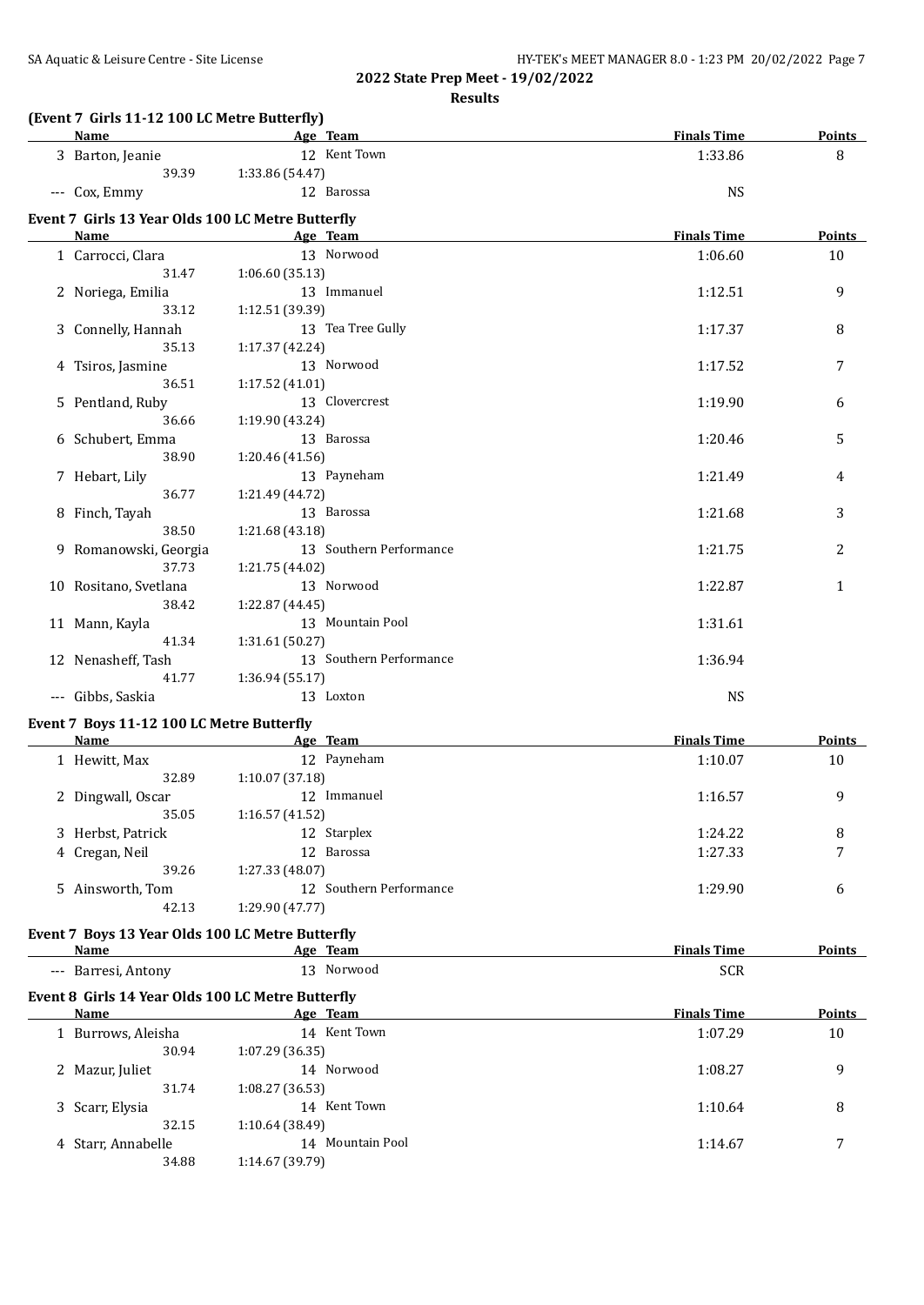## **Results**

## **(Event 8 Girls 14 Year Olds 100 LC Metre Butterfly)**

|   | <b>Name</b>                                       |                   | Age Team           | <b>Finals Time</b> | <b>Points</b>  |
|---|---------------------------------------------------|-------------------|--------------------|--------------------|----------------|
|   | 5 Copeland, Bree                                  |                   | 14 Payneham        | 1:18.00            | 6              |
|   | 35.83                                             | 1:18.00 (42.17)   |                    |                    |                |
|   | 6 Lim, Tracey                                     |                   | 14 Henley & Grange | 1:18.37            | 5              |
|   | 37.16                                             | 1:18.37 (41.21)   |                    |                    |                |
|   | 7 Munro, Holly                                    |                   | 14 Henley & Grange | 1:20.35            | 4              |
|   | 35.90                                             | 1:20.35 (44.45)   |                    |                    |                |
|   | 8 Hogarth, Sophie                                 |                   | 14 Norwood         | 1:22.70            | 3              |
|   | 36.65                                             | 1:22.70(46.05)    |                    |                    |                |
|   | --- Hawker, Imogen                                |                   | 14 Clare           | <b>SCR</b>         |                |
|   | Event 8 Women 15 Year Olds 100 LC Metre Butterfly |                   |                    |                    |                |
|   | Name                                              |                   | Age Team           | <b>Finals Time</b> | Points         |
|   | 1 Tran, Isabelle                                  |                   | 15 Norwood         | 1:07.61            | 10             |
|   | 30.83                                             | 1:07.61 (36.78)   |                    |                    |                |
|   | 2 Willett, Emily                                  |                   | 15 Onkaparinga     | 1:53.93            | 9              |
|   | 53.01                                             | 1:53.93 (1:00.92) |                    |                    |                |
|   | --- Ekins, Caitlyn                                |                   | 15 Kent Town       | <b>NS</b>          |                |
|   | --- Laird-Britton, Hunter                         |                   | 15 Marion          | <b>SCR</b>         |                |
|   |                                                   |                   |                    |                    |                |
|   | Event 8 Women 16 Year Olds 100 LC Metre Butterfly |                   |                    |                    |                |
|   | Name                                              |                   | Age Team           | <b>Finals Time</b> | <b>Points</b>  |
|   | 1 Scown, Emily                                    |                   | 16 Kent Town       | 1:09.27            | 10             |
|   | 31.76                                             | 1:09.27 (37.51)   |                    |                    |                |
|   | 2 Nicholl, Chelsea                                |                   | 16 Immanuel        | 1:16.81            | 9              |
|   | 34.49                                             | 1:16.81 (42.32)   |                    |                    |                |
|   | 3 Fullgrabe, Jasmin                               |                   | 16 Clovercrest     | 1:20.11            | 8              |
|   | 37.33                                             | 1:20.11 (42.78)   |                    |                    |                |
|   | Event 8 Women 17-18 100 LC Metre Butterfly        |                   |                    |                    |                |
|   | Name                                              |                   | Age Team           | <b>Finals Time</b> | Points         |
|   | 1 Pearce, Kiana                                   |                   | 18 Marion          | 1:07.63            | 10             |
|   | 32.21                                             | 1:07.63 (35.42)   |                    |                    |                |
|   | 2 Batres Avalos, Lilian                           |                   | 17 Tea Tree Gully  | 1:13.07            | 9              |
|   | 33.40                                             | 1:13.07 (39.67)   |                    |                    |                |
|   | 3 Long, Madelyn                                   |                   | 17 Loxton          | 1:19.60            | 8              |
|   | 35.98                                             | 1:19.60(43.62)    |                    |                    |                |
|   | --- Hamilton, Lillee                              |                   | 17 Norwood         | <b>SCR</b>         |                |
|   | Event 8 Women 19 & Over 100 LC Metre Butterfly    |                   |                    |                    |                |
|   | <u>Name</u>                                       |                   | <u>Age Team</u>    | <u>Finals Time</u> | <u>Points </u> |
|   | 1 Oldsen, Ellysia                                 |                   | 26 Marion          | 1:01.87            | 10             |
|   | 28.55                                             | 1:01.87 (33.32)   |                    |                    |                |
|   |                                                   |                   |                    |                    |                |
|   | Event 8 Boys 14 Year Olds 100 LC Metre Butterfly  |                   |                    |                    |                |
|   | <b>Name</b>                                       |                   | Age Team           | <b>Finals Time</b> | <b>Points</b>  |
|   | 1 Bastiaans, Jacob                                |                   | 14 Marion          | 1:07.84            | 10             |
|   | 31.72                                             | 1:07.84 (36.12)   |                    |                    |                |
|   | 2 Smith, Connor                                   |                   | 14 Marion          | 1:08.68            | 9              |
|   | 32.65                                             | 1:08.68(36.03)    |                    |                    |                |
| 3 | Pruszinski, Adam                                  |                   | 14 Tea Tree Gully  | 1:19.75            | 8              |
|   | 35.21                                             | 1:19.75 (44.54)   |                    |                    |                |
|   | 4 Mosley, Levi                                    |                   | 14 Marion          | 1:21.67            | 7              |
|   | 36.83                                             | 1:21.67 (44.84)   |                    |                    |                |
|   | Event 8 Men 15 Year Olds 100 LC Metre Butterfly   |                   |                    |                    |                |
|   | Name                                              |                   | Age Team           | <b>Finals Time</b> | <b>Points</b>  |
|   | 1 Langman, Hamish                                 |                   | 15 Norwood         | 1:01.74            | 10             |
|   | 29.30                                             | 1:01.74 (32.44)   |                    |                    |                |
|   |                                                   |                   |                    |                    |                |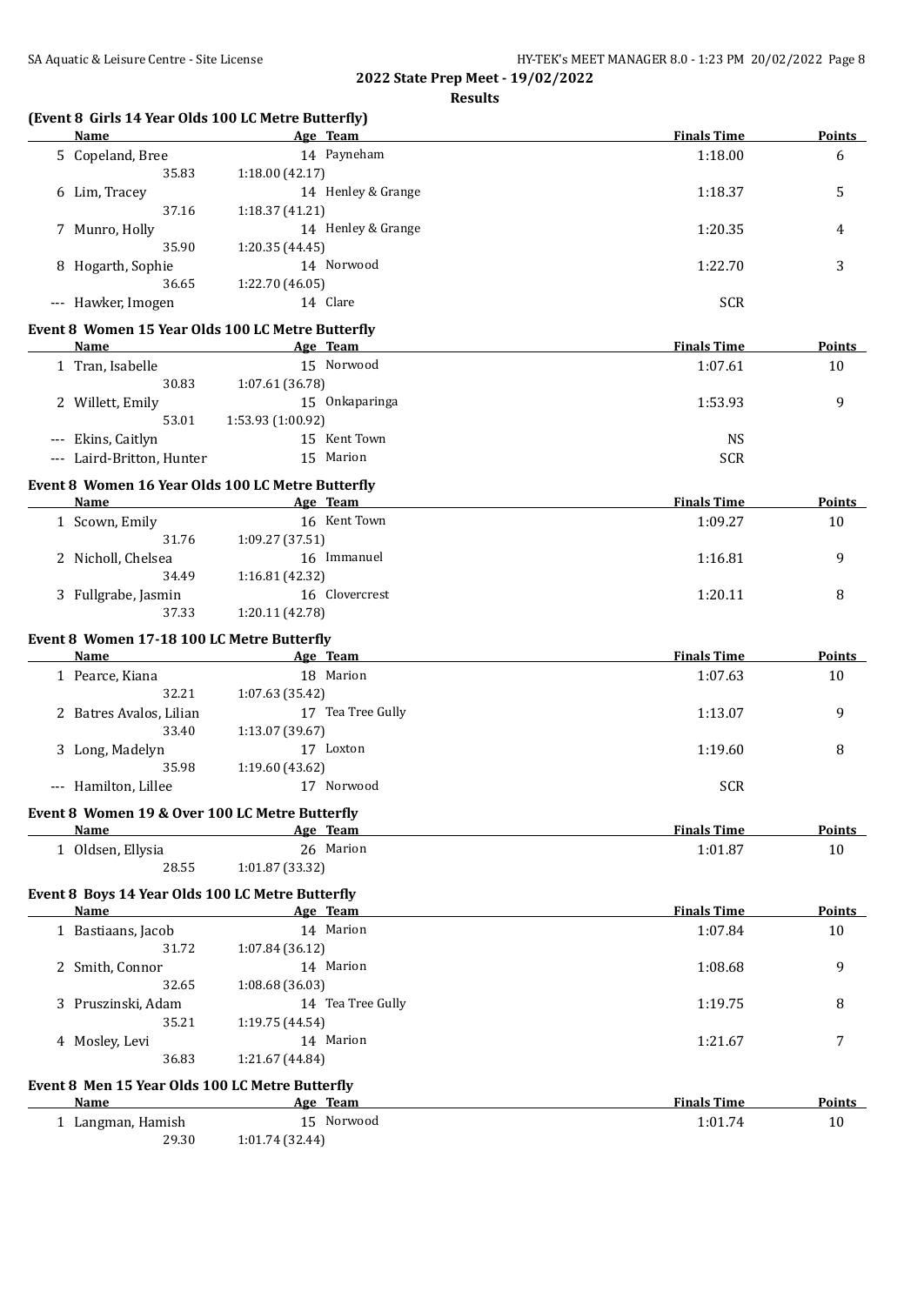|                                                   |                 | <b>Results</b>          |                 |                    |               |
|---------------------------------------------------|-----------------|-------------------------|-----------------|--------------------|---------------|
| (Event 8 Men 15 Year Olds 100 LC Metre Butterfly) |                 |                         |                 |                    |               |
| Name Age Team                                     |                 |                         |                 | <b>Finals Time</b> | <b>Points</b> |
| 2 Stephenson, Flynn                               | 15 Marion       |                         |                 | 1:03.39            | 9             |
| 29.12                                             | 1:03.39 (34.27) |                         |                 |                    |               |
| 3 Cohen, Oscar                                    | 15 Payneham     |                         |                 | 1:08.81            | 8             |
| 30.74                                             | 1:08.81 (38.07) |                         |                 |                    |               |
| 4 McCloud, Jarrad                                 | 15 Payneham     |                         |                 | 1:14.17            | 7             |
| 31.36                                             | 1:14.17 (42.81) |                         |                 |                    |               |
| --- Washington, Lachlan                           | 15 Immanuel     |                         |                 | <b>NS</b>          |               |
| Event 8 Men 16 Year Olds 100 LC Metre Butterfly   |                 |                         |                 |                    |               |
| Name                                              | Age Team        |                         |                 | <b>Finals Time</b> | <b>Points</b> |
| 1 Kashani, Kiarash                                | 16 Norwood      |                         |                 | 1:03.21            | 10            |
| 29.22                                             | 1:03.21 (33.99) |                         |                 |                    |               |
|                                                   | 16 Norwood      |                         |                 |                    | 9             |
| 2 Lindsay, Luc                                    |                 |                         |                 | 1:04.91            |               |
| 30.13                                             | 1:04.91 (34.78) |                         |                 |                    |               |
| 3 Feder, Dylan                                    |                 | 16 Southern Performance |                 | 1:06.18            | 8             |
| 30.06                                             | 1:06.18(36.12)  |                         |                 |                    |               |
| Event 8 Men 17-18 100 LC Metre Butterfly          |                 |                         |                 |                    |               |
| Name                                              | Age Team        |                         |                 | <b>Finals Time</b> | Points        |
| 1 Stenhouse, Euan                                 | 18 Immanuel     |                         |                 | 1:01.42            | 10            |
| 28.96                                             | 1:01.42 (32.46) |                         |                 |                    |               |
| 2 Percevault, Kyan                                | 17 Marion       |                         |                 | 1:03.26            | 9             |
| 30.50                                             | 1:03.26 (32.76) |                         |                 |                    |               |
| 3 Brown, Myles                                    | 18 Barossa      |                         |                 | 1:04.55            | 8             |
| 31.76                                             | 1:04.55 (32.79) |                         |                 |                    |               |
|                                                   |                 |                         |                 |                    |               |
| 4 Broniecki, Andre                                | 18 Marion       |                         |                 | 1:10.53            | 7             |
| 33.15                                             | 1:10.53 (37.38) |                         |                 |                    |               |
| --- Gohl, Jacob                                   | 18 Marion       |                         |                 | <b>SCR</b>         |               |
| Event 8 Men 19 & Over 100 LC Metre Butterfly      |                 |                         |                 |                    |               |
| Name                                              | Age Team        |                         |                 | <b>Finals Time</b> | <b>Points</b> |
| 1 Gillard-Martin, Declan                          | 20 Marion       |                         |                 | 59.55              | 10            |
| 28.40                                             | 59.55 (31.15)   |                         |                 |                    |               |
| --- Nicoll, Craig                                 |                 | 30 Southern Performance |                 | <b>SCR</b>         |               |
|                                                   |                 |                         |                 |                    |               |
| Event 9 Girls 13 Year Olds 400 LC Metre IM        | Age Team        |                         |                 | <b>Finals Time</b> |               |
| Name                                              |                 |                         |                 |                    | Points        |
| 1 Hendry, Nicole                                  | 13 Marion       |                         |                 | 5:53.33            | 10            |
| 36.24                                             | 1:21.06 (44.82) | 2:07.05 (45.99)         | 2:51.67 (44.62) |                    |               |
| 3:43.64 (51.97)                                   | 4:35.84 (52.20) | 5:15.29 (39.45)         | 5:53.33 (38.04) |                    |               |
| Event 9 Women 15 Year Olds 400 LC Metre IM        |                 |                         |                 |                    |               |
| <b>Name</b>                                       | Age Team        |                         |                 | <b>Finals Time</b> | <b>Points</b> |
| 1 Natt, Katie                                     | 15 Marion       |                         |                 | 5:22.50            | 10            |
| 34.30                                             | 1:14.17 (39.87) | 1:57.19 (43.02)         | 2:39.31 (42.12) |                    |               |
| 3:24.14 (44.83)                                   | 4:09.89 (45.75) | 4:46.93 (37.04)         | 5:22.50 (35.57) |                    |               |
|                                                   |                 |                         |                 |                    |               |
| Event 9 Boys 14 Year Olds 400 LC Metre IM         |                 |                         |                 | <b>Finals Time</b> |               |
| Name                                              | Age Team        |                         |                 |                    | <b>Points</b> |
| 1 Webb, Jarrod                                    | 14 Payneham     |                         |                 | 5:24.28            | 10            |
| 33.66                                             | 1:15.61 (41.95) | 1:56.43 (40.82)         | 2:37.78 (41.35) |                    |               |
| 3:24.09 (46.31)                                   | 4:14.20 (50.11) | 4:49.45 (35.25)         | 5:24.28 (34.83) |                    |               |
| --- Smith, Jarrad                                 | 14 Starplex     |                         |                 | <b>SCR</b>         |               |
| Event 9 Men 15 Year Olds 400 LC Metre IM          |                 |                         |                 |                    |               |
| Name                                              | Age Team        |                         |                 | <b>Finals Time</b> | <b>Points</b> |
| 1 Curthoys-Davies, Keian                          | 15 Barossa      |                         |                 | 5:09.63            | 10            |
|                                                   |                 |                         |                 |                    |               |
| 31.99                                             | 1:08.99 (37.00) | 1:48.96 (39.97)         | 2:27.93 (38.97) |                    |               |
| 3:13.15 (45.22)                                   | 3:56.92 (43.77) | 4:34.79 (37.87)         | 5:09.63 (34.84) |                    |               |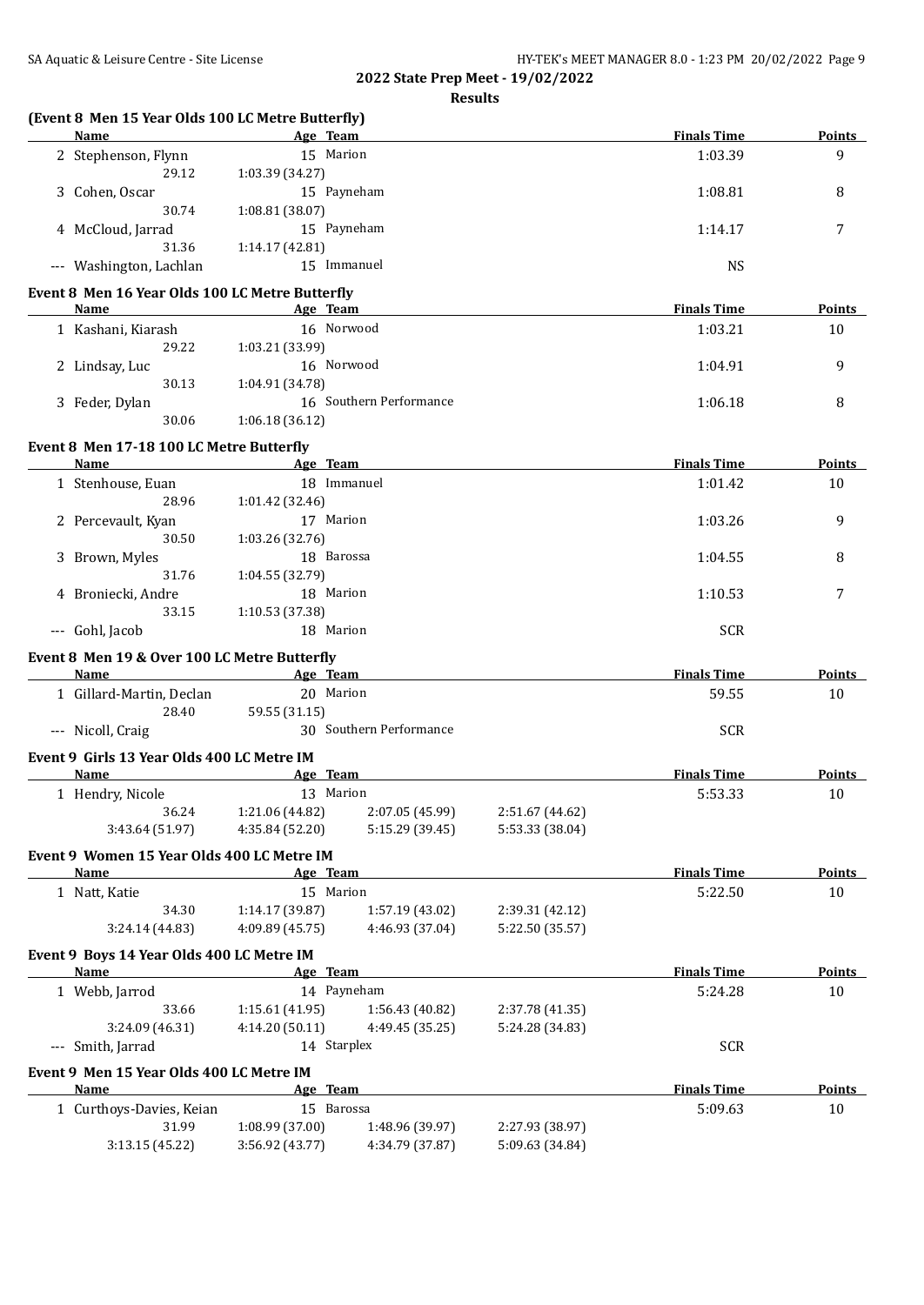|                                            |  | HY-TEK's MEET MANAGER 8.0 - 1:23 PM 20/02/2022 Page 10<br>$0.00000 \cdot \cdot \cdot \cdot$ $0.1000000$ |
|--------------------------------------------|--|---------------------------------------------------------------------------------------------------------|
| SA Aquatic & Leisure Centre - Site License |  |                                                                                                         |

|    | <b>Name</b>                                       | Age Team        |                         |                 | <b>Finals Time</b> | <b>Points</b> |
|----|---------------------------------------------------|-----------------|-------------------------|-----------------|--------------------|---------------|
|    | 2 Brink, Connor                                   |                 | 15 Marion               |                 | 5:16.25            | 9             |
|    | 32.89                                             | 1:14.25 (41.36) | 1:54.06 (39.81)         | 2:33.11 (39.05) |                    |               |
|    | 3:18.48 (45.37)                                   | 4:03.29 (44.81) | 4:41.38 (38.09)         | 5:16.25 (34.87) |                    |               |
|    | Event 9 Men 17-18 400 LC Metre IM                 |                 |                         |                 |                    |               |
|    | Name                                              | Age Team        |                         |                 | <b>Finals Time</b> | <b>Points</b> |
|    | 1 Macie, Patrick                                  |                 | 17 Barossa              |                 | 4:44.66            | 10            |
|    | 28.84                                             | 1:02.83 (33.99) | 1:40.34 (37.51)         | 2:16.84(36.50)  |                    |               |
|    | 2:57.88 (41.04)                                   | 3:40.57 (42.69) | 4:12.61 (32.04)         | 4:44.66 (32.05) |                    |               |
|    | 2 Dry, Alex                                       |                 | 17 Norwood              |                 | 4:56.81            | 9             |
|    | 30.78                                             | 1:07.04 (36.26) | 1:46.05 (39.01)         | 2:23.42 (37.37) |                    |               |
|    | 3:05.61 (42.19)                                   | 3:48.61 (43.00) | 4:23.47 (34.86)         | 4:56.81 (33.34) |                    |               |
|    | Event 10 Mixed 11 Year Olds 50 LC Metre Freestyle |                 |                         |                 | <b>Finals Time</b> | Points        |
|    | Name<br>1 Mika, Izyus                             | Age Team        | 11 Immanuel             |                 | 28.99              | 10            |
|    | 2 Linke, Jasmine                                  |                 | 11 Kent Town            |                 | 30.24              | 9             |
|    |                                                   |                 | 11 Barossa              |                 |                    |               |
|    | 3 Schubert, Max                                   |                 |                         |                 | 31.32              | 8             |
|    | 4 Sturt, Chloe                                    |                 | 11 Norwood<br>11 Marion |                 | 32.04              | 7             |
|    | 5 Hallam, Sophia                                  |                 |                         |                 | 33.09              | 6             |
|    | 6 Hartwig, Ava                                    |                 | 11 Norwood              |                 | 34.23              | 5             |
|    | 7 Perry, Madeline                                 |                 | 11 Payneham             |                 | 34.78              | 4             |
|    | 8 Paul, Meg                                       |                 | 11 Clovercrest          |                 | 34.87              | 3             |
| 9  | Sherwell, Amber                                   |                 | 11 Norwood              |                 | 35.45              | 2             |
|    | 10 Giro, Aleksandra                               |                 | 11 Payneham             |                 | 35.49              | $\mathbf{1}$  |
|    | 11 Adcock, Ava                                    |                 | 11 Immanuel             |                 | 35.65              |               |
|    | 12 Lynch, Flora-lily                              |                 | 11 Clovercrest          |                 | 35.90              |               |
|    | 13 van Trigt, Leena                               |                 | 11 Unley                |                 | 36.25              |               |
|    | 14 Bell, Olivia                                   |                 | 11 Immanuel             |                 | 36.26              |               |
|    | 15 Waller, Arabella                               |                 | 11 Marion               |                 | 36.92              |               |
|    | 16 Lau, Chloe                                     |                 | 11 Clovercrest          |                 | 37.54              |               |
| 17 | Murray, Ella                                      |                 | 11 Immanuel             |                 | 38.57              |               |
|    | Hope, Amelie                                      |                 | 11 Mountain Pool        |                 | <b>NS</b>          |               |
|    | --- Burrows, Poppy                                |                 | 11 Marion               |                 | <b>SCR</b>         |               |
|    | --- Watson, Trent                                 |                 | 11 Tea Tree Gully       |                 | <b>SCR</b>         |               |
|    | Event 11 Mixed 12 Year Olds 50 LC Metre Freestyle |                 |                         |                 |                    |               |
|    | Name                                              | Age Team        |                         |                 | <b>Finals Time</b> | <b>Points</b> |
|    | 1 Hewitt, Max                                     |                 | 12 Payneham             |                 | 28.09              | 10            |
|    | 2 Beaumont, Isabella                              |                 | 12 Henley & Grange      |                 | 30.05              | 9             |
| 3  | Thomas, Milla                                     | 12              | Kent Town               |                 | 30.08              | 8             |
| 4  | Dingwall, Oscar                                   | 12              | Immanuel                |                 | 31.13              | 7             |
| 5  | Crean, Allegra                                    | 12              | Marion                  |                 | 31.27              | 6             |
| 6  | Sanchez, Madison                                  |                 | 12 Starplex             |                 | 31.29              | 5             |
|    | 7 Lugg, Lucinda                                   |                 | 12 Henley & Grange      |                 | 31.43              | 4             |
|    | 8 Mickan, Asta                                    |                 | 12 Barossa              |                 | 31.51              | 3             |
| 9  | Brown, Lily                                       |                 | 12 Marion               |                 | 31.89              | 2             |
| 10 | Liu, Howard                                       |                 | 12 Kent Town            |                 | 32.29              | 1             |
|    | 11 Kovacic, Talulah                               |                 | 12 Marion               |                 | 32.35              |               |
|    | 12 Stanley, Will                                  |                 | 12 Marion               |                 | 32.48              |               |
|    | 13 Norris, James                                  |                 | 12 Kent Town            |                 | 32.54              |               |
|    | 14 Thomas, Miranda                                |                 | 12 Norwood              |                 | 32.90              |               |
|    | 15 Ewer, Sophie                                   |                 | 12 Kent Town            |                 | 32.97              |               |
|    | 16 Thomas, Arabella                               |                 | 12 Immanuel             |                 | 33.27              |               |
|    | 17 Franze, Rose                                   |                 | 12 Henley & Grange      |                 | 33.83              |               |
|    |                                                   |                 |                         |                 |                    |               |
|    | 18 Timms, Leisel                                  |                 | 12 Barossa              |                 | 33.85              |               |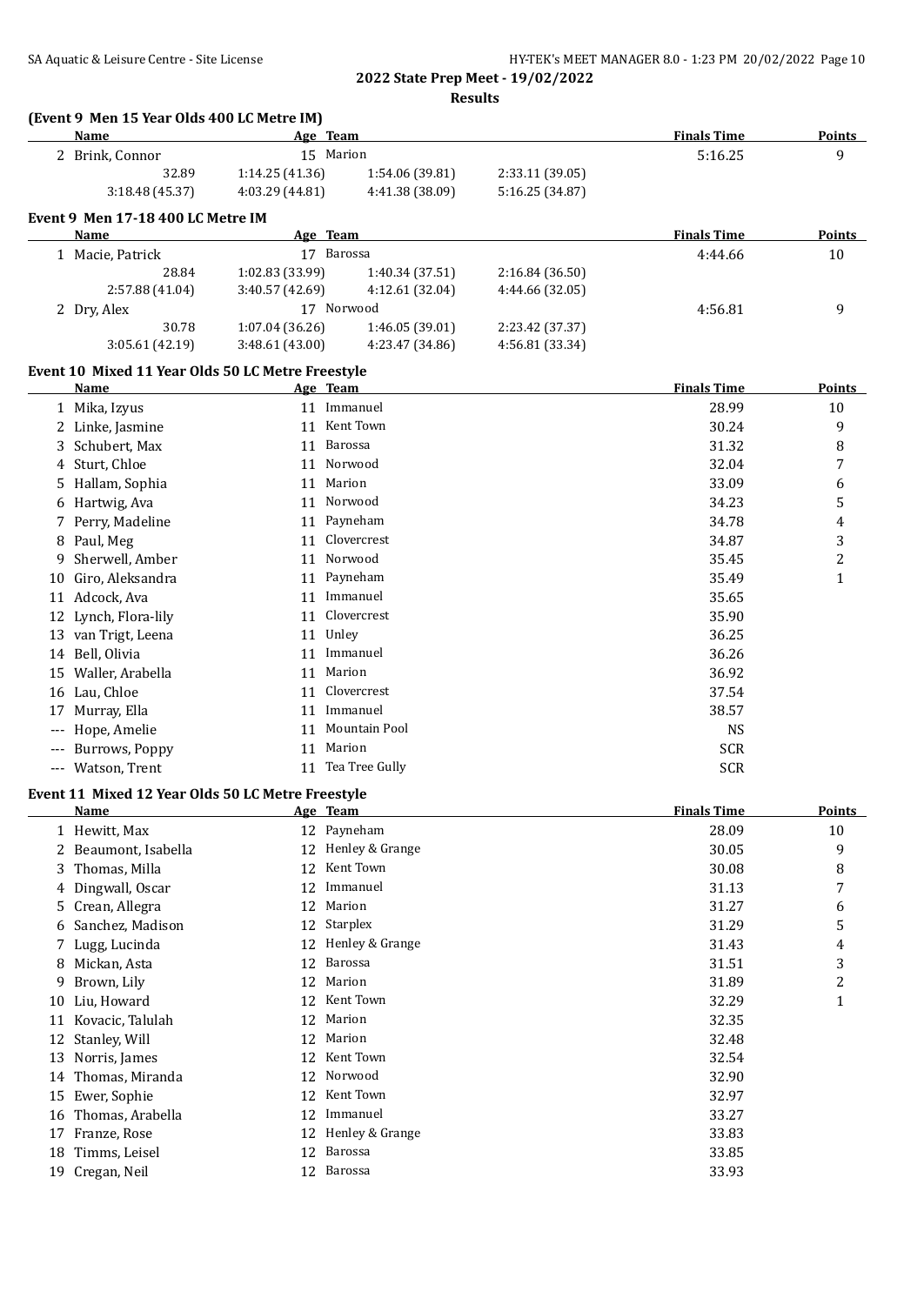## **Results**

## **(Event 11 Mixed 12 Year Olds 50 LC Metre Freestyle)**

| <b>Name</b>                   |    | Age Team               | <b>Finals Time</b> | <b>Points</b> |
|-------------------------------|----|------------------------|--------------------|---------------|
| 20 McMahon, Lavender          |    | 12 Henley & Grange     | 33.95              |               |
| 21 Williams, Amelia           |    | 12 Norwood             | 34.15              |               |
| 22 Eriksson, Leif             |    | 12 Playford Aquatic    | 34.50              |               |
| 23 Foster, Alyshia            |    | 12 Great Southern (Sa) | 34.99              |               |
| 24 Roberts, Chelsy            |    | 12 Kent Town           | 35.54              |               |
| 25 Storer, Raphael            |    | 12 Payneham            | 36.98              |               |
| 26 Bartlett, Jacques          | 12 | Marion                 | 37.62              |               |
| --- Fettke, Lachlan           |    | 12 Marion              | NS                 |               |
| --- Blaauw-Robinson, Blainson |    | 12 Marion              | NS                 |               |
| --- Martin, Jack              | 12 | Marion                 | NS                 |               |
| --- Ferris, Max               |    | 12 Tea Tree Gully      | <b>SCR</b>         |               |
| --- Clavell, Willow           |    | 12 Tea Tree Gully      | <b>SCR</b>         |               |
| --- Ryan, Isabelle            |    | 12 Norwood             | <b>SCR</b>         |               |

## **Event 12 Mixed 13 Year Olds 50 LC Metre Freestyle**

|    | <b>Name</b>                                       |    | Age Team                | <b>Finals Time</b> | <b>Points</b> |
|----|---------------------------------------------------|----|-------------------------|--------------------|---------------|
|    | 1 Hassell, Fred                                   |    | 13 Kent Town            | 28.00              | 10            |
|    | 2 Noriega, Emilia                                 | 13 | Immanuel                | 29.23              | 9             |
| 3  | Curthoys-Davies, Miella                           |    | 13 Barossa              | 29.35              | 8             |
|    | 4 Abdelaziz, Malek                                | 13 | Marion                  | 29.57              | 7             |
| 5. | Borgmeyer, Claire                                 | 13 | Immanuel                | 29.89              | 6             |
|    | 6 Czechowicz, Katarina                            | 13 | Kent Town               | 30.13              | 5             |
|    | 7 Joseph, Aditya                                  | 13 | Norwood                 | 30.18              | 4             |
|    | 8 Kishinets, Isabella                             | 13 | Immanuel                | 30.38              | 3             |
| 9  | Morton, Grace                                     |    | 13 Norwood              | 30.73              | 2             |
|    | 10 Newman, Jed                                    |    | 13 Norwood              | 30.74              | 1             |
|    | 11 Wright, Gabriella                              |    | 13 Norwood              | 30.80              |               |
|    | 12 Gaganis, Maria                                 | 13 | Marion                  | 30.91              |               |
|    | 13 Jasko, Elka                                    | 13 | Onkaparinga             | 31.12              |               |
|    | 14 Green, Charlise                                | 13 | Immanuel                | 31.27              |               |
|    | 15 Connelly, Hannah                               | 13 | Tea Tree Gully          | 31.42              |               |
|    | 16 Rositano, Svetlana                             | 13 | Norwood                 | 31.70              |               |
|    | 17 Finch, Tayah                                   | 13 | Barossa                 | 32.05              |               |
|    | 18 Langmead, India                                |    | 13 Henley & Grange      | 32.09              |               |
|    | 19 Pentland, Ruby                                 |    | 13 Clovercrest          | 32.14              |               |
|    | 20 Smit, Viane                                    | 13 | Marion                  | 32.20              |               |
|    | 21 Pronk, Maisy                                   |    | 13 Immanuel             | 32.27              |               |
|    | 22 Tsiros, Jasmine                                |    | 13 Norwood              | 32.60              |               |
|    | 23 Mann, Kayla                                    | 13 | Mountain Pool           | 32.64              |               |
|    | *24 Lau, Cortez                                   |    | 13 Clovercrest          | 32.73              |               |
|    | *24 Lindsay, Nicholas                             | 13 | Playford Aquatic        | 32.73              |               |
|    | 26 Schubert, Emma                                 | 13 | Barossa                 | 33.13              |               |
|    | 27 Gibbs, Saskia                                  |    | 13 Loxton               | 33.58              |               |
|    | 28 Hearl, Zachary                                 |    | 13 Clovercrest          | 33.71              |               |
|    | 29 Romanowski, Georgia                            |    | 13 Southern Performance | 33.78              |               |
|    | 30 Nenasheff, Tash                                |    | 13 Southern Performance | 34.46              |               |
|    | 31 Andrew-Thring, Tayla                           |    | 13 Henley & Grange      | 34.60              |               |
|    | 32 White, Tyler                                   | 13 | Murray Bridge           | 35.64              |               |
|    | 33 Fisher, Isabella                               | 13 | Marion                  | 36.37              |               |
|    | 34 Lamming, Savannah                              | 13 | Marion                  | 36.66              |               |
|    | --- Conroy, Charlotte                             |    | 13 Marion               | <b>SCR</b>         |               |
|    | Event 13 Mixed 14 Year Olds 50 LC Metre Freestyle |    |                         |                    |               |
|    | Name                                              |    | Age Team                | <b>Finals Time</b> | Points        |

| 1 Tran, Khai   | 14 Henley & Grange | 26.11 |  |
|----------------|--------------------|-------|--|
| 2 Turra, Logan | 14 Marion          | 27.33 |  |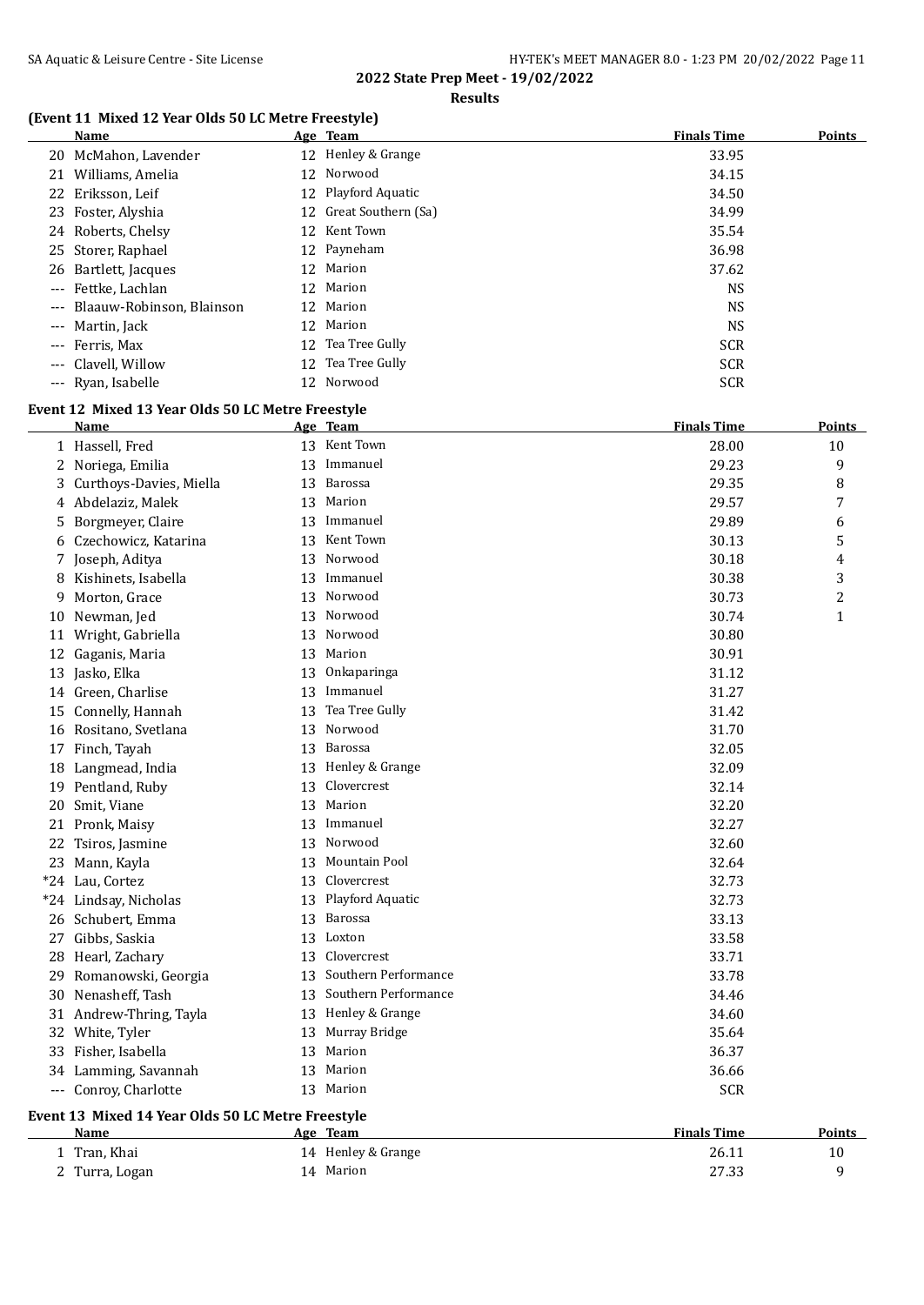#### **(Event 13 Mixed 14 Year Olds 50 LC Metre Freestyle)**

|       | Name                            | Age Team                          | <b>Finals Time</b> | <b>Points</b> |
|-------|---------------------------------|-----------------------------------|--------------------|---------------|
|       | 3 Bastiaans, Jacob              | 14 Marion                         | 27.65              | 8             |
|       | 4 Newham, Leni                  | 14 Barossa                        | 27.99              | 7             |
| 5     | Tolladay, Emily                 | 14 Kent Town                      | 28.95              | 6             |
| 6     | Timms, Patrick                  | 14 Barossa                        | 29.50              | 5             |
|       | Meaney, Anakin                  | 14 Norwood                        | 29.70              | 4             |
| 8     | Scarborough, Kara               | 14 Mountain Pool                  | 29.81              | 3             |
| 9     | Munro, Holly                    | 14 Henley & Grange                | 30.49              | 2             |
| 10    | Logan, Sage                     | 14 Barossa                        | 30.62              | $\mathbf{1}$  |
| 11    | Lim, Tracey                     | 14 Henley & Grange                | 30.76              |               |
| 12    | Collins, Charlie                | 14 Barossa                        | 31.34              |               |
| 13    | Mosley, Levi                    | 14 Marion                         | 31.46              |               |
| 14    | Le Roux, Anichia                | 14 Barossa                        | 31.48              |               |
| 15    | Carroll, Jasmine                | 14 Barossa                        | 31.59              |               |
| 16    | Biddell, Blake                  | 14 Norwood                        | 31.70              |               |
| 17    | Starr, Annabelle                | 14 Mountain Pool                  | 31.78              |               |
| 18    | McAvaney, Laura                 | 14 Immanuel                       | 32.13              |               |
| $---$ | Pruszinski, Adam<br>False start | 14 Tea Tree Gully                 | DQ                 |               |
| ---   | Burrows, Aleisha                | 14 Kent Town                      | <b>NS</b>          |               |
| $---$ | Smith, Keeley                   | 14 Murray Bridge                  | <b>SCR</b>         |               |
| $---$ | Hawker, Imogen                  | 14 Clare                          | <b>SCR</b>         |               |
| ---   | Smith, Eden                     | 14 Mount Gambier Swimming Club In | <b>SCR</b>         |               |
|       |                                 |                                   |                    |               |

## **Event 14 Mixed 15 Year Olds 50 LC Metre Freestyle**

|       | <b>Name</b>           |    | Age Team        | <b>Finals Time</b> | <b>Points</b> |
|-------|-----------------------|----|-----------------|--------------------|---------------|
| 1     | Tran, Liem            | 15 | Henley & Grange | 25.34              | 10            |
|       | Macdonald, Alexander  | 15 | Kent Town       | 26.20              | 9             |
| 3     | Stephenson, Flynn     | 15 | Marion          | 26.23              | 8             |
| 4     | Bell, Lachlan         | 15 | Immanuel        | 26.41              | 7             |
| 5     | Herbst, Ethan         | 15 | Starplex        | 27.04              | 6             |
| 6     | Langman, Hamish       | 15 | Norwood         | 27.28              | 5             |
| 7     | Cohen, Oscar          | 15 | Payneham        | 27.76              | 4             |
| 8     | Cregan, Gabriel       | 15 | Barossa         | 28.29              | 3             |
| 9     | Pettrey, Liam         | 15 | Starplex        | 28.30              | 2             |
| 10    | McAvaney, Georgia     | 15 | Immanuel        | 28.41              | 1             |
| 11    | McCloud, Jarrad       | 15 | Payneham        | 28.63              |               |
| 12    | Downie, Amelia        | 15 | Immanuel        | 28.83              |               |
| 13    | Tran, Isabelle        | 15 | Norwood         | 28.92              |               |
|       | 14 Morley, Samuel     | 15 | Onkaparinga     | 29.48              |               |
| 15    | Ashmead, Charlotte    | 15 | Barossa         | 29.99              |               |
| 16    | Ekins, Caitlyn        | 15 | Kent Town       | 30.31              |               |
| 17    | Jones, Ffion          | 15 | Immanuel        | 30.89              |               |
| 18    | Sargeant, Rachel      | 15 | Onkaparinga     | 31.37              |               |
| 19    | Inglis, Jessica       | 15 | Loxton          | 32.28              |               |
| 20    | Folley, Bronte        | 15 | Murray Bridge   | 34.45              |               |
| $---$ | Washington, Lachlan   | 15 | Immanuel        | <b>NS</b>          |               |
| $---$ | Joseph, Hannah        | 15 | Barossa         | <b>NS</b>          |               |
| $---$ | Laird-Britton, Hunter | 15 | Marion          | <b>SCR</b>         |               |

## **Event 15 Women 16 Year Olds 50 LC Metre Freestyle**

| Name                  | Age Team                | <b>Finals Time</b> | Points |
|-----------------------|-------------------------|--------------------|--------|
| 1 Walker, Molly       | 16 Southern Performance | 27.84              | 10     |
| 2 Rashleigh, Indyanna | 16 Norwood              | 28.89              | Q      |
| 3 Wood, Meg           | 16 Barossa              | 29.05              | 8      |
| 4 Schubert, Nyah      | 16 Barossa              | 29.68              |        |
| 5 Jasko, Mikaela      | Onkaparinga<br>16       | 30.59              | h      |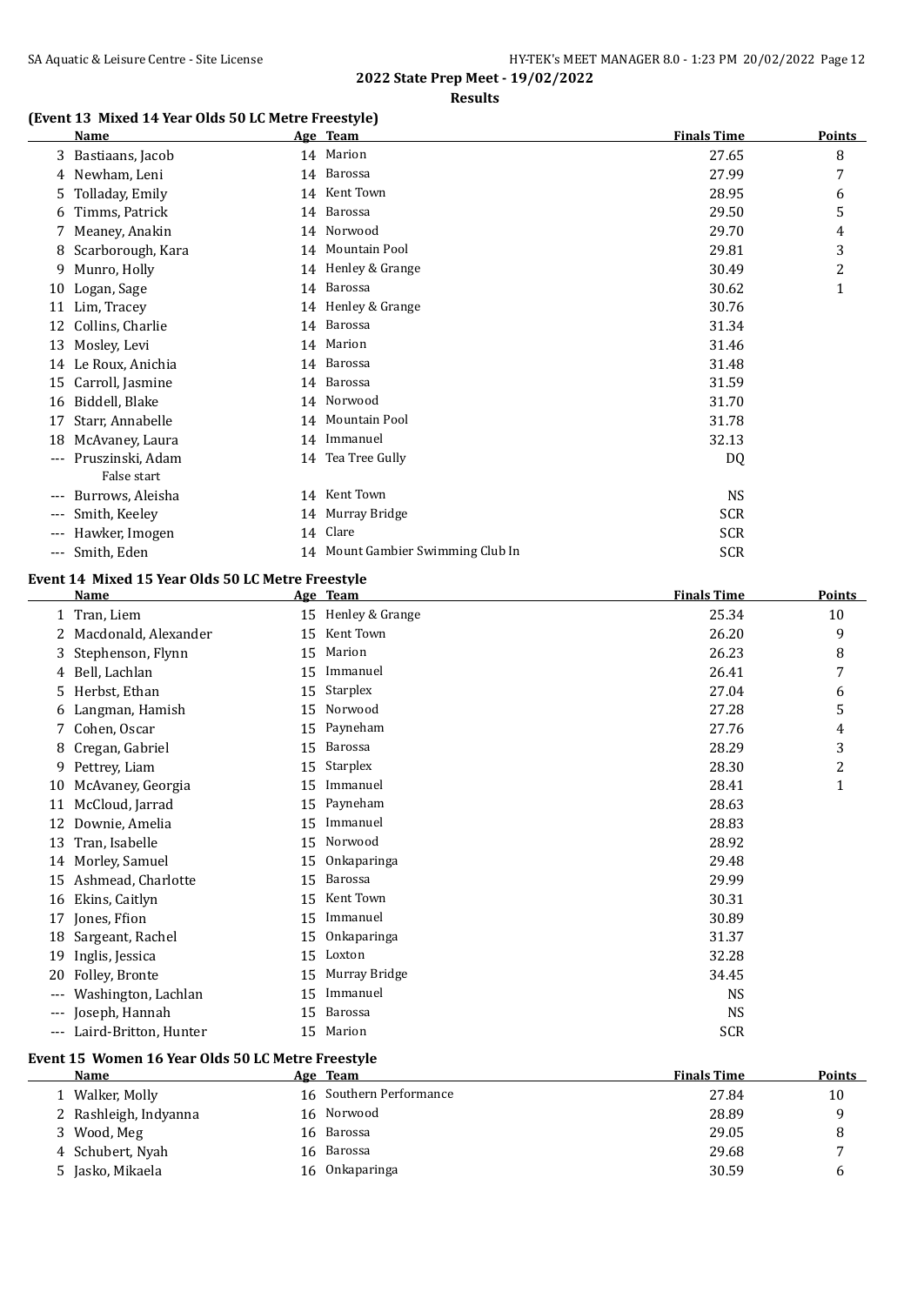| <b>Name</b>                                                        |                           | Age Team                       |                 | <b>Finals Time</b>            | <b>Points</b>       |
|--------------------------------------------------------------------|---------------------------|--------------------------------|-----------------|-------------------------------|---------------------|
| 6 Bailey, Breanna                                                  |                           | 16 Norwood                     |                 | 30.70                         | 5                   |
| 7 Nicholl, Chelsea                                                 |                           | 16 Immanuel                    |                 | 31.02                         | 4                   |
| --- Pruszinski, Lisa                                               |                           | 16 Tea Tree Gully              |                 | <b>SCR</b>                    |                     |
|                                                                    |                           |                                |                 |                               |                     |
| Event 15 Women 17-18 50 LC Metre Freestyle<br>Name                 |                           | Age Team                       |                 | <b>Finals Time</b>            | Points              |
| 1 Brooks, Cassie                                                   |                           | 17 Marion                      |                 | 28.41                         | 10                  |
| 2 Batres Avalos, Lilian                                            |                           | 17 Tea Tree Gully              |                 | 31.23                         | 9                   |
| --- Hurrell, Kylie                                                 |                           | 17 West Coast (Sa)             |                 | <b>SCR</b>                    |                     |
|                                                                    |                           |                                |                 |                               |                     |
| Event 15 Women 19 & Over 50 LC Metre Freestyle                     |                           |                                |                 |                               |                     |
| <b>Name</b>                                                        |                           | Age Team                       |                 | <b>Finals Time</b>            | <b>Points</b>       |
| 1 Oldsen, Ellysia                                                  |                           | 26 Marion                      |                 | 26.58                         | 10                  |
| 2 Jackson, Connie                                                  |                           | 21 Tea Tree Gully              |                 | 29.05                         | 9                   |
| 3 Moshi, Magdalena                                                 |                           | 31 Clovercrest                 |                 | 34.17                         | 8                   |
| Event 15 Men 16 Year Olds 50 LC Metre Freestyle                    |                           |                                |                 |                               |                     |
| <b>Name</b>                                                        |                           | Age Team                       |                 | <b>Finals Time</b>            | <b>Points</b>       |
| 1 Wiggett, Alexander                                               |                           | 16 Southern Performance        |                 | 25.55                         | 10                  |
| 2 Langman, Aidan                                                   |                           | 16 Norwood                     |                 | 26.41                         | 9                   |
| 3 Lindsay, Luc                                                     |                           | 16 Norwood                     |                 | 27.01                         | 8                   |
| 4 Feder, Dylan                                                     |                           | 16 Southern Performance        |                 | 27.75                         | 7                   |
| 5 Webb-Vance, Henry                                                |                           | 16 Marion                      |                 | 28.55                         | 6                   |
| 6 Monteleone, Luca                                                 |                           | 16 Clovercrest                 |                 | 28.80                         | 5                   |
| 7 Jude, Joseph                                                     |                           | 16 Tea Tree Gully              |                 | 29.30                         | 4                   |
| 8 Collins, Harper                                                  |                           | 16 Barossa                     |                 | 31.37                         | 3                   |
| --- Guth, Zac                                                      |                           | 16 Kent Town                   |                 | <b>SCR</b>                    |                     |
| --- Tolladay, Harry                                                |                           | 16 Kent Town                   |                 | <b>SCR</b>                    |                     |
| Event 15 Men 17-18 50 LC Metre Freestyle                           |                           |                                |                 |                               |                     |
| Name                                                               |                           | Age Team                       |                 | <b>Finals Time</b>            | <b>Points</b>       |
| 1 Macie, Patrick                                                   |                           | 17 Barossa                     |                 | 25.28                         | 10                  |
| 2 Ormerod, Jack                                                    |                           | 18 Playford Aquatic            |                 | 26.58                         | 9                   |
| 3 Downie, Finn                                                     |                           | 17 Immanuel                    |                 | 26.80                         | 8                   |
| 4 Brown, Myles                                                     |                           | 18 Barossa                     |                 | 27.45                         | 7                   |
| 5 Ryan, Jackson                                                    |                           | 17 Clovercrest                 |                 |                               |                     |
|                                                                    |                           |                                |                 |                               |                     |
|                                                                    |                           |                                |                 | 28.53                         | 6                   |
| Event 15 Men 19 & Over 50 LC Metre Freestyle                       |                           |                                |                 |                               |                     |
| <u>Name</u>                                                        |                           | <u>Age Team</u>                |                 | <b>Finals Time</b>            | <u>Points</u>       |
| 1 Crook, Ethan                                                     |                           | 19 Starplex                    |                 | 24.61                         | 10                  |
| 2 Gillard-Martin, Declan                                           |                           | 20 Marion                      |                 | 26.13                         | 9                   |
| --- Spiel, Steven                                                  |                           | 33 Unley                       |                 | <b>NS</b>                     |                     |
| Event 16 Girls 11-12 200 LC Metre Backstroke                       |                           |                                |                 |                               |                     |
| Name                                                               |                           | Age Team                       |                 | <b>Finals Time</b>            | <b>Points</b>       |
| 1 Harris, Lauren                                                   |                           | 12 Payneham                    |                 | 2:49.29                       | 10                  |
|                                                                    | 39.64 1:22.78 (43.14)     | 2:06.99 (44.21)                | 2:49.29 (42.30) |                               |                     |
| --- Fourie, Emma                                                   |                           | 12 Mountain Pool               |                 | <b>SCR</b>                    |                     |
|                                                                    |                           |                                |                 |                               |                     |
| Event 16 Girls 13 Year Olds 200 LC Metre Backstroke<br><b>Name</b> |                           |                                |                 |                               |                     |
|                                                                    | <b>Example 2</b> Age Team | 13 Norwood                     |                 | <b>Finals Time</b><br>2:40.89 | <b>Points</b><br>10 |
| 1 Morton, Grace<br>36.34                                           |                           |                                |                 |                               |                     |
|                                                                    | 1:18.42(42.08)            | 2:02.11 (43.69)<br>13 Immanuel | 2:40.89 (38.78) |                               | 9                   |
| 2 Pronk, Maisy<br>38.29                                            | 1:21.70(43.41)            | 2:06.04 (44.34)                | 2:46.16(40.12)  | 2:46.16                       |                     |
| 3 Evans, Charlotte                                                 |                           | 13 Onkaparinga                 |                 | 2:53.79                       | 8                   |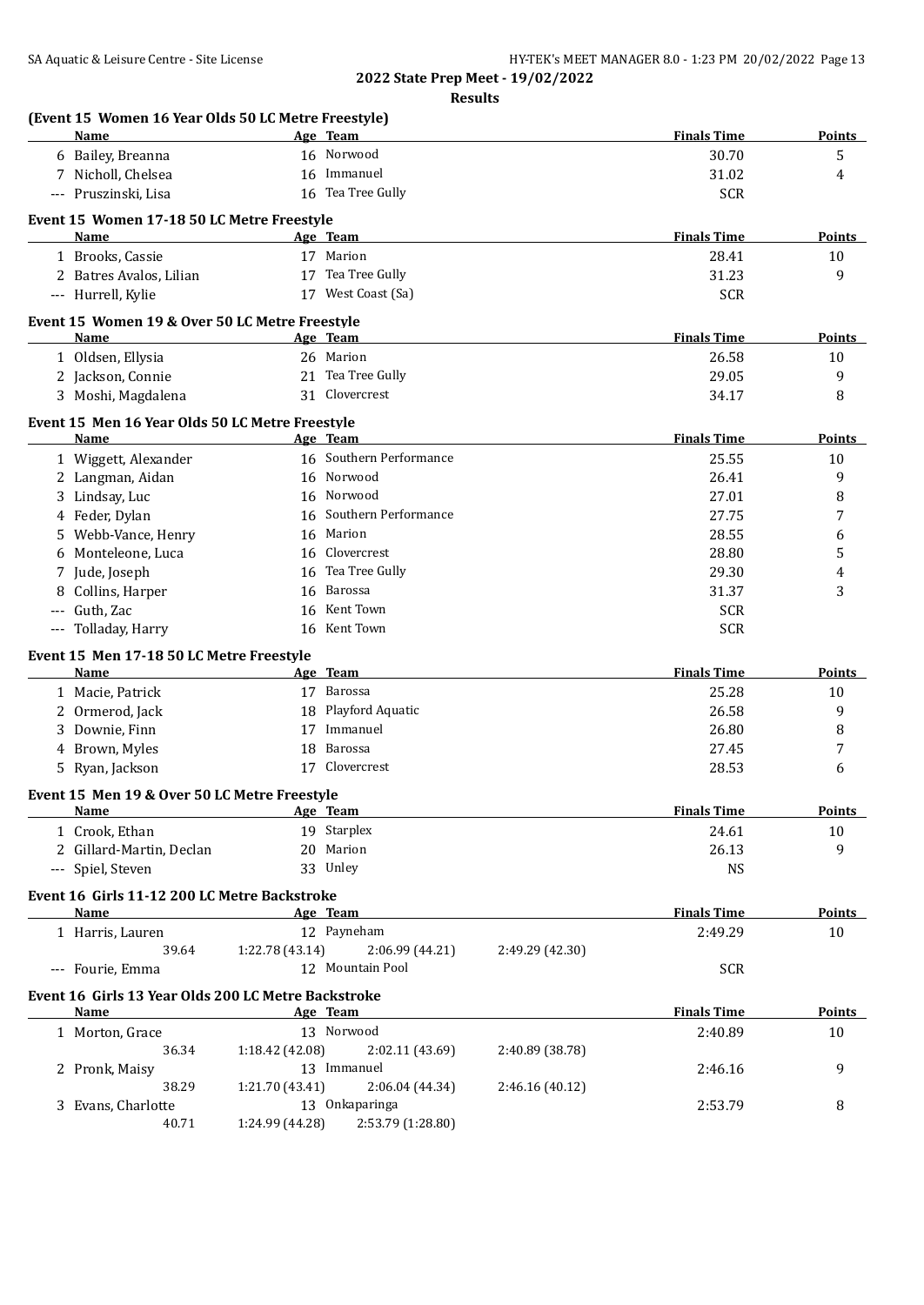|                 | 4 Langmead, India<br>--- McMahon, Delilah           |                                                                                                                               | Name Age Team<br>13 Henley & Grange   |                 | <b>Finals Time</b><br>3:00.58 | Points<br>7   |
|-----------------|-----------------------------------------------------|-------------------------------------------------------------------------------------------------------------------------------|---------------------------------------|-----------------|-------------------------------|---------------|
|                 |                                                     |                                                                                                                               |                                       |                 |                               |               |
|                 |                                                     |                                                                                                                               | 42.92 1:28.63 (45.71) 2:15.87 (47.24) | 3:00.58 (44.71) |                               |               |
|                 |                                                     |                                                                                                                               | 13 Henley & Grange                    |                 | <b>SCR</b>                    |               |
|                 | Event 16 Boys 11-12 200 LC Metre Backstroke         |                                                                                                                               |                                       |                 |                               |               |
|                 | Name Age Team                                       |                                                                                                                               |                                       |                 | <b>Finals Time</b>            | Points        |
|                 | 1 Birchenough (V), Owen                             |                                                                                                                               | 12 Leichhardt SC Inc                  |                 | 2:45.82                       | 10            |
|                 | 38.35                                               |                                                                                                                               | $1:21.15(42.80)$ $2:04.29(43.14)$     | 2:45.82 (41.53) |                               |               |
|                 | 2 McAvaney, William                                 | 12 Immanuel                                                                                                                   |                                       |                 | 3:03.22                       | 9             |
|                 |                                                     | 1:30.30()                                                                                                                     | 3:03.22 (1:32.92)                     |                 |                               |               |
|                 | 3 Schulz, Nathan                                    |                                                                                                                               | 12 Mountain Pool                      |                 | 3:06.62                       | 8             |
|                 |                                                     | 1:32.06(                                                                                                                      | 3:06.62 (1:34.56)                     |                 |                               |               |
|                 | --- Fettke, Lachlan                                 | 12 Marion                                                                                                                     |                                       |                 | <b>SCR</b>                    |               |
|                 | Event 16 Boys 13 Year Olds 200 LC Metre Backstroke  |                                                                                                                               |                                       |                 |                               |               |
| Name            |                                                     | <b>Example 2018</b> Age Team                                                                                                  |                                       |                 | <b>Finals Time</b>            | <b>Points</b> |
|                 | 1 Lindsay, Nicholas                                 |                                                                                                                               | 13 Playford Aquatic                   |                 | 2:46.94                       | 10            |
|                 | 39.67                                               | 1:22.89 (43.22)                                                                                                               | 2:46.94 (1:24.05)                     |                 |                               |               |
|                 | 2 Barresi, Antony                                   | 13 Norwood                                                                                                                    |                                       |                 | 2:52.06                       | 9             |
|                 |                                                     | 1:24.30()                                                                                                                     | 2:08.68 (44.38)                       | 2:52.06 (43.38) |                               |               |
|                 | 3 Czechowicz, Gustaw                                |                                                                                                                               | 13 Kent Town                          |                 | 3:01.07                       | 8             |
|                 | 41.49                                               | 1:27.73 (46.24)                                                                                                               | 3:01.07 (1:33.34)                     |                 |                               |               |
|                 |                                                     |                                                                                                                               |                                       |                 |                               |               |
| Name            | Event 17 Girls 14 Year Olds 200 LC Metre Backstroke |                                                                                                                               |                                       |                 | <b>Finals Time</b>            | Points        |
|                 |                                                     | and the same state of the same state of the same state of the same state of the same state of the same state o<br>14 Immanuel |                                       |                 |                               |               |
|                 | 1 Dingwall, Alinta<br>37.37                         |                                                                                                                               | $1:17.01(39.64)$ $1:57.32(40.31)$     |                 | 2:36.13                       | 10            |
| 2 Scarr, Elysia |                                                     |                                                                                                                               | 14 Kent Town                          | 2:36.13 (38.81) | 2:45.70                       | 9             |
|                 | 39.43                                               |                                                                                                                               | 1:22.11 (42.68) 2:45.70 (1:23.59)     |                 |                               |               |
|                 |                                                     |                                                                                                                               |                                       |                 |                               |               |
|                 | Event 17 Women 15 Year Olds 200 LC Metre Backstroke |                                                                                                                               |                                       |                 |                               |               |
|                 | Name Age Team                                       |                                                                                                                               |                                       |                 | <b>Finals Time</b>            | <b>Points</b> |
| 1 Doyle, Lily   |                                                     | 15 Marion                                                                                                                     |                                       |                 | 2:37.36                       | 10            |
|                 | 37.32                                               |                                                                                                                               | $1:16.76(39.44)$ $1:57.40(40.64)$     | 2:37.36 (39.96) |                               |               |
|                 | 2 Sargeant, Rachel                                  | 15 Onkaparinga                                                                                                                |                                       |                 | 2:55.79                       | 9             |
|                 |                                                     | 1:26.43()                                                                                                                     | 2:12.04(45.61)                        | 2:55.79 (43.75) |                               |               |
|                 | Event 17 Women 17-18 200 LC Metre Backstroke        |                                                                                                                               |                                       |                 |                               |               |
| <u>Name</u>     |                                                     | Age Team                                                                                                                      |                                       |                 | <b>Finals Time</b>            | <u>Points</u> |
|                 | 1 Martin, Taliah                                    | 17 Marion                                                                                                                     |                                       |                 | 2:54.89                       | 10            |
|                 | 42.10                                               | 1:25.95 (43.85)                                                                                                               | 2:10.54 (44.59)                       | 2:54.89 (44.35) |                               |               |
|                 | Event 17 Women 19 & Over 200 LC Metre Backstroke    |                                                                                                                               |                                       |                 |                               |               |
| Name            |                                                     | Age Team                                                                                                                      |                                       |                 | <b>Finals Time</b>            | <b>Points</b> |
|                 | --- Sampson, Grace                                  |                                                                                                                               | 19 Tea Tree Gully                     |                 | <b>NS</b>                     |               |
|                 |                                                     |                                                                                                                               |                                       |                 |                               |               |
| Name            | Event 17 Boys 14 Year Olds 200 LC Metre Backstroke  | Age Team                                                                                                                      |                                       |                 | <b>Finals Time</b>            | <b>Points</b> |
| 1 Caton, Hugh   |                                                     | 14 Norwood                                                                                                                    |                                       |                 | 2:21.99                       | $10\,$        |
|                 | 34.64                                               | 1:11.81(37.17)                                                                                                                | 1:48.14 (36.33)                       | 2:21.99 (33.85) |                               |               |
|                 |                                                     |                                                                                                                               | 14 Southern Performance               |                 | 2:24.78                       | 9             |
| 2 Walker, Jack  | 33.78                                               | 1:11.25 (37.47)                                                                                                               | 1:48.90 (37.65)                       | 2:24.78 (35.88) |                               |               |
|                 | 3 Brown, Matthew                                    |                                                                                                                               | 14 Kent Town                          |                 | 2:29.92                       | 8             |
|                 | 35.15                                               | 1:13.45(38.30)                                                                                                                | 1:51.52 (38.07)                       | 2:29.92 (38.40) |                               |               |
|                 | 4 Stubbings, Harrison                               | 14 Starplex                                                                                                                   |                                       |                 | 2:33.14                       | 7             |
|                 |                                                     | 1:12.27()                                                                                                                     | 2:33.14 (1:20.87)                     |                 |                               |               |
|                 | 5 Biddell, Blake                                    | 14 Norwood                                                                                                                    |                                       |                 | 2:43.89                       | 6             |
|                 | 40.95                                               | 1:23.54 (42.59)                                                                                                               | 2:04.93 (41.39)                       | 2:43.89 (38.96) |                               |               |
|                 |                                                     |                                                                                                                               |                                       |                 |                               |               |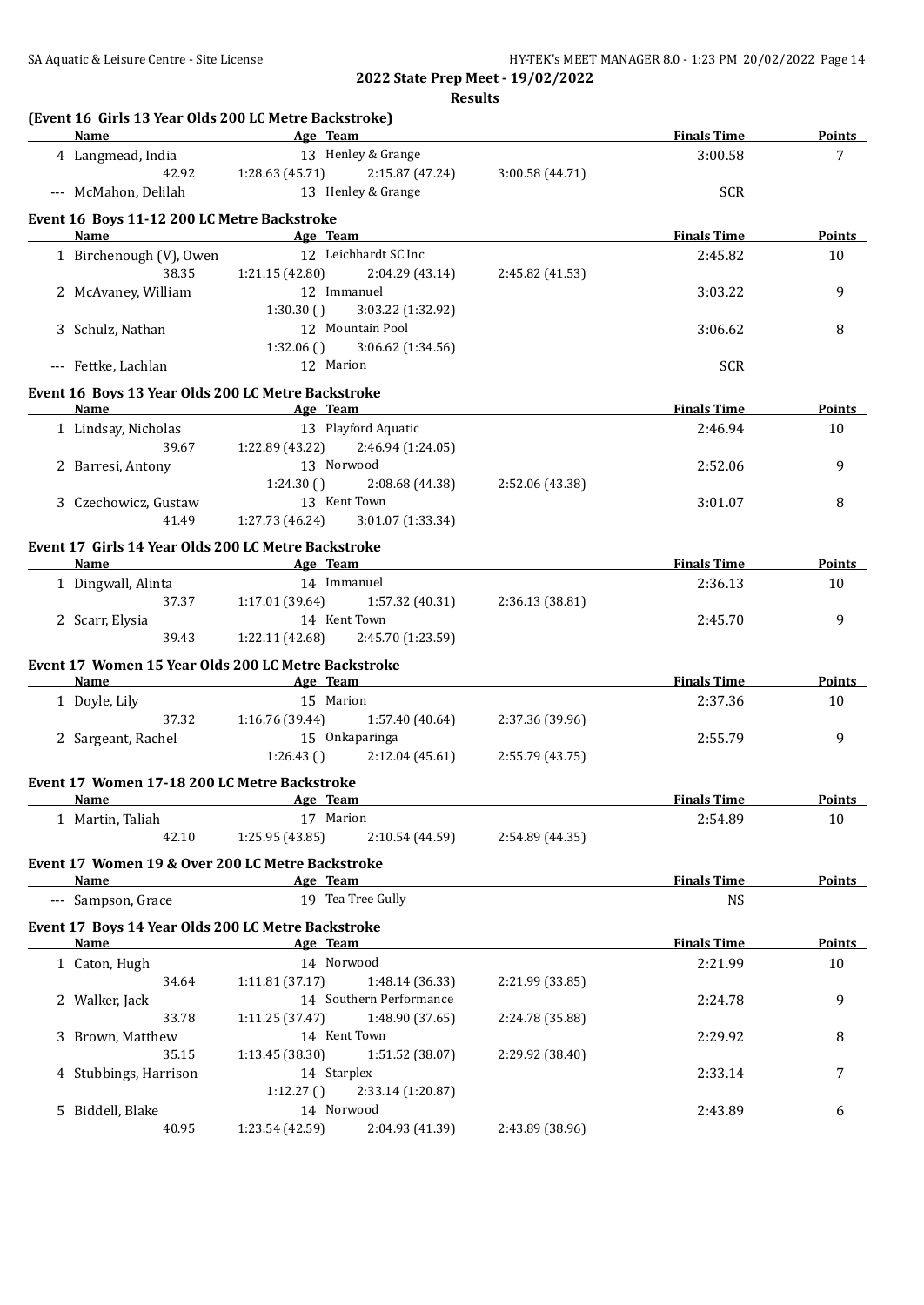| (Event 17 Boys 14 Year Olds 200 LC Metre Backstroke)<br>Name Age Team |                                                          |                                   |                 | <b>Finals Time</b> | <b>Points</b> |
|-----------------------------------------------------------------------|----------------------------------------------------------|-----------------------------------|-----------------|--------------------|---------------|
| 6 Collings, Kieran                                                    | 14 Marion                                                |                                   |                 | 2:44.24            | 5             |
| 38.71                                                                 | 1:21.28 (42.57)                                          | 2:04.63 (43.35)                   | 2:44.24 (39.61) |                    |               |
| 7 Meaney, Anakin                                                      | 14 Norwood                                               |                                   |                 | 2:45.87            | 4             |
| 39.54                                                                 | 1:21.67 (42.13)                                          | 2:04.83(43.16)                    | 2:45.87 (41.04) |                    |               |
| 8 Mosley, Levi                                                        | 14 Marion                                                |                                   |                 | 2:52.09            | 3             |
|                                                                       |                                                          | $1:26.14$ () $2:52.09$ (1:25.95)  |                 |                    |               |
| --- Martin, Elijah                                                    |                                                          | 14 Henley & Grange                |                 | <b>SCR</b>         |               |
| Event 17 Men 15 Year Olds 200 LC Metre Backstroke                     |                                                          |                                   |                 |                    |               |
| Name                                                                  | <b>Example 2</b> Age Team                                |                                   |                 | <b>Finals Time</b> | <b>Points</b> |
| 1 Charles, Jake                                                       | 15 Marion                                                |                                   |                 | 2:26.09            | 10            |
| 33.73                                                                 |                                                          | $1:10.99(37.26)$ $1:48.96(37.97)$ | 2:26.09 (37.13) |                    |               |
| Event 17 Men 16 Year Olds 200 LC Metre Backstroke                     |                                                          |                                   |                 |                    |               |
| <b>Name</b>                                                           | Age Team<br>the control of the control of the control of |                                   |                 | <b>Finals Time</b> | Points        |
| 1 Kuchel, Liam                                                        |                                                          | 16 Southern Performance           |                 | 2:23.56            | 10            |
| 33.79                                                                 | 1:09.74(35.95)                                           | 1:47.25 (37.51)                   | 2:23.56 (36.31) |                    |               |
| 2 Lindsay, Luc                                                        | 16 Norwood                                               |                                   |                 | 2:27.43            | 9             |
| 34.89                                                                 | 1:11.79(36.90)                                           | 1:50.04(38.25)                    | 2:27.43 (37.39) |                    |               |
|                                                                       |                                                          |                                   |                 |                    |               |
| Event 17 Men 19 & Over 200 LC Metre Backstroke<br>Name                | <b>Example 2016</b> Age Team                             |                                   |                 | <b>Finals Time</b> | Points        |
| 1 Myers, Jack                                                         |                                                          | 20 Kent Town                      |                 | 2:24.39            | 10            |
| 33.78                                                                 |                                                          | $1:11.06(37.28)$ $1:48.61(37.55)$ | 2:24.39 (35.78) |                    |               |
|                                                                       |                                                          |                                   |                 |                    |               |
| Event 18 Girls 11-12 100 LC Metre Breaststroke                        |                                                          |                                   |                 |                    |               |
| Name Age Team                                                         |                                                          |                                   |                 | <b>Finals Time</b> | <b>Points</b> |
| 1 Sanchez, Madison                                                    | 12 Starplex                                              |                                   |                 | 1:33.54            | 10            |
| 43.44                                                                 | 1:33.54(50.10)                                           | 12 Kent Town                      |                 |                    | 9             |
| 2 Thomas, Milla<br>45.01                                              | 1:33.89 (48.88)                                          |                                   |                 | 1:33.89            |               |
| 3 Cox, Emmy                                                           | 12 Barossa                                               |                                   |                 | 1:36.68            | 8             |
| 45.61                                                                 | 1:36.68(51.07)                                           |                                   |                 |                    |               |
| 4 Sturt, Chloe                                                        | 11 Norwood                                               |                                   |                 | 1:39.14            | 7             |
| 46.78                                                                 | 1:39.14 (52.36)                                          |                                   |                 |                    |               |
| 5 Timms, Leisel                                                       | 12 Barossa                                               |                                   |                 | 1:39.69            | 6             |
| 46.67                                                                 | 1:39.69 (53.02)                                          |                                   |                 |                    |               |
| 6 Hallam, Sophia                                                      | 11 Marion                                                |                                   |                 | 1:41.05            | 5             |
| 47.23                                                                 | 1:41.05 (53.82)                                          |                                   |                 |                    |               |
| 7 Sargeant, Maeve                                                     |                                                          | 12 Onkaparinga                    |                 | 1:42.42            | 4             |
| 48.53                                                                 | 1:42.42 (53.89)                                          |                                   |                 |                    |               |
| 8 Barton, Jeanie                                                      |                                                          | 12 Kent Town                      |                 | 1:42.77            | 3             |
| 47.48                                                                 | 1:42.77 (55.29)                                          |                                   |                 |                    |               |
| 9 Kovacic, Talulah                                                    | 12 Marion                                                |                                   |                 | 1:42.78            | 2             |
| 48.32                                                                 | 1:42.78 (54.46)                                          |                                   |                 |                    |               |
| 10 Bevan, Jasmine                                                     | 12 Marion                                                |                                   |                 | 1:43.70            | $\mathbf{1}$  |
| 48.19                                                                 | 1:43.70 (55.51)                                          |                                   |                 |                    |               |
| 11 Lynch, Flora-lily                                                  |                                                          | 11 Clovercrest                    |                 | 1:45.67            |               |
| 49.77                                                                 | 1:45.67 (55.90)                                          |                                   |                 |                    |               |
| 12 Waller, Arabella                                                   | 11 Marion                                                |                                   |                 | 1:46.26            |               |
| 53.70                                                                 | 1:46.26 (52.56)                                          |                                   |                 |                    |               |
| 13 van Trigt, Leena                                                   | 11 Unley                                                 |                                   |                 | 1:47.14            |               |
| 50.78                                                                 | 1:47.14 (56.36)                                          |                                   |                 |                    |               |
| 14 Paul, Meg                                                          |                                                          | 11 Clovercrest                    |                 | 1:47.49            |               |
| 50.62                                                                 | 1:47.49 (56.87)                                          |                                   |                 |                    |               |
| 15 Bell, Olivia                                                       |                                                          | 11 Immanuel                       |                 | 1:48.00            |               |
|                                                                       |                                                          |                                   |                 |                    |               |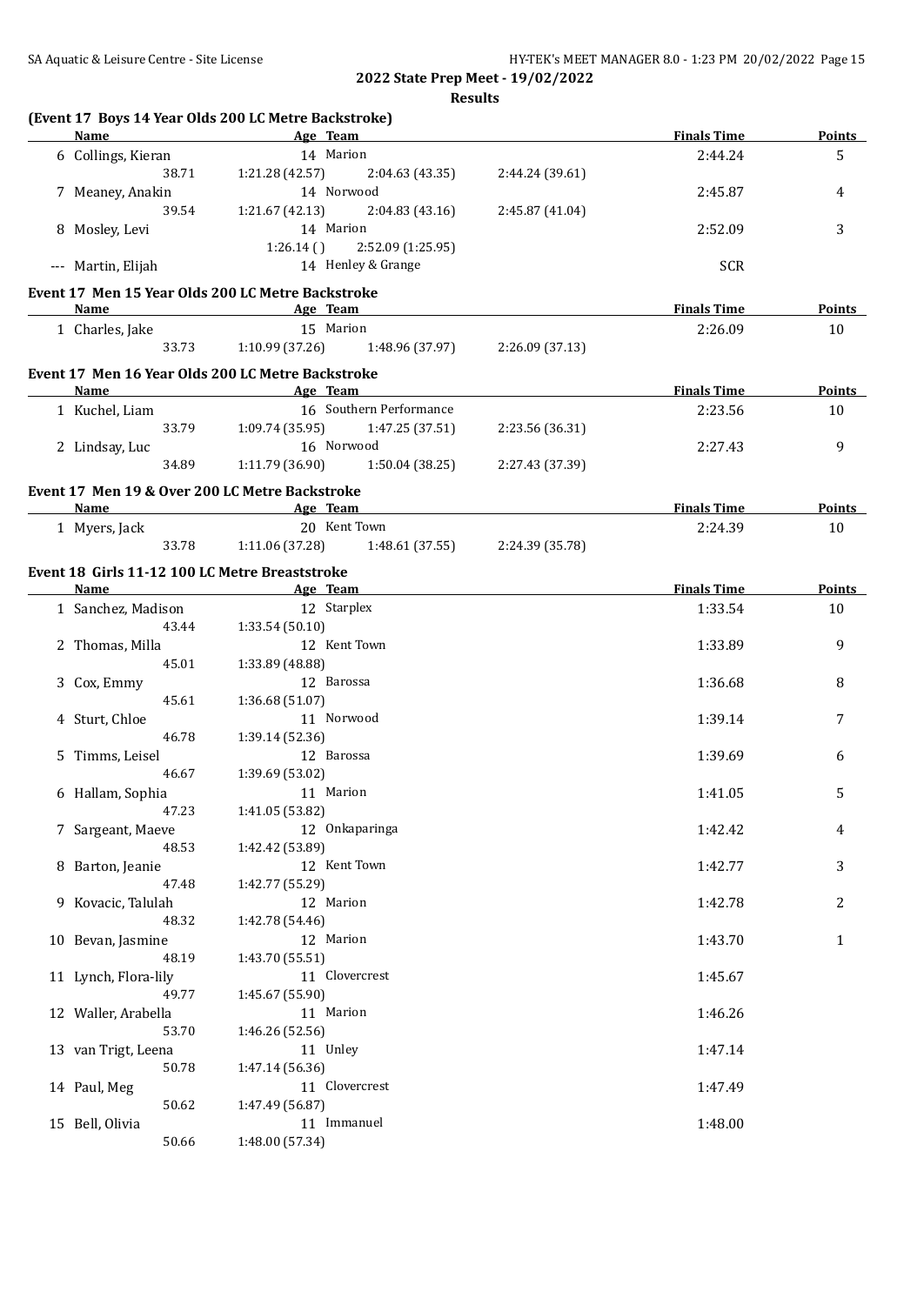## **Results**

## **(Event 18 Girls 11-12 100 LC Metre Breaststroke)**

|    | Name               | Age Team         |                  | <b>Finals Time</b> | <b>Points</b> |
|----|--------------------|------------------|------------------|--------------------|---------------|
|    | 16 Hahesy, River   |                  | 12 Starplex      | 1:48.31            |               |
|    | 49.59              | 1:48.31 (58.72)  |                  |                    |               |
| 17 | Perry, Madeline    |                  | 11 Payneham      | 1:49.84            |               |
|    | 51.70              | 1:49.84(58.14)   |                  |                    |               |
| 18 | Paasuke, Angela    | 11               | Tea Tree Gully   | 1:52.29            |               |
|    | 54.80              | 1:52.29 (57.49)  |                  |                    |               |
| 19 | Hammond, Elizabeth |                  | 11 Mountain Pool | 1:57.38            |               |
|    | 55.64              | 1:57.38(1:01.74) |                  |                    |               |
|    | --- Ryan, Isabelle |                  | 12 Norwood       | <b>NS</b>          |               |
|    | --- Hope, Amelie   |                  | 11 Mountain Pool | <b>NS</b>          |               |

#### **Event 18 Girls 13 Year Olds 100 LC Metre Breaststroke**

| Name                      |                 | Age Team       | <b>Finals Time</b> | <b>Points</b> |
|---------------------------|-----------------|----------------|--------------------|---------------|
| 1 Borgmeyer, Claire       |                 | 13 Immanuel    | 1:19.59            | 10            |
| 37.89                     | 1:19.59 (41.70) |                |                    |               |
| 2 Ashmead, Sophie         |                 | 13 Barossa     | 1:23.83            | 9             |
| 39.18                     | 1:23.83 (44.65) |                |                    |               |
| 3 Laird-Britton, Charlize |                 | 13 Marion      | 1:24.37            | 8             |
| 39.68                     | 1:24.37 (44.69) |                |                    |               |
| 4 Dowler, Isabella        |                 | 13 Starplex    | 1:25.62            | 7             |
| 40.43                     | 1:25.62 (45.19) |                |                    |               |
| 5 Curthoys-Davies, Miella |                 | 13 Barossa     | 1:27.33            | 6             |
| 41.28                     | 1:27.33(46.05)  |                |                    |               |
| 6 Green, Charlise         |                 | 13 Immanuel    | 1:27.95            | 5             |
| 41.22                     | 1:27.95 (46.73) |                |                    |               |
| 7 Czechowicz, Katarina    |                 | 13 Kent Town   | 1:32.76            | 4             |
| 43.41                     | 1:32.76 (49.35) |                |                    |               |
| 8 Williams, Eve           |                 | 13 Norwood     | 1:34.48            | 3             |
| 45.02                     | 1:34.48(49.46)  |                |                    |               |
| 9 Cox, Claire             |                 | 13 Marion      | 1:38.86            | 2             |
| 46.71                     | 1:38.86(52.15)  |                |                    |               |
| 10 Cox, Kenzie            |                 | 13 Barossa     | 1:39.11            | $\mathbf{1}$  |
| 47.61                     | 1:39.11(51.50)  |                |                    |               |
| 11 Pentland, Ruby         |                 | 13 Clovercrest | 1:42.12            |               |
| 47.30                     | 1:42.12 (54.82) |                |                    |               |
| 12 Fisher, Isabella       |                 | 13 Marion      | 1:50.12            |               |
| 52.13                     | 1:50.12 (57.99) |                |                    |               |
| --- Conroy, Charlotte     |                 | 13 Marion      | <b>SCR</b>         |               |
|                           |                 |                |                    |               |

#### **Event 18 Boys 11-12 100 LC Metre Breaststroke**

| Name                             | Age Team            | <b>Finals Time</b> | <b>Points</b> |
|----------------------------------|---------------------|--------------------|---------------|
| 1 Mika, Izyus                    | Immanuel<br>11      | 1:27.40            | 10            |
| 41.57                            | 1:27.40 (45.83)     |                    |               |
| 2 Dingwall, Oscar                | 12 Immanuel         | 1:29.34            | 9             |
| 42.40                            | 1:29.34 (46.94)     |                    |               |
| 3 Norris, James                  | 12 Kent Town        | 1:31.93            | 8             |
| 43.97                            | 1:31.93 (47.96)     |                    |               |
| 4 Schubert, Max                  | 11 Barossa          | 1:32.52            | 7             |
| 43.15                            | 1:32.52 (49.37)     |                    |               |
| 5 Eriksson, Leif                 | 12 Playford Aquatic | 1:45.45            | 6             |
| 6 Collings, Joshua               | Marion<br>11        | 1:46.06            | 5             |
| 52.19                            | 1:46.06 (53.87)     |                    |               |
| 7 Draganic, Damian               | 11 Marion           | 1:51.30            | 4             |
| 52.88                            | 1:51.30 (58.42)     |                    |               |
| --- Storer, Raphael              | 12 Payneham         | DQ                 |               |
| Head under for 2 or more strokes |                     |                    |               |
| 51.26                            | DQ (55.37)          |                    |               |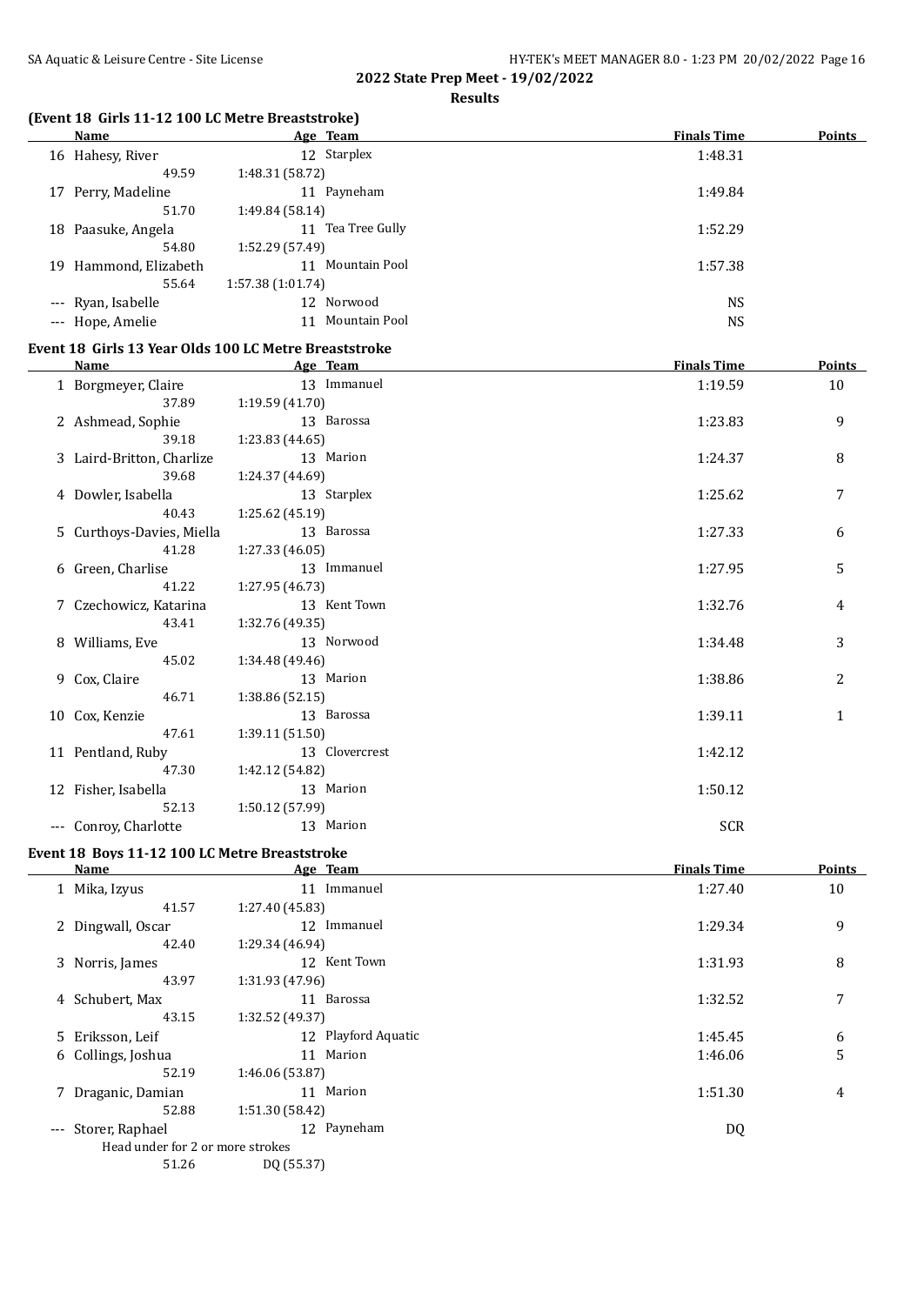|   | Name                  | Event 18 Boys 13 Year Olds 100 LC Metre Breaststroke<br>Age Team | <b>Finals Time</b> | Points        |
|---|-----------------------|------------------------------------------------------------------|--------------------|---------------|
|   | 1 White, Tyler        | 13 Murray Bridge                                                 | 1:38.00            | 10            |
|   | 46.44                 | 1:38.00 (51.56)                                                  |                    |               |
|   | --- Lau, Cortez       | 13 Clovercrest                                                   | DQ                 |               |
|   | Non-simultaneous kick |                                                                  |                    |               |
|   | 42.63                 | DQ (51.42)                                                       |                    |               |
|   |                       | Event 19 Girls 14 Year Olds 100 LC Metre Breaststroke            |                    |               |
|   | Name                  | Age Team                                                         | <b>Finals Time</b> | Points        |
|   | 1 Dingwall, Alinta    | 14 Immanuel                                                      | 1:25.53            | 10            |
|   | 41.01                 | 1:25.53 (44.52)                                                  |                    |               |
|   | 2 Tolladay, Emily     | 14 Kent Town                                                     | 1:28.72            | 9             |
|   | 41.70                 | 1:28.72 (47.02)                                                  |                    |               |
|   | 3 Carroll, Jasmine    | 14 Barossa                                                       | 1:31.43            | 8             |
|   | 43.30                 | 1:31.43 (48.13)                                                  |                    |               |
|   | 4 Schulz, Olivia      | 14 Mountain Pool                                                 | 1:31.89            | 7             |
|   | 43.58                 | 1:31.89 (48.31)                                                  |                    |               |
|   | 5 Copeland, Bree      | 14 Payneham                                                      | 1:33.29            | 6             |
|   | 44.16                 | 1:33.29 (49.13)                                                  |                    |               |
|   | 6 Logan, Sage         | 14 Barossa                                                       | 1:33.91            | 5             |
|   | 44.56                 | 1:33.91 (49.35)                                                  |                    |               |
|   | 7 Scarborough, Kara   | 14 Mountain Pool                                                 | 1:36.41            | 4             |
|   | 46.74                 | 1:36.41 (49.67)                                                  |                    |               |
|   | --- Beaumont, Lucy    | 14 Henley & Grange                                               | <b>SCR</b>         |               |
|   |                       | Event 19 Women 15 Year Olds 100 LC Metre Breaststroke            |                    |               |
|   | Name                  | Age Team                                                         | <b>Finals Time</b> | <b>Points</b> |
|   | 1 Bahr, Arabella      | 15 Norwood                                                       | 1:20.88            | 10            |
|   | 38.20                 | 1:20.88 (42.68)                                                  |                    |               |
|   | 2 Ashmead, Charlotte  | 15 Barossa                                                       | 1:23.39            | 9             |
|   | 38.15                 | 1:23.39 (45.24)                                                  |                    |               |
|   | 3 Downie, Amelia      | 15 Immanuel                                                      | 1:25.09            | 8             |
|   | 39.15                 | 1:25.09 (45.94)                                                  |                    |               |
|   | 4 Folley, Bronte      | 15 Murray Bridge                                                 | 1:37.32            | 7             |
|   | 46.47                 | 1:37.32 (50.85)                                                  |                    |               |
|   |                       | Event 19 Women 17-18 100 LC Metre Breaststroke                   |                    |               |
|   | Name                  | Age Team                                                         | <b>Finals Time</b> | Points        |
|   | --- Hurrell, Kylie    | 17 West Coast (Sa)                                               | <b>SCR</b>         |               |
|   |                       | Event 19 Boys 14 Year Olds 100 LC Metre Breaststroke             |                    |               |
|   | <b>Name</b>           | Age Team                                                         | <b>Finals Time</b> | <b>Points</b> |
|   | 1 Tran, Khai          | 14 Henley & Grange                                               | 1:15.86            | 10            |
|   | 2 Collings, Kieran    | 14 Marion                                                        | 1:19.50            | 9             |
|   | 37.96                 | 1:19.50 (41.54)                                                  |                    |               |
|   | 3 Kouchinsky, Eugene  | 14 Norwood                                                       | 1:25.43            | 8             |
|   | 39.95                 | 1:25.43 (45.48)                                                  |                    |               |
|   | 4 Kim, Boseok         | 14 Norwood                                                       | 1:26.25            | 7             |
|   | 39.90                 | 1:26.25 (46.35)                                                  |                    |               |
|   |                       | Event 19 Men 15 Year Olds 100 LC Metre Breaststroke              |                    |               |
|   | Name                  | Age Team                                                         | <b>Finals Time</b> | <b>Points</b> |
|   | 1 Poole, Isaac        | 15 Starplex                                                      | 1:09.83            | 10            |
|   | 32.44                 | 1:09.83 (37.39)                                                  |                    |               |
|   | Bell, Lachlan         | 15 Immanuel                                                      | 1:12.58            | 9             |
| 2 |                       |                                                                  |                    |               |
|   | 33.19                 | 1:12.58 (39.39)                                                  |                    |               |
| 3 | Fillmore, Jack        | 15 Onkaparinga                                                   | 1:16.17            | 8             |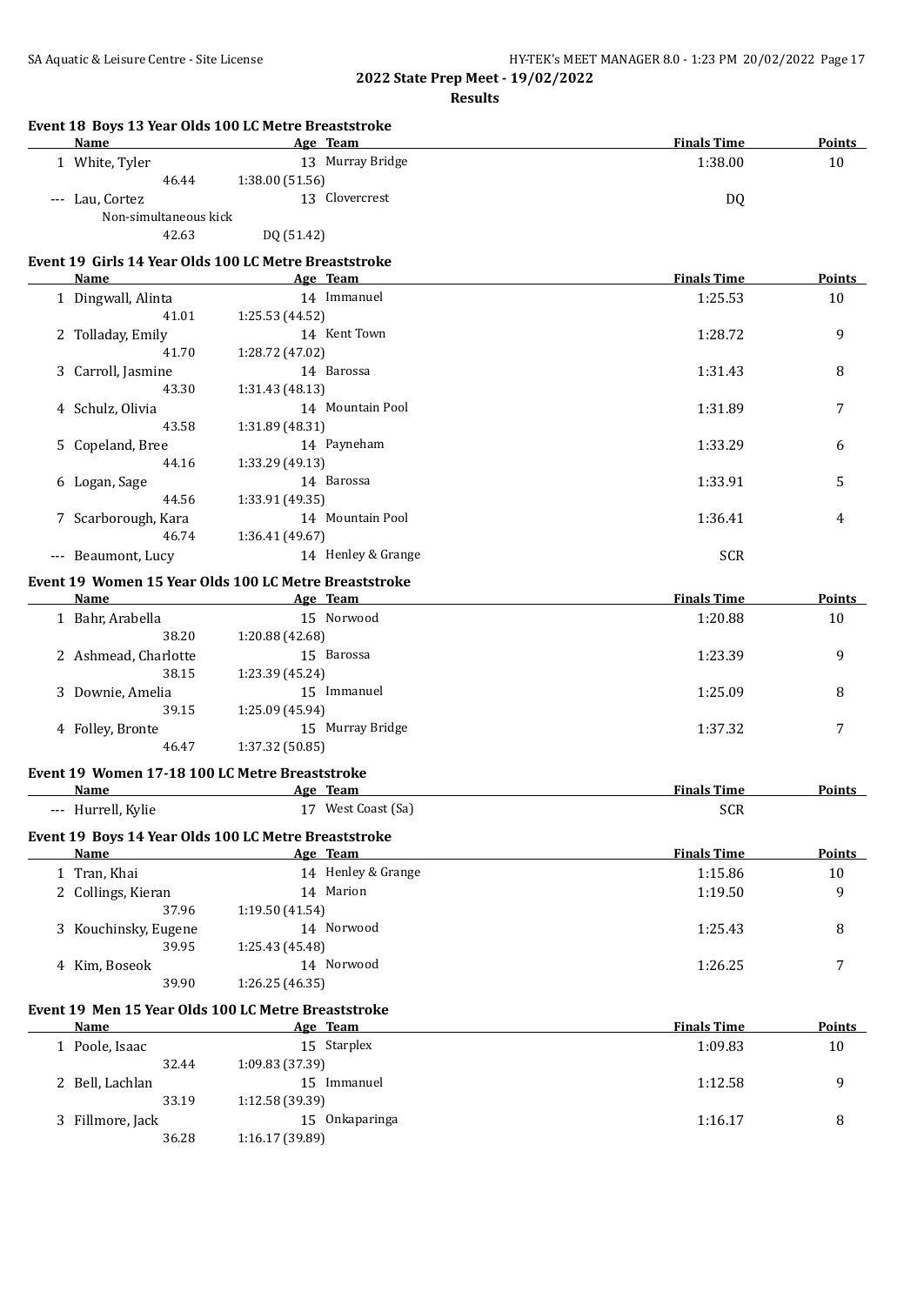| (Event 19 Men 15 Year Olds 100 LC Metre Breaststroke)      |                 |                     |                  |                    |               |
|------------------------------------------------------------|-----------------|---------------------|------------------|--------------------|---------------|
| <b>Name</b>                                                | Age Team        |                     |                  | <b>Finals Time</b> | <b>Points</b> |
| 4 Cregan, Gabriel                                          |                 | 15 Barossa          |                  | 1:16.92            | 7             |
| 36.14                                                      | 1:16.92 (40.78) |                     |                  |                    |               |
| --- Curthoys-Davies, Keian                                 |                 | 15 Barossa          |                  | <b>NS</b>          |               |
| --- Li, Runjie                                             | 15 Unley        |                     |                  | <b>SCR</b>         |               |
| Event 19 Men 16 Year Olds 100 LC Metre Breaststroke        |                 |                     |                  |                    |               |
| Name                                                       | Age Team        |                     |                  | <b>Finals Time</b> | <b>Points</b> |
| 1 Nelson, Regan                                            |                 | 16 Kent Town        |                  | 1:11.10            | 10            |
| 33.81                                                      | 1:11.10 (37.29) |                     |                  |                    |               |
| 2 Chan, Aidan                                              |                 | 16 Henley & Grange  |                  | 1:14.42            | 9             |
| 33.41                                                      | 1:14.42 (41.01) |                     |                  |                    |               |
| 3 Webb-Vance, Henry                                        |                 | 16 Marion           |                  | 1:22.55            | 8             |
| 38.54                                                      | 1:22.55 (44.01) |                     |                  |                    |               |
| 4 Collins, Harper                                          |                 | 16 Barossa          |                  | 1:35.91            | 7             |
| 44.17                                                      | 1:35.91 (51.74) |                     |                  |                    |               |
| --- Tolladay, Harry                                        |                 | 16 Kent Town        |                  | <b>SCR</b>         |               |
| Event 19 Men 17-18 100 LC Metre Breaststroke               |                 |                     |                  |                    |               |
| Name                                                       | Age Team        |                     |                  | <b>Finals Time</b> | Points        |
| 1 Downie, Finn                                             |                 | 17 Immanuel         |                  | 1:16.88            | 10            |
| 34.96                                                      | 1:16.88 (41.92) |                     |                  |                    |               |
| 2 Ormerod, Jack                                            |                 | 18 Playford Aquatic |                  | 1:17.90            | 9             |
| 35.92                                                      | 1:17.90 (41.98) |                     |                  |                    |               |
| 3 Mcglashan, Declan                                        |                 | 17 Tea Tree Gully   |                  | 1:27.28            | 8             |
| 42.12                                                      | 1:27.28 (45.16) |                     |                  |                    |               |
| 4 Ryan, Jackson                                            |                 | 17 Clovercrest      |                  | 1:28.12            | 7             |
| 39.59                                                      | 1:28.12 (48.53) |                     |                  |                    |               |
| Event 19 Men 19 & Over 100 LC Metre Breaststroke           |                 |                     |                  |                    |               |
| Name                                                       | Age Team        |                     |                  | <b>Finals Time</b> | Points        |
| 1 Yip, James                                               |                 | 23 Norwood          |                  | 1:11.51            | 10            |
| 34.04                                                      | 1:11.51 (37.47) |                     |                  |                    |               |
| 2 Sologub, Gregory                                         |                 | 19 Norwood          |                  | 1:18.82            | 9             |
| 36.61                                                      | 1:18.82 (42.21) |                     |                  |                    |               |
|                                                            |                 |                     |                  |                    |               |
| Event 20 Girls 13 Year Olds 800 LC Metre Freestyle<br>Name | Age Team        |                     |                  | <b>Finals Time</b> | <b>Points</b> |
|                                                            |                 | 13 Marion           |                  | 10:32.75           | 10            |
| 1 Hendry, Nicole                                           |                 |                     |                  |                    |               |
| 36.93                                                      | 1:17.21 (40.28) |                     | 2:39.31()        |                    |               |
|                                                            | 4:00.52()       |                     | 5:21.70()        |                    |               |
|                                                            | 6:41.80()       |                     | 8:00.45()        |                    |               |
| 8:39.34 (38.89)                                            | 9:17.98 (38.64) | 9:55.73 (37.75)     | 10:32.75 (37.02) |                    |               |
| 2 Fanning, Holly                                           |                 | 13 Marion           |                  | 10:32.92           | 9             |
| 36.41                                                      | 1:15.82 (39.41) | 1:55.18 (39.36)     | 2:34.56 (39.38)  |                    |               |
| 3:14.24 (39.68)                                            | 3:53.97 (39.73) | 4:34.17 (40.20)     | 5:13.42 (39.25)  |                    |               |
| 5:53.92 (40.50)                                            | 6:33.75 (39.83) | 7:14.33 (40.58)     | 7:54.42 (40.09)  |                    |               |
| 8:34.81 (40.39)                                            | 9:14.88 (40.07) | 9:54.81 (39.93)     | 10:32.92 (38.11) |                    |               |
| 3 Connelly, Hannah                                         |                 | 13 Tea Tree Gully   |                  | 10:41.66           | 8             |
| 35.26                                                      | 1:14.07 (38.81) | 1:54.22 (40.15)     | 2:34.62 (40.40)  |                    |               |
| 3:14.73 (40.11)                                            | 3:54.95 (40.22) | 4:35.54 (40.59)     | 5:15.85 (40.31)  |                    |               |
| 5:56.00 (40.15)                                            | 6:36.39 (40.39) | 7:16.89 (40.50)     | 7:57.47 (40.58)  |                    |               |
| 8:38.23 (40.76)                                            | 9:19.60 (41.37) | 10:01.18 (41.58)    | 10:41.66 (40.48) |                    |               |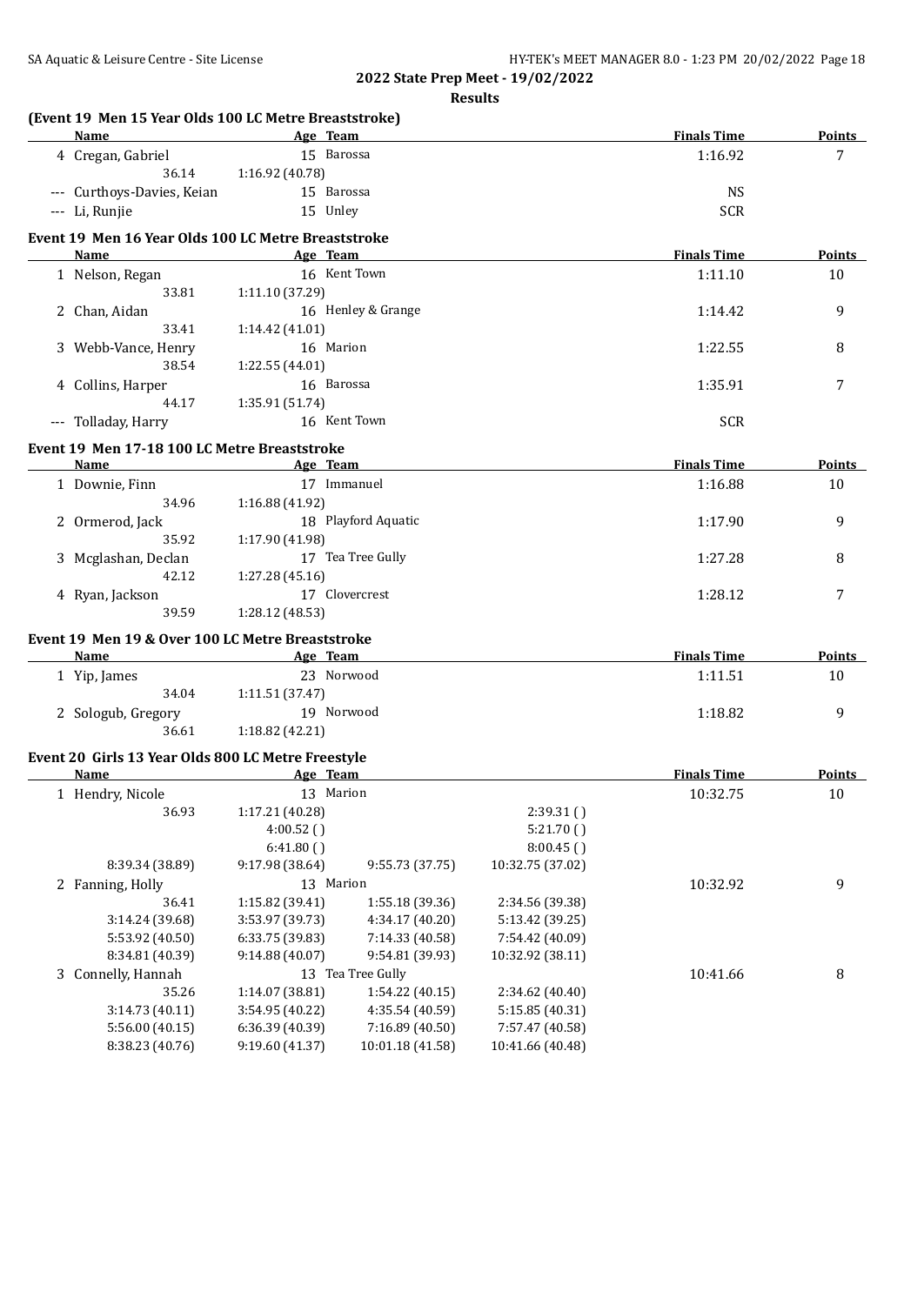| Name                                                              | Age Team        |                 |                                    | <b>Finals Time</b> | <b>Points</b> |
|-------------------------------------------------------------------|-----------------|-----------------|------------------------------------|--------------------|---------------|
| 1 Everitt, Emma                                                   | 14 Norwood      |                 |                                    | 9:27.98            | 10            |
| 33.06                                                             | 1:08.96 (35.90) |                 | 2:20.74()                          |                    |               |
| 2:56.33 (35.59)                                                   | 3:31.92 (35.59) | 4:07.30 (35.38) | 4:42.76 (35.46)                    |                    |               |
| 5:18.63 (35.87)                                                   | 5:54.01 (35.38) | 6:29.52 (35.51) | 7:05.63 (36.11)                    |                    |               |
| 7:42.09 (36.46)                                                   | 8:18.03 (35.94) | 8:54.16 (36.13) | 9:27.98 (33.82)                    |                    |               |
| Event 20 Women 15 Year Olds 800 LC Metre Freestyle<br><b>Name</b> | Age Team        |                 |                                    | <b>Finals Time</b> | <b>Points</b> |
| 1 Bahr, Arabella                                                  | 15 Norwood      |                 |                                    | 9:23.06            | 10            |
|                                                                   |                 |                 |                                    |                    |               |
| 32.59                                                             | 1:08.37 (35.78) | 1:43.94 (35.57) | 2:20.11 (36.17)                    |                    |               |
| 2:55.61 (35.50)                                                   | 3:30.76 (35.15) | 4:06.34 (35.58) | 4:41.87 (35.53)<br>7:03.42 (35.77) |                    |               |
| 5:17.02 (35.15)                                                   | 5:52.58 (35.56) | 6:27.65 (35.07) | 9:23.06 (34.17)                    |                    |               |
| 7:38.72 (35.30)                                                   | 8:14.35 (35.63) | 8:48.89 (34.54) |                                    |                    |               |
| 2 Braithwaite, Alice                                              | 15 Kent Town    |                 |                                    | 9:42.43            | 9             |
| 33.96                                                             | 1:09.56 (35.60) | 1:45.72 (36.16) | 2:22.46 (36.74)                    |                    |               |
| 2:58.65 (36.19)                                                   | 3:35.36 (36.71) | 4:11.57 (36.21) | 4:48.19 (36.62)                    |                    |               |
| 5:24.88 (36.69)                                                   | 6:01.88 (37.00) | 6:38.84 (36.96) | 7:16.07 (37.23)                    |                    |               |
| 7:52.99 (36.92)                                                   | 8:30.14 (37.15) | 9:06.32 (36.18) | 9:42.43 (36.11)                    |                    |               |
| 3 Myers, Ella                                                     | 15 Kent Town    |                 |                                    | 10:25.50           | 8             |
| 35.99                                                             | 1:14.49 (38.50) | 1:54.14 (39.65) | 2:33.80 (39.66)                    |                    |               |
| 3:13.32 (39.52)                                                   | 3:52.93 (39.61) | 4:32.70 (39.77) | 5:12.30 (39.60)                    |                    |               |
| 5:51.49 (39.19)                                                   | 6:31.22 (39.73) | 7:11.00 (39.78) | 7:50.37 (39.37)                    |                    |               |
| 8:30.18 (39.81)                                                   | 9:09.48 (39.30) | 9:48.38 (38.90) | 10:25.50 (37.12)                   |                    |               |
| --- Doyle, Lily                                                   | 15 Marion       |                 |                                    | $_{\rm NS}$        |               |
| Event 20 Women 16 Year Olds 800 LC Metre Freestyle                |                 |                 |                                    |                    |               |
| <b>Name</b>                                                       | Age Team        |                 |                                    | <b>Finals Time</b> | <b>Points</b> |
| 1 Bailey, Courtney                                                | 16 Immanuel     |                 |                                    | 9:37.70            | 10            |
| 32.40                                                             | 1:07.98 (35.58) | 1:44.20 (36.22) | 2:20.47 (36.27)                    |                    |               |
| 2:56.62 (36.15)                                                   | 3:32.86 (36.24) | 4:09.19 (36.33) | 4:45.51 (36.32)                    |                    |               |
| 5:22.26 (36.75)                                                   | 5:58.82 (36.56) | 6:35.94 (37.12) | 7:12.47 (36.53)                    |                    |               |
| 7:49.23 (36.76)                                                   | 8:25.73 (36.50) | 9:02.07 (36.34) | 9:37.70 (35.63)                    |                    |               |
| Event 20 Boys 13 Year Olds 800 LC Metre Freestyle<br>Name         | Age Team        |                 |                                    | <b>Finals Time</b> | <b>Points</b> |
| 1 Mathee, Rhys                                                    | 13 Marion       |                 |                                    | 10:03.39           |               |
|                                                                   |                 |                 |                                    |                    | 10            |
| 32.14                                                             | 1:07.93 (35.79) | 1:45.59 (37.66) | 2:23.55 (37.96)                    |                    |               |
| 3:01.79 (38.24)                                                   | 3:39.51 (37.72) | 4:17.47 (37.96) | 4:55.04 (37.57)                    |                    |               |
| 5:34.34 (39.30)                                                   | 6:14.02 (39.68) | 6:53.36 (39.34) | 7:31.80 (38.44)                    |                    |               |
| 8:10.73 (38.93)                                                   | 8:48.84 (38.11) | 9:26.62 (37.78) | 10:03.39 (36.77)                   |                    |               |
| Event 20 Boys 14 Year Olds 800 LC Metre Freestyle<br><b>Name</b>  | Age Team        |                 |                                    | <b>Finals Time</b> | <b>Points</b> |
| 1 Atkins, Jaylen                                                  | 14 Marion       |                 |                                    | 9:17.67            | 10            |
| 30.88                                                             | 1:04.96 (34.08) | 1:39.33 (34.37) | 2:13.93 (34.60)                    |                    |               |
| 2:48.57 (34.64)                                                   | 3:23.60 (35.03) | 3:58.33 (34.73) | 4:33.44 (35.11)                    |                    |               |
| 5:08.33 (34.89)                                                   | 5:42.94 (34.61) | 6:18.26 (35.32) | 6:53.69 (35.43)                    |                    |               |
| 7:29.74 (36.05)                                                   | 8:06.26 (36.52) | 8:42.62 (36.36) | 9:17.67 (35.05)                    |                    |               |
| 2 Webb, Jarrod                                                    | 14 Payneham     |                 |                                    | 9:22.10            | 9             |
|                                                                   |                 |                 |                                    |                    |               |
|                                                                   | 1:05.98()       |                 | 2:17.22()                          |                    |               |
| 2:53.52 (36.30)                                                   | 3:29.61 (36.09) | 4:05.68 (36.07) | 4:41.53 (35.85)                    |                    |               |
| 5:17.32 (35.79)                                                   | 5:52.96 (35.64) | 6:28.70 (35.74) | 7:04.80 (36.10)                    |                    |               |
| 7:40.26 (35.46)                                                   | 8:15.08 (34.82) | 8:48.58 (33.50) | 9:22.10 (33.52)                    |                    |               |
| 3 Smith, Jarrad                                                   | 14 Starplex     |                 |                                    | 10:23.80           | 8             |
|                                                                   | 1:11.39()       | 1:50.28 (38.89) | 2:29.41 (39.13)                    |                    |               |
| 3:09.52 (40.11)                                                   | 3:49.43 (39.91) |                 | 5:08.75()                          |                    |               |
| 5:48.99 (40.24)                                                   | 6:29.68 (40.69) | 7:09.74 (40.06) | 7:49.75 (40.01)                    |                    |               |
|                                                                   | 9:10.23()       | 9:47.63 (37.40) | 10:23.80 (36.17)                   |                    |               |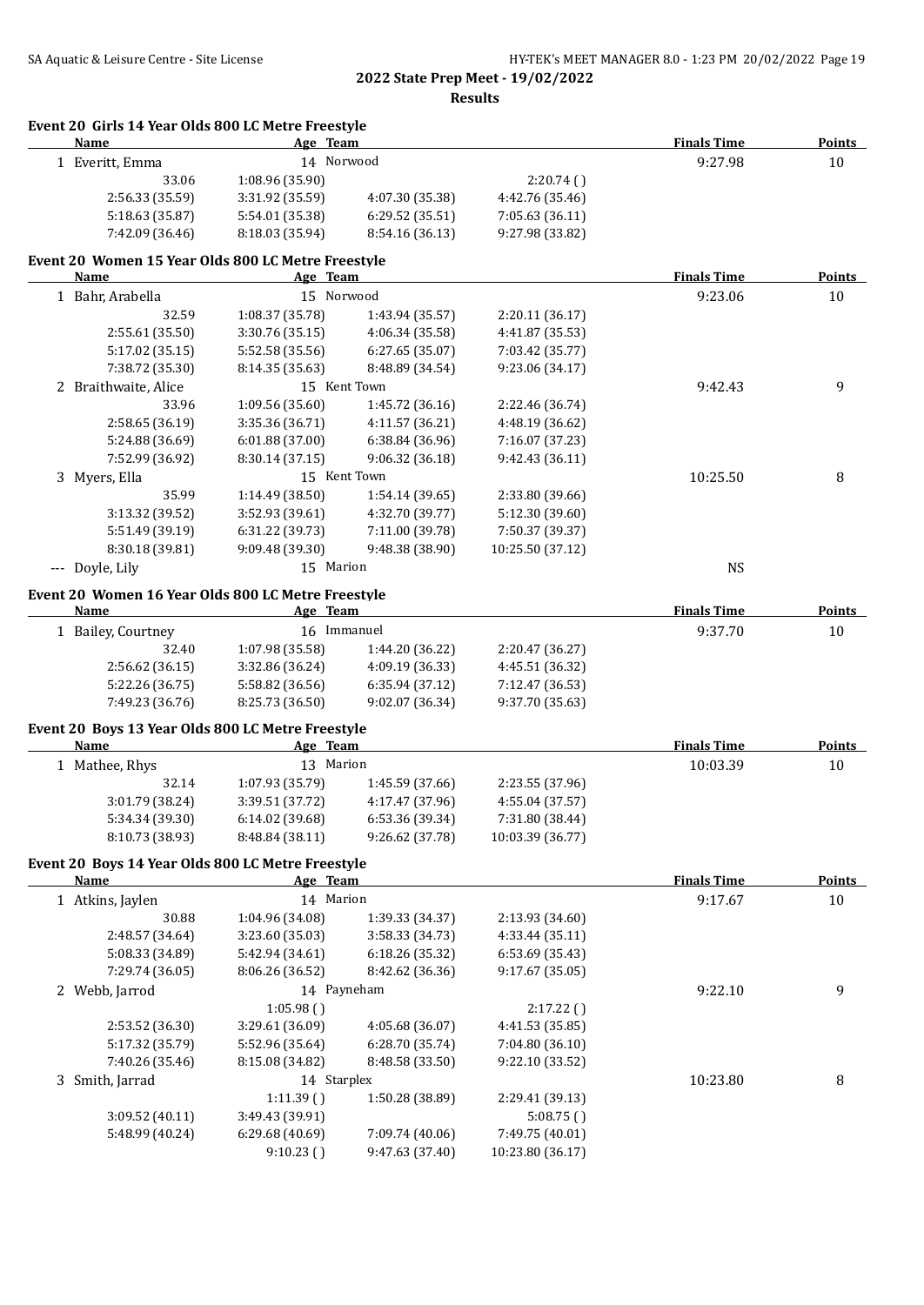**Event 20 Men 16 Year Olds 800 LC Metre Freestyle**

**Results**

| Name                                                         | Age Team                  |                         |                 | <b>Finals Time</b> | <b>Points</b> |
|--------------------------------------------------------------|---------------------------|-------------------------|-----------------|--------------------|---------------|
| 1 Wiggett, Alexander                                         |                           | 16 Southern Performance |                 | 8:56.66            | 10            |
| 30.41                                                        | 1:04.09 (33.68)           | 1:38.19(34.10)          | 2:11.95 (33.76) |                    |               |
| 2:46.84 (34.89)                                              | 3:20.48 (33.64)           | 3:54.81 (34.33)         | 4:28.20 (33.39) |                    |               |
| 5:02.51 (34.31)                                              | 5:36.26 (33.75)           | 6:10.51(34.25)          | 6:44.29 (33.78) |                    |               |
| 7:18.40(34.11)                                               | 7:52.13 (33.73)           | 8:25.20 (33.07)         | 8:56.66 (31.46) |                    |               |
| Event 20 Men 17-18 800 LC Metre Freestyle                    |                           |                         |                 |                    |               |
| Name                                                         | Age Team                  |                         |                 | <b>Finals Time</b> | Points        |
| 1 Dry, Alex                                                  | 17 Norwood                |                         |                 | 9:18.57            | 10            |
| 30.93                                                        | 1:05.30 (34.37)           | 1:40.31(35.01)          | 2:15.39 (35.08) |                    |               |
| 2:50.52 (35.13)                                              | 3:25.70(35.18)            | 4:01.61 (35.91)         | 4:37.21 (35.60) |                    |               |
| 5:13.36 (36.15)                                              | 5:48.30 (34.94)           | 6:24.18 (35.88)         | 6:59.27 (35.09) |                    |               |
| 7:35.24 (35.97)                                              | 8:10.36 (35.12)           | 8:45.75 (35.39)         | 9:18.57 (32.82) |                    |               |
| Event 21 Girls 11-12 200 LC Metre Breaststroke               |                           |                         |                 |                    |               |
| <b>Name</b>                                                  | Age Team                  |                         |                 | <b>Finals Time</b> | <b>Points</b> |
| 1 Lugg, Lucinda                                              |                           | 12 Henley & Grange      |                 | 3:19.71            | 10            |
| 43.98                                                        | 1:35.57(51.59)            | 2:27.64 (52.07)         | 3:19.71 (52.07) |                    |               |
| 2 Ewer, Sophie                                               | 12 Kent Town              |                         |                 | 3:20.25            | 9             |
| 45.37                                                        | 1:37.21(51.84)            | 2:28.86 (51.65)         | 3:20.25 (51.39) |                    |               |
| 3 Sturt, Chloe                                               | 11 Norwood                |                         |                 | 3:30.53            | 8             |
| 50.02                                                        | 1:42.60(52.58)            | 2:38.13 (55.53)         | 3:30.53 (52.40) |                    |               |
| 4 Hahesy, River                                              | 12 Starplex               |                         |                 | 3:44.64            | 7             |
| 49.23                                                        | 1:46.56(57.33)            | 2:45.38 (58.82)         | 3:44.64 (59.26) |                    |               |
| --- Harris, Lauren                                           | 12 Payneham               |                         |                 | <b>SCR</b>         |               |
|                                                              |                           |                         |                 |                    |               |
| Event 21 Girls 13 Year Olds 200 LC Metre Breaststroke        |                           |                         |                 |                    |               |
| Name                                                         | <b>Example 2</b> Age Team |                         |                 | <b>Finals Time</b> | <b>Points</b> |
| 1 Borgmeyer, Claire                                          | 13 Immanuel               |                         |                 | 2:52.73            | 10            |
| 39.62                                                        | 1:24.30 (44.68)           | 2:09.12 (44.82)         | 2:52.73 (43.61) |                    |               |
| 2 Dowler, Isabella                                           | 13 Starplex               |                         |                 | 3:01.05            | 9             |
| 41.15                                                        | 1:28.11 (46.96)           | 2:14.61 (46.50)         | 3:01.05 (46.44) |                    |               |
| 3 Ashmead, Sophie                                            | 13 Barossa                |                         |                 | 3:01.06            | 8             |
| 40.12                                                        | 1:26.54 (46.42)           | 2:14.16 (47.62)         | 3:01.06 (46.90) |                    |               |
| 4 Laird-Britton, Charlize                                    | 13 Marion                 |                         |                 | 3:02.96            | 7             |
| 40.86                                                        | 1:28.86 (48.00)           | 2:16.74 (47.88)         | 3:02.96 (46.22) |                    |               |
| 5 Williams, Eve                                              | 13 Norwood                |                         |                 | 3:21.87            | 6             |
| 45.33                                                        | 1:38.58(53.25)            | 2:30.93 (52.35)         | 3:21.87 (50.94) |                    |               |
| 6 Andrew-Thring, Tayla                                       |                           | 13 Henley & Grange      |                 | 3:22.63            | 5             |
| 46.65                                                        | 1:38.27 (51.62)           | 2:30.85 (52.58)         | 3:22.63 (51.78) |                    |               |
| Event 21 Boys 11-12 200 LC Metre Breaststroke                |                           |                         |                 |                    |               |
| Name                                                         | Age Team                  |                         |                 | <b>Finals Time</b> | <b>Points</b> |
| 1 Norris, James                                              | 12 Kent Town              |                         |                 | 3:16.45            | 10            |
| 46.80                                                        | 1:37.66(50.86)            | 2:27.60 (49.94)         | 3:16.45(48.85)  |                    |               |
|                                                              |                           |                         |                 |                    |               |
| Event 21 Boys 13 Year Olds 200 LC Metre Breaststroke<br>Name |                           |                         |                 |                    |               |
|                                                              | Age Team                  |                         |                 | <b>Finals Time</b> | <b>Points</b> |
| 1 White, Tyler                                               |                           | 13 Murray Bridge        |                 | 3:28.96            | 10            |
| 47.46                                                        | 1:41.42 (53.96)           | 2:36.41 (54.99)         | 3:28.96 (52.55) |                    |               |
| Event 22 Girls 14 Year Olds 200 LC Metre Breaststroke        |                           |                         |                 |                    |               |
| <b>Name</b>                                                  | Age Team                  |                         |                 | <b>Finals Time</b> | <b>Points</b> |
| 1 Schulz, Olivia                                             |                           | 14 Mountain Pool        |                 | 3:23.83            | 10            |
| 46.63                                                        | 1:39.55 (52.92)           | 2:32.61 (53.06)         | 3:23.83 (51.22) |                    |               |
| 2 Chan, Hermione                                             | 14 Marion                 |                         |                 | 3:29.02            | 9             |
| 44.89                                                        | 1:36.74 (51.85)           | 2:31.88 (55.14)         | 3:29.02 (57.14) |                    |               |
| --- Tolladay, Emily                                          | 14 Kent Town              |                         |                 | <b>NS</b>          |               |
|                                                              |                           |                         |                 |                    |               |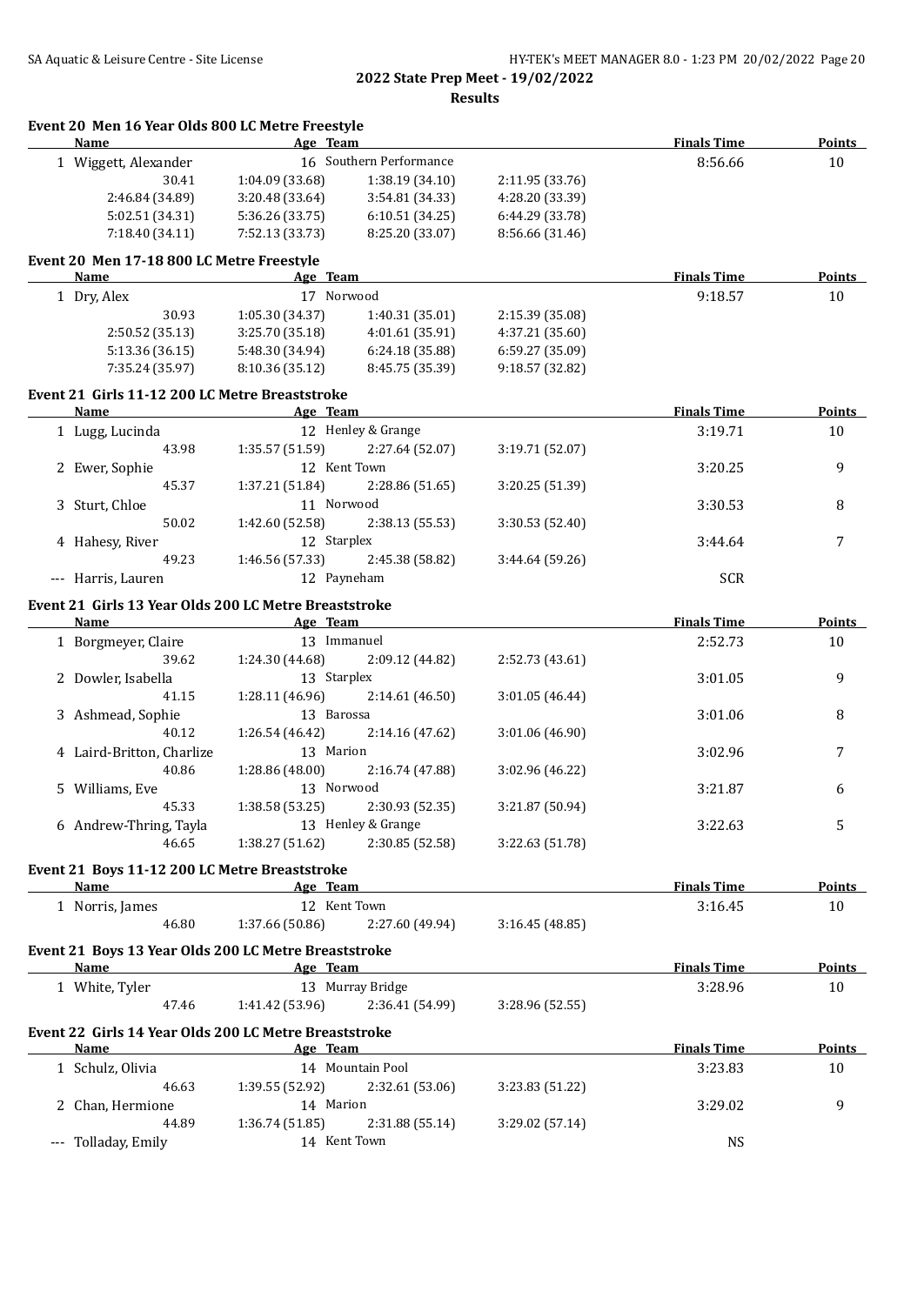|   | Name                                         | Event 22 Women 15 Year Olds 200 LC Metre Breaststroke<br>Age Team           |                 | <b>Finals Time</b> | Points        |
|---|----------------------------------------------|-----------------------------------------------------------------------------|-----------------|--------------------|---------------|
|   | 1 Downie, Amelia                             | 15 Immanuel                                                                 |                 | 2:55.20            | 10            |
|   | 38.61                                        | 1:23.02 (44.41)<br>2:09.17 (46.15)                                          | 2:55.20 (46.03) |                    |               |
|   | 2 Ashmead, Charlotte                         | 15 Barossa                                                                  |                 | 3:03.22            | 9             |
|   | 41.32                                        | 1:27.70 (46.38)<br>2:15.60 (47.90)                                          | 3:03.22 (47.62) |                    |               |
|   | 3 Folley, Bronte                             | 15 Murray Bridge                                                            |                 | 3:29.19            | 8             |
|   | 48.51                                        | 1:41.17(52.66)<br>2:36.55 (55.38)                                           | 3:29.19 (52.64) |                    |               |
|   |                                              |                                                                             |                 |                    |               |
|   | <b>Name</b>                                  | Event 22 Women 17-18 200 LC Metre Breaststroke<br><b>Example 2</b> Age Team |                 | <b>Finals Time</b> | <b>Points</b> |
|   | 1 Martin, Taliah                             | 17 Marion                                                                   |                 | 3:23.24            | 10            |
|   |                                              | 47.67 1:40.45 (52.78) 2:32.21 (51.76)                                       | 3:23.24 (51.03) |                    |               |
|   | --- Hurrell, Kylie                           | 17 West Coast (Sa)                                                          |                 | <b>SCR</b>         |               |
|   |                                              |                                                                             |                 |                    |               |
|   |                                              | Event 22 Women 19 & Over 200 LC Metre Breaststroke                          |                 |                    |               |
|   |                                              | Name Age Team                                                               |                 | <b>Finals Time</b> | <b>Points</b> |
|   | 1 Schultz, Isabel                            | 19 Tea Tree Gully                                                           |                 | 2:50.88            | 10            |
|   |                                              | 38.76 1:23.07 (44.31) 2:07.29 (44.22)                                       | 2:50.88 (43.59) |                    |               |
|   |                                              | Event 22 Boys 14 Year Olds 200 LC Metre Breaststroke                        |                 |                    |               |
|   | <b>Name</b>                                  | <b>Example 2</b> Age Team                                                   |                 | <b>Finals Time</b> | <b>Points</b> |
|   | 1 Webb, Jarrod                               | 14 Payneham                                                                 |                 | 2:52.32            | 10            |
|   | 38.24                                        | 1:22.04 (43.80)<br>2:08.14 (46.10)                                          | 2:52.32 (44.18) |                    |               |
|   | 2 Mosley, Levi                               | 14 Marion                                                                   |                 | 3:02.61            | 9             |
|   | 40.54                                        | 1:26.65(46.11)<br>2:14.75(48.10)                                            | 3:02.61 (47.86) |                    |               |
|   | 3 Kouchinsky, Eugene                         | 14 Norwood                                                                  |                 | 3:04.29            | 8             |
|   | 41.54                                        | 1:29.36 (47.82)<br>2:17.66 (48.30)                                          | 3:04.29 (46.63) |                    |               |
|   | 4 Kim, Boseok                                | 14 Norwood                                                                  |                 | 3:12.31            | 7             |
|   | 41.37                                        | 1:29.22 (47.85)<br>3:12.31(1:43.09)                                         |                 |                    |               |
|   |                                              | Event 22 Men 15 Year Olds 200 LC Metre Breaststroke                         |                 |                    |               |
|   | <b>Name</b>                                  | <b>Example 2</b> Age Team                                                   |                 | <b>Finals Time</b> | <b>Points</b> |
|   | 1 Fillmore, Jack                             | 15 Onkaparinga                                                              |                 | 2:50.63            | 10            |
|   | 38.65                                        | $1:23.78(45.13)$ $2:08.33(44.55)$                                           | 2:50.63 (42.30) |                    |               |
|   | 2 Cregan, Gabriel                            | 15 Barossa                                                                  |                 | 2:56.72            | 9             |
|   | 38.33                                        | $1:23.42$ (45.09) $2:09.56$ (46.14)                                         | 2:56.72 (47.16) |                    |               |
|   | 3 Evans, Owen                                | 15 Henley & Grange                                                          |                 | 3:06.23            | 8             |
|   | 41.43                                        | 2:19.75 (49.79)<br>1:29.96 (48.53)                                          | 3:06.23 (46.48) |                    |               |
|   | --- Brink, Connor                            | 15 Marion                                                                   |                 | <b>NS</b>          |               |
|   | --- Li, Runjie                               | 15 Unley                                                                    |                 | <b>SCR</b>         |               |
|   |                                              |                                                                             |                 |                    |               |
|   | <b>Name</b>                                  | Event 22 Men 16 Year Olds 200 LC Metre Breaststroke<br>Age Team             |                 | <b>Finals Time</b> | <b>Points</b> |
|   | 1 Nelson, Regan                              | 16 Kent Town                                                                |                 | 2:38.03            | 10            |
|   | 34.13                                        | 1:14.90 (40.77)                                                             | 2:38.03 (41.28) |                    |               |
|   | 2 Chan, Aidan                                | 1:56.75 (41.85)<br>16 Henley & Grange                                       |                 | 2:47.20            | 9             |
|   | 37.40                                        | 1:20.12 (42.72)                                                             |                 |                    |               |
|   |                                              | 2:04.39 (44.27)<br>16 Kent Town                                             | 2:47.20 (42.81) |                    | 8             |
| 3 | Tolladay, Harry<br>38.31                     | 1:21.63 (43.32)<br>2:04.95 (43.32)                                          |                 | 2:48.41            |               |
|   |                                              | 16 Marion                                                                   | 2:48.41 (43.46) |                    | 7             |
|   | 4 Webb-Vance, Henry<br>40.86                 | 1:28.28 (47.42)<br>2:16.33 (48.05)                                          |                 | 3:01.29            |               |
|   |                                              |                                                                             | 3:01.29 (44.96) |                    |               |
|   | Event 22 Men 17-18 200 LC Metre Breaststroke |                                                                             |                 |                    |               |
|   | Name                                         | Age Team                                                                    |                 | <b>Finals Time</b> | <b>Points</b> |
|   | 1 Broniecki, Andre                           | 18 Marion                                                                   |                 | 2:51.60            | 10            |
|   |                                              | 2:07.98 (44.90)<br>1:23.08 (44.40)                                          | 2:51.60 (43.62) |                    |               |
|   | 38.68                                        |                                                                             |                 |                    |               |
|   | 2 Mcglashan, Declan<br>40.51                 | 17 Tea Tree Gully<br>1:29.01 (48.50)<br>2:18.08 (49.07)                     | 3:07.19 (49.11) | 3:07.19            | 9             |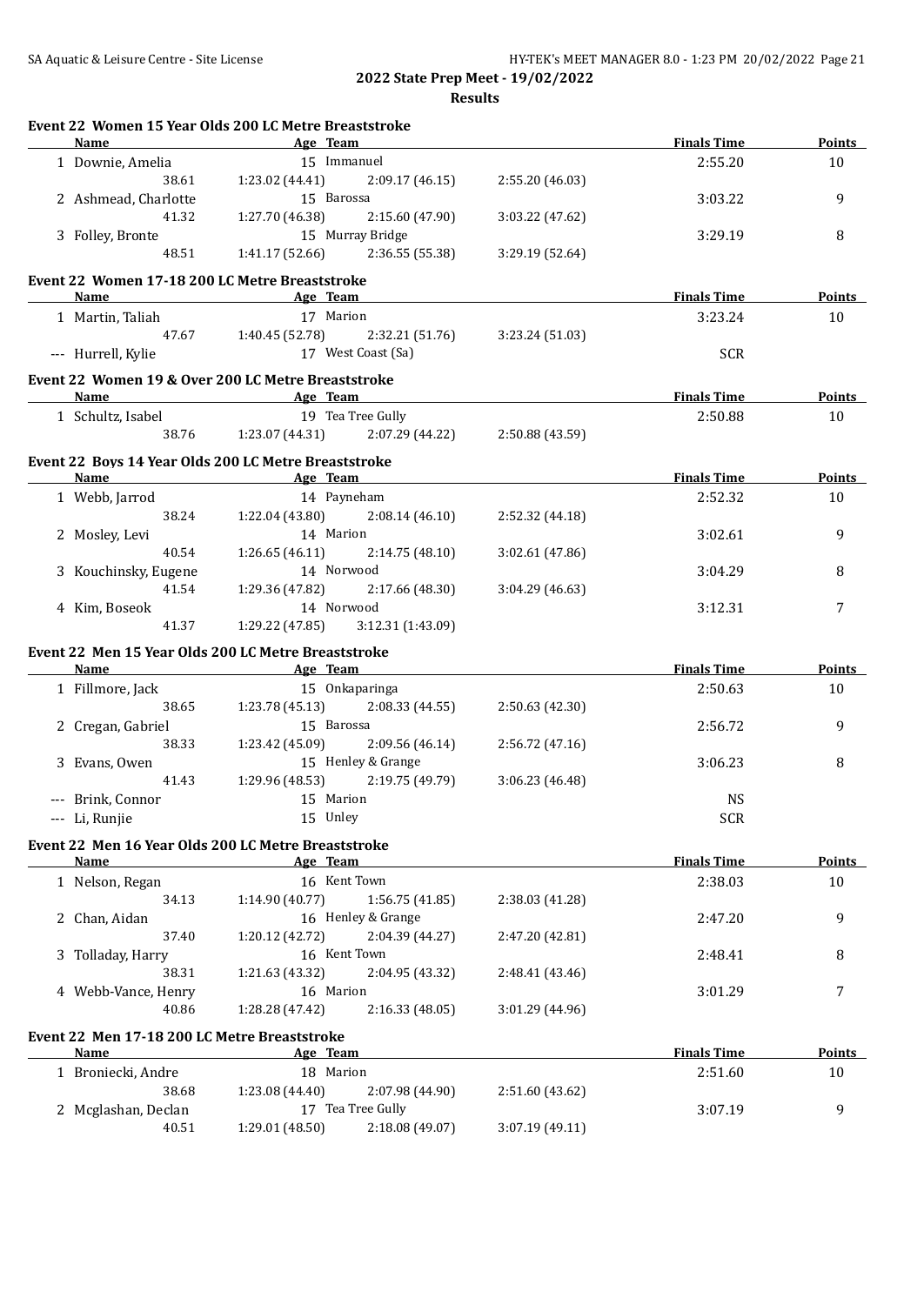|       | Name                                                             |                 | Age Team                |                 | <b>Finals Time</b> | Points        |
|-------|------------------------------------------------------------------|-----------------|-------------------------|-----------------|--------------------|---------------|
|       | 1 Wilkins, Charlie                                               |                 | 22 Onkaparinga          |                 | 3:43.75            | 10            |
|       | 50.34                                                            | 1:47.04 (56.70) | 2:45.53 (58.49)         | 3:43.75 (58.22) |                    |               |
|       | --- Sologub, Gregory<br>Downward butterfly kick                  |                 | 19 Norwood              |                 | DQ                 |               |
|       | 38.51                                                            | 1:21.68 (43.17) | 2:06.19 (44.51)         | DQ (44.70)      |                    |               |
|       | Event 23 Mixed 11-12 50 LC Metre Butterfly                       |                 |                         |                 |                    |               |
|       | Name                                                             |                 | Age Team                |                 | <b>Finals Time</b> | Points        |
|       | 1 Schubert, Max                                                  |                 | 11 Barossa              |                 | 32.86              | 10            |
|       | 2 Linke, Jasmine                                                 |                 | 11 Kent Town            |                 | 33.54              | 9             |
|       | 3 Sanchez, Madison                                               |                 | 12 Starplex             |                 | 33.80              | 8             |
|       | 4 Crean, Allegra                                                 |                 | 12 Marion               |                 | 34.56              | 7             |
|       | 5 Harrison, Savannah                                             | 11              | Clovercrest             |                 | 35.66              | 6             |
|       | 6 Stanley, Will                                                  |                 | 12 Marion               |                 | 35.92              | 5             |
| 7.    | Thomas, Milla                                                    |                 | 12 Kent Town            |                 | 36.03              | 4             |
| 8     | Ashmead, Annabel                                                 |                 | 11 Barossa              |                 | 36.10              | 3             |
|       | 9 Cox, Emmy                                                      |                 | 12 Barossa              |                 | 36.35              | 2             |
|       | 10 Timms, Leisel                                                 |                 | 12 Barossa              |                 | 36.46              | $\mathbf{1}$  |
|       | 11 Hartwig, Ava                                                  |                 | 11 Norwood              |                 | 36.88              |               |
|       | 12 Barton, Jeanie                                                |                 | 12 Kent Town            |                 | 37.15              |               |
|       | 13 Needham, Angus                                                |                 | 11 Marion               |                 | 37.66              |               |
|       | 14 Ainsworth, Tom                                                |                 | 12 Southern Performance |                 | 38.66              |               |
|       | 15 Mosley, Leif                                                  |                 | 12 Marion               |                 | 38.77              |               |
|       | 16 Baker, James                                                  |                 | 12 Payneham             |                 | 39.20              |               |
|       | 17 Sherwell, Amber                                               | 11              | Norwood                 |                 | 39.55              |               |
|       | 18 Le Roux, Mikayla                                              | 12              | Barossa                 |                 | 41.03              |               |
|       | 19 Roberts, Chelsy                                               | 12              | Kent Town               |                 | 41.18              |               |
|       | 20 Lynch, Flora-lily                                             | 11              | Clovercrest             |                 | 41.72              |               |
|       | 21 Cox, Daniel                                                   | 12              | Tea Tree Gully          |                 | 42.01              |               |
| 22    | McAvaney, William                                                | 12              | Immanuel                |                 | 42.28              |               |
|       | 23 Tham, Krystelle                                               | 12              | Kent Town               |                 | 42.31              |               |
|       | 24 Giro, Aleksandra                                              | 11              | Payneham                |                 | 43.14              |               |
|       | 25 Storer, Raphael                                               | 12              | Payneham                |                 | 43.29              |               |
|       | 26 Paul, Meg                                                     | 11              | Clovercrest             |                 | 44.84              |               |
|       | 27 Waller, Arabella                                              |                 | 11 Marion               |                 | 45.12              |               |
|       | 28 Schulz, Nathan                                                |                 | 12 Mountain Pool        |                 | 45.98              |               |
|       | 29 Foster, Alyshia                                               |                 | 12 Great Southern (Sa)  |                 | 45.99              |               |
|       | 30 Bartlett, Jacques                                             |                 | 12 Marion               |                 | 47.18              |               |
|       | Bai, Evan                                                        |                 | 12 Marion               |                 | <b>NS</b>          |               |
|       | Burrows, Poppy                                                   | 11              | Marion                  |                 | <b>SCR</b>         |               |
| $---$ | Ferris, Max                                                      | 12              | Tea Tree Gully          |                 | <b>SCR</b>         |               |
|       | Fourie, Emma                                                     | 12              | Mountain Pool           |                 | <b>SCR</b>         |               |
|       | Clavell, Willow                                                  | 12              | Tea Tree Gully          |                 | <b>SCR</b>         |               |
|       | --- Mason, Layla                                                 |                 | 12 Southern Performance |                 | <b>SCR</b>         |               |
|       | Event 24 Girls 13 Year Olds 50 LC Metre Butterfly<br><u>Name</u> |                 | Age Team                |                 | <b>Finals Time</b> | <b>Points</b> |
|       |                                                                  |                 | 13 Immanuel             |                 |                    | 10            |
|       | 1 Noriega, Emilia                                                |                 | 13 Immanuel             |                 | 31.66              | 9             |
|       | 2 Pronk, Maisy                                                   |                 | 13 Tea Tree Gully       |                 | 32.38              |               |
| 3     | Connelly, Hannah                                                 |                 | Marion                  |                 | 33.26              | 8             |
| 4     | Laird-Britton, Charlize                                          | 13              |                         |                 | 33.52              | 7             |
| 5.    | Green, Charlise                                                  |                 | 13 Immanuel             |                 | 34.06              | 6             |
| 6     | Pentland, Ruby                                                   | 13              | Clovercrest             |                 | 34.24              | 5             |
| 7     | Dowler, Isabella                                                 | 13              | Starplex                |                 | 34.68              | 4             |
|       | 8 Finch, Tayah                                                   |                 | 13 Barossa              |                 | 34.70              | 3             |

9 Tsiros, Jasmine 13 Norwood 13 Norwood 34.83 2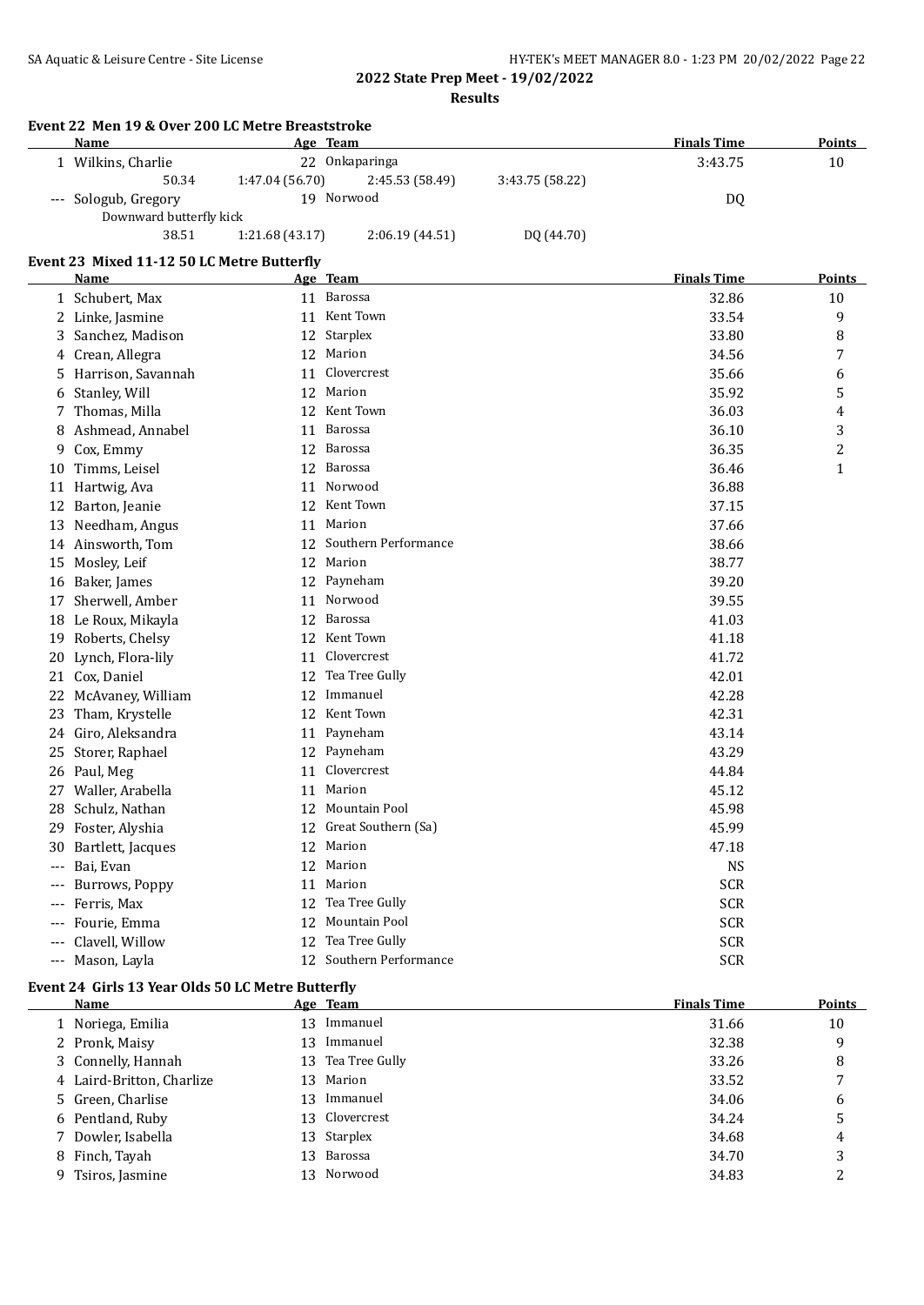**Results**

## **(Event 24 Girls 13 Year Olds 50 LC Metre Butterfly)**

|    | <b>Name</b>            | Age Team                | <b>Finals Time</b> | <b>Points</b> |
|----|------------------------|-------------------------|--------------------|---------------|
| 10 | Jasko, Elka            | 13 Onkaparinga          | 34.84              |               |
|    | 11 Rositano, Svetlana  | 13 Norwood              | 35.00              |               |
|    | 12 Schubert, Emma      | 13 Barossa              | 35.07              |               |
|    | 13 Hebart, Lily        | 13 Payneham             | 35.25              |               |
|    | 14 Romanowski, Georgia | 13 Southern Performance | 36.21              |               |
|    | 15 Gibbs, Saskia       | 13 Loxton               | 37.17              |               |
|    | 16 Mann, Kayla         | 13 Mountain Pool        | 39.52              |               |
|    | 17 Nenasheff, Tash     | 13 Southern Performance | 40.07              |               |
|    | --- Conroy, Charlotte  | 13 Marion               | <b>SCR</b>         |               |
|    |                        |                         |                    |               |

## **Event 24 Girls 14 Year Olds 50 LC Metre Butterfly**

|    | Name               |    | Age Team                          | <b>Finals Time</b> | <b>Points</b> |
|----|--------------------|----|-----------------------------------|--------------------|---------------|
|    | 1 Burrows, Aleisha |    | 14 Kent Town                      | 30.12              | 10            |
|    | 2 Mazur, Juliet    |    | 14 Norwood                        | 30.87              | 9             |
|    | 3 Scarr, Elysia    |    | 14 Kent Town                      | 31.23              | 8             |
|    | 4 Munro, Holly     |    | 14 Henley & Grange                | 33.15              | 7             |
|    | 5 Starr, Annabelle |    | 14 Mountain Pool                  | 33.79              | 6             |
|    | 6 Copeland, Bree   |    | 14 Payneham                       | 34.56              | 5             |
|    | 7 Lim, Tracey      |    | 14 Henley & Grange                | 35.11              | 4             |
|    | 8 Le Roux, Anichia |    | 14 Barossa                        | 35.24              | 3             |
|    | 9 Hogarth, Sophie  |    | 14 Norwood                        | 35.65              | 2             |
| 10 | Wheeler, Lani      |    | 14 Onkaparinga                    | 36.01              |               |
| 11 | Logan, Sage        | 14 | Barossa                           | 36.62              |               |
|    | --- Smith, Eden    |    | 14 Mount Gambier Swimming Club In | <b>SCR</b>         |               |
|    | --- Smith, Keeley  |    | 14 Murray Bridge                  | <b>SCR</b>         |               |

#### **Event 24 Boys 13 Year Olds 50 LC Metre Butterfly**

| Name              | Age Team       | <b>Finals Time</b> | <b>Points</b> |
|-------------------|----------------|--------------------|---------------|
| 1 Hassell, Fred   | 13 Kent Town   | 31.94              | 10            |
| 2 Barresi, Antony | 13 Norwood     | 32.97              | a             |
| 3 Joseph, Aditya  | 13 Norwood     | 33.69              |               |
| 4 Newman, Jed     | 13 Norwood     | 35.74              | -             |
| 5 Hearl, Zachary  | 13 Clovercrest | 37.42              | h             |

#### **Event 24 Boys 14 Year Olds 50 LC Metre Butterfly**

| Name               | Age Team           | <b>Finals Time</b> | <b>Points</b>  |
|--------------------|--------------------|--------------------|----------------|
| 1 Turra, Logan     | 14 Marion          | 28.66              | 10             |
| 2 Bastiaans, Jacob | 14 Marion          | 29.35              | a              |
| 3 Tran, Khai       | 14 Henley & Grange | 30.32              | 8              |
| 4 Collins, Charlie | 14 Barossa         | 33.33              | $\overline{ }$ |
| 5 Smith, Jarrad    | 14 Starplex        | 34.44              | 6              |
| 6 Mosley, Levi     | 14 Marion          | 35.84              |                |

#### **Event 25 Women 15 Year Olds 50 LC Metre Butterfly**

| Name                      | Age Team         | <b>Finals Time</b> | <b>Points</b> |
|---------------------------|------------------|--------------------|---------------|
| 1 McAvaney, Georgia       | 15 Immanuel      | 30.33              | 10            |
| 2 Ekins, Caitlyn          | 15 Kent Town     | 32.68              |               |
| 3 Folley, Bronte          | 15 Murray Bridge | 39.88              |               |
| 4 Willett, Emily          | 15 Onkaparinga   | 49.75              |               |
| --- Laird-Britton, Hunter | 15 Marion        | <b>SCR</b>         |               |

#### **Event 25 Women 16 Year Olds 50 LC Metre Butterfly**

| <b>Name</b>           | Age Team      | <b>Finals Time</b> | <b>Points</b> |
|-----------------------|---------------|--------------------|---------------|
| 1 Rashleigh, Indyanna | 16 Norwood    | 29.49              | 10            |
| 2 Nicholl, Chelsea    | 16 Immanuel   | 31.31              |               |
| 3 Scown, Emily        | 16 Kent Town  | 31.42              |               |
| 4 Schubert, Nyah      | Barossa<br>16 | 31.44              |               |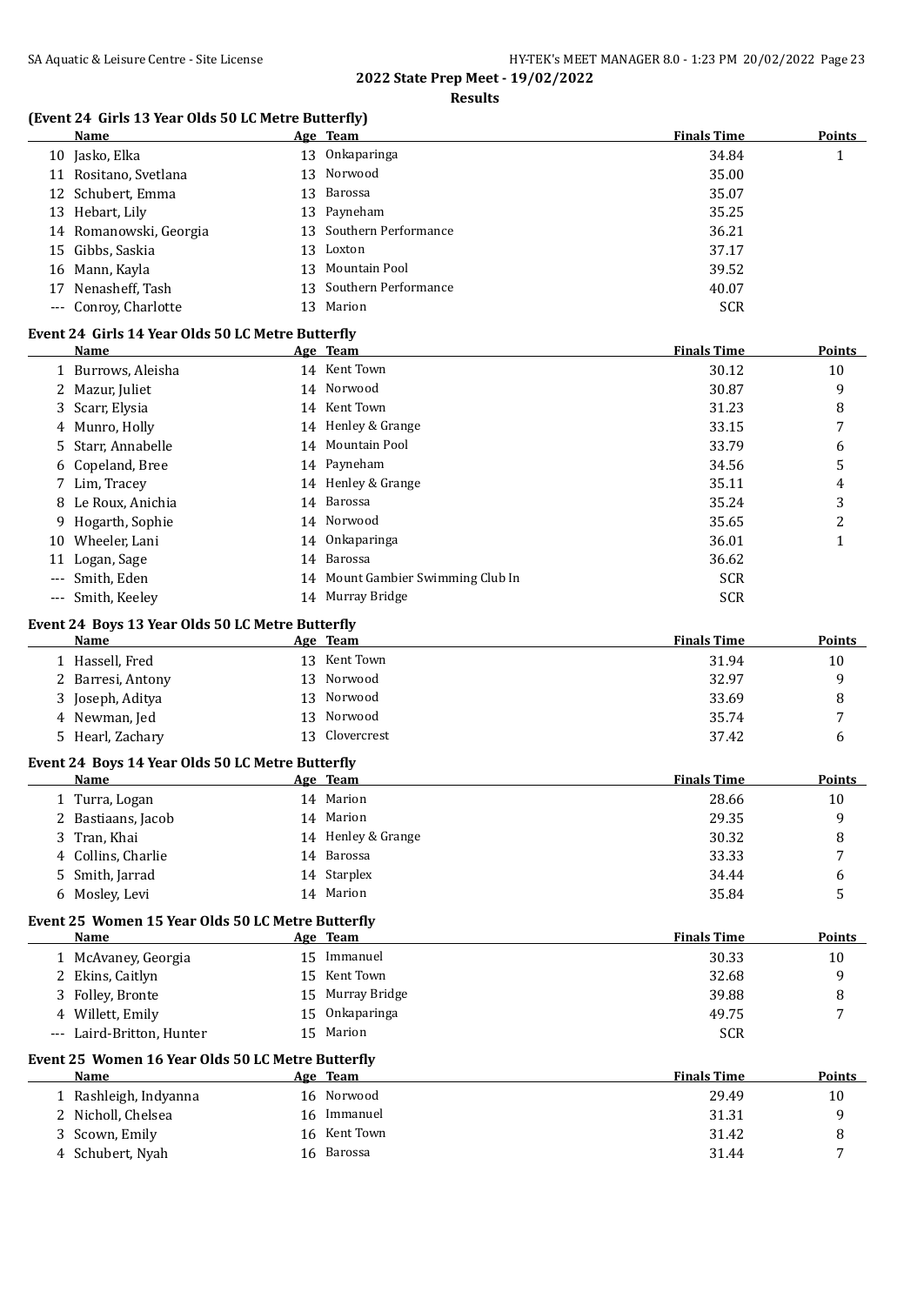|   | (Event 25 Women 16 Year Olds 50 LC Metre Butterfly)<br><b>Name</b> |                 | Age Team                |                 | <b>Finals Time</b> | <b>Points</b> |
|---|--------------------------------------------------------------------|-----------------|-------------------------|-----------------|--------------------|---------------|
|   | 5 Wood, Meg                                                        |                 | 16 Barossa              |                 | 32.03              | 6             |
|   | 6 Venning, Abigael                                                 |                 | 16 Clovercrest          |                 | 34.11              | 5             |
|   | 7 Jasko, Mikaela                                                   |                 | 16 Onkaparinga          |                 | 34.82              | 4             |
|   |                                                                    |                 |                         |                 |                    |               |
|   | Event 25 Women 17-18 50 LC Metre Butterfly                         |                 |                         |                 |                    |               |
|   | <b>Name</b>                                                        |                 | Age Team                |                 | <b>Finals Time</b> | Points        |
|   | 1 Batres Avalos, Lilian                                            |                 | 17 Tea Tree Gully       |                 | 31.52              | 10            |
|   | 2 Jasko, Matylda                                                   |                 | 18 Onkaparinga          |                 | 32.51              | 9             |
|   | 3 Lienert, Mackenzie                                               |                 | 17 Starplex             |                 | 34.89              | 8             |
|   | --- Pearce, Kiana                                                  |                 | 18 Marion               |                 | <b>NS</b>          |               |
|   | Event 25 Women 19 & Over 50 LC Metre Butterfly                     |                 |                         |                 |                    |               |
|   | Name                                                               |                 | Age Team                |                 | <b>Finals Time</b> | Points        |
|   | 1 Oldsen, Ellysia                                                  |                 | 26 Marion               |                 | 27.84              | 10            |
|   | Event 25 Men 15 Year Olds 50 LC Metre Butterfly                    |                 |                         |                 |                    |               |
|   | <b>Name</b>                                                        |                 | Age Team                |                 | <b>Finals Time</b> | <b>Points</b> |
|   | 1 Tran, Liem                                                       |                 | 15 Henley & Grange      |                 | 27.21              | 10            |
|   | 2 Langman, Hamish                                                  |                 | 15 Norwood              |                 | 28.05              | 9             |
| 3 | Stephenson, Flynn                                                  | 15              | Marion                  |                 | 28.12              | 8             |
|   | 4 Cohen, Oscar                                                     | 15              | Payneham                |                 | 30.20              | 7             |
|   | 5 Herbst, Ethan                                                    |                 | 15 Starplex             |                 | 30.42              | 6             |
|   |                                                                    |                 |                         |                 |                    |               |
|   | Event 25 Men 16 Year Olds 50 LC Metre Butterfly                    |                 |                         |                 |                    |               |
|   | Name                                                               |                 | Age Team                |                 | <b>Finals Time</b> | <b>Points</b> |
|   | 1 Kashani, Kiarash                                                 |                 | 16 Norwood              |                 | 28.12              | 10            |
| 2 | Moran, Aiden                                                       |                 | 16 Immanuel             |                 | 29.23              | 9             |
| 3 | Dimitri, Theo                                                      |                 | 16 Kent Town            |                 | 29.95              | 8             |
|   | 4 Jude, Joseph                                                     | 16              | Tea Tree Gully          |                 | 31.71              | 7             |
| 5 | Monteleone, Luca                                                   | 16              | Clovercrest             |                 | 33.77              | 6             |
|   | Event 25 Men 17-18 50 LC Metre Butterfly                           |                 |                         |                 |                    |               |
|   | Name                                                               |                 | Age Team                |                 | <b>Finals Time</b> | Points        |
|   | 1 Macie, Patrick                                                   |                 | 17 Barossa              |                 | 26.28              | 10            |
| 2 | Percevault, Kyan                                                   | 17              | Marion                  |                 | 28.32              | 9             |
| 3 | Brown, Myles                                                       | 18              | Barossa                 |                 | 29.50              | 8             |
|   | 4 Ryan, Jackson                                                    |                 | 17 Clovercrest          |                 | 30.19              | 7             |
|   |                                                                    |                 |                         |                 |                    |               |
|   | Event 25 Men 19 & Over 50 LC Metre Butterfly                       |                 |                         |                 | <b>Finals Time</b> |               |
|   | <b>Name</b>                                                        |                 | Age Team<br>19 Starplex |                 |                    | <b>Points</b> |
|   | 1 Crook, Ethan                                                     |                 | 30 Southern Performance |                 | 26.79              | $10\,$        |
|   | --- Nicoll, Craig                                                  |                 |                         |                 | <b>SCR</b>         |               |
|   | Event 26 Girls 12 Year Olds 400 LC Metre Freestyle                 |                 |                         |                 |                    |               |
|   | <b>Name</b>                                                        |                 | Age Team                |                 | <b>Finals Time</b> | <b>Points</b> |
|   | 1 Brown, Lily                                                      |                 | 12 Marion               |                 | 5:02.64            | 10            |
|   | 32.16                                                              | 1:08.99 (36.83) | 1:46.46 (37.47)         | 2:26.13 (39.67) |                    |               |
|   |                                                                    | 3:45.30 (40.41) | 4:23.88 (38.58)         | 5:02.64 (38.76) |                    |               |
|   | 3:04.89 (38.76)                                                    |                 |                         |                 | 5:25.63            | 9             |
|   | 2 Amai, Layla                                                      |                 | 12 Southern Performance |                 |                    |               |
|   |                                                                    | 1:18.75()       |                         | 2:41.83()       |                    |               |
|   |                                                                    | 4:04.44()       | 4:46.24 (41.80)         | 5:25.63 (39.39) |                    |               |
|   | 3 Sargeant, Maeve                                                  |                 | 12 Onkaparinga          |                 | 5:31.57            | 8             |
|   | 38.18                                                              | 1:20.54 (42.36) | 2:03.65 (43.11)         | 2:46.71 (43.06) |                    |               |
|   | 3:29.94 (43.23)                                                    | 4:11.67 (41.73) | 4:53.02 (41.35)         | 5:31.57 (38.55) |                    |               |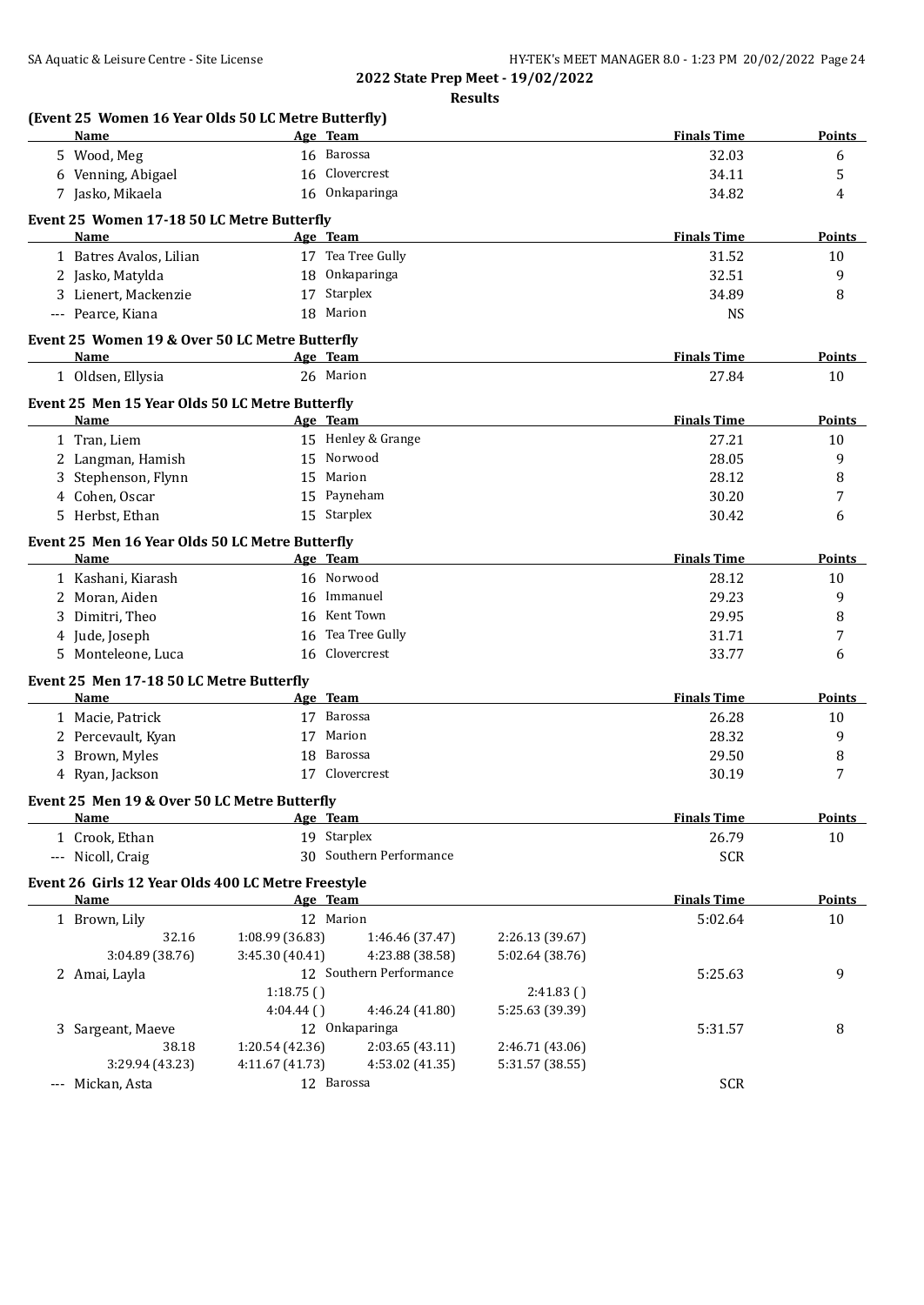| HY-TEK's MEET MANAGER 8.0 - 1:23 PM 20/02/2022 Page 25 |
|--------------------------------------------------------|
|                                                        |

## **Event 26 Girls 13 Year Olds 400 LC Metre Freestyle**

| Name                                               | Age Team        |                   |                 | <b>Finals Time</b> | <b>Points</b> |
|----------------------------------------------------|-----------------|-------------------|-----------------|--------------------|---------------|
| 1 Czechowicz, Katarina                             |                 | 13 Kent Town      |                 | 4:52.94            | 10            |
| 32.97                                              | 1:10.29 (37.32) | 1:48.40 (38.11)   | 2:26.39 (37.99) |                    |               |
| 3:03.21 (36.82)                                    | 3:40.42 (37.21) | 4:17.16 (36.74)   | 4:52.94 (35.78) |                    |               |
| 2 Curthoys-Davies, Miella                          | 13 Barossa      |                   |                 | 4:56.89            | 9             |
| 34.14                                              | 1:11.38 (37.24) | 1:49.05 (37.67)   | 2:26.74 (37.69) |                    |               |
|                                                    | 3:43.37()       | 4:20.85 (37.48)   | 4:56.89 (36.04) |                    |               |
| 3 Wright, Gabriella                                | 13 Norwood      |                   |                 | 5:02.42            | 8             |
|                                                    | 1:11.96()       | 1:50.69 (38.73)   | 2:29.27 (38.58) |                    |               |
|                                                    | 3:47.34()       | 5:02.42 (1:15.08) |                 |                    |               |
| 4 Gaganis, Maria                                   | 13 Marion       |                   |                 | 5:08.96            | 7             |
| 35.13                                              | 1:13.70 (38.57) | 1:53.48 (39.78)   | 2:33.28 (39.80) |                    |               |
| 3:13.51 (40.23)                                    | 3:53.11 (39.60) | 4:32.20 (39.09)   | 5:08.96 (36.76) |                    |               |
| 5 Connelly, Hannah                                 |                 | 13 Tea Tree Gully |                 | 5:11.16            | 6             |
|                                                    |                 |                   |                 |                    |               |
|                                                    | 1:12.63()       |                   | 2:32.53()       |                    |               |
|                                                    | 3:51.78()       | 5:11.16 (1:19.38) |                 |                    |               |
| 6 Smit, Viane                                      | 13 Marion       |                   |                 | 5:30.17            | 5             |
| 36.48                                              | 1:18.20(41.72)  | 2:00.34 (42.14)   | 2:43.02 (42.68) |                    |               |
| 3:24.90 (41.88)                                    | 4:07.30 (42.40) | 4:49.63 (42.33)   | 5:30.17 (40.54) |                    |               |
| 7 Mann, Kayla                                      |                 | 13 Mountain Pool  |                 | 5:30.35            | 4             |
| 35.66                                              | 1:16.16(40.50)  | 1:56.90 (40.74)   | 2:40.15 (43.25) |                    |               |
| 3:23.82 (43.67)                                    | 4:07.83(44.01)  | 4:49.65 (41.82)   | 5:30.35 (40.70) |                    |               |
| --- Fanning, Holly                                 | 13 Marion       |                   |                 | <b>NS</b>          |               |
| Event 26 Boys 12 Year Olds 400 LC Metre Freestyle  |                 |                   |                 |                    |               |
| Name                                               | Age Team        |                   |                 | <b>Finals Time</b> | <b>Points</b> |
| 1 Dingwall, Oscar                                  |                 | 12 Immanuel       |                 | 5:16.24            | 10            |
| 35.98                                              | 1:15.66 (39.68) | 1:56.26 (40.60)   | 2:36.84 (40.58) |                    |               |
| 3:18.19(41.35)                                     | 3:59.09(40.90)  | 4:39.48 (40.39)   | 5:16.24 (36.76) |                    |               |
|                                                    |                 |                   |                 |                    |               |
| Event 26 Boys 13 Year Olds 400 LC Metre Freestyle  |                 |                   |                 |                    |               |
| Name                                               | Age Team        |                   |                 | <b>Finals Time</b> | <b>Points</b> |
| 1 Abdelaziz, Malek                                 | 13 Marion       |                   |                 | 4:51.77            | 10            |
| 32.01                                              | 1:07.96 (35.95) | 1:45.00 (37.04)   | 2:23.18 (38.18) |                    |               |
| 3:00.66 (37.48)                                    | 3:38.90 (38.24) | 4:15.74 (36.84)   | 4:51.77 (36.03) |                    |               |
| 2 Murray, Alexander                                |                 | 13 Immanuel       |                 | 5:57.96            | 9             |
| 38.60                                              | 1:22.74(44.14)  | 2:07.97 (45.23)   | 2:53.76 (45.79) |                    |               |
| 3:40.00 (46.24)                                    | 4:26.44 (46.44) | 5:13.81 (47.37)   | 5:57.96 (44.15) |                    |               |
|                                                    |                 |                   |                 |                    |               |
| Event 27 Girls 14 Year Olds 400 LC Metre Freestyle |                 |                   |                 | <b>Finals Time</b> |               |
| <b>Name</b>                                        | Age Team        |                   |                 |                    | <b>Points</b> |
| 1 Newham, Leni                                     | 14 Barossa      |                   |                 | 4:44.51            | 10            |
| 31.73                                              | 1:08.06 (36.33) | 1:44.40 (36.34)   | 2:22.14 (37.74) |                    |               |
| 2:58.80 (36.66)                                    | 3:35.51 (36.71) | 4:10.54 (35.03)   | 4:44.51 (33.97) |                    |               |
| 2 Dingwall, Alinta                                 |                 | 14 Immanuel       |                 | 4:44.70            | 9             |
| 32.09                                              | 1:07.94 (35.85) | 1:44.50 (36.56)   |                 |                    |               |
| 2:58.89()                                          | 3:36.27 (37.38) | 4:11.25 (34.98)   | 4:44.70 (33.45) |                    |               |
| 3 McAvaney, Laura                                  |                 | 14 Immanuel       |                 | 4:48.42            | 8             |
|                                                    | 1:09.08()       | 1:46.23 (37.15)   | 2:22.97 (36.74) |                    |               |
|                                                    | 3:37.21()       | 4:13.80 (36.59)   | 4:48.42 (34.62) |                    |               |
| 4 Carroll, Jasmine                                 | 14 Barossa      |                   |                 | 5:08.73            | 7             |
|                                                    | 1:13.27()       |                   | 2:32.47()       |                    |               |
|                                                    | 3:51.83()       | 5:08.73 (1:16.90) |                 |                    |               |
|                                                    |                 |                   |                 |                    |               |
| Event 27 Women 15 Year Olds 400 LC Metre Freestyle |                 |                   |                 |                    |               |
| <b>Name</b>                                        | Age Team        |                   |                 | <b>Finals Time</b> | <b>Points</b> |
| 1 McAvaney, Georgia                                |                 | 15 Immanuel       |                 | 4:39.63            | 10            |
| 30.82                                              | 1:05.35 (34.53) | 1:41.61 (36.26)   | 2:18.00 (36.39) |                    |               |
| 2:54.09 (36.09)                                    | 3:30.22 (36.13) | 4:05.73 (35.51)   | 4:39.63 (33.90) |                    |               |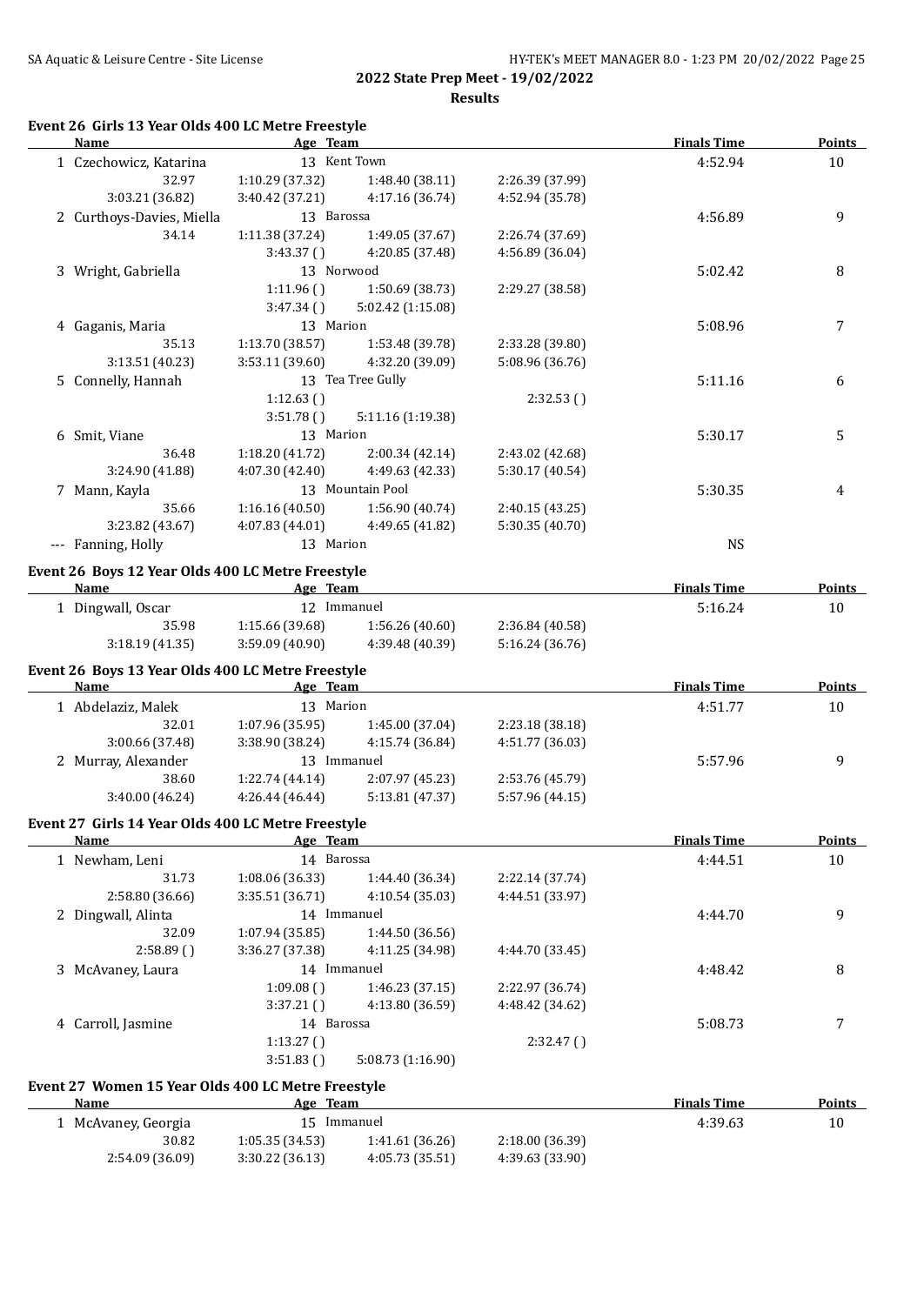| Name                                               | Age Team        |                         |                 | <b>Finals Time</b> | <b>Points</b> |
|----------------------------------------------------|-----------------|-------------------------|-----------------|--------------------|---------------|
| 2 Beech, Natalie                                   | 15 Immanuel     |                         |                 | 5:00.87            | 9             |
| 33.16                                              | 1:10.11(36.95)  | 1:47.88 (37.77)         | 2:26.88 (39.00) |                    |               |
| 3:05.47 (38.59)                                    | 3:44.85 (39.38) | 4:23.14 (38.29)         | 5:00.87 (37.73) |                    |               |
| 3 Fuhrmann, Ella                                   |                 | 15 Southern Performance |                 | 5:11.97            | 8             |
| 36.02                                              | 1:15.34 (39.32) | 1:54.42 (39.08)         | 2:34.80 (40.38) |                    |               |
| 3:14.29 (39.49)                                    | 3:54.17 (39.88) | 4:33.13 (38.96)         | 5:11.97 (38.84) |                    |               |
| --- Doyle, Lily                                    | 15 Marion       |                         |                 | <b>NS</b>          |               |
| Event 27 Women 16 Year Olds 400 LC Metre Freestyle |                 |                         |                 |                    |               |
| Name                                               | Age Team        |                         |                 | <b>Finals Time</b> | <b>Points</b> |
| 1 Walker, Molly                                    |                 | 16 Southern Performance |                 | 4:21.58            | 10            |
| 29.55                                              | 1:02.81(33.26)  | 1:35.95 (33.14)         | 2:09.74 (33.79) |                    |               |
| 2:42.56 (32.82)                                    | 3:16.16(33.60)  | 3:49.06 (32.90)         | 4:21.58 (32.52) |                    |               |
| Event 27 Women 17-18 400 LC Metre Freestyle        |                 |                         |                 |                    |               |
| Name                                               | Age Team        |                         |                 | <b>Finals Time</b> | <b>Points</b> |
| 1 Lienert, Mackenzie                               | 17 Starplex     |                         |                 | 5:13.76            | 10            |
| 34.91                                              | 1:13.21(38.30)  | 1:52.44 (39.23)         | 2:32.45 (40.01) |                    |               |
| 3:12.77 (40.32)                                    | 3:54.05 (41.28) | 4:34.94 (40.89)         | 5:13.76 (38.82) |                    |               |
| 2 Martin, Taliah                                   | 17 Marion       |                         |                 | 5:19.50            | 9             |
| 37.93                                              | 1:18.67(40.74)  | 1:59.98 (41.31)         | 2:40.49 (40.51) |                    |               |
| 3:21.46 (40.97)                                    | 4:01.84 (40.38) | 4:41.28 (39.44)         | 5:19.50 (38.22) |                    |               |
| --- Pearce, Kiana                                  | 18 Marion       |                         |                 | <b>NS</b>          |               |
|                                                    |                 |                         |                 |                    |               |
| Event 27 Boys 14 Year Olds 400 LC Metre Freestyle  |                 |                         |                 |                    |               |
| Name                                               | Age Team        |                         |                 | <b>Finals Time</b> | <b>Points</b> |
| 1 Walker, Jack                                     |                 | 14 Southern Performance |                 | 4:18.62            | 10            |
| 29.69                                              | 1:01.99(32.30)  | 1:34.68 (32.69)         | 2:07.57 (32.89) |                    |               |
| 2:40.60 (33.03)                                    | 3:13.89(33.29)  | 3:47.00 (33.11)         | 4:18.62 (31.62) |                    |               |
| 2 Caton, Hugh                                      | 14 Norwood      |                         |                 | 4:33.60            | 9             |
| 30.76                                              | 1:05.13 (34.37) |                         | 2:16.18()       |                    |               |
|                                                    | 3:26.37()       | 4:33.60 (1:07.23)       |                 |                    |               |
| 3 Smith, Connor                                    | 14 Marion       |                         |                 | 4:35.71            | 8             |
| 31.64                                              | 1:07.37 (35.73) | 1:42.87 (35.50)         | 2:18.54 (35.67) |                    |               |
| 2:53.07 (34.53)                                    | 3:28.31 (35.24) | 4:01.89 (33.58)         | 4:35.71 (33.82) |                    |               |
| 4 Smith, Jarrad                                    | 14 Starplex     |                         |                 | 5:06.54            | 7             |
| 32.70                                              | 1:11.63 (38.93) | 1:50.95 (39.32)         | 2:31.50 (40.55) |                    |               |
| 3:10.15 (38.65)                                    | 3:50.81 (40.66) | 4:29.42 (38.61)         | 5:06.54 (37.12) |                    |               |
| --- Atkins, Jaylen                                 | 14 Marion       |                         |                 | <b>NS</b>          |               |
| --- Stubbings, Harrison                            | 14 Starplex     |                         |                 | <b>SCR</b>         |               |
| Event 27 Men 15 Year Olds 400 LC Metre Freestyle   |                 |                         |                 |                    |               |
| Name                                               | Age Team        |                         |                 | <b>Finals Time</b> | <b>Points</b> |
| 1 Hearl, Ethan                                     |                 | 15 Clovercrest          |                 | 4:50.72            | 10            |
| 32.12                                              | 1:08.67(36.55)  | 1:45.68 (37.01)         | 2:23.40 (37.72) |                    |               |
| 3:00.50 (37.10)                                    | 3:38.37 (37.87) | 4:15.18 (36.81)         | 4:50.72 (35.54) |                    |               |
|                                                    | 15 Immanuel     |                         |                 | 4:53.09            | 9             |
| 2 Carberry, Aiden                                  |                 |                         | 2:23.66 (38.18) |                    |               |
| 30.95                                              | 1:07.99 (37.04) | 1:45.48 (37.49)         |                 |                    |               |
| 3:00.76 (37.10)                                    | 3:38.81 (38.05) | 4:16.02 (37.21)         | 4:53.09 (37.07) |                    |               |
| Event 27 Men 16 Year Olds 400 LC Metre Freestyle   |                 |                         |                 |                    |               |
| Name                                               | Age Team        |                         |                 | <b>Finals Time</b> |               |
| 1 Wiggett, Alexander                               |                 | 16 Southern Performance |                 | 4:15.76            | 10            |
| 28.30                                              | 1:00.36 (32.06) | 1:33.31 (32.95)         | 2:06.43 (33.12) |                    |               |
| 2:38.86 (32.43)                                    | 3:12.11 (33.25) | 3:44.26 (32.15)         | 4:15.76 (31.50) |                    |               |
| 2 Kuchel, Liam                                     |                 | 16 Southern Performance |                 | 4:32.49            | 9             |
| 29.02                                              | 1:01.39 (32.37) | 1:34.54 (33.15)         | 2:08.88 (34.34) |                    | <b>Points</b> |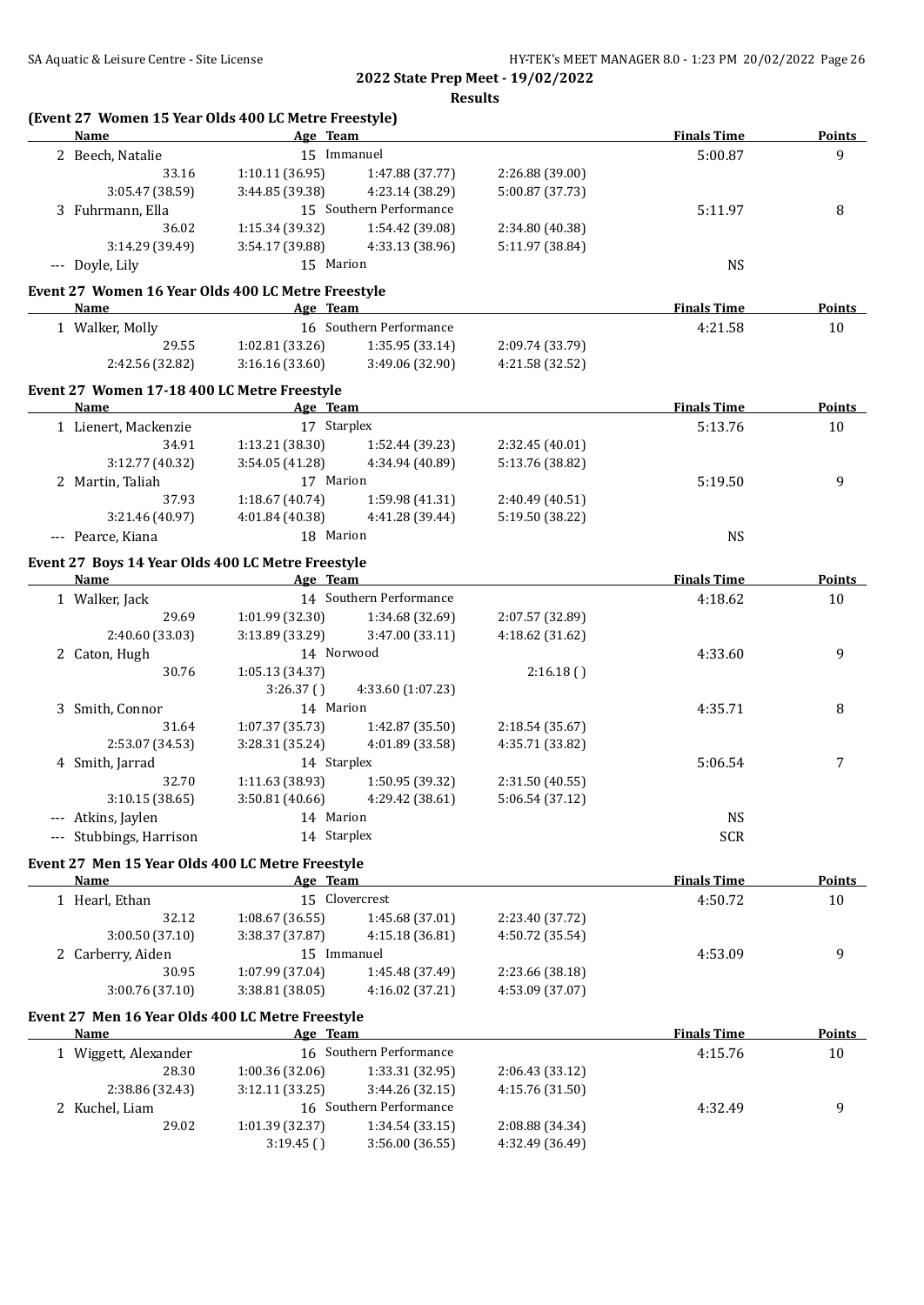|       | (Event 27 Men 16 Year Olds 400 LC Metre Freestyle)<br><b>Name</b> | Age Team        |                         |                 | <b>Finals Time</b> | <b>Points</b> |
|-------|-------------------------------------------------------------------|-----------------|-------------------------|-----------------|--------------------|---------------|
|       | 3 Feder, Dylan                                                    |                 | 16 Southern Performance |                 | 4:36.90            | 8             |
|       | 30.79                                                             | 1:04.43 (33.64) |                         | 2:15.58()       |                    |               |
|       | 2:51.59 (36.01)                                                   | 3:26.89 (35.30) | 4:02.38 (35.49)         | 4:36.90 (34.52) |                    |               |
|       |                                                                   |                 |                         |                 |                    |               |
|       | Event 27 Men 19 & Over 400 LC Metre Freestyle<br>Name             | Age Team        |                         |                 | <b>Finals Time</b> | <b>Points</b> |
|       | 1 Gillard-Martin, Declan                                          | 20 Marion       |                         |                 | 4:12.87            | 10            |
|       | 27.82                                                             | 58.21 (30.39)   | 1:30.34 (32.13)         | 2:02.63 (32.29) |                    |               |
|       | 2:35.56 (32.93)                                                   | 3:08.61(33.05)  | 3:41.76 (33.15)         | 4:12.87(31.11)  |                    |               |
|       |                                                                   |                 | 20 Kent Town            |                 | 4:27.10            | 9             |
|       | 2 Myers, Jack<br>30.19                                            |                 |                         |                 |                    |               |
|       |                                                                   | 1:03.53 (33.34) | 1:37.34 (33.81)         | 2:11.67 (34.33) |                    |               |
|       | 2:45.82 (34.15)                                                   | 3:20.24 (34.42) | 3:54.43 (34.19)         | 4:27.10 (32.67) |                    |               |
|       | 3 Yip, James                                                      | 23 Norwood      |                         |                 | 4:31.05            | 8             |
|       |                                                                   | 1:04.55()       |                         | 2:14.01()       |                    |               |
|       |                                                                   | 3:24.18()       | 3:58.17 (33.99)         | 4:31.05 (32.88) |                    |               |
|       | Event 28 Girls 11-12 100 LC Metre Backstroke                      |                 |                         |                 |                    |               |
|       | Name                                                              | Age Team        |                         |                 | <b>Finals Time</b> | Points        |
|       | 1 Beaumont, Isabella                                              |                 | 12 Henley & Grange      |                 | 1:14.97            | 10            |
|       | 35.85                                                             | 1:14.97 (39.12) |                         |                 |                    |               |
|       | 2 Thomas, Arabella                                                |                 | 12 Immanuel             |                 | 1:19.32            | 9             |
|       | 38.49                                                             | 1:19.32 (40.83) |                         |                 |                    |               |
|       | 3 Hallam, Sophia                                                  | 11 Marion       |                         |                 | 1:20.00            | 8             |
|       | 39.16                                                             | 1:20.00 (40.84) |                         |                 |                    |               |
|       | 4 Harrison, Savannah                                              |                 | 11 Clovercrest          |                 | 1:20.05            | 7             |
|       | 39.44                                                             | 1:20.05(40.61)  |                         |                 |                    |               |
|       | 5 Linke, Jasmine                                                  |                 | 11 Kent Town            |                 | 1:20.14            | 6             |
|       | 39.10                                                             | 1:20.14 (41.04) |                         |                 |                    |               |
|       | 6 Sherwell, Amber                                                 | 11 Norwood      |                         |                 | 1:22.07            | 5             |
|       | 7 Thomas, Milla                                                   |                 | 12 Kent Town            |                 | 1:22.45            | 4             |
|       | 40.79                                                             | 1:22.45 (41.66) |                         |                 |                    |               |
|       |                                                                   | 12 Norwood      |                         |                 | 1:24.49            | 3             |
|       | 8 Thomas, Miranda                                                 | 1:24.49 (43.36) |                         |                 |                    |               |
|       | 41.13                                                             |                 |                         |                 |                    |               |
|       | 9 Hartwig, Ava                                                    | 11 Norwood      |                         |                 | 1:25.06            | 2             |
|       | 40.91                                                             | 1:25.06 (44.15) |                         |                 |                    |               |
|       | 10 Cox, Emmy                                                      | 12 Barossa      |                         |                 | 1:25.29            | 1             |
|       | 11 Williams, Amelia                                               | 12 Norwood      |                         |                 | 1:25.62            |               |
|       | 41.46                                                             | 1:25.62 (44.16) |                         |                 |                    |               |
|       | 12 Bevan, Jasmine                                                 | 12 Marion       |                         |                 | 1:26.60            |               |
|       | 41.77                                                             | 1:26.60 (44.83) |                         |                 |                    |               |
|       | 13 McMahon, Lavender                                              |                 | 12 Henley & Grange      |                 | 1:28.80            |               |
|       | 14 Adcock, Ava                                                    |                 | 11 Immanuel             |                 | 1:29.44            |               |
|       | 42.97                                                             | 1:29.44 (46.47) |                         |                 |                    |               |
|       | 15 Giro, Aleksandra                                               |                 | 11 Payneham             |                 | 1:29.50            |               |
|       | 44.41                                                             | 1:29.50 (45.09) |                         |                 |                    |               |
|       | 16 Waller, Arabella                                               | 11 Marion       |                         |                 | 1:35.07            |               |
|       | 48.35                                                             | 1:35.07 (46.72) |                         |                 |                    |               |
|       | 17 Hammond, Elizabeth                                             |                 | 11 Mountain Pool        |                 | 1:45.15            |               |
| $---$ | Paul, Meg                                                         | 11              | Clovercrest             |                 | <b>NS</b>          |               |
| ---   | Fourie, Emma                                                      |                 | 12 Mountain Pool        |                 | <b>SCR</b>         |               |
| ---   | Clavell, Willow                                                   |                 | 12 Tea Tree Gully       |                 | <b>SCR</b>         |               |
|       |                                                                   |                 |                         |                 |                    |               |
|       | Event 28 Girls 13 Year Olds 100 LC Metre Backstroke               |                 |                         |                 |                    |               |
|       | <b>Name</b>                                                       | Age Team        |                         |                 | <b>Finals Time</b> | <b>Points</b> |

1 Morton, Grace 13 Norwood 13 Norwood 1:13.65 10

2 Pronk, Maisy 13 Immanuel 1:13.98 9 9 36.33 1:13.98 9 9

35.57 1:13.65 (38.08)

36.33 1:13.98 (37.65)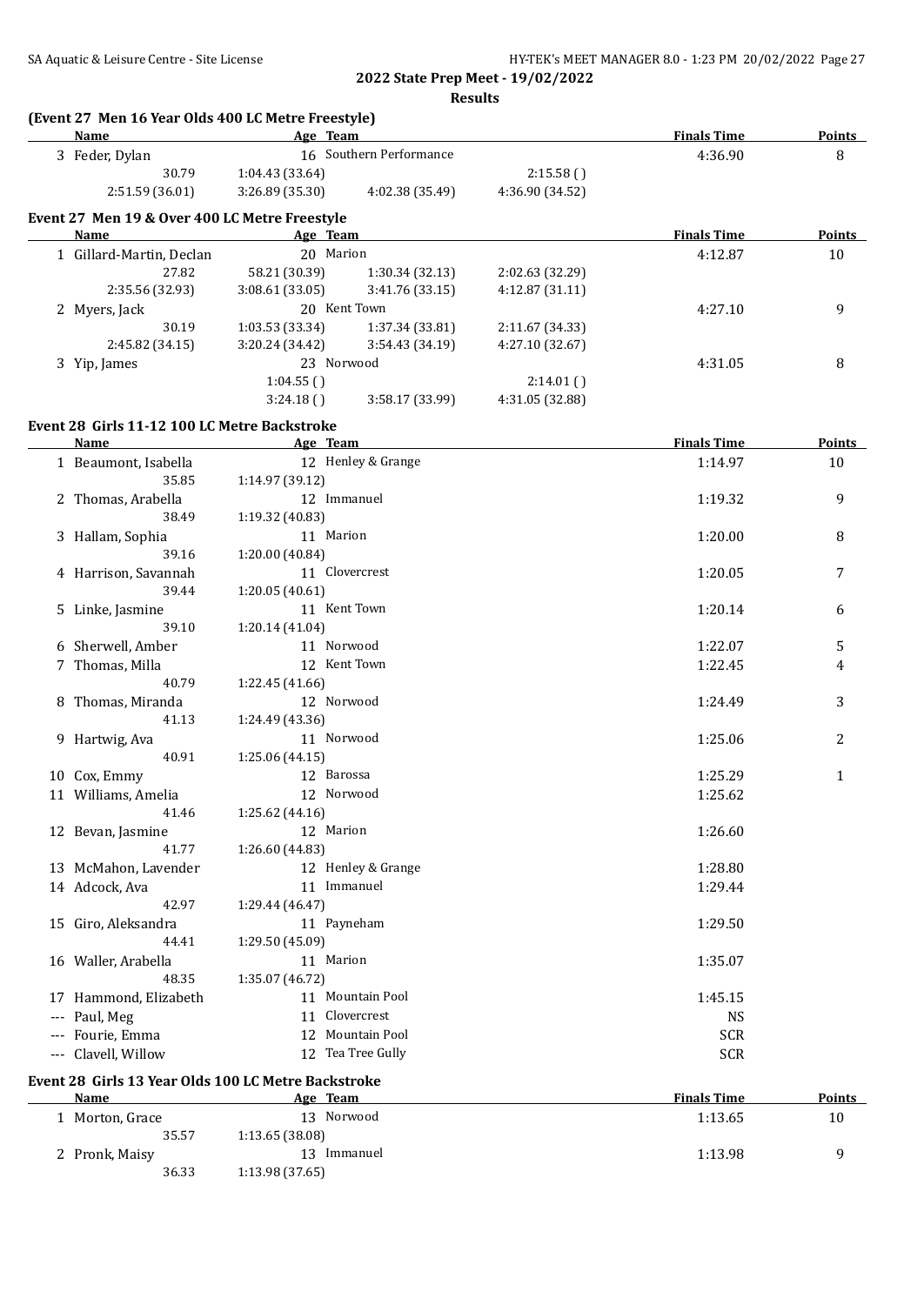## **(Event 28 Girls 13 Year Olds 100 LC Metre Backstroke)**

| <b>Name</b>            | Age Team           | <b>Finals Time</b> | <b>Points</b> |
|------------------------|--------------------|--------------------|---------------|
| 3 Noriega, Emilia      | 13 Immanuel        | 1:16.70            | 8             |
| 36.72                  | 1:16.70 (39.98)    |                    |               |
| 4 Kishinets, Isabella  | 13 Immanuel        | 1:17.43            | 7             |
| 37.67                  | 1:17.43(39.76)     |                    |               |
| 5 Rositano, Svetlana   | 13 Norwood         | 1:19.06            | 6             |
| 37.63                  | 1:19.06 (41.43)    |                    |               |
| 6 Wright, Gabriella    | 13 Norwood         | 1:20.38            | 5             |
| 7 Green, Charlise      | 13 Immanuel        | 1:20.89            | 4             |
| 39.60                  | 1:20.89 (41.29)    |                    |               |
| 8 Finch, Tayah         | 13 Barossa         | 1:21.00            | 3             |
| 39.31                  | 1:21.00 (41.69)    |                    |               |
| 9 Pentland, Ruby       | 13 Clovercrest     | 1:22.24            | 2             |
| 40.39                  | 1:22.24 (41.85)    |                    |               |
| 10 Evans, Charlotte    | 13 Onkaparinga     | 1:22.43            | $\mathbf{1}$  |
| 40.33                  | 1:22.43 (42.10)    |                    |               |
| 11 Cox, Claire         | 13 Marion          | 1:23.29            |               |
| 12 Hebart, Lily        | 13 Payneham        | 1:24.79            |               |
| 42.30                  | 1:24.79 (42.49)    |                    |               |
| 13 Langmead, India     | 13 Henley & Grange | 1:24.82            |               |
| 41.35                  | 1:24.82 (43.47)    |                    |               |
| 14 Gibbs, Saskia       | 13 Loxton          | 1:25.81            |               |
| 41.14                  | 1:25.81 (44.67)    |                    |               |
| 15 Schubert, Emma      | 13 Barossa         | 1:25.83            |               |
| 42.13                  | 1:25.83 (43.70)    |                    |               |
| 16 Williams, Eve       | 13 Norwood         | 1:27.14            |               |
| 42.08                  | 1:27.14(45.06)     |                    |               |
| 17 Fisher, Isabella    | 13 Marion          | 1:33.10            |               |
| 44.54                  | 1:33.10(48.56)     |                    |               |
| --- Twelftree, Harriet | 13 Norwood         | <b>NS</b>          |               |

## **Event 28 Boys 11-12 100 LC Metre Backstroke**

| Name              | Age Team        |                    | <b>Finals Time</b> | Points |
|-------------------|-----------------|--------------------|--------------------|--------|
| Schubert, Max     | 11              | Barossa            | 1:23.34            | 10     |
| 41.62             | 1:23.34 (41.72) |                    |                    |        |
| 2 Needham, Angus  | 11              | Marion             | 1:25.14            | 9      |
| 41.60             | 1:25.14(43.54)  |                    |                    |        |
| 3 Cregan, Neil    |                 | 12 Barossa         | 1:25.76            | 8      |
| 4 Kostic, Jakov   |                 | 12 Henley & Grange | 1:26.96            | 7      |
| 42.15             | 1:26.96 (44.81) |                    |                    |        |
| 5 Schulz, Nathan  | 12              | Mountain Pool      | 1:32.62            | 6      |
| --- Watson, Trent | 11              | Tea Tree Gully     | <b>SCR</b>         |        |

#### **Event 28 Boys 13 Year Olds 100 LC Metre Backstroke**

|                     | Name                 | Age Team                                            | <b>Finals Time</b> | Points |
|---------------------|----------------------|-----------------------------------------------------|--------------------|--------|
|                     | 1 Towers, Fabricio   | Barossa<br>13                                       | 1:23.22            | 10     |
|                     | 40.94                | 1:23.22 (42.28)                                     |                    |        |
|                     | 2 Czechowicz, Gustaw | 13 Kent Town                                        | 1:26.96            | 9      |
|                     | 3 Murray, Alexander  | Immanuel<br>13                                      | 1:31.84            | 8      |
|                     | 44.31                | 1:31.84(47.53)                                      |                    |        |
|                     | 4 Hearl, Zachary     | 13 Clovercrest                                      | 1:33.42            | 7      |
|                     | 45.19                | 1:33.42 (48.23)                                     |                    |        |
| $\qquad \qquad - -$ | Barresi, Antony      | 13 Norwood                                          | <b>SCR</b>         |        |
|                     |                      | Event 29 Girls 14 Year Olds 100 LC Metre Backstroke |                    |        |
|                     | Name                 | Age Team                                            | <b>Finals Time</b> | Points |
|                     | 1 Mazur, Juliet      | 14 Norwood                                          | 1:12.14            | 10     |
|                     | 35.44                | 1:12.14(36.70)                                      |                    |        |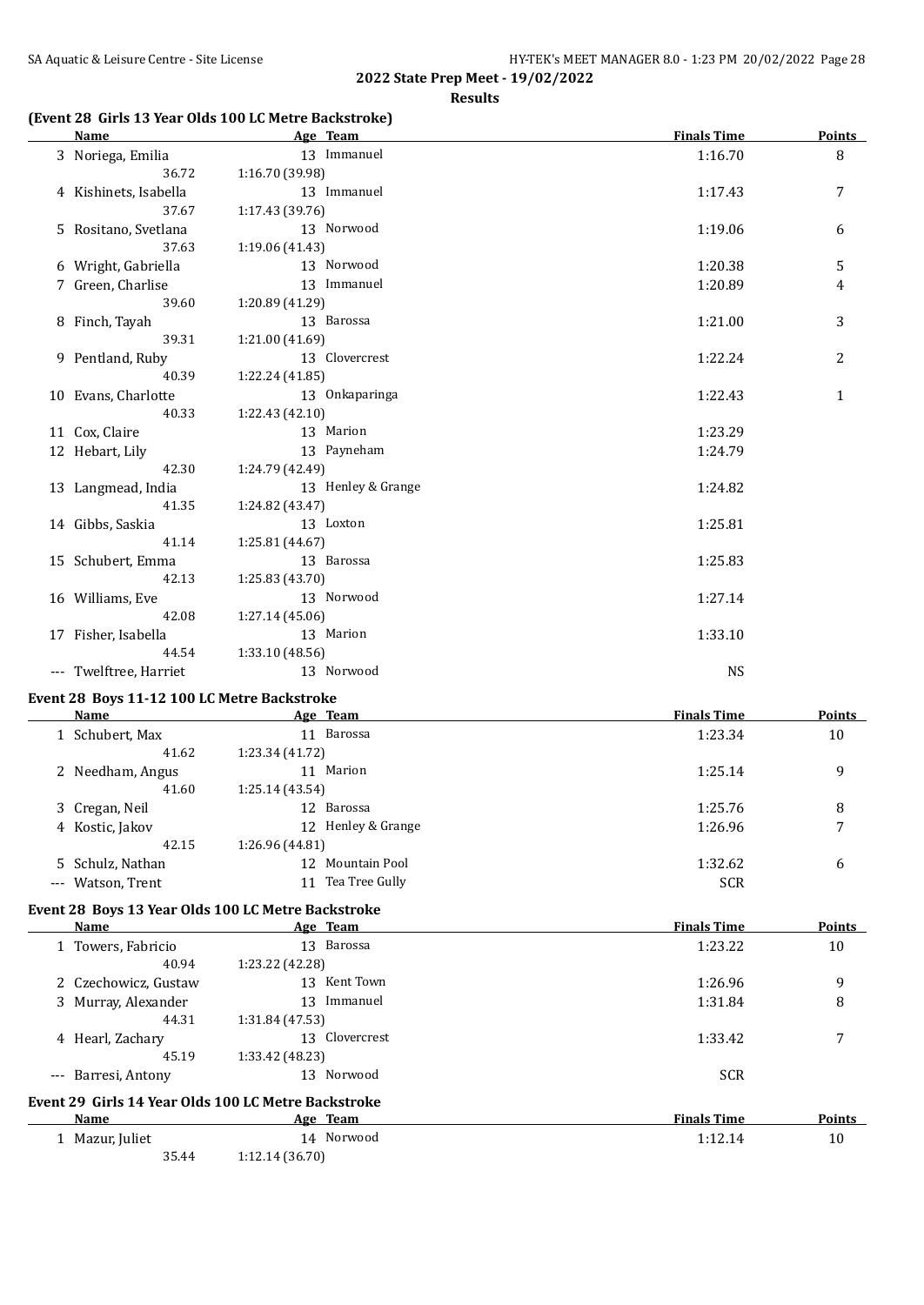#### **(Event 29 Girls 14 Year Olds 100 LC Metre Backstroke)**

|    | Name                 | Age Team         | <b>Finals Time</b> | <b>Points</b>  |
|----|----------------------|------------------|--------------------|----------------|
|    | 2 Everitt, Emma      | 14 Norwood       | 1:14.06            | 9              |
|    | 36.15                | 1:14.06 (37.91)  |                    |                |
|    | 3 Dingwall, Alinta   | 14 Immanuel      | 1:15.70            | 8              |
|    | 4 Axon, Mya          | 14 Marion        | 1:16.30            | 7              |
|    | 36.43                | 1:16.30 (39.87)  |                    |                |
|    | 5 Scarr, Elysia      | 14 Kent Town     | 1:18.36            | 6              |
|    | 37.93                | 1:18.36(40.43)   |                    |                |
|    | 6 Starr, Annabelle   | 14 Mountain Pool | 1:18.97            | 5              |
|    | 38.54                | 1:18.97(40.43)   |                    |                |
|    | 7 Guth, Sophia       | 14 Kent Town     | 1:23.72            | 4              |
|    | 8 Stenhouse, Skarlet | Immanuel<br>14   | 1:24.32            | 3              |
|    | 40.54                | 1:24.32 (43.78)  |                    |                |
| 9. | Wheeler, Lani        | 14 Onkaparinga   | 1:29.03            | $\overline{2}$ |
|    | 43.03                | 1:29.03 (46.00)  |                    |                |
|    | --- Smith, Keeley    | 14 Murray Bridge | <b>SCR</b>         |                |

#### **Event 29 Women 15 Year Olds 100 LC Metre Backstroke**

|   | Name                 | Age Team                       | <b>Finals Time</b> | <b>Points</b> |
|---|----------------------|--------------------------------|--------------------|---------------|
|   | 1 Tran, Isabelle     | 15 Norwood                     | 1:11.67            | 10            |
|   | 34.09                | 1:11.67 (37.58)                |                    |               |
|   | 2 Reimann, Phoebe    | 15 Starplex                    | 1:11.97            | 9             |
|   | 33.98                | 1:11.97 (37.99)                |                    |               |
|   | 3 Braithwaite, Alice | 15 Kent Town                   | 1:12.22            | 8             |
|   | 35.36                | 1:12.22 (36.86)                |                    |               |
|   | 4 Simpson, Katie     | 15 Norwood                     | 1:12.40            | 7             |
|   | 35.23                | 1:12.40(37.17)                 |                    |               |
|   | 5 Doyle, Lily        | 15 Marion                      | 1:16.54            | 6             |
|   | 37.54                | 1:16.54(39.00)                 |                    |               |
|   | 6 Fuhrmann, Ella     | 15 Southern Performance        | 1:24.06            | 5             |
|   | 41.22                | 1:24.06 (42.84)                |                    |               |
|   | 7 Inglis, Jessica    | 15 Loxton                      | 1:24.18            | 4             |
|   | 40.84                | 1:24.18 (43.34)                |                    |               |
| 8 | Willett, Emily       | Onkaparinga<br>15 <sup>2</sup> | 1:59.40            | 3             |
|   | 59.60                | 1:59.40 (59.80)                |                    |               |
|   | 9 Joseph, Hannah     | 15 Barossa                     | 2:33.47            | 2             |

## **Event 29 Women 16 Year Olds 100 LC Metre Backstroke**

|                     | Age Team       | <b>Finals Time</b> | <b>Points</b> |
|---------------------|----------------|--------------------|---------------|
| 1 Schubert, Nyah    | 16 Barossa     | 1:16.45            | 10            |
| 37.16               | 1:16.45(39.29) |                    |               |
| 2 Bailey, Breanna   | 16 Norwood     | 1:17.78            | q             |
| 38.56               | 1:17.78(39.22) |                    |               |
| 3 Fullgrabe, Jasmin | 16 Clovercrest | 1:25.96            | 8             |
| 41.32               | 1:25.96(44.64) |                    |               |
|                     |                |                    |               |

## **Event 29 Women 17-18 100 LC Metre Backstroke**

| Name            | Age Team           | <b>Finals Time</b> | Points |
|-----------------|--------------------|--------------------|--------|
| 1 Long, Madelyn | Loxton<br><b>.</b> | 1:19.55            | 10     |
| 36.92           | 1:19.55(42.63)     |                    |        |

# **Event 29 Boys 14 Year Olds 100 LC Metre Backstroke**

| Name               | <b>Team</b><br>Age | <b>Finals Time</b> | <b>Points</b> |
|--------------------|--------------------|--------------------|---------------|
| 1 Brown, Matthew   | 14 Kent Town       | 1:10.11            | 10            |
| 34.31              | 1:10.11(35.80)     |                    |               |
| 2 Collins, Charlie | 14 Barossa         | 1:23.61            |               |
| 3 Brooks, Hayden   | 14 Marion          | 1:25.04            |               |
|                    |                    |                    |               |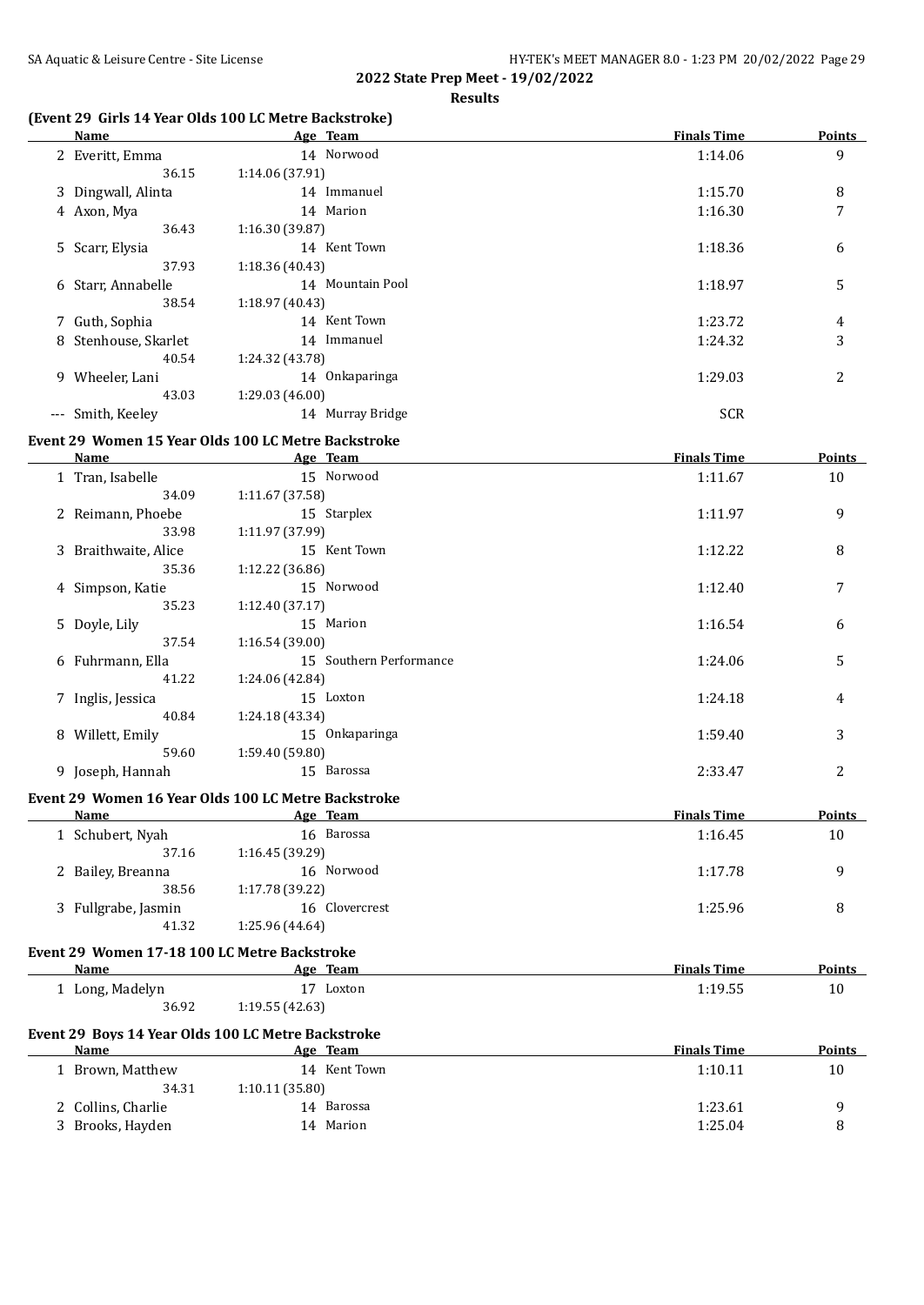|    | <b>Name</b>                                       | (Event 29 Boys 14 Year Olds 100 LC Metre Backstroke) | Age Team             | <b>Finals Time</b> | <b>Points</b> |
|----|---------------------------------------------------|------------------------------------------------------|----------------------|--------------------|---------------|
|    | --- Bell, Jack                                    |                                                      | 14 Immanuel          | DQ                 |               |
|    | Multiple strokes past vertical at turn            |                                                      |                      |                    |               |
|    | 34.69                                             | DQ (39.02)                                           |                      |                    |               |
|    | --- Martin, Elijah                                |                                                      | 14 Henley & Grange   | <b>SCR</b>         |               |
|    | Event 29 Men 15 Year Olds 100 LC Metre Backstroke |                                                      |                      |                    |               |
|    | Name                                              |                                                      | Age Team             | <b>Finals Time</b> | Points        |
|    | 1 Curthoys-Davies, Keian                          |                                                      | 15 Barossa           | 1:03.23            | 10            |
|    | 30.26                                             | 1:03.23 (32.97)                                      |                      |                    |               |
|    | 2 Charles, Jake                                   |                                                      | 15 Marion            | 1:08.63            | 9             |
|    | 33.56                                             | 1:08.63 (35.07)                                      |                      |                    |               |
|    | 3 Tran, Liem                                      |                                                      | 15 Henley & Grange   | 1:09.87            | 8             |
|    | 33.81                                             | 1:09.87 (36.06)                                      |                      |                    |               |
|    | 4 Pettrey, Liam                                   |                                                      | 15 Starplex          | 1:11.08            | 7             |
|    | 34.15                                             | 1:11.08 (36.93)                                      |                      |                    |               |
|    | 5 Cohen, Oscar                                    |                                                      | 15 Payneham          | 1:17.85            | 6             |
|    | 36.35                                             | 1:17.85 (41.50)                                      |                      |                    |               |
|    | 6 Morley, Samuel                                  |                                                      | 15 Onkaparinga       | 1:18.34            | 5             |
|    | 38.66                                             | 1:18.34 (39.68)                                      |                      |                    |               |
|    | --- Cregan, Gabriel                               |                                                      | 15 Barossa           | <b>SCR</b>         |               |
|    | Event 29 Men 16 Year Olds 100 LC Metre Backstroke |                                                      |                      |                    |               |
|    | Name                                              |                                                      | Age Team             | <b>Finals Time</b> | <b>Points</b> |
|    | 1 Guth, Zac                                       |                                                      | 16 Kent Town         | 1:10.34            | 10            |
|    | 2 Moran, Aiden                                    |                                                      | 16 Immanuel          | 1:10.67            | 9             |
|    | 34.32                                             | 1:10.67 (36.35)                                      |                      |                    |               |
|    | 3 Jude, Joseph                                    |                                                      | 16 Tea Tree Gully    | 1:16.35            | 8             |
|    |                                                   |                                                      |                      |                    |               |
|    | Event 29 Men 17-18 100 LC Metre Backstroke        |                                                      |                      |                    |               |
|    |                                                   |                                                      |                      |                    |               |
|    | Name                                              |                                                      | Age Team             | <b>Finals Time</b> | Points        |
|    | 1 Macie, Patrick                                  |                                                      | 17 Barossa           | 1:01.89            | 10            |
|    | 30.02                                             | 1:01.89 (31.87)                                      |                      |                    |               |
|    | Event 30 Mixed 11-12 50 LC Metre Breaststroke     |                                                      |                      |                    |               |
|    | Name                                              |                                                      | Age Team             | <b>Finals Time</b> | Points        |
|    | 1 Harris, Lauren                                  |                                                      | 12 Payneham          | 37.74              | 10            |
|    | 2 Dingwall, Oscar                                 |                                                      | 12 Immanuel          | 40.32              | 9             |
|    | 3 Norris, James                                   |                                                      | 12 Kent Town         | 41.62              | 8             |
|    | 4 Birchenough (V), Owen                           |                                                      | 12 Leichhardt SC Inc | 43.17              | 7             |
|    | 5 Schubert, Max                                   |                                                      | 11 Barossa           | 43.59              | 6             |
|    | 6 Ashmead, Annabel                                | 11                                                   | Barossa              | 43.79              | 5             |
|    | 7 Ewer, Sophie                                    | 12                                                   | Kent Town            | 44.01              | 4             |
|    | 8 Liu, Howard                                     | 12                                                   | Kent Town            | 44.12              | 3             |
|    | 9 Timms, Leisel                                   | 12                                                   | Barossa              | 45.60              | 2             |
|    | *10 Barton, Jeanie                                | 12                                                   | Kent Town            | 45.86              | .50           |
|    | *10 Stanley, Will                                 | 12                                                   | Marion               | 45.86              | .50           |
|    | 12 Hallam, Sophia                                 | 11                                                   | Marion               | 46.34              |               |
|    | 13 Franze, Rose                                   | 12                                                   | Henley & Grange      | 46.61              |               |
|    | 14 Lynch, Flora-lily                              | 11                                                   | Clovercrest          | 47.55              |               |
|    | 15 Thomas, Miranda                                | 12                                                   | Norwood              | 47.77              |               |
|    | 16 Le Roux, Mikayla                               | 12                                                   | Barossa              | 48.17              |               |
| 17 | Foster, Alyshia                                   | 12                                                   | Great Southern (Sa)  | 48.18              |               |
| 18 | Perry, Madeline                                   | 11                                                   | Payneham             | 48.81              |               |
| 19 | Blaauw-Robinson, Blainson                         | 12                                                   | Marion               | 48.90              |               |
| 20 | Storer, Raphael                                   | 12                                                   | Payneham             | 48.92              |               |
| 21 | Mosley, Leif                                      | 12                                                   | Marion               | 48.97              |               |
|    | 22 van Trigt, Leena                               |                                                      | 11 Unley             | 49.02              |               |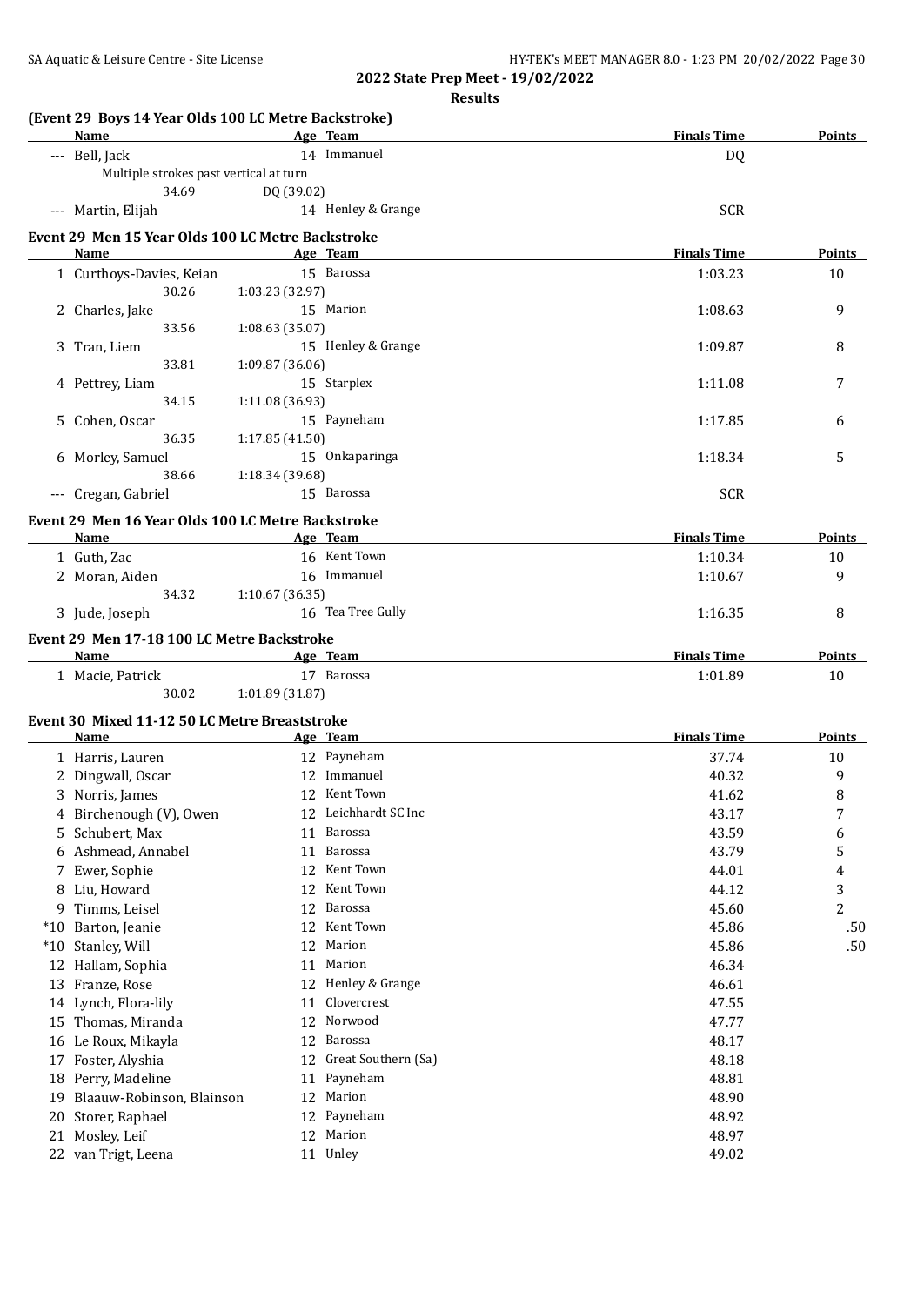#### **Results**

## **(Event 30 Mixed 11-12 50 LC Metre Breaststroke)**

| Name                |    | Age Team             | <b>Finals Time</b> | <b>Points</b> |
|---------------------|----|----------------------|--------------------|---------------|
| 23 Bell, Olivia     | 11 | Immanuel             | 49.56              |               |
| 24 Hahesy, River    |    | 12 Starplex          | 49.84              |               |
| 25 Tham, Krystelle  | 12 | Kent Town            | 49.89              |               |
| 26 Paul, Meg        | 11 | Clovercrest          | 50.60              |               |
| 27 Waller, Arabella | 11 | Marion               | 50.62              |               |
| 28 Lau, Chloe       | 11 | Clovercrest          | 51.46              |               |
| 29 Bartsch, Jesse   | 11 | Barossa              | 51.54              |               |
| 30 Draganic, Damian | 11 | Marion               | 51.66              |               |
| 31 Towers, Emily    | 11 | Barossa              | 51.82              |               |
| 32 Kostic, Jakov    | 12 | Henley & Grange      | 51.85              |               |
| --- Paasuke, Angela | 11 | Tea Tree Gully       | <b>NS</b>          |               |
| --- Bai, Evan       | 12 | Marion               | NS.                |               |
| --- Hewitt, Max     |    | 12 Payneham          | <b>SCR</b>         |               |
| --- Fourie, Emma    | 12 | Mountain Pool        | <b>SCR</b>         |               |
| --- Mason, Layla    | 12 | Southern Performance | <b>SCR</b>         |               |
| --- Clavell, Willow |    | 12 Tea Tree Gully    | <b>SCR</b>         |               |

## **Event 31 Girls 13 Year Olds 50 LC Metre Breaststroke**

| Name                   |    | Age Team           | <b>Finals Time</b> | <b>Points</b> |
|------------------------|----|--------------------|--------------------|---------------|
| 1 Borgmeyer, Claire    |    | 13 Immanuel        | 36.73              | 10            |
| 2 Dowler, Isabella     |    | 13 Starplex        | 39.96              | 9             |
| 3 McMahon, Delilah     |    | 13 Henley & Grange | 40.32              | 8             |
| 4 Andrew-Thring, Tayla |    | 13 Henley & Grange | 44.59              |               |
| 5 Cox, Kenzie          |    | 13 Barossa         | 44.79              | 6             |
| 6 Detmold Cox, Zali    |    | 13 Norwood         | 48.22              | 5             |
| 7 McMahon, Rhiannon    |    | 13 Henley & Grange | 48.44              | 4             |
| 8 Lamming, Savannah    |    | 13 Marion          | 52.28              | 3             |
| --- Langmead, India    |    | 13 Henley & Grange | NS                 |               |
| --- Conroy, Charlotte  |    | 13 Marion          | <b>SCR</b>         |               |
| --- Sipahioglu, Deniz  | 13 | Tea Tree Gully     | <b>SCR</b>         |               |

## **Event 31 Girls 14 Year Olds 50 LC Metre Breaststroke**

| Name               | Age Team           | <b>Finals Time</b> | <b>Points</b> |
|--------------------|--------------------|--------------------|---------------|
| 1 Beaumont, Lucy   | 14 Henley & Grange | 36.54              | 10            |
| 2 Dingwall, Alinta | 14 Immanuel        | 37.84              | 9             |
| 3 Tolladay, Emily  | 14 Kent Town       | 39.83              | 8             |
| 4 Copeland, Bree   | 14 Payneham        | 42.48              |               |
| 5 Carroll, Jasmine | 14 Barossa         | 42.83              | 6             |
| 6 Logan, Sage      | 14 Barossa         | 42.91              | 5             |
| 7 Le Roux, Anichia | 14 Barossa         | 43.82              | 4             |
| 8 Guth, Sophia     | 14 Kent Town       | 43.98              | 3             |
| 9 Schulz, Olivia   | 14 Mountain Pool   | 44.13              | 2             |
| 10 Hogarth, Sophie | 14 Norwood         | 46.43              |               |

## **Event 31 Boys 13 Year Olds 50 LC Metre Breaststroke**

| Name             | Age Team         | <b>Finals Time</b> | <b>Points</b> |
|------------------|------------------|--------------------|---------------|
| 1 Lau, Cortez    | 13 Clovercrest   | 39.93              | 10            |
| 2 Joseph, Aditya | 13 Norwood       | 43.62              |               |
| 3 White, Tyler   | 13 Murray Bridge | 44.42              |               |

## **Event 31 Boys 14 Year Olds 50 LC Metre Breaststroke**

| Name                 | Age Team           | <b>Finals Time</b> | <b>Points</b> |
|----------------------|--------------------|--------------------|---------------|
| 1 Braunack, Tom      | 14 Norwood         | 33.45              | 10            |
| 2 Tran, Khai         | 14 Henley & Grange | 33.48              |               |
| 3 Turra, Logan       | 14 Marion          | 36.54              |               |
| 4 Kouchinsky, Eugene | 14 Norwood         | 37.54              | -             |
| 5 Kim, Boseok        | 14 Norwood         | 38.47              | h             |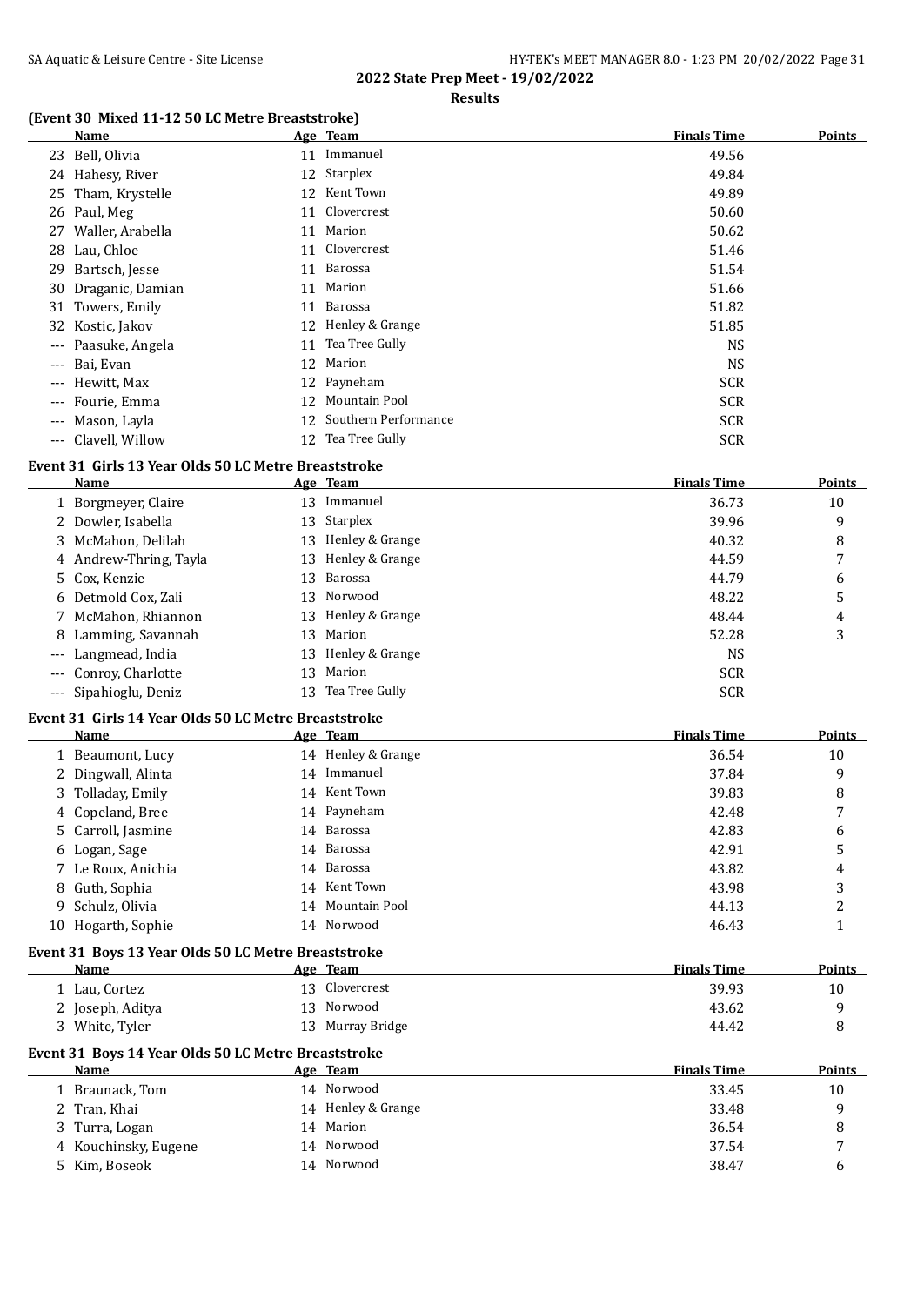| 14 Norwood<br>43.29<br>6 Meaney, Anakin<br>7 Collins, Charlie<br>14 Barossa<br>43.88<br>46.92<br>8 Brooks, Hayden<br>14 Marion<br>Event 32 Women 15 Year Olds 50 LC Metre Breaststroke<br><b>Finals Time</b><br>Name<br>Age Team<br>15 Norwood<br>1 Bament, Summer<br>35.58<br>10<br>2 Ashmead, Charlotte<br>15 Barossa<br>37.65<br>15 Immanuel<br>Downie, Amelia<br>37.86<br>3<br>15 Murray Bridge<br>4 Folley, Bronte<br>44.53<br>5 Sargeant, Rachel<br>Onkaparinga<br>44.75<br>15<br>6 Joseph, Hannah<br>15 Barossa<br>1:51.34<br>Event 32 Women 16 Year Olds 50 LC Metre Breaststroke<br><b>Finals Time</b><br>Name<br>Age Team<br>16 Clovercrest<br>1 Hansen, Stephanie<br>36.65<br>16 Immanuel<br>2 Nicholl, Chelsea<br>41.34<br>Event 32 Women 17-18 50 LC Metre Breaststroke<br><b>Finals Time</b><br>Name<br>Age Team<br>1 Brooks, Cassie<br>17 Marion<br>38.59<br>2 Lienert, Mackenzie<br>17 Starplex<br>41.00<br>3 Long, Madelyn<br>17 Loxton<br>41.82<br>17 West Coast (Sa)<br>--- Hurrell, Kylie<br><b>SCR</b><br>Event 32 Women 19 & Over 50 LC Metre Breaststroke<br><b>Name</b><br><b>Finals Time</b><br>Age Team<br>26 Marion<br>1 Oldsen, Ellysia<br>34.19<br>10<br>2 Rawson, Madeline<br>20 Immanuel<br>35.50<br>19 Tea Tree Gully<br>3 Schultz, Isabel<br>37.80<br>Event 32 Men 15 Year Olds 50 LC Metre Breaststroke<br><b>Finals Time</b><br>Name<br>Age Team<br>15 Starplex<br>1 Poole, Isaac<br>31.65<br>2 Bell, Lachlan<br>Immanuel<br>32.51<br>15<br>Cregan, Gabriel<br>Barossa<br>35.77<br>15<br>3<br>Starplex<br>36.84<br>Pettrey, Liam<br>15<br>Evans, Owen<br>15 Henley & Grange<br>37.36<br>5<br>15 Onkaparinga<br>6 Morley, Samuel<br>41.61<br>Event 32 Men 16 Year Olds 50 LC Metre Breaststroke<br><b>Finals Time</b><br>Name<br>Age Team<br>16 Kent Town<br>32.34<br>1 Nelson, Regan<br>16 Henley & Grange<br>33.23<br>2 Chan, Aidan<br>16 Kent Town<br>34.16<br>Tolladay, Harry<br>3<br>16 Tea Tree Gully<br>40.21<br>4 Jude, Joseph<br>Collins, Harper<br>16 Barossa<br>41.37<br>5<br>Event 32 Men 17-18 50 LC Metre Breaststroke<br>Name<br><b>Finals Time</b><br>Age Team<br>17 Immanuel<br>1 Downie, Finn<br>33.30<br>Clovercrest<br>2 Ryan, Jackson<br>17<br>40.40<br>17 Tea Tree Gully<br>--- Mcglashan, Declan<br><b>NS</b><br>Event 32 Men 19 & Over 50 LC Metre Breaststroke<br><b>Finals Time</b><br>Name<br>Age Team<br>19 Norwood<br>37.89<br>1 Sologub, Gregory | (Event 31 Boys 14 Year Olds 50 LC Metre Breaststroke)<br>Name | Age Team       | <b>Finals Time</b> | <b>Points</b> |
|------------------------------------------------------------------------------------------------------------------------------------------------------------------------------------------------------------------------------------------------------------------------------------------------------------------------------------------------------------------------------------------------------------------------------------------------------------------------------------------------------------------------------------------------------------------------------------------------------------------------------------------------------------------------------------------------------------------------------------------------------------------------------------------------------------------------------------------------------------------------------------------------------------------------------------------------------------------------------------------------------------------------------------------------------------------------------------------------------------------------------------------------------------------------------------------------------------------------------------------------------------------------------------------------------------------------------------------------------------------------------------------------------------------------------------------------------------------------------------------------------------------------------------------------------------------------------------------------------------------------------------------------------------------------------------------------------------------------------------------------------------------------------------------------------------------------------------------------------------------------------------------------------------------------------------------------------------------------------------------------------------------------------------------------------------------------------------------------------------------------------------------------------------------------------------------------------------------------------------------------------------------------------------------------------------------------------------------------------------------------------------------------------------------|---------------------------------------------------------------|----------------|--------------------|---------------|
|                                                                                                                                                                                                                                                                                                                                                                                                                                                                                                                                                                                                                                                                                                                                                                                                                                                                                                                                                                                                                                                                                                                                                                                                                                                                                                                                                                                                                                                                                                                                                                                                                                                                                                                                                                                                                                                                                                                                                                                                                                                                                                                                                                                                                                                                                                                                                                                                                  |                                                               |                |                    | 5             |
|                                                                                                                                                                                                                                                                                                                                                                                                                                                                                                                                                                                                                                                                                                                                                                                                                                                                                                                                                                                                                                                                                                                                                                                                                                                                                                                                                                                                                                                                                                                                                                                                                                                                                                                                                                                                                                                                                                                                                                                                                                                                                                                                                                                                                                                                                                                                                                                                                  |                                                               |                |                    | 4             |
|                                                                                                                                                                                                                                                                                                                                                                                                                                                                                                                                                                                                                                                                                                                                                                                                                                                                                                                                                                                                                                                                                                                                                                                                                                                                                                                                                                                                                                                                                                                                                                                                                                                                                                                                                                                                                                                                                                                                                                                                                                                                                                                                                                                                                                                                                                                                                                                                                  |                                                               |                |                    | 3             |
|                                                                                                                                                                                                                                                                                                                                                                                                                                                                                                                                                                                                                                                                                                                                                                                                                                                                                                                                                                                                                                                                                                                                                                                                                                                                                                                                                                                                                                                                                                                                                                                                                                                                                                                                                                                                                                                                                                                                                                                                                                                                                                                                                                                                                                                                                                                                                                                                                  |                                                               |                |                    |               |
|                                                                                                                                                                                                                                                                                                                                                                                                                                                                                                                                                                                                                                                                                                                                                                                                                                                                                                                                                                                                                                                                                                                                                                                                                                                                                                                                                                                                                                                                                                                                                                                                                                                                                                                                                                                                                                                                                                                                                                                                                                                                                                                                                                                                                                                                                                                                                                                                                  |                                                               |                |                    | Points        |
|                                                                                                                                                                                                                                                                                                                                                                                                                                                                                                                                                                                                                                                                                                                                                                                                                                                                                                                                                                                                                                                                                                                                                                                                                                                                                                                                                                                                                                                                                                                                                                                                                                                                                                                                                                                                                                                                                                                                                                                                                                                                                                                                                                                                                                                                                                                                                                                                                  |                                                               |                |                    |               |
|                                                                                                                                                                                                                                                                                                                                                                                                                                                                                                                                                                                                                                                                                                                                                                                                                                                                                                                                                                                                                                                                                                                                                                                                                                                                                                                                                                                                                                                                                                                                                                                                                                                                                                                                                                                                                                                                                                                                                                                                                                                                                                                                                                                                                                                                                                                                                                                                                  |                                                               |                |                    | 9             |
|                                                                                                                                                                                                                                                                                                                                                                                                                                                                                                                                                                                                                                                                                                                                                                                                                                                                                                                                                                                                                                                                                                                                                                                                                                                                                                                                                                                                                                                                                                                                                                                                                                                                                                                                                                                                                                                                                                                                                                                                                                                                                                                                                                                                                                                                                                                                                                                                                  |                                                               |                |                    |               |
|                                                                                                                                                                                                                                                                                                                                                                                                                                                                                                                                                                                                                                                                                                                                                                                                                                                                                                                                                                                                                                                                                                                                                                                                                                                                                                                                                                                                                                                                                                                                                                                                                                                                                                                                                                                                                                                                                                                                                                                                                                                                                                                                                                                                                                                                                                                                                                                                                  |                                                               |                |                    | 8             |
|                                                                                                                                                                                                                                                                                                                                                                                                                                                                                                                                                                                                                                                                                                                                                                                                                                                                                                                                                                                                                                                                                                                                                                                                                                                                                                                                                                                                                                                                                                                                                                                                                                                                                                                                                                                                                                                                                                                                                                                                                                                                                                                                                                                                                                                                                                                                                                                                                  |                                                               |                |                    | 7             |
|                                                                                                                                                                                                                                                                                                                                                                                                                                                                                                                                                                                                                                                                                                                                                                                                                                                                                                                                                                                                                                                                                                                                                                                                                                                                                                                                                                                                                                                                                                                                                                                                                                                                                                                                                                                                                                                                                                                                                                                                                                                                                                                                                                                                                                                                                                                                                                                                                  |                                                               |                |                    | 6             |
|                                                                                                                                                                                                                                                                                                                                                                                                                                                                                                                                                                                                                                                                                                                                                                                                                                                                                                                                                                                                                                                                                                                                                                                                                                                                                                                                                                                                                                                                                                                                                                                                                                                                                                                                                                                                                                                                                                                                                                                                                                                                                                                                                                                                                                                                                                                                                                                                                  |                                                               |                |                    | 5             |
|                                                                                                                                                                                                                                                                                                                                                                                                                                                                                                                                                                                                                                                                                                                                                                                                                                                                                                                                                                                                                                                                                                                                                                                                                                                                                                                                                                                                                                                                                                                                                                                                                                                                                                                                                                                                                                                                                                                                                                                                                                                                                                                                                                                                                                                                                                                                                                                                                  |                                                               |                |                    |               |
|                                                                                                                                                                                                                                                                                                                                                                                                                                                                                                                                                                                                                                                                                                                                                                                                                                                                                                                                                                                                                                                                                                                                                                                                                                                                                                                                                                                                                                                                                                                                                                                                                                                                                                                                                                                                                                                                                                                                                                                                                                                                                                                                                                                                                                                                                                                                                                                                                  |                                                               |                |                    | <b>Points</b> |
|                                                                                                                                                                                                                                                                                                                                                                                                                                                                                                                                                                                                                                                                                                                                                                                                                                                                                                                                                                                                                                                                                                                                                                                                                                                                                                                                                                                                                                                                                                                                                                                                                                                                                                                                                                                                                                                                                                                                                                                                                                                                                                                                                                                                                                                                                                                                                                                                                  |                                                               |                |                    | 10            |
|                                                                                                                                                                                                                                                                                                                                                                                                                                                                                                                                                                                                                                                                                                                                                                                                                                                                                                                                                                                                                                                                                                                                                                                                                                                                                                                                                                                                                                                                                                                                                                                                                                                                                                                                                                                                                                                                                                                                                                                                                                                                                                                                                                                                                                                                                                                                                                                                                  |                                                               |                |                    | 9             |
|                                                                                                                                                                                                                                                                                                                                                                                                                                                                                                                                                                                                                                                                                                                                                                                                                                                                                                                                                                                                                                                                                                                                                                                                                                                                                                                                                                                                                                                                                                                                                                                                                                                                                                                                                                                                                                                                                                                                                                                                                                                                                                                                                                                                                                                                                                                                                                                                                  |                                                               |                |                    |               |
|                                                                                                                                                                                                                                                                                                                                                                                                                                                                                                                                                                                                                                                                                                                                                                                                                                                                                                                                                                                                                                                                                                                                                                                                                                                                                                                                                                                                                                                                                                                                                                                                                                                                                                                                                                                                                                                                                                                                                                                                                                                                                                                                                                                                                                                                                                                                                                                                                  |                                                               |                |                    | <b>Points</b> |
|                                                                                                                                                                                                                                                                                                                                                                                                                                                                                                                                                                                                                                                                                                                                                                                                                                                                                                                                                                                                                                                                                                                                                                                                                                                                                                                                                                                                                                                                                                                                                                                                                                                                                                                                                                                                                                                                                                                                                                                                                                                                                                                                                                                                                                                                                                                                                                                                                  |                                                               |                |                    | 10            |
|                                                                                                                                                                                                                                                                                                                                                                                                                                                                                                                                                                                                                                                                                                                                                                                                                                                                                                                                                                                                                                                                                                                                                                                                                                                                                                                                                                                                                                                                                                                                                                                                                                                                                                                                                                                                                                                                                                                                                                                                                                                                                                                                                                                                                                                                                                                                                                                                                  |                                                               |                |                    | 9             |
|                                                                                                                                                                                                                                                                                                                                                                                                                                                                                                                                                                                                                                                                                                                                                                                                                                                                                                                                                                                                                                                                                                                                                                                                                                                                                                                                                                                                                                                                                                                                                                                                                                                                                                                                                                                                                                                                                                                                                                                                                                                                                                                                                                                                                                                                                                                                                                                                                  |                                                               |                |                    | 8             |
|                                                                                                                                                                                                                                                                                                                                                                                                                                                                                                                                                                                                                                                                                                                                                                                                                                                                                                                                                                                                                                                                                                                                                                                                                                                                                                                                                                                                                                                                                                                                                                                                                                                                                                                                                                                                                                                                                                                                                                                                                                                                                                                                                                                                                                                                                                                                                                                                                  |                                                               |                |                    |               |
|                                                                                                                                                                                                                                                                                                                                                                                                                                                                                                                                                                                                                                                                                                                                                                                                                                                                                                                                                                                                                                                                                                                                                                                                                                                                                                                                                                                                                                                                                                                                                                                                                                                                                                                                                                                                                                                                                                                                                                                                                                                                                                                                                                                                                                                                                                                                                                                                                  |                                                               |                |                    |               |
|                                                                                                                                                                                                                                                                                                                                                                                                                                                                                                                                                                                                                                                                                                                                                                                                                                                                                                                                                                                                                                                                                                                                                                                                                                                                                                                                                                                                                                                                                                                                                                                                                                                                                                                                                                                                                                                                                                                                                                                                                                                                                                                                                                                                                                                                                                                                                                                                                  |                                                               |                |                    |               |
|                                                                                                                                                                                                                                                                                                                                                                                                                                                                                                                                                                                                                                                                                                                                                                                                                                                                                                                                                                                                                                                                                                                                                                                                                                                                                                                                                                                                                                                                                                                                                                                                                                                                                                                                                                                                                                                                                                                                                                                                                                                                                                                                                                                                                                                                                                                                                                                                                  |                                                               |                |                    | <b>Points</b> |
|                                                                                                                                                                                                                                                                                                                                                                                                                                                                                                                                                                                                                                                                                                                                                                                                                                                                                                                                                                                                                                                                                                                                                                                                                                                                                                                                                                                                                                                                                                                                                                                                                                                                                                                                                                                                                                                                                                                                                                                                                                                                                                                                                                                                                                                                                                                                                                                                                  |                                                               |                |                    |               |
|                                                                                                                                                                                                                                                                                                                                                                                                                                                                                                                                                                                                                                                                                                                                                                                                                                                                                                                                                                                                                                                                                                                                                                                                                                                                                                                                                                                                                                                                                                                                                                                                                                                                                                                                                                                                                                                                                                                                                                                                                                                                                                                                                                                                                                                                                                                                                                                                                  |                                                               |                |                    | 9             |
|                                                                                                                                                                                                                                                                                                                                                                                                                                                                                                                                                                                                                                                                                                                                                                                                                                                                                                                                                                                                                                                                                                                                                                                                                                                                                                                                                                                                                                                                                                                                                                                                                                                                                                                                                                                                                                                                                                                                                                                                                                                                                                                                                                                                                                                                                                                                                                                                                  |                                                               |                |                    | 8             |
|                                                                                                                                                                                                                                                                                                                                                                                                                                                                                                                                                                                                                                                                                                                                                                                                                                                                                                                                                                                                                                                                                                                                                                                                                                                                                                                                                                                                                                                                                                                                                                                                                                                                                                                                                                                                                                                                                                                                                                                                                                                                                                                                                                                                                                                                                                                                                                                                                  |                                                               |                |                    |               |
|                                                                                                                                                                                                                                                                                                                                                                                                                                                                                                                                                                                                                                                                                                                                                                                                                                                                                                                                                                                                                                                                                                                                                                                                                                                                                                                                                                                                                                                                                                                                                                                                                                                                                                                                                                                                                                                                                                                                                                                                                                                                                                                                                                                                                                                                                                                                                                                                                  |                                                               |                |                    | Points        |
|                                                                                                                                                                                                                                                                                                                                                                                                                                                                                                                                                                                                                                                                                                                                                                                                                                                                                                                                                                                                                                                                                                                                                                                                                                                                                                                                                                                                                                                                                                                                                                                                                                                                                                                                                                                                                                                                                                                                                                                                                                                                                                                                                                                                                                                                                                                                                                                                                  |                                                               |                |                    | 10            |
|                                                                                                                                                                                                                                                                                                                                                                                                                                                                                                                                                                                                                                                                                                                                                                                                                                                                                                                                                                                                                                                                                                                                                                                                                                                                                                                                                                                                                                                                                                                                                                                                                                                                                                                                                                                                                                                                                                                                                                                                                                                                                                                                                                                                                                                                                                                                                                                                                  |                                                               |                |                    | 9             |
|                                                                                                                                                                                                                                                                                                                                                                                                                                                                                                                                                                                                                                                                                                                                                                                                                                                                                                                                                                                                                                                                                                                                                                                                                                                                                                                                                                                                                                                                                                                                                                                                                                                                                                                                                                                                                                                                                                                                                                                                                                                                                                                                                                                                                                                                                                                                                                                                                  |                                                               |                |                    | 8             |
|                                                                                                                                                                                                                                                                                                                                                                                                                                                                                                                                                                                                                                                                                                                                                                                                                                                                                                                                                                                                                                                                                                                                                                                                                                                                                                                                                                                                                                                                                                                                                                                                                                                                                                                                                                                                                                                                                                                                                                                                                                                                                                                                                                                                                                                                                                                                                                                                                  |                                                               |                |                    | 7             |
|                                                                                                                                                                                                                                                                                                                                                                                                                                                                                                                                                                                                                                                                                                                                                                                                                                                                                                                                                                                                                                                                                                                                                                                                                                                                                                                                                                                                                                                                                                                                                                                                                                                                                                                                                                                                                                                                                                                                                                                                                                                                                                                                                                                                                                                                                                                                                                                                                  |                                                               |                |                    | 6             |
|                                                                                                                                                                                                                                                                                                                                                                                                                                                                                                                                                                                                                                                                                                                                                                                                                                                                                                                                                                                                                                                                                                                                                                                                                                                                                                                                                                                                                                                                                                                                                                                                                                                                                                                                                                                                                                                                                                                                                                                                                                                                                                                                                                                                                                                                                                                                                                                                                  |                                                               |                |                    | 5             |
|                                                                                                                                                                                                                                                                                                                                                                                                                                                                                                                                                                                                                                                                                                                                                                                                                                                                                                                                                                                                                                                                                                                                                                                                                                                                                                                                                                                                                                                                                                                                                                                                                                                                                                                                                                                                                                                                                                                                                                                                                                                                                                                                                                                                                                                                                                                                                                                                                  |                                                               |                |                    |               |
|                                                                                                                                                                                                                                                                                                                                                                                                                                                                                                                                                                                                                                                                                                                                                                                                                                                                                                                                                                                                                                                                                                                                                                                                                                                                                                                                                                                                                                                                                                                                                                                                                                                                                                                                                                                                                                                                                                                                                                                                                                                                                                                                                                                                                                                                                                                                                                                                                  |                                                               |                |                    | <b>Points</b> |
|                                                                                                                                                                                                                                                                                                                                                                                                                                                                                                                                                                                                                                                                                                                                                                                                                                                                                                                                                                                                                                                                                                                                                                                                                                                                                                                                                                                                                                                                                                                                                                                                                                                                                                                                                                                                                                                                                                                                                                                                                                                                                                                                                                                                                                                                                                                                                                                                                  |                                                               |                |                    | 10            |
|                                                                                                                                                                                                                                                                                                                                                                                                                                                                                                                                                                                                                                                                                                                                                                                                                                                                                                                                                                                                                                                                                                                                                                                                                                                                                                                                                                                                                                                                                                                                                                                                                                                                                                                                                                                                                                                                                                                                                                                                                                                                                                                                                                                                                                                                                                                                                                                                                  |                                                               |                |                    | 9             |
|                                                                                                                                                                                                                                                                                                                                                                                                                                                                                                                                                                                                                                                                                                                                                                                                                                                                                                                                                                                                                                                                                                                                                                                                                                                                                                                                                                                                                                                                                                                                                                                                                                                                                                                                                                                                                                                                                                                                                                                                                                                                                                                                                                                                                                                                                                                                                                                                                  |                                                               |                |                    | 8             |
|                                                                                                                                                                                                                                                                                                                                                                                                                                                                                                                                                                                                                                                                                                                                                                                                                                                                                                                                                                                                                                                                                                                                                                                                                                                                                                                                                                                                                                                                                                                                                                                                                                                                                                                                                                                                                                                                                                                                                                                                                                                                                                                                                                                                                                                                                                                                                                                                                  |                                                               |                |                    | 7             |
|                                                                                                                                                                                                                                                                                                                                                                                                                                                                                                                                                                                                                                                                                                                                                                                                                                                                                                                                                                                                                                                                                                                                                                                                                                                                                                                                                                                                                                                                                                                                                                                                                                                                                                                                                                                                                                                                                                                                                                                                                                                                                                                                                                                                                                                                                                                                                                                                                  |                                                               |                |                    | 6             |
|                                                                                                                                                                                                                                                                                                                                                                                                                                                                                                                                                                                                                                                                                                                                                                                                                                                                                                                                                                                                                                                                                                                                                                                                                                                                                                                                                                                                                                                                                                                                                                                                                                                                                                                                                                                                                                                                                                                                                                                                                                                                                                                                                                                                                                                                                                                                                                                                                  |                                                               |                |                    |               |
|                                                                                                                                                                                                                                                                                                                                                                                                                                                                                                                                                                                                                                                                                                                                                                                                                                                                                                                                                                                                                                                                                                                                                                                                                                                                                                                                                                                                                                                                                                                                                                                                                                                                                                                                                                                                                                                                                                                                                                                                                                                                                                                                                                                                                                                                                                                                                                                                                  |                                                               |                |                    |               |
|                                                                                                                                                                                                                                                                                                                                                                                                                                                                                                                                                                                                                                                                                                                                                                                                                                                                                                                                                                                                                                                                                                                                                                                                                                                                                                                                                                                                                                                                                                                                                                                                                                                                                                                                                                                                                                                                                                                                                                                                                                                                                                                                                                                                                                                                                                                                                                                                                  |                                                               |                |                    | <b>Points</b> |
|                                                                                                                                                                                                                                                                                                                                                                                                                                                                                                                                                                                                                                                                                                                                                                                                                                                                                                                                                                                                                                                                                                                                                                                                                                                                                                                                                                                                                                                                                                                                                                                                                                                                                                                                                                                                                                                                                                                                                                                                                                                                                                                                                                                                                                                                                                                                                                                                                  |                                                               |                |                    | 10            |
|                                                                                                                                                                                                                                                                                                                                                                                                                                                                                                                                                                                                                                                                                                                                                                                                                                                                                                                                                                                                                                                                                                                                                                                                                                                                                                                                                                                                                                                                                                                                                                                                                                                                                                                                                                                                                                                                                                                                                                                                                                                                                                                                                                                                                                                                                                                                                                                                                  |                                                               |                |                    | 9             |
|                                                                                                                                                                                                                                                                                                                                                                                                                                                                                                                                                                                                                                                                                                                                                                                                                                                                                                                                                                                                                                                                                                                                                                                                                                                                                                                                                                                                                                                                                                                                                                                                                                                                                                                                                                                                                                                                                                                                                                                                                                                                                                                                                                                                                                                                                                                                                                                                                  |                                                               |                |                    |               |
|                                                                                                                                                                                                                                                                                                                                                                                                                                                                                                                                                                                                                                                                                                                                                                                                                                                                                                                                                                                                                                                                                                                                                                                                                                                                                                                                                                                                                                                                                                                                                                                                                                                                                                                                                                                                                                                                                                                                                                                                                                                                                                                                                                                                                                                                                                                                                                                                                  |                                                               |                |                    |               |
|                                                                                                                                                                                                                                                                                                                                                                                                                                                                                                                                                                                                                                                                                                                                                                                                                                                                                                                                                                                                                                                                                                                                                                                                                                                                                                                                                                                                                                                                                                                                                                                                                                                                                                                                                                                                                                                                                                                                                                                                                                                                                                                                                                                                                                                                                                                                                                                                                  |                                                               |                |                    | <b>Points</b> |
|                                                                                                                                                                                                                                                                                                                                                                                                                                                                                                                                                                                                                                                                                                                                                                                                                                                                                                                                                                                                                                                                                                                                                                                                                                                                                                                                                                                                                                                                                                                                                                                                                                                                                                                                                                                                                                                                                                                                                                                                                                                                                                                                                                                                                                                                                                                                                                                                                  |                                                               |                |                    | 10            |
|                                                                                                                                                                                                                                                                                                                                                                                                                                                                                                                                                                                                                                                                                                                                                                                                                                                                                                                                                                                                                                                                                                                                                                                                                                                                                                                                                                                                                                                                                                                                                                                                                                                                                                                                                                                                                                                                                                                                                                                                                                                                                                                                                                                                                                                                                                                                                                                                                  | 2 Wilkins, Charlie                                            | 22 Onkaparinga | 47.45              | 9             |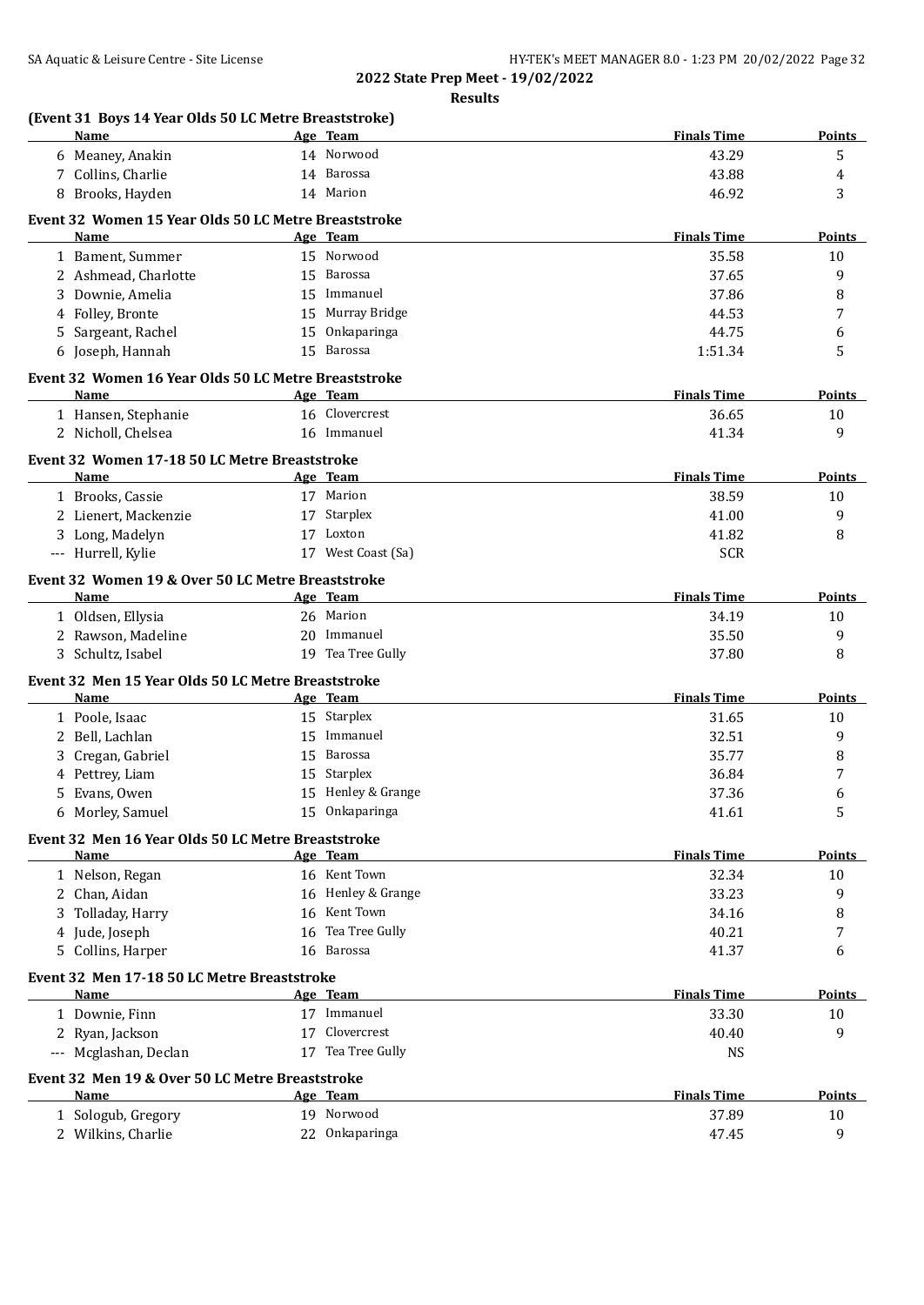| --- Spiel, Steven<br>Event 33 Girls 13 Year Olds 200 LC Metre Butterfly<br>Name<br>1 Jasko, Elka<br>36.62 | <b>Example 2016</b> Age Team<br>33 Unley<br><b>Example 2</b> Age Team                                                                                                                            |                                                                                                                                                                                                                                                                                                                                           |                                                                                                                                                                                                                                                                                                                                                                                                                                                                                                                                                                                                                                                                                                                          | <b>NS</b>                                                                                                                                                                                                                                                              |                                                                                                                                                                                                       |
|-----------------------------------------------------------------------------------------------------------|--------------------------------------------------------------------------------------------------------------------------------------------------------------------------------------------------|-------------------------------------------------------------------------------------------------------------------------------------------------------------------------------------------------------------------------------------------------------------------------------------------------------------------------------------------|--------------------------------------------------------------------------------------------------------------------------------------------------------------------------------------------------------------------------------------------------------------------------------------------------------------------------------------------------------------------------------------------------------------------------------------------------------------------------------------------------------------------------------------------------------------------------------------------------------------------------------------------------------------------------------------------------------------------------|------------------------------------------------------------------------------------------------------------------------------------------------------------------------------------------------------------------------------------------------------------------------|-------------------------------------------------------------------------------------------------------------------------------------------------------------------------------------------------------|
|                                                                                                           |                                                                                                                                                                                                  |                                                                                                                                                                                                                                                                                                                                           |                                                                                                                                                                                                                                                                                                                                                                                                                                                                                                                                                                                                                                                                                                                          |                                                                                                                                                                                                                                                                        |                                                                                                                                                                                                       |
|                                                                                                           |                                                                                                                                                                                                  |                                                                                                                                                                                                                                                                                                                                           |                                                                                                                                                                                                                                                                                                                                                                                                                                                                                                                                                                                                                                                                                                                          |                                                                                                                                                                                                                                                                        |                                                                                                                                                                                                       |
|                                                                                                           |                                                                                                                                                                                                  |                                                                                                                                                                                                                                                                                                                                           |                                                                                                                                                                                                                                                                                                                                                                                                                                                                                                                                                                                                                                                                                                                          | <b>Finals Time</b>                                                                                                                                                                                                                                                     | Points                                                                                                                                                                                                |
|                                                                                                           | 13 Onkaparinga                                                                                                                                                                                   |                                                                                                                                                                                                                                                                                                                                           |                                                                                                                                                                                                                                                                                                                                                                                                                                                                                                                                                                                                                                                                                                                          | 2:45.55                                                                                                                                                                                                                                                                | 10                                                                                                                                                                                                    |
|                                                                                                           | $1:19.35(42.73)$ $2:03.05(43.70)$                                                                                                                                                                |                                                                                                                                                                                                                                                                                                                                           | 2:45.55 (42.50)                                                                                                                                                                                                                                                                                                                                                                                                                                                                                                                                                                                                                                                                                                          |                                                                                                                                                                                                                                                                        |                                                                                                                                                                                                       |
| 2 Connelly, Hannah                                                                                        | 13 Tea Tree Gully                                                                                                                                                                                |                                                                                                                                                                                                                                                                                                                                           |                                                                                                                                                                                                                                                                                                                                                                                                                                                                                                                                                                                                                                                                                                                          | 3:02.02                                                                                                                                                                                                                                                                | 9                                                                                                                                                                                                     |
| 36.50                                                                                                     | 1:20.97 (44.47)                                                                                                                                                                                  | 2:10.71 (49.74)                                                                                                                                                                                                                                                                                                                           | 3:02.02 (51.31)                                                                                                                                                                                                                                                                                                                                                                                                                                                                                                                                                                                                                                                                                                          |                                                                                                                                                                                                                                                                        |                                                                                                                                                                                                       |
| 3 Romanowski, Georgia                                                                                     |                                                                                                                                                                                                  | 13 Southern Performance                                                                                                                                                                                                                                                                                                                   |                                                                                                                                                                                                                                                                                                                                                                                                                                                                                                                                                                                                                                                                                                                          | 3:12.25                                                                                                                                                                                                                                                                | 8                                                                                                                                                                                                     |
| 39.87                                                                                                     | 1:29.49 (49.62) 2:20.07 (50.58)                                                                                                                                                                  |                                                                                                                                                                                                                                                                                                                                           | 3:12.25(52.18)                                                                                                                                                                                                                                                                                                                                                                                                                                                                                                                                                                                                                                                                                                           |                                                                                                                                                                                                                                                                        |                                                                                                                                                                                                       |
| Event 33 Girls 14 Year Olds 200 LC Metre Butterfly                                                        |                                                                                                                                                                                                  |                                                                                                                                                                                                                                                                                                                                           |                                                                                                                                                                                                                                                                                                                                                                                                                                                                                                                                                                                                                                                                                                                          |                                                                                                                                                                                                                                                                        |                                                                                                                                                                                                       |
| Name Age Team                                                                                             |                                                                                                                                                                                                  |                                                                                                                                                                                                                                                                                                                                           |                                                                                                                                                                                                                                                                                                                                                                                                                                                                                                                                                                                                                                                                                                                          | <b>Finals Time</b>                                                                                                                                                                                                                                                     | Points                                                                                                                                                                                                |
| --- Burrows, Aleisha                                                                                      |                                                                                                                                                                                                  |                                                                                                                                                                                                                                                                                                                                           |                                                                                                                                                                                                                                                                                                                                                                                                                                                                                                                                                                                                                                                                                                                          | NS                                                                                                                                                                                                                                                                     |                                                                                                                                                                                                       |
|                                                                                                           |                                                                                                                                                                                                  |                                                                                                                                                                                                                                                                                                                                           |                                                                                                                                                                                                                                                                                                                                                                                                                                                                                                                                                                                                                                                                                                                          |                                                                                                                                                                                                                                                                        |                                                                                                                                                                                                       |
| Name                                                                                                      |                                                                                                                                                                                                  |                                                                                                                                                                                                                                                                                                                                           |                                                                                                                                                                                                                                                                                                                                                                                                                                                                                                                                                                                                                                                                                                                          | <b>Finals Time</b>                                                                                                                                                                                                                                                     | Points                                                                                                                                                                                                |
| 1 Simpson, Katie                                                                                          |                                                                                                                                                                                                  |                                                                                                                                                                                                                                                                                                                                           |                                                                                                                                                                                                                                                                                                                                                                                                                                                                                                                                                                                                                                                                                                                          | 2:28.03                                                                                                                                                                                                                                                                | 10                                                                                                                                                                                                    |
|                                                                                                           |                                                                                                                                                                                                  |                                                                                                                                                                                                                                                                                                                                           |                                                                                                                                                                                                                                                                                                                                                                                                                                                                                                                                                                                                                                                                                                                          |                                                                                                                                                                                                                                                                        |                                                                                                                                                                                                       |
|                                                                                                           |                                                                                                                                                                                                  |                                                                                                                                                                                                                                                                                                                                           |                                                                                                                                                                                                                                                                                                                                                                                                                                                                                                                                                                                                                                                                                                                          |                                                                                                                                                                                                                                                                        |                                                                                                                                                                                                       |
|                                                                                                           |                                                                                                                                                                                                  |                                                                                                                                                                                                                                                                                                                                           |                                                                                                                                                                                                                                                                                                                                                                                                                                                                                                                                                                                                                                                                                                                          |                                                                                                                                                                                                                                                                        | Points                                                                                                                                                                                                |
| 1 Pearce, Kiana                                                                                           |                                                                                                                                                                                                  |                                                                                                                                                                                                                                                                                                                                           |                                                                                                                                                                                                                                                                                                                                                                                                                                                                                                                                                                                                                                                                                                                          | 2:31.24                                                                                                                                                                                                                                                                | 10                                                                                                                                                                                                    |
|                                                                                                           |                                                                                                                                                                                                  |                                                                                                                                                                                                                                                                                                                                           | 2:31.24 (38.86)                                                                                                                                                                                                                                                                                                                                                                                                                                                                                                                                                                                                                                                                                                          |                                                                                                                                                                                                                                                                        |                                                                                                                                                                                                       |
| 2 Jasko, Matylda                                                                                          |                                                                                                                                                                                                  |                                                                                                                                                                                                                                                                                                                                           |                                                                                                                                                                                                                                                                                                                                                                                                                                                                                                                                                                                                                                                                                                                          | 2:40.96                                                                                                                                                                                                                                                                | 9                                                                                                                                                                                                     |
| 34.75                                                                                                     |                                                                                                                                                                                                  |                                                                                                                                                                                                                                                                                                                                           | 2:40.96 (42.39)                                                                                                                                                                                                                                                                                                                                                                                                                                                                                                                                                                                                                                                                                                          |                                                                                                                                                                                                                                                                        |                                                                                                                                                                                                       |
|                                                                                                           |                                                                                                                                                                                                  |                                                                                                                                                                                                                                                                                                                                           |                                                                                                                                                                                                                                                                                                                                                                                                                                                                                                                                                                                                                                                                                                                          |                                                                                                                                                                                                                                                                        |                                                                                                                                                                                                       |
|                                                                                                           |                                                                                                                                                                                                  |                                                                                                                                                                                                                                                                                                                                           |                                                                                                                                                                                                                                                                                                                                                                                                                                                                                                                                                                                                                                                                                                                          | <b>Finals Time</b>                                                                                                                                                                                                                                                     | <b>Points</b>                                                                                                                                                                                         |
| --- Barresi, Antony                                                                                       |                                                                                                                                                                                                  |                                                                                                                                                                                                                                                                                                                                           |                                                                                                                                                                                                                                                                                                                                                                                                                                                                                                                                                                                                                                                                                                                          | <b>SCR</b>                                                                                                                                                                                                                                                             |                                                                                                                                                                                                       |
|                                                                                                           |                                                                                                                                                                                                  |                                                                                                                                                                                                                                                                                                                                           |                                                                                                                                                                                                                                                                                                                                                                                                                                                                                                                                                                                                                                                                                                                          |                                                                                                                                                                                                                                                                        |                                                                                                                                                                                                       |
| <b>Name</b>                                                                                               |                                                                                                                                                                                                  |                                                                                                                                                                                                                                                                                                                                           |                                                                                                                                                                                                                                                                                                                                                                                                                                                                                                                                                                                                                                                                                                                          |                                                                                                                                                                                                                                                                        | Points                                                                                                                                                                                                |
|                                                                                                           |                                                                                                                                                                                                  |                                                                                                                                                                                                                                                                                                                                           |                                                                                                                                                                                                                                                                                                                                                                                                                                                                                                                                                                                                                                                                                                                          |                                                                                                                                                                                                                                                                        | 10                                                                                                                                                                                                    |
| 30.14                                                                                                     |                                                                                                                                                                                                  |                                                                                                                                                                                                                                                                                                                                           | 2:28.93(41.15)                                                                                                                                                                                                                                                                                                                                                                                                                                                                                                                                                                                                                                                                                                           |                                                                                                                                                                                                                                                                        |                                                                                                                                                                                                       |
|                                                                                                           |                                                                                                                                                                                                  |                                                                                                                                                                                                                                                                                                                                           |                                                                                                                                                                                                                                                                                                                                                                                                                                                                                                                                                                                                                                                                                                                          |                                                                                                                                                                                                                                                                        |                                                                                                                                                                                                       |
|                                                                                                           |                                                                                                                                                                                                  |                                                                                                                                                                                                                                                                                                                                           |                                                                                                                                                                                                                                                                                                                                                                                                                                                                                                                                                                                                                                                                                                                          |                                                                                                                                                                                                                                                                        | <b>Points</b>                                                                                                                                                                                         |
|                                                                                                           |                                                                                                                                                                                                  |                                                                                                                                                                                                                                                                                                                                           |                                                                                                                                                                                                                                                                                                                                                                                                                                                                                                                                                                                                                                                                                                                          |                                                                                                                                                                                                                                                                        | 10                                                                                                                                                                                                    |
| 29.48                                                                                                     |                                                                                                                                                                                                  |                                                                                                                                                                                                                                                                                                                                           |                                                                                                                                                                                                                                                                                                                                                                                                                                                                                                                                                                                                                                                                                                                          |                                                                                                                                                                                                                                                                        |                                                                                                                                                                                                       |
|                                                                                                           |                                                                                                                                                                                                  |                                                                                                                                                                                                                                                                                                                                           |                                                                                                                                                                                                                                                                                                                                                                                                                                                                                                                                                                                                                                                                                                                          |                                                                                                                                                                                                                                                                        | 9                                                                                                                                                                                                     |
|                                                                                                           |                                                                                                                                                                                                  |                                                                                                                                                                                                                                                                                                                                           |                                                                                                                                                                                                                                                                                                                                                                                                                                                                                                                                                                                                                                                                                                                          |                                                                                                                                                                                                                                                                        |                                                                                                                                                                                                       |
|                                                                                                           |                                                                                                                                                                                                  |                                                                                                                                                                                                                                                                                                                                           |                                                                                                                                                                                                                                                                                                                                                                                                                                                                                                                                                                                                                                                                                                                          |                                                                                                                                                                                                                                                                        |                                                                                                                                                                                                       |
|                                                                                                           |                                                                                                                                                                                                  |                                                                                                                                                                                                                                                                                                                                           |                                                                                                                                                                                                                                                                                                                                                                                                                                                                                                                                                                                                                                                                                                                          |                                                                                                                                                                                                                                                                        | <b>Points</b>                                                                                                                                                                                         |
|                                                                                                           |                                                                                                                                                                                                  |                                                                                                                                                                                                                                                                                                                                           |                                                                                                                                                                                                                                                                                                                                                                                                                                                                                                                                                                                                                                                                                                                          |                                                                                                                                                                                                                                                                        |                                                                                                                                                                                                       |
|                                                                                                           |                                                                                                                                                                                                  |                                                                                                                                                                                                                                                                                                                                           |                                                                                                                                                                                                                                                                                                                                                                                                                                                                                                                                                                                                                                                                                                                          |                                                                                                                                                                                                                                                                        |                                                                                                                                                                                                       |
|                                                                                                           |                                                                                                                                                                                                  |                                                                                                                                                                                                                                                                                                                                           |                                                                                                                                                                                                                                                                                                                                                                                                                                                                                                                                                                                                                                                                                                                          |                                                                                                                                                                                                                                                                        | <b>Points</b>                                                                                                                                                                                         |
|                                                                                                           |                                                                                                                                                                                                  |                                                                                                                                                                                                                                                                                                                                           |                                                                                                                                                                                                                                                                                                                                                                                                                                                                                                                                                                                                                                                                                                                          |                                                                                                                                                                                                                                                                        | 10                                                                                                                                                                                                    |
|                                                                                                           |                                                                                                                                                                                                  |                                                                                                                                                                                                                                                                                                                                           |                                                                                                                                                                                                                                                                                                                                                                                                                                                                                                                                                                                                                                                                                                                          |                                                                                                                                                                                                                                                                        |                                                                                                                                                                                                       |
|                                                                                                           |                                                                                                                                                                                                  |                                                                                                                                                                                                                                                                                                                                           |                                                                                                                                                                                                                                                                                                                                                                                                                                                                                                                                                                                                                                                                                                                          |                                                                                                                                                                                                                                                                        | 9                                                                                                                                                                                                     |
|                                                                                                           |                                                                                                                                                                                                  |                                                                                                                                                                                                                                                                                                                                           |                                                                                                                                                                                                                                                                                                                                                                                                                                                                                                                                                                                                                                                                                                                          |                                                                                                                                                                                                                                                                        |                                                                                                                                                                                                       |
|                                                                                                           |                                                                                                                                                                                                  |                                                                                                                                                                                                                                                                                                                                           |                                                                                                                                                                                                                                                                                                                                                                                                                                                                                                                                                                                                                                                                                                                          |                                                                                                                                                                                                                                                                        | 8                                                                                                                                                                                                     |
|                                                                                                           |                                                                                                                                                                                                  |                                                                                                                                                                                                                                                                                                                                           |                                                                                                                                                                                                                                                                                                                                                                                                                                                                                                                                                                                                                                                                                                                          |                                                                                                                                                                                                                                                                        |                                                                                                                                                                                                       |
|                                                                                                           |                                                                                                                                                                                                  |                                                                                                                                                                                                                                                                                                                                           |                                                                                                                                                                                                                                                                                                                                                                                                                                                                                                                                                                                                                                                                                                                          |                                                                                                                                                                                                                                                                        | 7                                                                                                                                                                                                     |
| 33.36                                                                                                     | 1:09.63 (36.27)                                                                                                                                                                                  |                                                                                                                                                                                                                                                                                                                                           |                                                                                                                                                                                                                                                                                                                                                                                                                                                                                                                                                                                                                                                                                                                          |                                                                                                                                                                                                                                                                        |                                                                                                                                                                                                       |
| *5 Harrison, Savannah                                                                                     | 11 Clovercrest                                                                                                                                                                                   |                                                                                                                                                                                                                                                                                                                                           |                                                                                                                                                                                                                                                                                                                                                                                                                                                                                                                                                                                                                                                                                                                          | 1:10.13                                                                                                                                                                                                                                                                | 5.50                                                                                                                                                                                                  |
|                                                                                                           |                                                                                                                                                                                                  |                                                                                                                                                                                                                                                                                                                                           |                                                                                                                                                                                                                                                                                                                                                                                                                                                                                                                                                                                                                                                                                                                          |                                                                                                                                                                                                                                                                        |                                                                                                                                                                                                       |
|                                                                                                           | 1 Stenhouse, Euan<br>2 Brown, Myles<br>32.24<br>Name<br>--- Nicoll, Craig<br>Name<br>1 Linke, Jasmine<br>31.11<br>2 Crean, Allegra<br>32.11<br>3 Sanchez, Madison<br>33.19<br>4 Thomas, Arabella | 34.40 1:12.52 (38.12)<br>Event 33 Women 17-18 200 LC Metre Butterfly<br>33.14 1:11.89 (38.75)<br>1:07.23 (37.09)<br>Event 33 Men 17-18 200 LC Metre Butterfly<br>1:08.77 (36.53)<br>Event 33 Men 19 & Over 200 LC Metre Butterfly<br>Event 34 Mixed 11-12 100 LC Metre Freestyle<br>1:05.35 (34.24)<br>1:07.09 (34.98)<br>1:09.40 (36.21) | 14 Kent Town<br>Event 33 Women 15 Year Olds 200 LC Metre Butterfly<br>Age Team<br>15 Norwood<br>18 Marion<br>1:52.38 (40.49)<br>18 Onkaparinga<br>$1:17.54(42.79)$ $1:58.57(41.03)$<br>Event 33 Boys 13 Year Olds 200 LC Metre Butterfly<br>Name Age Team<br>13 Norwood<br>Event 33 Men 15 Year Olds 200 LC Metre Butterfly<br>and the same of the same stage of the same stage of the same stage of the same stage of the same stage of the<br>1 Washington, Lachlan 15 Immanuel<br>1:47.78 (40.55)<br>Name Age Team<br>18 Immanuel<br>$1:03.73(34.25)$ $1:38.10(34.37)$<br>18 Barossa<br>1:47.45 (38.68)<br>Age Team<br>30 Southern Performance<br>Age Team<br>11 Kent Town<br>12 Marion<br>12 Starplex<br>12 Immanuel | $1:50.79$ (38.27) $2:28.03$ (37.24)<br><b>Name Age Team <i>Age Team Age Team Age Team Age Team Age Team Age Team Age Team</i> <b><i>Age Team Age Team Age Team Age Team Age Team Age Team Age Team Age Team Age Team</i></b></b><br>2:14.00 (35.90)<br>2:26.41 (38.96) | <b>Finals Time</b><br><b>Finals Time</b><br>2:28.93<br><b>Finals Time</b><br>2:14.00<br>2:26.41<br><b>Finals Time</b><br><b>SCR</b><br><b>Finals Time</b><br>1:05.35<br>1:07.09<br>1:09.40<br>1:09.63 |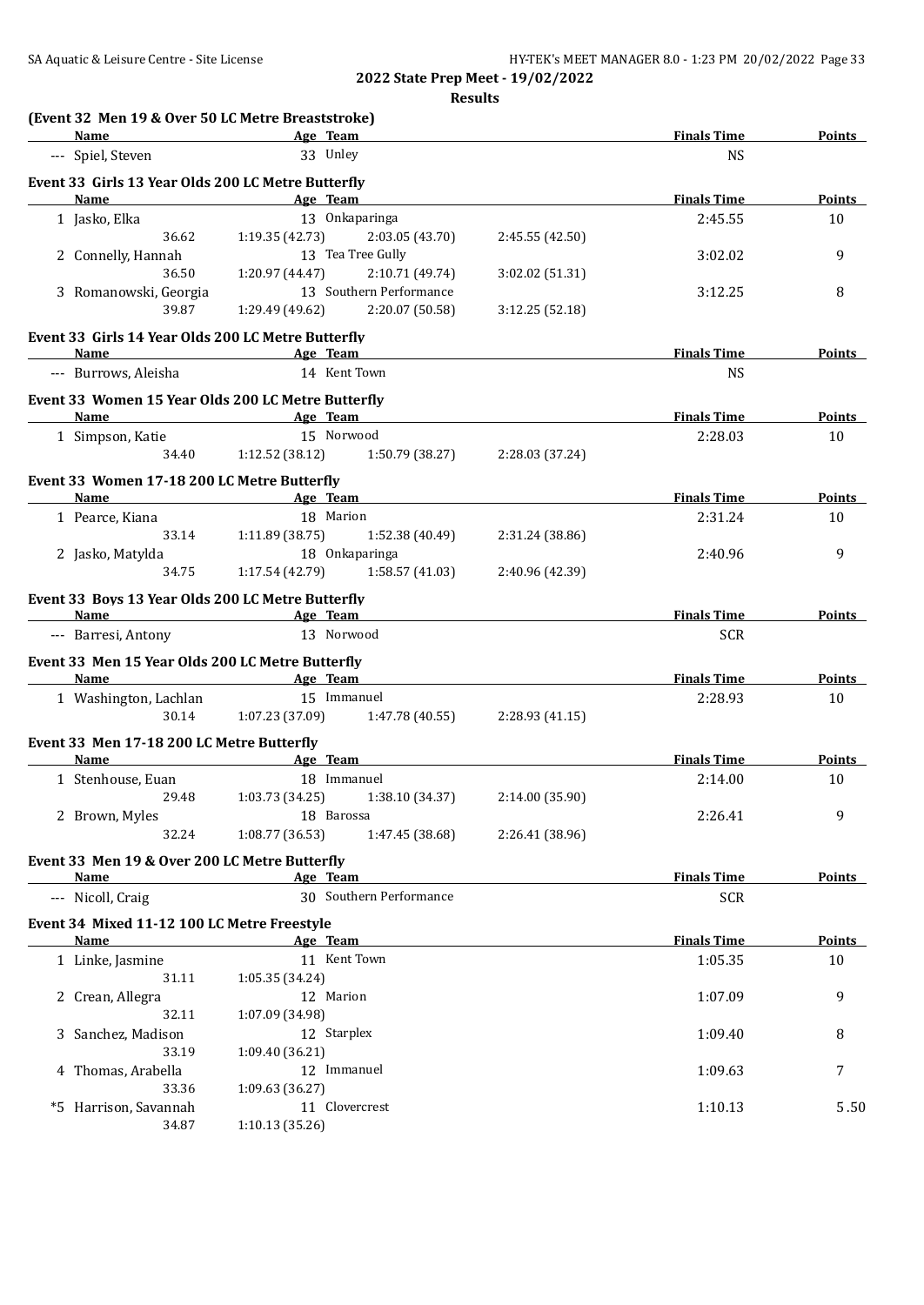**Results**

## **(Event 34 Mixed 11-12 100 LC Metre Freestyle)**

| <b>Name</b>                  | Age Team                        | <b>Finals Time</b> | <b>Points</b>  |
|------------------------------|---------------------------------|--------------------|----------------|
| *5 Norris, James             | 12 Kent Town                    | 1:10.13            | 5.50           |
| 7 Ewer, Sophie               | 12 Kent Town                    | 1:12.23            | 4              |
| 34.35                        | 1:12.23 (37.88)                 |                    |                |
| 8 Needham, Angus             | 11 Marion                       | 1:12.34            | 3              |
| 34.66                        | 1:12.34 (37.68)                 |                    |                |
| 9 Liu, Howard                | 12 Kent Town                    | 1:12.42            | $\overline{c}$ |
| 35.08                        | 1:12.42 (37.34)                 |                    |                |
| 10 Amai, Layla               | 12 Southern Performance         | 1:12.47            | $\mathbf{1}$   |
| 11 Sargeant, Maeve           | 12 Onkaparinga                  | 1:13.54            |                |
| 35.04                        | 1:13.54 (38.50)                 |                    |                |
| 12 Bevan, Jasmine            | 12 Marion                       | 1:13.68            |                |
| 35.29                        | 1:13.68 (38.39)                 |                    |                |
| 13 Thomas, Miranda           | 12 Norwood                      | 1:14.00            |                |
| 35.73                        | 1:14.00 (38.27)                 |                    |                |
| 14 Kovacic, Talulah          | 12 Marion                       | 1:14.42            |                |
| 15 Herbst, Patrick           | 12 Starplex                     | 1:14.90            |                |
| 16 Hartwig, Ava              | 11 Norwood                      | 1:14.92            |                |
| 34.96                        | 1:14.92 (39.96)                 |                    |                |
| 17 Baker, James              | 12 Payneham                     | 1:14.95            |                |
| 36.79                        | 1:14.95 (38.16)                 |                    |                |
| 18 Collings, Joshua          | 11 Marion                       |                    |                |
| 35.88                        |                                 | 1:16.30            |                |
|                              | 1:16.30 (40.42)<br>12 Kent Town |                    |                |
| 19 Tham, Krystelle<br>35.79  |                                 | 1:16.40            |                |
|                              | 1:16.40 (40.61)                 |                    |                |
| 20 Cregan, Neil              | 12 Barossa                      | 1:17.88            |                |
| 36.61                        | 1:17.88 (41.27)                 |                    |                |
| *21 Williams, Amelia         | 12 Norwood                      | 1:17.99            |                |
| 37.72                        | 1:17.99 (40.27)                 |                    |                |
| *21 Roberts, Chelsy          | 12 Kent Town                    | 1:17.99            |                |
| 36.12                        | 1:17.99 (41.87)                 |                    |                |
| 23 McMahon, Lavender         | 12 Henley & Grange              | 1:18.18            |                |
| 37.51                        | 1:18.18 (40.67)                 |                    |                |
| 24 Giro, Aleksandra          | 11 Payneham                     | 1:18.99            |                |
| 37.70                        | 1:18.99 (41.29)                 |                    |                |
| 25 Blaauw-Robinson, Blainson | 12 Marion                       | 1:19.29            |                |
| 36.85                        | 1:19.29 (42.44)                 |                    |                |
| 26 Cox, Daniel               | 12 Tea Tree Gully               | 1:19.39            |                |
| 38.10                        | 1:19.39 (41.29)                 |                    |                |
| 27 Paul, Meg                 | 11 Clovercrest                  | 1:19.86            |                |
| 37.17                        | 1:19.86 (42.69)                 |                    |                |
| 28 Adcock, Ava               | 11 Immanuel                     | 1:20.42            |                |
| 37.62                        | 1:20.42 (42.80)                 |                    |                |
| 29 Kostic, Jakov             | 12 Henley & Grange              | 1:21.52            |                |
| 37.98                        | 1:21.52 (43.54)                 |                    |                |
| 30 Hahesy, River             | 12 Starplex                     | 1:21.94            |                |
| 31 Schulz, Nathan            | 12 Mountain Pool                | 1:22.11            |                |
| 32 Bartlett, Jacques         | 12 Marion                       | 1:24.44            |                |
| 33 Lau, Chloe                | 11 Clovercrest                  | 1:25.76            |                |
| 40.20                        | 1:25.76 (45.56)                 |                    |                |
| 34 Hammond, Elizabeth        | 11 Mountain Pool                | 1:38.62            |                |
| 45.19                        | 1:38.62 (53.43)                 |                    |                |
| --- Bai, Evan                | 12 Marion                       | NS                 |                |
| Hewitt, Max                  | 12 Payneham                     | SCR                |                |
| --- Burrows, Poppy           | 11 Marion                       | SCR                |                |
|                              |                                 |                    |                |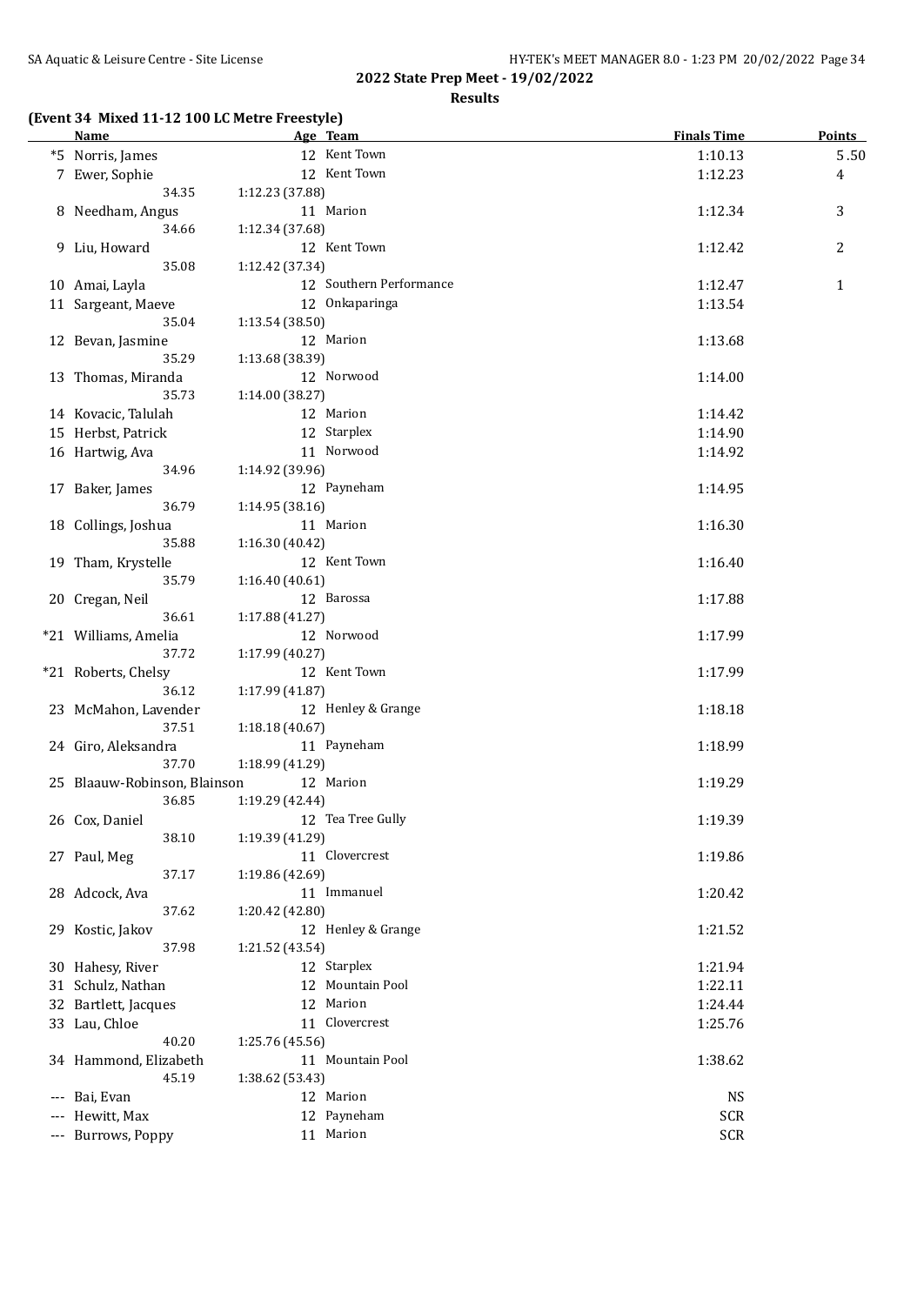$\overline{a}$ 

| SA Aquatic & Leisure Centre - Site License<br>HY-TEK's MEET MANAGER 8.0 - 1:23 PM 20/02/2022 Page 35 |
|------------------------------------------------------------------------------------------------------|
|------------------------------------------------------------------------------------------------------|

**2022 State Prep Meet - 19/02/2022**

**Results**

## **Event 35 Mixed 13 Year Olds 100 LC Metre Freestyle**

| <b>Name</b>                     | Age Team                | <b>Finals Time</b> | <b>Points</b> |
|---------------------------------|-------------------------|--------------------|---------------|
| 1 Carrocci, Clara               | 13 Norwood              | 1:00.76            | 10            |
| 29.95                           | 1:00.76 (30.81)         |                    |               |
| 2 Hassell, Fred                 | 13 Kent Town            | 1:02.03            | 9             |
| 29.94                           | 1:02.03 (32.09)         |                    |               |
| 3 Curthoys-Davies, Miella       | 13 Barossa              | 1:03.77            | 8             |
| 4 Abdelaziz, Malek              | 13 Marion               | 1:05.24            | 7             |
| 31.16                           | 1:05.24 (34.08)         |                    |               |
| 5 Borgmeyer, Claire             | 13 Immanuel             | 1:06.64            | 6             |
| 32.33                           | 1:06.64 (34.31)         |                    |               |
| 6 Ashmead, Sophie               | 13 Barossa              | 1:06.78            | 5             |
| 31.99                           | 1:06.78 (34.79)         |                    |               |
| 7 Morton, Grace                 | 13 Norwood              | 1:06.94            | 4             |
|                                 | 13 Kent Town            | 1:07.19            | 3             |
| 8 Czechowicz, Katarina<br>32.13 |                         |                    |               |
|                                 | 1:07.19 (35.06)         |                    |               |
| 9 Gaganis, Maria                | 13 Marion               | 1:07.66            | 2             |
| 32.67                           | 1:07.66 (34.99)         |                    |               |
| 10 McMahon, Delilah             | 13 Henley & Grange      | 1:07.93            | 1             |
| 32.40                           | 1:07.93 (35.53)         |                    |               |
| 11 Kishinets, Isabella          | 13 Immanuel             | 1:08.10            |               |
| 32.99                           | 1:08.10(35.11)          |                    |               |
| 12 Joseph, Aditya               | 13 Norwood              | 1:08.33            |               |
| 32.64                           | 1:08.33 (35.69)         |                    |               |
| 13 Rositano, Svetlana           | 13 Norwood              | 1:08.69            |               |
| 33.67                           | 1:08.69 (35.02)         |                    |               |
| 14 Mackinnon, Oliver            | 13 Marion               | 1:09.98            |               |
| 33.03                           | 1:09.98 (36.95)         |                    |               |
| 15 Tsiros, Jasmine              | 13 Norwood              | 1:10.70            |               |
| 35.48                           | 1:10.70 (35.22)         |                    |               |
| 16 Towers, Fabricio             | 13 Barossa              | 1:10.90            |               |
| 34.15                           | 1:10.90(36.75)          |                    |               |
| 17 Langmead, India              | 13 Henley & Grange      | 1:11.07            |               |
| 18 Cox, Claire                  | 13 Marion               | 1:11.74            |               |
| 34.58                           | 1:11.74(37.16)          |                    |               |
| 19 Smit, Viane                  | 13 Marion               | 1:12.18            |               |
| 34.43                           | 1:12.18 (37.75)         |                    |               |
| 20 Hebart, Lily                 | 13 Payneham             | 1:12.36            |               |
| 34.88                           | 1:12.36 (37.48)         |                    |               |
| 21 Andrew-Thring, Tayla         | 13 Henley & Grange      | 1:15.28            |               |
| 36.57                           | 1:15.28 (38.71)         |                    |               |
| 22 Williams, Eve                | 13 Norwood              | 1:15.30            |               |
| 35.38                           | 1:15.30 (39.92)         |                    |               |
| 23 Nenasheff, Tash              | 13 Southern Performance | 1:16.22            |               |
| 35.86                           | 1:16.22 (40.36)         |                    |               |
| 24 Hearl, Zachary               | 13 Clovercrest          | 1:17.31            |               |
| 35.53                           | 1:17.31 (41.78)         |                    |               |
| 25 Murray, Alexander            | 13 Immanuel             | 1:19.06            |               |
| 37.20                           | 1:19.06 (41.86)         |                    |               |
| 26 White, Tyler                 | 13 Murray Bridge        | 1:22.98            |               |
| 27 Lamming, Savannah            | Marion<br>13            |                    |               |
|                                 | 13 Marion               | 1:25.67            |               |
| 28 Fisher, Isabella             |                         | 1:28.42            |               |
| 40.11                           | 1:28.42 (48.31)         |                    |               |
| --- Noriega, Emilia             | 13 Immanuel             | <b>NS</b>          |               |
| Twelftree, Harriet              | Norwood<br>13           | <b>NS</b>          |               |
| --- Barresi, Antony             | 13 Norwood              | <b>SCR</b>         |               |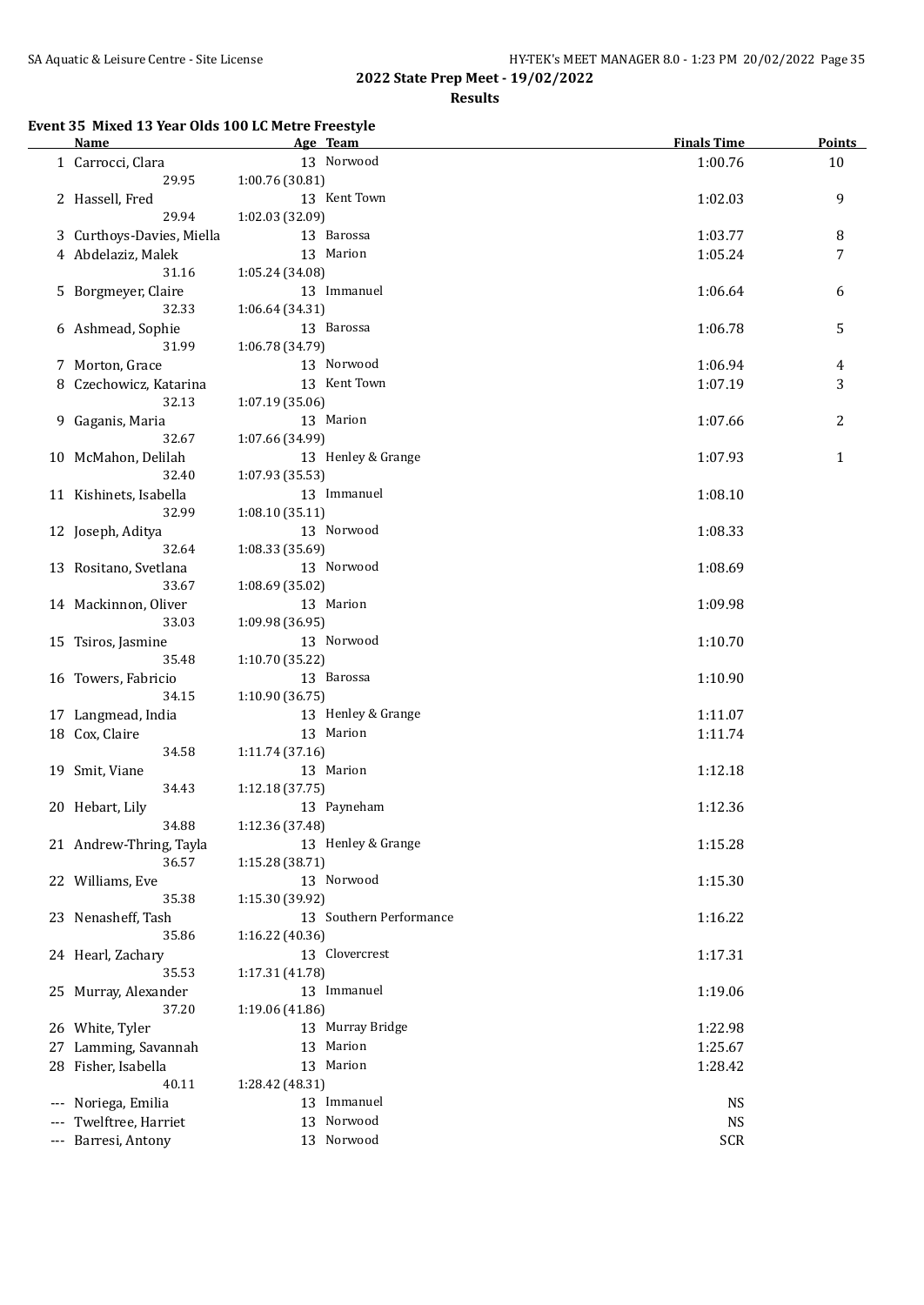## **Results**

## **Event 36 Girls 14 Year Olds 100 LC Metre Freestyle**

|                                          | Name               |                 | Age Team                          | <b>Finals Time</b> | <b>Points</b> |
|------------------------------------------|--------------------|-----------------|-----------------------------------|--------------------|---------------|
|                                          | 1 Burrows, Aleisha |                 | 14 Kent Town                      | 1:03.29            | 10            |
|                                          | 29.73              | 1:03.29(33.56)  |                                   |                    |               |
|                                          | 2 Scarr, Elysia    |                 | 14 Kent Town                      | 1:05.96            | 9             |
|                                          | 31.49              | 1:05.96 (34.47) |                                   |                    |               |
|                                          | 3 Lim, Tracey      |                 | 14 Henley & Grange                | 1:06.83            | 8             |
|                                          | 32.07              | 1:06.83(34.76)  |                                   |                    |               |
|                                          | 4 Munro, Holly     |                 | 14 Henley & Grange                | 1:08.93            | 7             |
|                                          | 32.87              | 1:08.93(36.06)  |                                   |                    |               |
|                                          | 5 Logan, Sage      |                 | 14 Barossa                        | 1:09.07            | 6             |
|                                          | 33.80              | 1:09.07 (35.27) |                                   |                    |               |
|                                          | 6 Carroll, Jasmine |                 | 14 Barossa                        | 1:09.72            | 5             |
|                                          | 33.49              | 1:09.72 (36.23) |                                   |                    |               |
|                                          | 7 Le Roux, Anichia |                 | 14 Barossa                        | 1:10.21            | 4             |
|                                          | 8 Starr, Annabelle |                 | 14 Mountain Pool                  | 1:11.56            | 3             |
|                                          | 33.87              | 1:11.56 (37.69) |                                   |                    |               |
| $\hspace{0.05cm} \ldots \hspace{0.05cm}$ | Smith, Keeley      |                 | 14 Murray Bridge                  | <b>SCR</b>         |               |
| $\cdots$                                 | Smith, Eden        |                 | 14 Mount Gambier Swimming Club In | <b>SCR</b>         |               |

## **Event 36 Women 15 Year Olds 100 LC Metre Freestyle**

|       | Name                  |                 | Age Team       | <b>Finals Time</b> | <b>Points</b> |
|-------|-----------------------|-----------------|----------------|--------------------|---------------|
|       | 1 McAvaney, Georgia   |                 | 15 Immanuel    | 1:02.04            | 10            |
|       | 29.69                 | 1:02.04(32.35)  |                |                    |               |
|       | 2 Reimann, Phoebe     |                 | 15 Starplex    | 1:02.16            | 9             |
|       | 29.85                 | 1:02.16(32.31)  |                |                    |               |
|       | 3 Ekins, Caitlyn      |                 | 15 Kent Town   | 1:06.41            | 8             |
|       | 31.87                 | 1:06.41(34.54)  |                |                    |               |
|       | 4 Myers, Ella         |                 | 15 Kent Town   | 1:10.01            | 7             |
|       | 34.12                 | 1:10.01 (35.89) |                |                    |               |
|       | 5 Sargeant, Rachel    |                 | 15 Onkaparinga | 1:10.14            | 6             |
|       | 33.24                 | 1:10.14(36.90)  |                |                    |               |
|       | 6 Inglis, Jessica     |                 | 15 Loxton      | 1:11.04            | 5             |
|       | 33.75                 | 1:11.04 (37.29) |                |                    |               |
|       | 7 Crabb, Jasmine      |                 | 15 Marion      | 1:20.67            | 4             |
|       | 36.71                 | 1:20.67 (43.96) |                |                    |               |
|       | 8 Joseph, Hannah      |                 | 15 Barossa     | 2:15.90            | 3             |
| $---$ | Laird-Britton, Hunter |                 | 15 Marion      | <b>SCR</b>         |               |
|       |                       |                 |                |                    |               |

## **Event 36 Boys 14 Year Olds 100 LC Metre Freestyle**

| <b>Name</b>                                      | Age Team                | <b>Finals Time</b> | <b>Points</b> |
|--------------------------------------------------|-------------------------|--------------------|---------------|
| 1 Caton, Hugh                                    | 14 Norwood              | 56.68              | 10            |
| 27.89                                            | 56.68 (28.79)           |                    |               |
| 2 Walker, Jack                                   | 14 Southern Performance | 59.24              | 9             |
| 28.59                                            | 59.24 (30.65)           |                    |               |
| 3 Bastiaans, Jacob                               | 14 Marion               | 59.35              | 8             |
| 28.68                                            | 59.35 (30.67)           |                    |               |
| 4 Stubbings, Harrison                            | 14 Starplex             | 1:01.70            | 7             |
| 29.30                                            | 1:01.70(32.40)          |                    |               |
| 5 Timms, Patrick                                 | 14 Barossa              | 1:07.02            | 6             |
| 32.74                                            | 1:07.02 (34.28)         |                    |               |
| 6 Biddell, Blake                                 | 14 Norwood              | 1:10.00            | 5             |
| --- Brown, Matthew                               | 14 Kent Town            | NS.                |               |
| Event 36 Men 15 Year Olds 100 LC Metre Freestyle |                         |                    |               |
| Name                                             | Age Team                | <b>Finals Time</b> | <b>Points</b> |
| 1 Stephenson, Flynn                              | 15 Marion               | 57.21              | 10            |
| 27.81                                            | 57.21 (29.40)           |                    |               |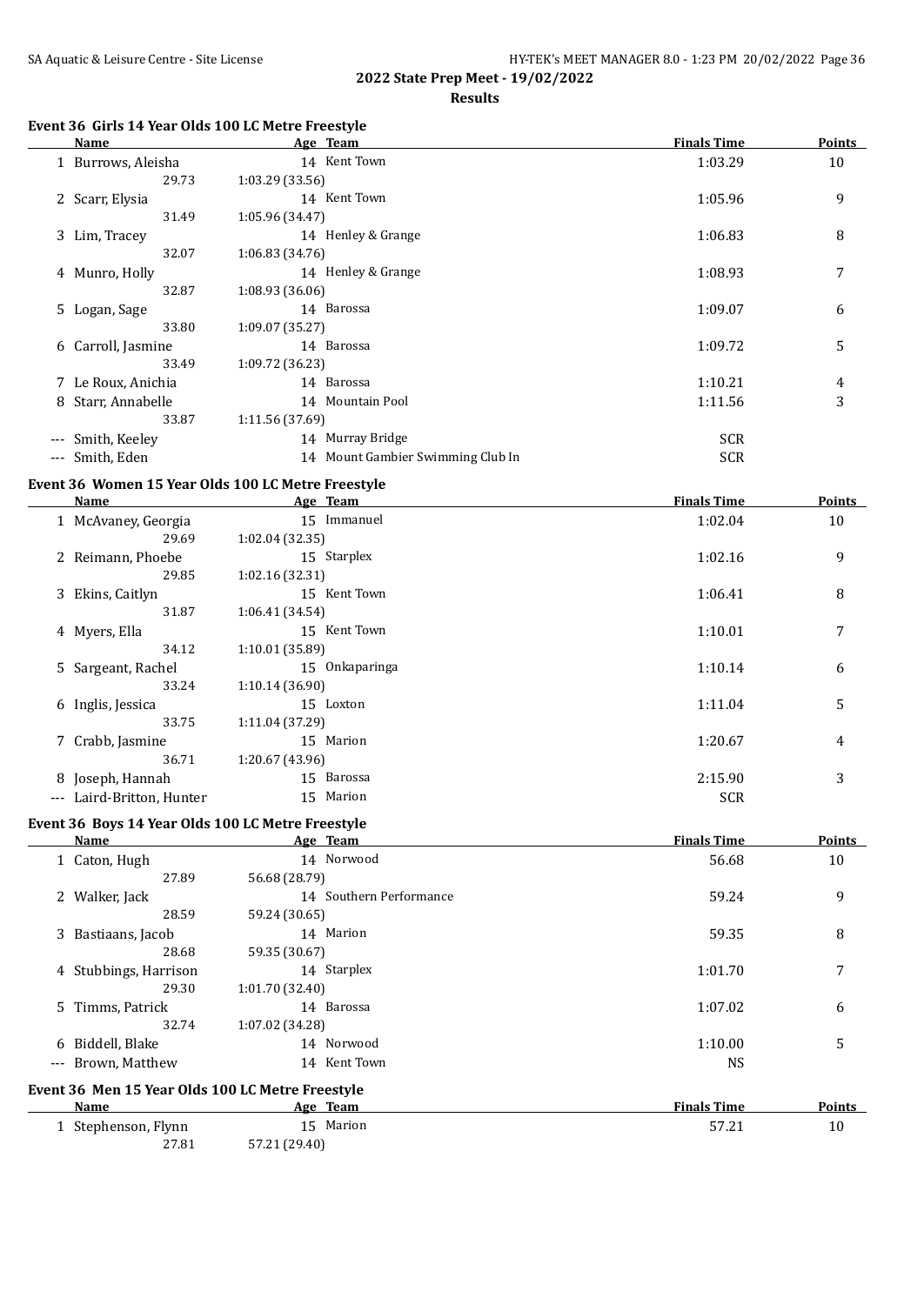## **Results**

## **(Event 36 Men 15 Year Olds 100 LC Metre Freestyle)**

| <b>Name</b>                                             |                 | Age Team                | <b>Finals Time</b> | <b>Points</b> |
|---------------------------------------------------------|-----------------|-------------------------|--------------------|---------------|
| 2 Macdonald, Alexander<br>27.92                         | 57.51 (29.59)   | 15 Kent Town            | 57.51              | 9             |
| 3 Langman, Hamish<br>28.56                              | 57.61 (29.05)   | 15 Norwood              | 57.61              | 8             |
| 4 Herbst, Ethan                                         |                 | 15 Starplex             | 59.94              | 7             |
| 5 Cohen, Oscar                                          |                 | 15 Payneham             | 1:00.11            | 6             |
| 28.88                                                   | 1:00.11 (31.23) |                         |                    |               |
| 6 Pettrey, Liam                                         |                 | 15 Starplex             | 1:02.46            | 5             |
| 29.54                                                   | 1:02.46 (32.92) |                         |                    |               |
| 7 Carberry, Aiden                                       |                 | 15 Immanuel             | 1:06.23            | 4             |
| 31.32                                                   | 1:06.23 (34.91) |                         |                    |               |
| --- Li, Runjie                                          |                 | 15 Unley                | <b>SCR</b>         |               |
| Event 37 Women 16 Year Olds 100 LC Metre Freestyle      |                 |                         |                    |               |
| Name                                                    |                 | Age Team                | <b>Finals Time</b> | <b>Points</b> |
| 1 Walker, Molly                                         |                 | 16 Southern Performance | 59.95              | 10            |
| 29.27                                                   | 59.95 (30.68)   |                         |                    |               |
| 2 Rashleigh, Indyanna<br>29.52                          | 1:01.30 (31.78) | 16 Norwood              | 1:01.30            | 9             |
| 3 Wood, Meg                                             |                 | 16 Barossa              | 1:05.10            | 8             |
| 4 Jasko, Mikaela                                        |                 | 16 Onkaparinga          | 1:08.14            | 7             |
| 32.42                                                   | 1:08.14 (35.72) |                         |                    |               |
| 5 Bailey, Breanna                                       |                 | 16 Norwood              | 1:08.48            | 6             |
| 32.78                                                   | 1:08.48 (35.70) |                         |                    |               |
| 6 Fullgrabe, Jasmin                                     |                 | 16 Clovercrest          | 1:10.63            | 5             |
| 34.32                                                   | 1:10.63 (36.31) |                         |                    |               |
| --- Simpson, Brooke                                     |                 | 16 Norwood              | <b>SCR</b>         |               |
| Event 37 Women 17-18 100 LC Metre Freestyle             |                 |                         |                    |               |
| Name                                                    |                 | Age Team                | <b>Finals Time</b> | Points        |
| 1 Batres Avalos, Lilian                                 |                 | 17 Tea Tree Gully       | 1:08.11            | 10            |
| 32.44                                                   | 1:08.11(35.67)  |                         |                    |               |
| 2 Long, Madelyn                                         |                 | 17 Loxton               | 1:08.52            | 9             |
| 33.45                                                   | 1:08.52 (35.07) |                         |                    |               |
| Event 37 Women 19 & Over 100 LC Metre Freestyle<br>Name |                 | Age Team                | <b>Finals Time</b> | Points        |
| --- Moshi, Magdalena                                    |                 | 31 Clovercrest          | <b>SCR</b>         |               |
| Event 37 Men 16 Year Olds 100 LC Metre Freestyle        |                 |                         |                    |               |
| Name                                                    |                 | Age Team                | <b>Finals Time</b> | <b>Points</b> |
| 1 Wiggett, Alexander                                    |                 | 16 Southern Performance | 55.60              | 10            |
| 26.86                                                   | 55.60 (28.74)   |                         |                    |               |
| 2 Langman, Aidan                                        |                 | 16 Norwood              | 56.47              | 9             |
| 27.38                                                   | 56.47 (29.09)   |                         |                    |               |
| 3 Moran, Aiden                                          |                 | 16 Immanuel             | 58.32              | 8             |
| 28.04                                                   | 58.32 (30.28)   |                         |                    |               |
| 4 Kuchel, Liam                                          |                 | 16 Southern Performance | 58.37              | 7             |
| 27.76                                                   | 58.37 (30.61)   |                         |                    |               |
| 5 Kashani, Kiarash                                      |                 | 16 Norwood              | 59.47              | 6             |
| 29.28                                                   | 59.47 (30.19)   |                         |                    |               |
| 6 Tolladay, Harry                                       |                 | 16 Kent Town            | 1:00.80            | 5             |
| 29.46                                                   | 1:00.80 (31.34) |                         |                    |               |
| 7 Guth, Zac                                             |                 | 16 Kent Town            | 1:00.93            | 4             |
| 29.94                                                   | 1:00.93 (30.99) |                         |                    |               |
| 8 Webb-Vance, Henry                                     |                 | 16 Marion               | 1:02.55            | 3             |
| 29.95                                                   | 1:02.55 (32.60) |                         |                    |               |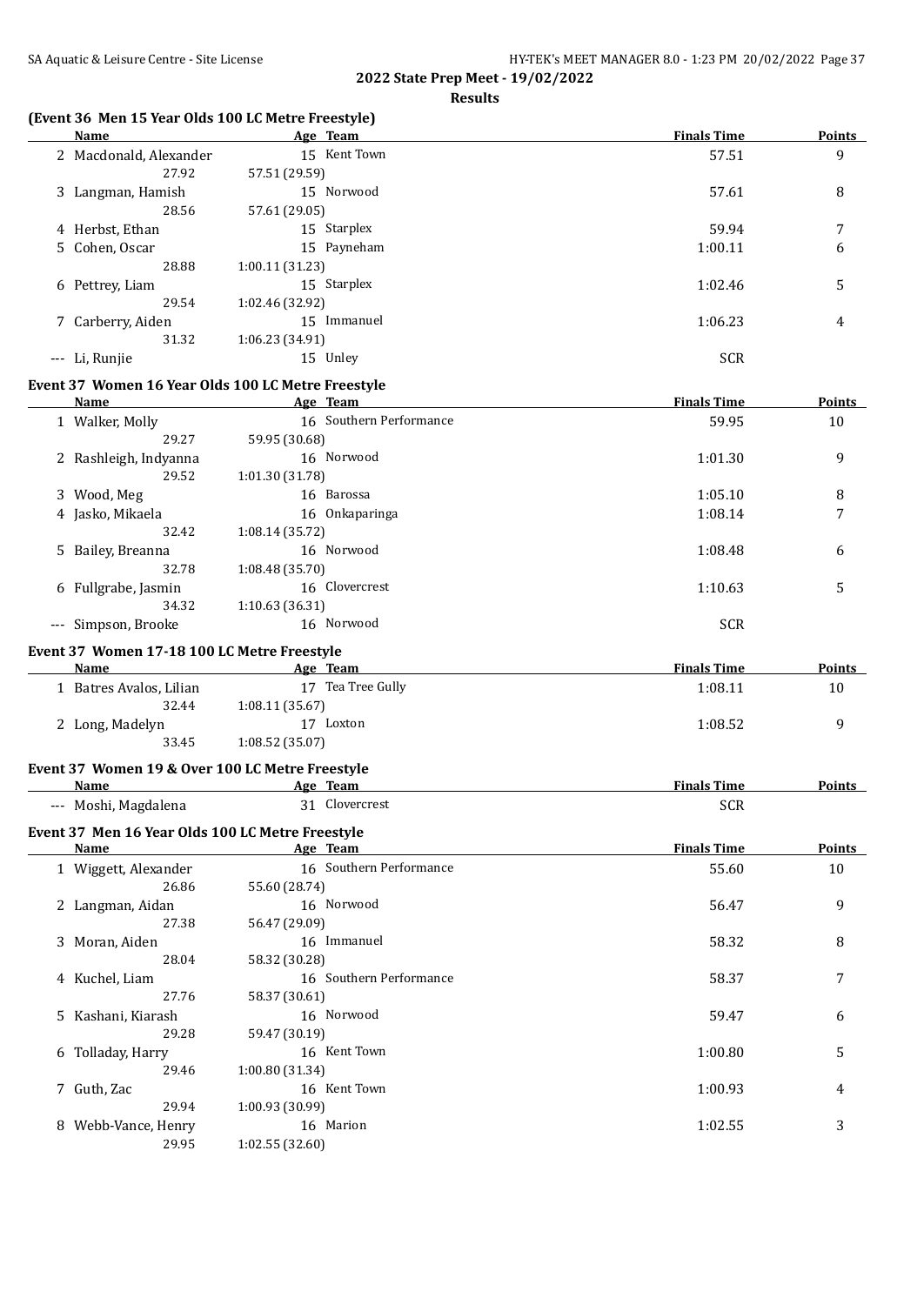| (Event 37 Men 16 Year Olds 100 LC Metre Freestyle) |                              |                                 |                 |                    |               |
|----------------------------------------------------|------------------------------|---------------------------------|-----------------|--------------------|---------------|
| Name                                               | Age Team                     |                                 |                 | <b>Finals Time</b> | <b>Points</b> |
| 9 Monteleone, Luca                                 |                              | 16 Clovercrest                  |                 | 1:04.16            | 2             |
| 30.71                                              | 1:04.16 (33.45)              |                                 |                 |                    |               |
| 10 Collins, Harper                                 |                              | 16 Barossa                      |                 | 1:12.50            | 1             |
| 33.70                                              | 1:12.50 (38.80)              |                                 |                 |                    |               |
| Event 37 Men 17-18 100 LC Metre Freestyle          |                              |                                 |                 |                    |               |
| <b>Name</b>                                        | <b>Example 2</b> Age Team    |                                 |                 | <b>Finals Time</b> | Points        |
| 1 Downie, Finn                                     |                              | 17 Immanuel                     |                 | 58.25              | 10            |
| 27.47                                              | 58.25 (30.78)                |                                 |                 |                    |               |
| 2 Brown, Myles                                     |                              | 18 Barossa                      |                 | 1:00.84            | 9             |
| --- Ryan, Jackson                                  |                              | 17 Clovercrest                  |                 | <b>NS</b>          |               |
| Event 37 Men 19 & Over 100 LC Metre Freestyle      |                              |                                 |                 |                    |               |
| Name                                               | <b>Example 2018</b> Age Team |                                 |                 | <b>Finals Time</b> | <b>Points</b> |
| 1 Crook, Ethan                                     |                              | 19 Starplex                     |                 | 54.70              | 10            |
| 26.14                                              | 54.70 (28.56)                |                                 |                 |                    |               |
| 2 Gillard-Martin, Declan                           |                              | 20 Marion                       |                 | 55.24              | 9             |
| 26.79                                              | 55.24 (28.45)                |                                 |                 |                    |               |
| 3 Myers, Jack                                      |                              | 20 Kent Town                    |                 | 1:00.23            | 8             |
| 29.35                                              | 1:00.23 (30.88)              |                                 |                 |                    |               |
|                                                    |                              |                                 |                 |                    |               |
| Event 38 Girls 11-12 200 LC Metre IM<br>Name       | Age Team                     |                                 |                 | <b>Finals Time</b> | Points        |
| 1 Beaumont, Isabella                               |                              | 12 Henley & Grange              |                 | 2:44.99            | 10            |
|                                                    |                              |                                 |                 |                    |               |
| 35.92                                              | 1:19.11(43.19)               | 2:07.96 (48.85)<br>12 Kent Town | 2:44.99 (37.03) |                    |               |
| 2 Thomas, Milla                                    |                              |                                 |                 | 2:47.22            | 9             |
| 37.08                                              | 1:22.99 (45.91)              | 2:12.29 (49.30)                 | 2:47.22 (34.93) |                    |               |
| 3 Lugg, Lucinda                                    |                              | 12 Henley & Grange              |                 | 2:53.56            | 8             |
| 37.79                                              | 1:24.07 (46.28)              | 2:15.96 (51.89)                 | 2:53.56 (37.60) |                    |               |
| 4 Hallam, Sophia                                   |                              | 11 Marion                       |                 | 2:54.66            | 7             |
| 39.27                                              | 1:23.72 (44.45)              | 2:17.20 (53.48)                 | 2:54.66 (37.46) |                    |               |
| 5 Cox, Emmy                                        |                              | 12 Barossa                      |                 | 3:01.03            | 6             |
| 40.35                                              | 1:30.15 (49.80)              | 2:22.57 (52.42)                 | 3:01.03 (38.46) |                    |               |
| 6 Ashmead, Annabel                                 |                              | 11 Barossa                      |                 | 3:03.46            | 5             |
| 37.19                                              |                              | 2:22.00()                       | 3:03.46 (41.46) |                    |               |
| 7 Sturt, Chloe                                     |                              | 11 Norwood                      |                 | 3:07.04            | 4             |
| 40.79                                              | 1:30.63 (49.84)              | 2:25.35 (54.72)                 | 3:07.04 (41.69) |                    |               |
| --- Hammond, Elizabeth                             |                              | 11 Mountain Pool                |                 | <b>NS</b>          |               |
| --- Mickan, Asta                                   |                              | 12 Barossa                      |                 | <b>SCR</b>         |               |
| --- Burrows, Poppy                                 |                              | 11 Marion                       |                 | <b>SCR</b>         |               |
| Event 38 Girls 13 Year Olds 200 LC Metre IM        |                              |                                 |                 |                    |               |
| Name                                               | Age Team                     |                                 |                 | <b>Finals Time</b> | <b>Points</b> |
| 1 Laird-Britton, Charlize                          |                              | 13 Marion                       |                 | 2:41.36            | 10            |
| 33.67                                              | 1:16.57 (42.90)              | 2:04.60 (48.03)                 | 2:41.36 (36.76) |                    |               |
| 2 Czechowicz, Katarina                             |                              | 13 Kent Town                    |                 | 2:45.53            | 9             |
| 35.87                                              | 1:20.86 (44.99)              | 2:10.75 (49.89)                 | 2:45.53 (34.78) |                    |               |
| 3 Morton, Grace                                    |                              | 13 Norwood                      |                 | 2:46.10            | 8             |
| 35.66                                              | 1:17.84 (42.18)              | 2:10.12 (52.28)                 | 2:46.10 (35.98) |                    |               |
| 4 Green, Charlise                                  |                              | 13 Immanuel                     |                 | 2:49.59            | 7             |
| 36.32                                              | 1:21.20 (44.88)              | 2:10.89 (49.69)                 | 2:49.59 (38.70) |                    |               |
|                                                    |                              | 13 Norwood                      |                 |                    |               |
| 5 Wright, Gabriella                                |                              |                                 |                 | 2:53.53            | 6             |
| 34.38                                              | 1:18.68 (44.30)              | 2:15.94 (57.26)                 | 2:53.53 (37.59) |                    |               |
| 6 Finch, Tayah                                     |                              | 13 Barossa                      |                 | 2:56.80            | 5             |
| 38.60                                              | 1:23.11 (44.51)              | 2:18.02 (54.91)                 | 2:56.80 (38.78) |                    |               |
| 7 Mann, Kayla                                      |                              | 13 Mountain Pool                |                 | 3:02.31            | 4             |
| 40.56                                              | 1:26.67(46.11)               | 2:23.43 (56.76)                 | 3:02.31 (38.88) |                    |               |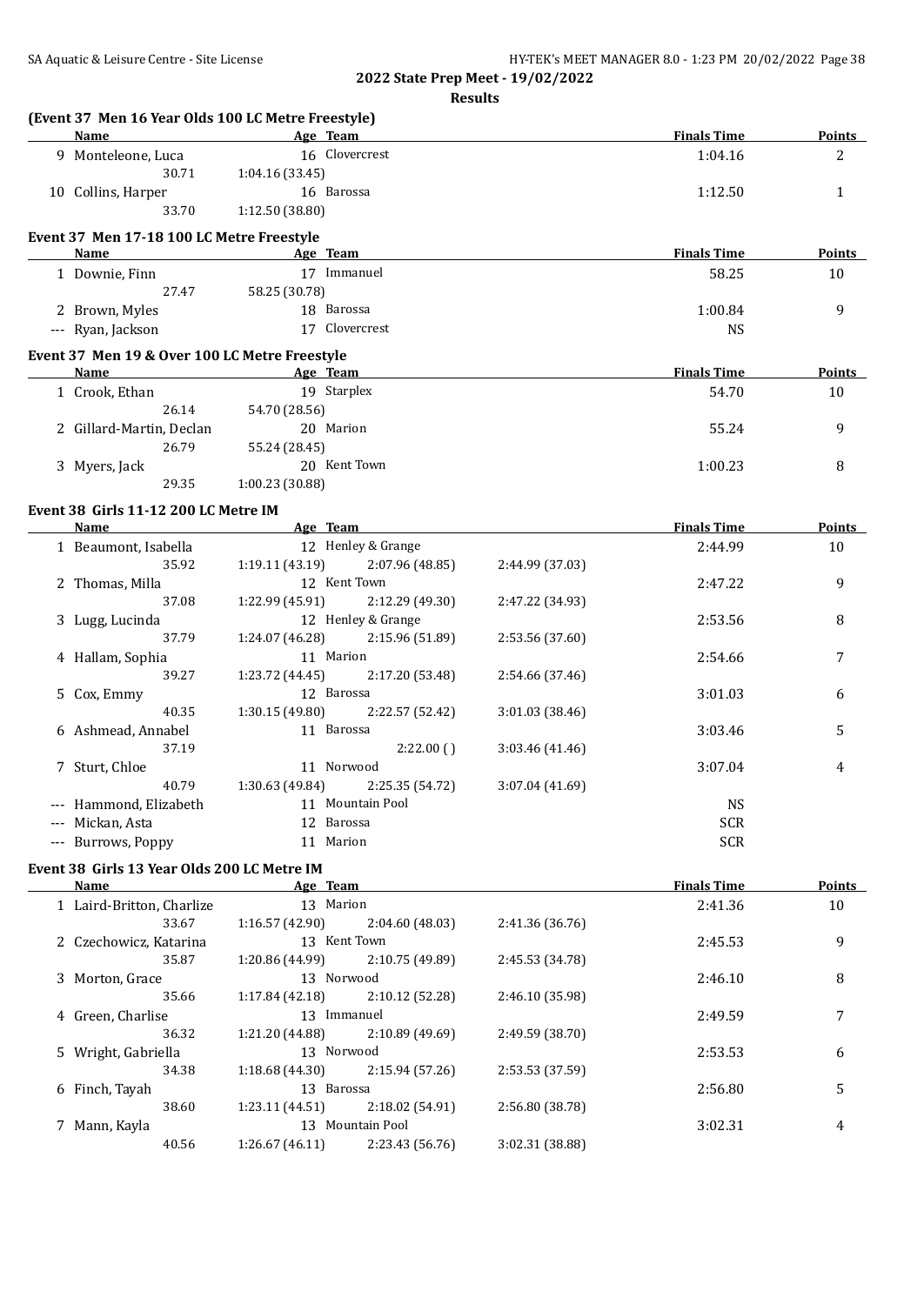**(Event 38 Girls 13 Year Olds 200 LC Metre IM)**

| Name                                        | Age Team                                                                                                                                                                                                                           |                 | <b>Finals Time</b> | <b>Points</b> |
|---------------------------------------------|------------------------------------------------------------------------------------------------------------------------------------------------------------------------------------------------------------------------------------|-----------------|--------------------|---------------|
| 8 Schubert, Emma                            | 13 Barossa                                                                                                                                                                                                                         |                 | 3:03.61            | 3             |
| 39.62                                       | 1:26.39(46.77)<br>2:22.05 (55.66)                                                                                                                                                                                                  | 3:03.61 (41.56) |                    |               |
| 9 Nenasheff, Tash                           | 13 Southern Performance                                                                                                                                                                                                            |                 | 3:13.25            | 2             |
| 42.73                                       | 1:33.28 (50.55)<br>2:32.02 (58.74)                                                                                                                                                                                                 | 3:13.25(41.23)  |                    |               |
| 10 Fisher, Isabella                         | 13 Marion                                                                                                                                                                                                                          |                 | 3:23.79            | 1             |
| 45.92                                       | 1:39.10(53.18)<br>2:37.74 (58.64)                                                                                                                                                                                                  | 3:23.79 (46.05) |                    |               |
| --- Gibbs, Saskia                           | 13 Loxton                                                                                                                                                                                                                          |                 | <b>NS</b>          |               |
| --- Conroy, Charlotte                       | 13 Marion                                                                                                                                                                                                                          |                 | <b>SCR</b>         |               |
|                                             |                                                                                                                                                                                                                                    |                 |                    |               |
| Event 38 Boys 11-12 200 LC Metre IM         |                                                                                                                                                                                                                                    |                 |                    |               |
| <b>Name</b>                                 | Age Team                                                                                                                                                                                                                           |                 | <b>Finals Time</b> | <b>Points</b> |
| 1 Dingwall, Oscar                           | 12 Immanuel                                                                                                                                                                                                                        |                 | 2:45.88            | 10            |
| 35.93                                       | 1:22.23 (46.30)<br>2:08.69 (46.46)                                                                                                                                                                                                 | 2:45.88 (37.19) |                    |               |
| 2 Birchenough (V), Owen                     | 12 Leichhardt SC Inc                                                                                                                                                                                                               |                 | 2:51.42            | 9             |
| 38.32                                       | 1:20.04 (41.72)<br>2:13.84 (53.80)                                                                                                                                                                                                 | 2:51.42 (37.58) |                    |               |
| 3 Cregan, Neil                              | 12 Barossa                                                                                                                                                                                                                         |                 | 3:05.23            | 8             |
| 39.15                                       | 1:29.02 (49.87)<br>2:23.05 (54.03)                                                                                                                                                                                                 | 3:05.23 (42.18) |                    |               |
|                                             | 12 Southern Performance                                                                                                                                                                                                            |                 |                    |               |
| 4 Ainsworth, Tom                            |                                                                                                                                                                                                                                    |                 | 3:06.14            | 7             |
| 42.10                                       | 1:30.97 (48.87)<br>2:28.76 (57.79)                                                                                                                                                                                                 | 3:06.14 (37.38) |                    |               |
| 5 Mosley, Leif                              | 12 Marion                                                                                                                                                                                                                          |                 | 3:09.34            | 6             |
| 41.17                                       | 2:28.81 (59.97)<br>1:28.84 (47.67)                                                                                                                                                                                                 | 3:09.34 (40.53) |                    |               |
| Event 38 Boys 13 Year Olds 200 LC Metre IM  |                                                                                                                                                                                                                                    |                 |                    |               |
| Name                                        | <b>Example 2</b> and 2 and 2 and 2 and 2 and 2 and 2 and 2 and 2 and 2 and 2 and 2 and 2 and 2 and 2 and 2 and 2 and 2 and 2 and 2 and 2 and 2 and 2 and 2 and 2 and 2 and 2 and 2 and 2 and 2 and 2 and 2 and 2 and 2 and 2 and 2 |                 | <b>Finals Time</b> | Points        |
| --- Barresi, Antony                         | 13 Norwood                                                                                                                                                                                                                         |                 | DQ                 |               |
| 37.62                                       |                                                                                                                                                                                                                                    |                 |                    |               |
|                                             | 1:23.64 (46.02)<br>2:16.32 (52.68)                                                                                                                                                                                                 | DQ (37.91)      |                    |               |
| Event 39 Girls 14 Year Olds 200 LC Metre IM |                                                                                                                                                                                                                                    |                 |                    |               |
| <b>Name</b>                                 | <b>Example 2</b> Age Team                                                                                                                                                                                                          |                 | <b>Finals Time</b> | <b>Points</b> |
| 1 Newham, Leni                              | 14 Barossa                                                                                                                                                                                                                         |                 | 2:31.62            | 10            |
| 31.20                                       | 1:12.20(41.00)<br>2:31.62 (1:19.42)                                                                                                                                                                                                |                 |                    |               |
| 2 Beaumont, Lucy                            | 14 Henley & Grange                                                                                                                                                                                                                 |                 | 2:43.60            | 9             |
| 34.85                                       | 1:19.19 (44.34)<br>2:05.66 (46.47)                                                                                                                                                                                                 | 2:43.60 (37.94) |                    |               |
|                                             | 14 Kent Town                                                                                                                                                                                                                       |                 | 2:47.01            | 8             |
| 3 Tolladay, Emily                           |                                                                                                                                                                                                                                    |                 |                    |               |
| 34.88                                       | 1:18.78 (43.90)<br>2:09.50 (50.72)                                                                                                                                                                                                 | 2:47.01 (37.51) |                    |               |
| 4 Axon, Mya                                 | 14 Marion                                                                                                                                                                                                                          |                 | 2:55.80            | 7             |
| 36.92                                       | 2:55.80 (1:31.63)<br>1:24.17 (47.25)                                                                                                                                                                                               |                 |                    |               |
| 5 Chan, Hermione                            | 14 Marion                                                                                                                                                                                                                          |                 | 3:06.58            | 6             |
| 36.89                                       | 1:28.60 (51.71)<br>2:24.51 (55.91)                                                                                                                                                                                                 | 3:06.58 (42.07) |                    |               |
| Event 39 Women 15 Year Olds 200 LC Metre IM |                                                                                                                                                                                                                                    |                 |                    |               |
| Name                                        | Age Team                                                                                                                                                                                                                           |                 | <b>Finals Time</b> | <b>Points</b> |
| 1 Bament, Summer                            | 15 Norwood                                                                                                                                                                                                                         |                 | 2:33.60            | 10            |
|                                             |                                                                                                                                                                                                                                    |                 |                    |               |
| 32.03                                       | 1:12.92 (40.89)<br>1:56.63 (43.71)                                                                                                                                                                                                 | 2:33.60 (36.97) |                    |               |
| 2 Downie, Amelia                            | 15 Immanuel                                                                                                                                                                                                                        |                 | 2:37.90            | 9             |
| 34.05                                       | 1:16.70(42.65)<br>2:01.22 (44.52)                                                                                                                                                                                                  | 2:37.90 (36.68) |                    |               |
| 3 Doyle, Lily                               | 15 Marion                                                                                                                                                                                                                          |                 | 2:44.48            | 8             |
| 37.86                                       | 1:18.16(40.30)<br>2:07.58 (49.42)                                                                                                                                                                                                  | 2:44.48 (36.90) |                    |               |
| 4 Willett, Emily                            | 15 Onkaparinga                                                                                                                                                                                                                     |                 | 3:51.16            | 7             |
| 53.24                                       | 1:56.95 (1:03.71)<br>3:05.75 (1:08.80)                                                                                                                                                                                             | 3:51.16(45.41)  |                    |               |
| --- Inglis, Jessica                         | 15 Loxton                                                                                                                                                                                                                          |                 | <b>NS</b>          |               |
| --- Laird-Britton, Hunter                   | 15 Marion                                                                                                                                                                                                                          |                 | <b>SCR</b>         |               |
|                                             |                                                                                                                                                                                                                                    |                 |                    |               |
| Event 39 Women 16 Year Olds 200 LC Metre IM |                                                                                                                                                                                                                                    |                 |                    |               |
| <b>Name</b>                                 | Age Team                                                                                                                                                                                                                           |                 | <b>Finals Time</b> | <b>Points</b> |
| 1 Hansen, Stephanie                         | 16 Clovercrest                                                                                                                                                                                                                     |                 | 2:34.14            | 10            |
| 32.79                                       | 1:14.92(42.13)<br>1:58.02 (43.10)                                                                                                                                                                                                  | 2:34.14 (36.12) |                    |               |
| 2 Scown, Emily                              | 16 Kent Town                                                                                                                                                                                                                       |                 | 2:38.06            | 9             |
| 31.97                                       | 1:15.90(43.93)<br>2:02.10 (46.20)                                                                                                                                                                                                  | 2:38.06 (35.96) |                    |               |
|                                             |                                                                                                                                                                                                                                    |                 |                    |               |
|                                             |                                                                                                                                                                                                                                    |                 |                    |               |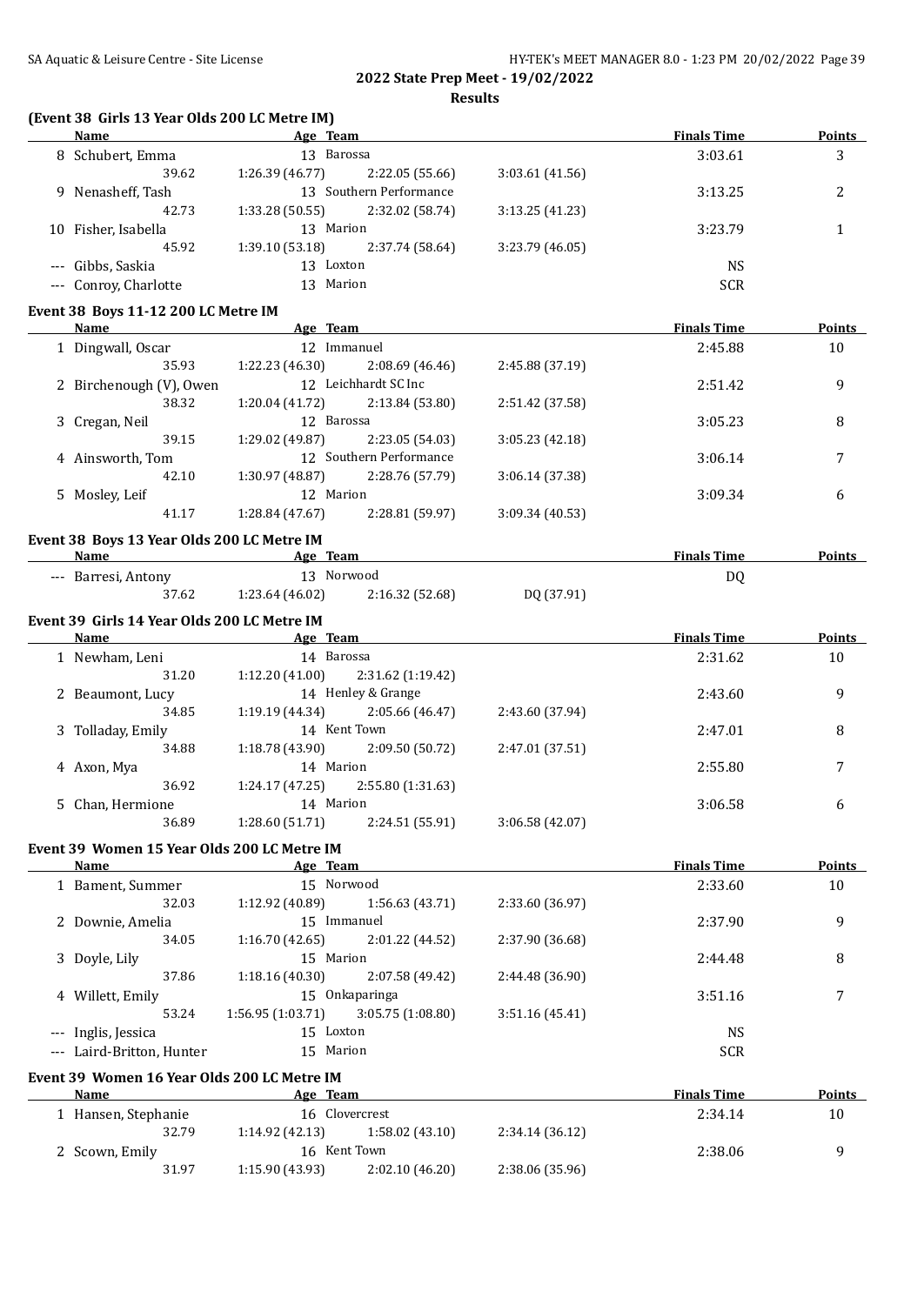**(Event 39 Women 16 Year Olds 200 LC Metre IM)**

|  | <b>Name</b>                                | <b>Example 2</b> Age Team                                                                                            |                    | <b>Finals Time</b> | <b>Points</b> |
|--|--------------------------------------------|----------------------------------------------------------------------------------------------------------------------|--------------------|--------------------|---------------|
|  | 3 Schubert, Nyah                           | 16 Barossa                                                                                                           |                    | 2:47.21            | 8             |
|  |                                            | 33.45 1:17.53 (44.08) 2:10.67 (53.14) 2:47.21 (36.54)                                                                |                    |                    |               |
|  | 4 Venning, Abigael                         | 16 Clovercrest                                                                                                       |                    | 2:52.94            | 7             |
|  | 35.41                                      | 1:20.49 (45.08) 2:14.61 (54.12) 2:52.94 (38.33)                                                                      |                    |                    |               |
|  |                                            |                                                                                                                      |                    |                    |               |
|  | Event 39 Women 17-18 200 LC Metre IM       |                                                                                                                      |                    |                    |               |
|  | Name                                       | <b>Example 2018 Age Team Age 2018 Age 10 April 2018 Age 2018 Age 2018 Age 2018 Age 2018 Age 2018 Age 2018 Age 20</b> |                    | <b>Finals Time</b> | <b>Points</b> |
|  | 1 Brooks, Cassie                           | 17 Marion                                                                                                            |                    | 2:43.50            | 10            |
|  |                                            | 34.94 1:18.87 (43.93) 2:05.50 (46.63) 2:43.50 (38.00)                                                                |                    |                    |               |
|  | --- Hurrell, Kylie                         | 17 West Coast (Sa)                                                                                                   |                    | <b>SCR</b>         |               |
|  | Event 39 Boys 14 Year Olds 200 LC Metre IM |                                                                                                                      |                    |                    |               |
|  |                                            | Name Age Team                                                                                                        |                    | <b>Finals Time</b> | <b>Points</b> |
|  | 1 Brown, Matthew                           | 2:24.94                                                                                                              | 10                 |                    |               |
|  |                                            | 14 Kent Town<br>30.46 1:08.13 (37.67) 1:52.14 (44.01)                                                                | 2:24.94 (32.80)    |                    |               |
|  |                                            |                                                                                                                      |                    |                    |               |
|  | 2 Webb, Jarrod                             | 14 Payneham<br>20.17 () 2:28.65 (2:08.48)                                                                            |                    | 2:28.65            | 9             |
|  | 34.05                                      |                                                                                                                      |                    |                    |               |
|  | 3 Turra, Logan                             | 14 Marion                                                                                                            |                    | 2:31.93            | 8             |
|  | 33.00                                      | $1:13.96(40.96)$ $1:58.02(44.06)$                                                                                    | 2:31.93 (33.91)    |                    |               |
|  | 4 Mosley, Levi                             | 14 Marion                                                                                                            |                    | 2:47.28            | 7             |
|  | 37.81                                      | $1:22.59(44.78)$ $2:08.57(45.98)$                                                                                    | 2:47.28 (38.71)    |                    |               |
|  | 5 Meaney, Anakin                           | 14 Norwood                                                                                                           |                    | 2:51.80            | 6             |
|  | 38.66                                      | $1:22.39(43.73)$ $2:13.48(51.09)$                                                                                    | 2:51.80 (38.32)    |                    |               |
|  | --- Martin, Elijah                         | 14 Henley & Grange                                                                                                   |                    | <b>SCR</b>         |               |
|  |                                            |                                                                                                                      |                    |                    |               |
|  | Event 39 Men 15 Year Olds 200 LC Metre IM  | Name Age Team                                                                                                        |                    | <b>Finals Time</b> | <b>Points</b> |
|  |                                            |                                                                                                                      |                    |                    |               |
|  | 1 Curthoys-Davies, Keian                   | 15 Barossa                                                                                                           |                    | 2:24.94            | 10            |
|  | 30.18                                      | $1:06.21(36.03)$ $1:50.49(44.28)$                                                                                    | 2:24.94 (34.45)    |                    |               |
|  | 2 Tran, Liem                               | 15 Henley & Grange                                                                                                   |                    | 2:24.97            | 9             |
|  | 29.24                                      | $1:08.42$ (39.18) $1:52.23$ (43.81)                                                                                  | 2:24.97 (32.74)    |                    |               |
|  | 3 Brink, Connor                            | 15 Marion                                                                                                            |                    | 2:25.44            | 8             |
|  | 32.16                                      | $1:10.19$ (38.03) $1:52.21$ (42.02)                                                                                  | 2:25.44 (33.23)    |                    |               |
|  | 4 Hearl, Ethan                             | 15 Clovercrest                                                                                                       |                    | 2:35.49            | 7             |
|  | 34.43                                      | $1:16.83(42.40)$ $2:00.79(43.96)$                                                                                    | 2:35.49 (34.70)    |                    |               |
|  | 5 Washington, Lachlan                      | 15 Immanuel                                                                                                          |                    | 2:36.91            | 6             |
|  | 32.07                                      | $1:16.54(44.47)$ $2:05.31(48.77)$                                                                                    |                    |                    |               |
|  | --- Charles, Jake                          | 15 Marion                                                                                                            | <b>NS</b>          |                    |               |
|  | --- Evans, Owen                            | 15 Henley & Grange                                                                                                   |                    | <b>NS</b>          |               |
|  |                                            |                                                                                                                      |                    |                    |               |
|  | Event 39 Men 16 Year Olds 200 LC Metre IM  |                                                                                                                      |                    |                    |               |
|  | <b>Name</b>                                | Age Team                                                                                                             |                    | <b>Finals Time</b> | <b>Points</b> |
|  | 1 Nelson, Regan                            | 16 Kent Town                                                                                                         |                    | 2:24.91            | 10            |
|  | 30.57                                      | 1:12.93(42.36)<br>1:52.38 (39.45)                                                                                    | 2:24.91 (32.53)    |                    |               |
|  | 2 Feder, Dylan                             | 16 Southern Performance                                                                                              |                    | 2:25.99            | 9             |
|  | 30.09                                      | 1:07.70 (37.61)<br>1:52.31 (44.61)                                                                                   | 2:25.99 (33.68)    |                    |               |
|  | 3 Webb-Vance, Henry                        | 16 Marion                                                                                                            |                    | 2:40.91            | 8             |
|  | 36.23                                      | 1:16.96 (40.73)<br>2:04.18 (47.22)                                                                                   | 2:40.91 (36.73)    |                    |               |
|  |                                            |                                                                                                                      |                    |                    |               |
|  | Event 39 Men 17-18 200 LC Metre IM         |                                                                                                                      |                    |                    |               |
|  | Age Team<br><b>Name</b>                    |                                                                                                                      | <b>Finals Time</b> | <b>Points</b>      |               |
|  | 1 Macie, Patrick                           | 17 Barossa                                                                                                           |                    | 2:16.55            | 10            |
|  | 28.39                                      | 1:03.50(35.11)<br>1:44.78 (41.28)                                                                                    | 2:16.55 (31.77)    |                    |               |
|  | --- Downie, Finn                           | 17 Immanuel                                                                                                          |                    | <b>NS</b>          |               |
|  | --- Percevault, Kyan                       | 17 Marion                                                                                                            |                    | <b>NS</b>          |               |
|  |                                            |                                                                                                                      |                    |                    |               |